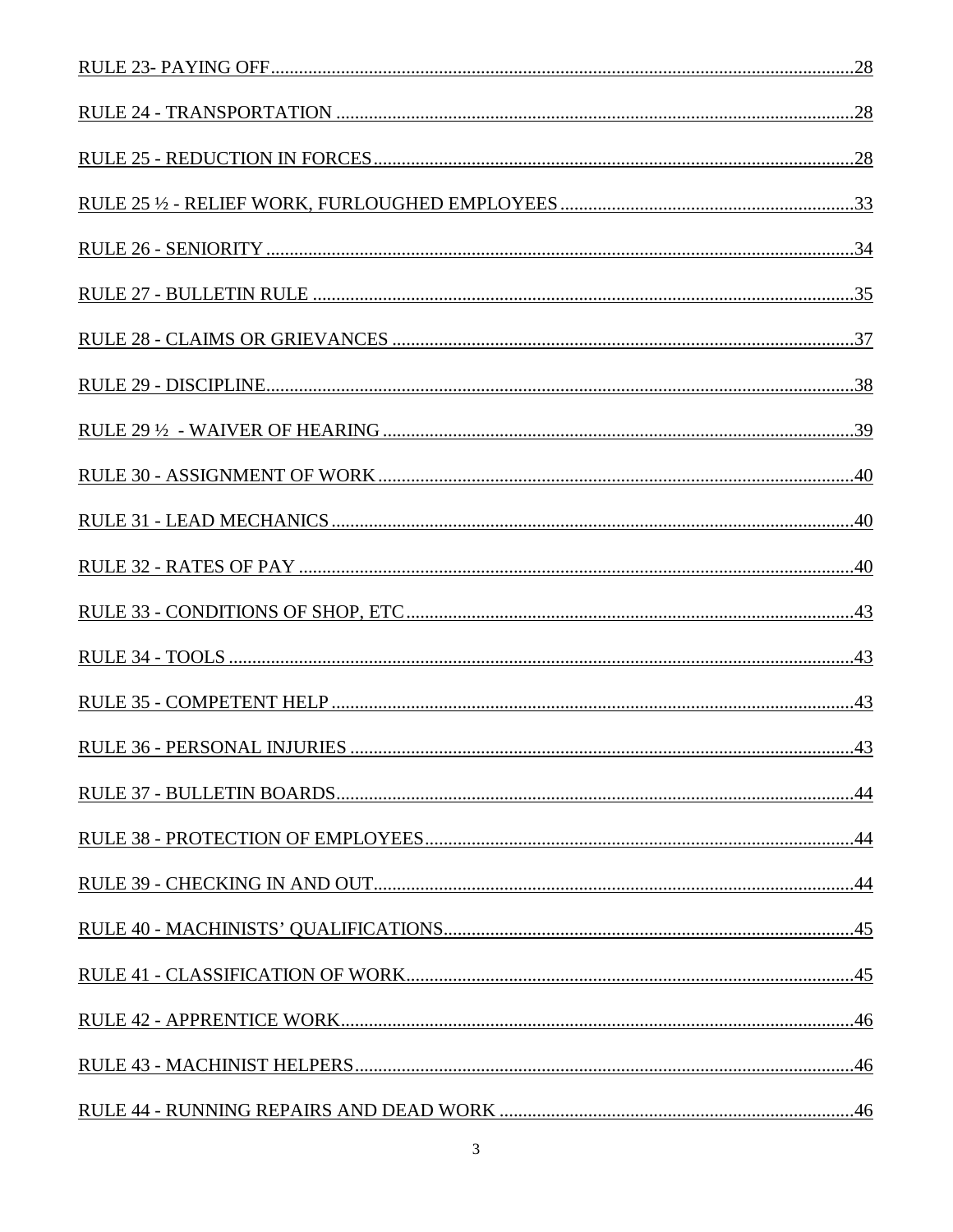| APPENDIX IV - PAYMENTS TO EMPLOYEES INJURED UNDER CERTAIN CIRCUMSTANCES 60 |
|----------------------------------------------------------------------------|
|                                                                            |
|                                                                            |
|                                                                            |
|                                                                            |
|                                                                            |
|                                                                            |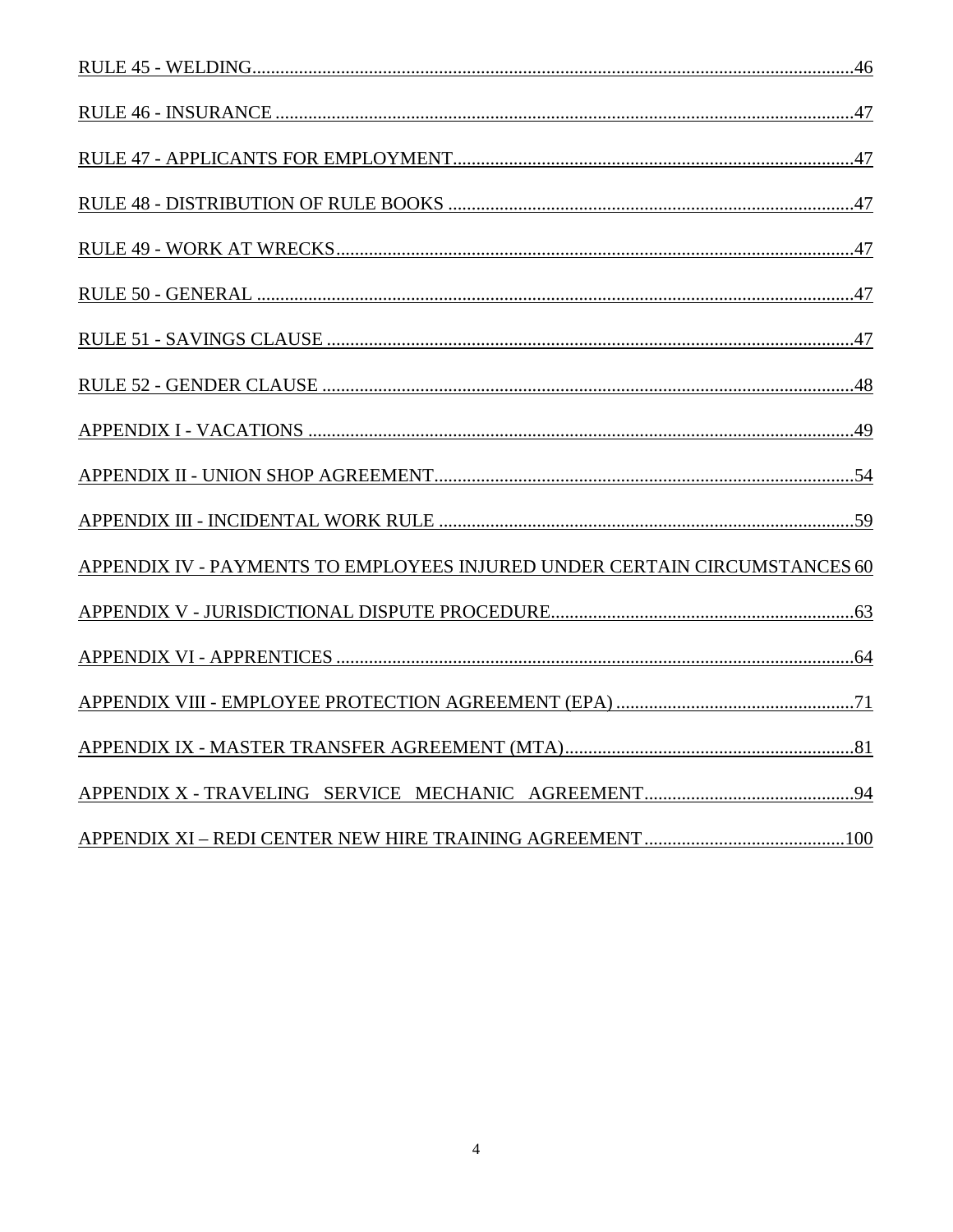#### <span id="page-4-0"></span>**SCOPE RULE**

It is understood that this Agreement shall apply to those who perform the work specified in this Agreement in the Maintenance of Equipment, Maintenance of Way and all other Departments of this Company wherein work covered by this Agreement is performed.

#### <span id="page-4-1"></span>**RULE 1 - HOURS OF SERVICE**

An eight (8) hour period shall, under provisions hereinafter set out, be the regular work day. Regular work day and work week hours shall be bulletined. All employees coming under the provisions of this Agreement, except as otherwise provided in this schedule of rules, or as may hereafter be legally established between the carrier and the employees, shall be paid on the hourly basis.

#### **ESTABLISHMENT OF SHORTER WORK WEEK**:

**NOTE: The expressions "positions" and "work" refer to service, duties, or operations necessary to be performed on the specified number of days per week, and not to the work week of individual employees.**

- (a) GENERAL This Carrier will establish, for all employees represented by the organization signatory hereto, subject to the exceptions contained in this rule, a work week of 40 hours, consisting of five days of eight hours each, with two consecutive days off in each seven; the work weeks may be staggered in accordance with the carrier's operational requirements; so far as practicable the days off shall be Saturday and Sunday. The foregoing work week rule is subject to the provisions which follow:
- (b) FIVE-DAY POSITIONS Where the nature of the work is such that employees will be needed five days each week, the rest days will be either Saturday and Sunday or Sunday and Monday.
- (c) SIX-DAY POSITIONS Where the nature of the work is such that employees will be needed six days each week, the rest days will be either Saturday and Sunday or Sunday and Monday.
- (d) SEVEN-DAY POSITIONS On positions which are filled seven days per week, any two consecutive days may be the rest days with the presumption in favor of Saturday and Sunday.
- (e) REGULAR RELIEF ASSIGNMENTS All possible regular relief assignments with five days of work and two consecutive rest days will be established to do the work necessary on rest days of assignments in six or seven-day service or combination thereof, or to perform relief work on certain days and such types of other work on other days as may be assigned under individual agreements.

Assignments for regular relief positions may on different days include different starting times, duties and work locations for employees of the same class in the same seniority district, provided they take the starting times, duties and work locations of the employee or employees whom they are relieving.

(f) DEVIATION FROM MONDAY-FRIDAY WEEK - If in positions or work extending over a period of five days per week, an operational problem arises which the carrier contends cannot be met under the provisions of paragraph (b) of this rule, and requires that some of such employees work Tuesday to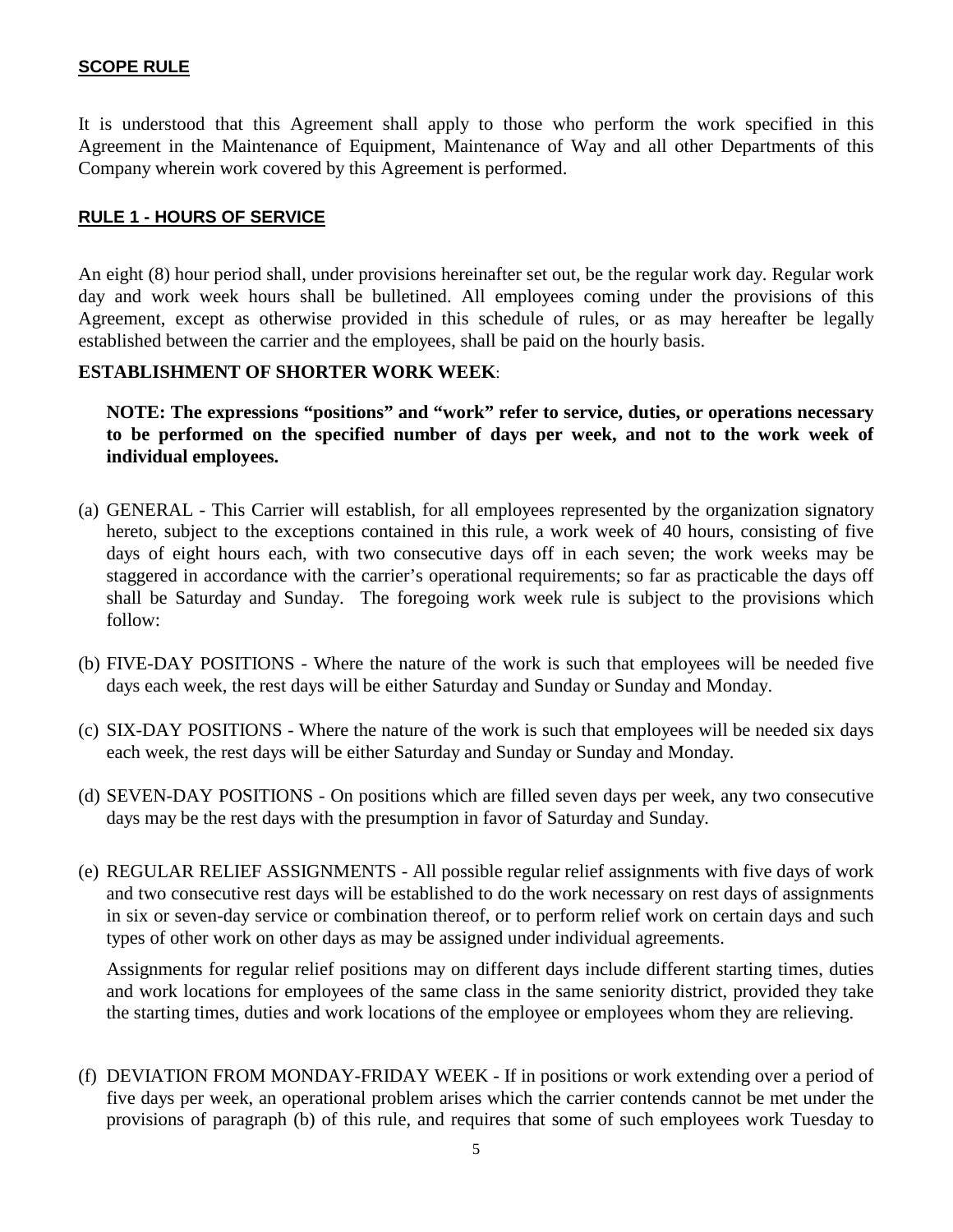Saturday instead of Monday to Friday, and the employees contend the contrary, if the parties fail to agree thereon, and the carrier nevertheless puts such assignments into effect, the dispute may be processed as a grievance or claim under the rules agreement.

- (g) NONCONSECUTIVE REST DAYS The typical work week is to be one with two consecutive days off and it is the carrier's obligation to grant this. Therefore, when an operating problem is met which may affect the consecutiveness of the rest days of positions or assignments covered by paragraphs (c), (d) and (e), the following procedures shall be used:
	- (1) All possible regular relief positions shall be established pursuant to paragraph (e) of this rule.
	- (2) Possible use of rest days other than Saturday and Sunday, by agreement or in accordance with other provisions of this agreement.
	- (3) Efforts will be made by the parties to agree on the accumulation of rest time and the granting of longer consecutive rest periods.
	- (4) Other suitable or practicable plans which may be suggested by either of the parties shall be considered and efforts made to come to an agreement thereon.
	- (5) If the foregoing does not solve the problem, then some of the relief men may be given nonconsecutive rest days.
	- (6) If after all the foregoing has been done there still remains service which can only be performed by requiring employees to work in excess of five days per week, the number of regular assignments necessary to avoid this may be made with two nonconsecutive days off.
	- (7) The least desirable solution of the problem would be to work some regular employees on the sixth or seventh days at overtime rates and thus withhold work from additional relief men.
	- (8) If the parties are in disagreement over the necessity of splitting the rest days on any such assignments, the carrier may nevertheless put the assignments into effect subject to the right of employees to process the dispute as a grievance or claim under the rules agreements, and in such proceedings the burden will be on the carrier to prove that its operational requirements would be impaired if it did not split the rest days in question and that this could be avoided only by working certain employees in excess of five days a week.
- (h) REST DAYS OF FURLOUGHED EMPLOYEES To the extent furloughed men may be utilized under applicable agreements or practices, their days off need not be consecutive; if they take the assignment of a regular employee they will have as their days off the regular days off of that assignment.
- (i) BEGINNING OF WORK WEEK The term "work week" for regularly assigned employees shall mean a week beginning on the first day on which the assignment is bulletined to work and for unassigned employees shall mean a period of seven consecutive days starting with Monday.
- (j) SUNDAY WORK The elimination of punitive rates does not contemplate the reinstatement of work on Sunday which can be dispensed with. Changes in amount or nature of traffic or business and seasonal fluctuations must be taken into account. This is not to be taken to mean, however, that types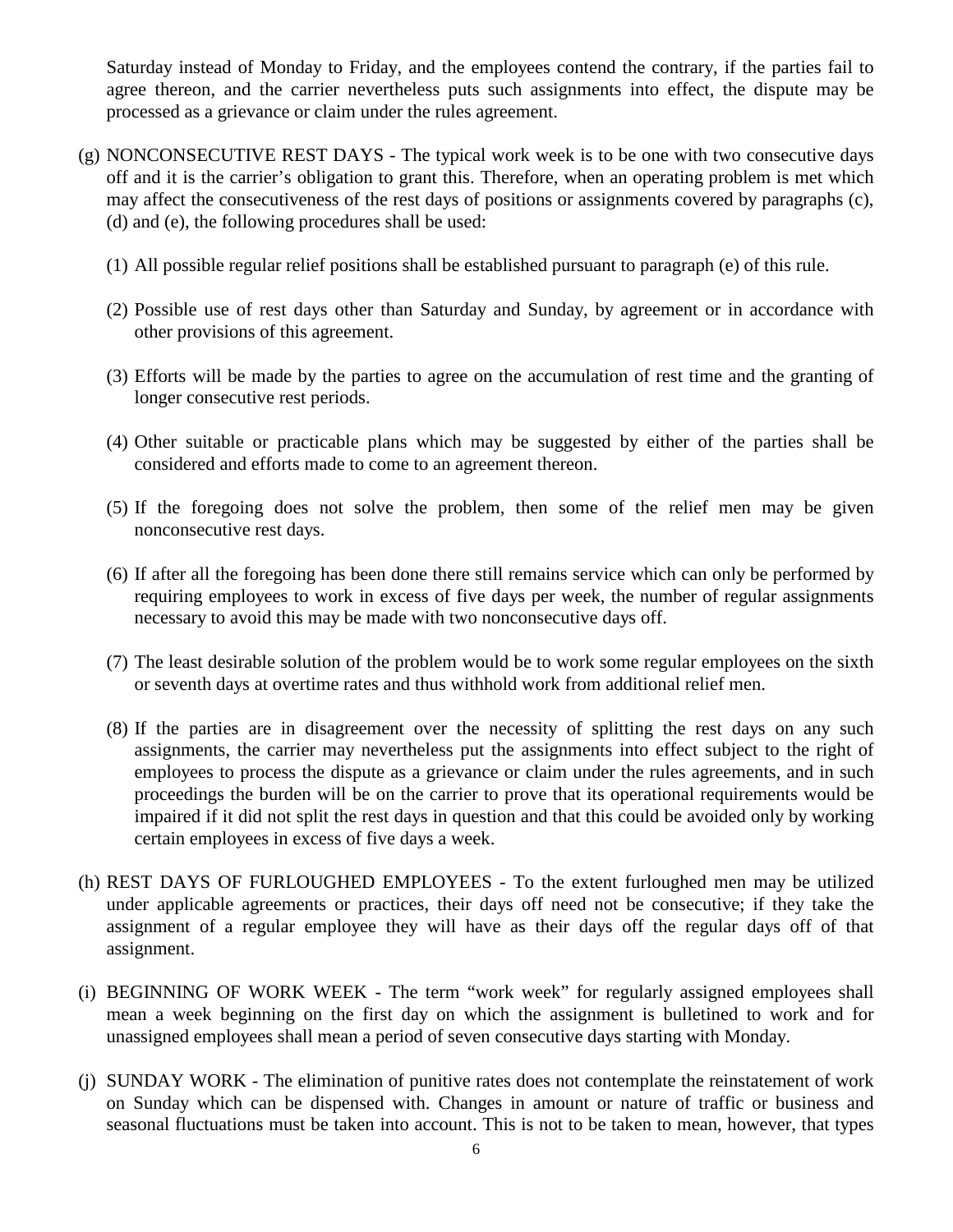of work which have not been needed on Sundays will hereafter be assigned on Sunday. The intent is to recognize that the number of people on necessary Sunday work may change.

(k) WORK ON UNASSIGNED DAYS - When work is required by the carrier to be performed on a day which is not a part of any assignment, it may be performed by an available unassigned employee who will otherwise not have 40 hours of work that week; in all other cases by the regular employee.

#### <span id="page-6-0"></span>**RULE 2 - ASSIGNMENT OF SHIFTS**

- (a) When one shift is employed, the starting time shall be 7:00 AM CSXT time, or as may be agreed upon at any shop by the Company and the Machinist local committee. The time and length of the lunch period shall be arranged by mutual agreement.
- (b) Where two shifts are employed, the starting time of the first shift shall be governed by item (a) of this rule, and the second shift shall start immediately following the close of the first shift or as may be agreed upon at any shop by the Company and the Machinist local committee. The time and length of the lunch period shall be arranged by mutual agreement.
- (c) Where three shifts are employed, the starting time of the first shift shall be governed by item (a) of this rule, and the starting time of each of the other shifts shall be regulated accordingly. Each shift shall consist of eight consecutive hours including an allowance of twenty minutes for lunch within the limits of the fifth hour.

Uniform Commencing and Quitting Time: The time established for commencing and quitting work for all men on each shift in either the Car or Locomotive Department shall be the same at the respective points but where three shifts are worked by running repair forces and two shifts by back shop forces, the quitting time of the first shift and the commencing and quitting time of the back shop forces will be governed by the provisions of item (b) of this rule.

*Exception: It is agreed that three eight-hour shifts may be established under the provisions of item (c) of this rule for the employees necessary to the continuous operation of power houses, mill wright gangs, heat treating plants, train yards, running repair and inspection forces, without extending the provisions of item (c) of this rule to the balance of shop forces.*

#### <span id="page-6-1"></span>**RULE 3 - LUNCH PERIOD**

Employees required to work during, or any part of, the lunch period shall receive pay for the length of the lunch period regularly taken at point employed at straight time and will be allowed necessary time to procure lunch (not to exceed thirty (30) minutes) without loss of time.

This does not apply where employees are allowed the twenty (20) minutes for lunch without deduction therefor.

#### <span id="page-6-2"></span>**RULE 4 - OVERTIME - PAYMENT AND DISTRIBUTION**

#### PAYMENT OF OVERTIME

(a) All overtime continuous with regular bulletined hours will be paid for at the rate of time and one-half until relieved, except as may be provided in rules hereinafter set out.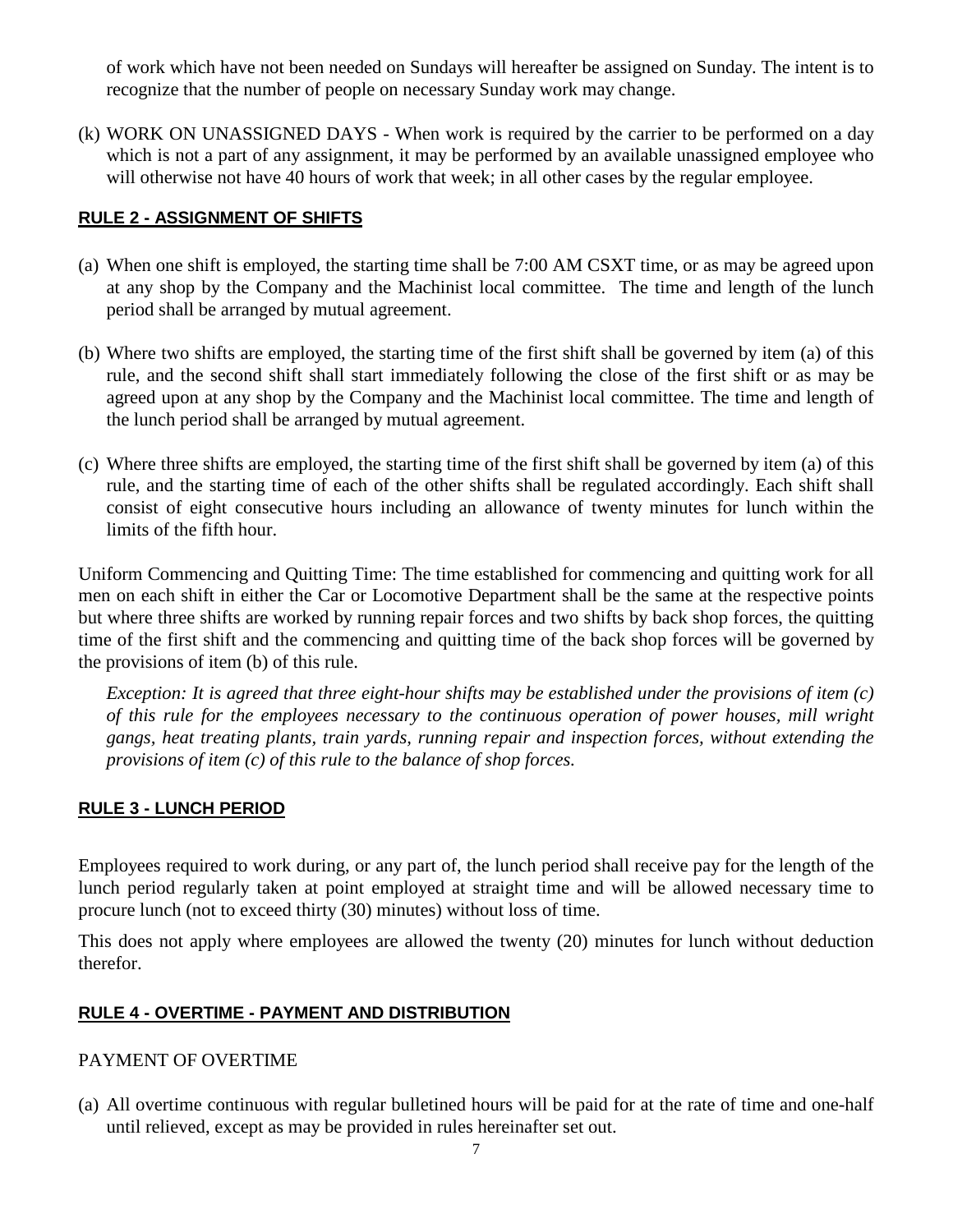- (b) Overtime provisions Work in excess of 40 straight time hours in any work week shall be paid for at one and one-half times the basic straight time rate except where such work is performed by an employee due to moving from one assignment to another or to or from a furloughed list, or where days off are being accumulated under paragraph (g) of Rule 1.
- (c) Payment for service on rest days
	- (1) Service rendered by an employee on his assigned rest day or days will be paid for under the call rule when such service is not a part of any assignment.
	- (2) In all cases other than those specified in paragraph (1), service rendered by an employee on his assigned rest day or days will be paid for at the overtime rate with a minimum of eight (8) hours unless released at his own request. Where vacancies are not known sufficiently in advance to permit employees to report at the beginning of the shift they will be allowed to complete the balance of the day at overtime rate but not less than is provided under the call rule. Employees will be notified as soon as possible of such vacancies.
- (d) Work performed on the legal holidays as listed in Rule 6 (provided when any of the above holidays falls on Sunday, the day observed by the state, nation or proclamation shall be considered the holiday), shall be paid for at the rate of time and one-half. Employees regularly assigned to work on holidays, or those called to take the place of such employees, will be allowed to complete the balance of the day unless released at their own request. Those who are called will be advised as soon as possible after vacancies become known.
- (e) The following will govern with respect to paying third shift employees for holiday service:
	- (1) Pay third shift which begins at the close of the second shift, the day preceding a holiday, pro rata time for time worked;
	- (2) Pay third shift which begins at close of second shift, holidays, rate and one-half for time worked.
- (f) Except as provided in Paragraph (i) of this rule, employees worked more than five days in a work week shall be paid one and one-half times the basic straight time rate for work on the sixth and seventh days of their work weeks, except where such work is performed by an employee due to moving from one assignment to another, or to or from a furloughed list, or where days off are being accumulated under paragraph (g) of Rule 1.
- (g) There shall be no overtime on overtime; neither shall overtime hours paid for, other than hours not in excess of eight paid for at overtime rates on holidays or for changing shifts, be utilized in computing the 40 hours per week, nor shall time paid for in the nature of arbitraries or special allowances such as attending court, deadheading, travel time, etc., be utilized for this purpose, except when such payments apply during assigned working hours in lieu of pay for such hours, or where such time is now included under existing rules in computation leading to overtime.
- (h)Except as otherwise provided for in this rule, all time worked beyond 16 hours service (the 16 hours service to be computed within any 24-hour period from the regular starting time of the shift) shall be paid for at double time until relieved, provided that an employee who is relieved after working beyond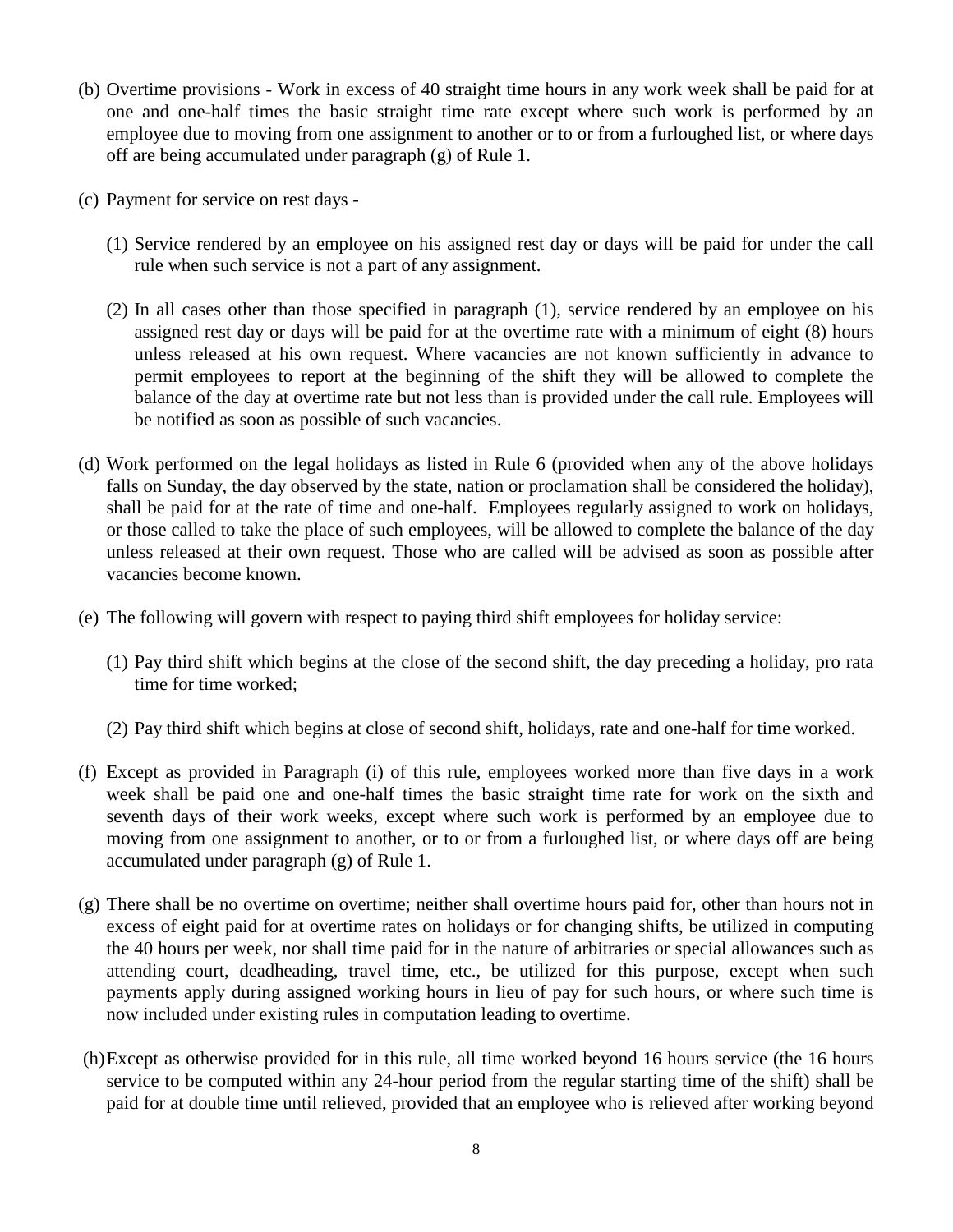16 hours, but elects to continue to work his regular shift, or the remainder of his regular shift, shall be paid at the regular rate applicable to his regular shift for any part of his shift worked after relieved.

- (i) Service performed by a regularly assigned hourly rated employee on the second rest day of his assignment shall be paid at double the basic straight time rate provided he has worked all the hours of his assignment in that work week and has worked on the first rest day of his work week, except that emergency work paid for under the call rules will not be counted as qualifying service under this rule, nor will it be paid for under the provisions hereof.
- (j) An employee doubling over shall have his regular lunch period as provided in Rule 5(b), then work straight through the remainder of the shift, without taking a lunch period at the time the men composing the regular shift take their lunch period.
- (k) For employees notified or called after working their regular shift on the day preceding their assigned rest days (or the day preceding a holiday for employees not assigned to work on holidays) to work another shift not continuous with their regularly assigned shift, the application of double time, paragraph (h), will be computed from the starting time of the shift so called or notified to work.
- (l) After such an employee completes an assignment for which so called or notified and is relieved for 5 hours or more, if again called to fill another shift on his rest days (or holiday), double time will not apply until the expiration of 16 hours from the starting time of that shift.
- (m)For one so notified or called, and relieved at the starting time of or during his regular shift on the day following his rest days or a holiday, straight time will apply for the remainder of his shift, if worked, and all overtime thereafter will be computed from the starting time of his shift in accordance with the understandings and past practice under this rule.
- (n) For employees called in emergency (not to work a shift in place of an absentee or to augment the force) on their rest days or on holidays, the double time provisions of the rule will be applied from the starting time on the day so called of the shift to which regularly assigned. For example: One assigned to the first shift, whose rest days are Wednesday and Thursday, called 2 hours after working his shift on Tuesday, or at 5:00 PM, and worked 16 hours, would be paid 8 hours double time computed from the starting time of his Tuesday shift; but if called at the same time on Wednesday, and worked 16 hours, he would be paid rate and one-half for the 16 hours, as he did not work beyond 16 hours computed from the starting time on Wednesday of the first shift.

#### **DISTRIBUTION OF OVERTIME**

- (a) Employees who have worked overtime shall not be laid off during their regular working hours to equalize the time.
- (b) Work on Unassigned Days. Where work is required by the carrier to be performed on a day which is not part of any assignment, it may be performed by an available unassigned employee who will otherwise not have 40 hours of work that week; in all other cases by the regular employee.
- (c) Record will be kept of overtime worked and men called with the purpose in view of distributing the overtime equally.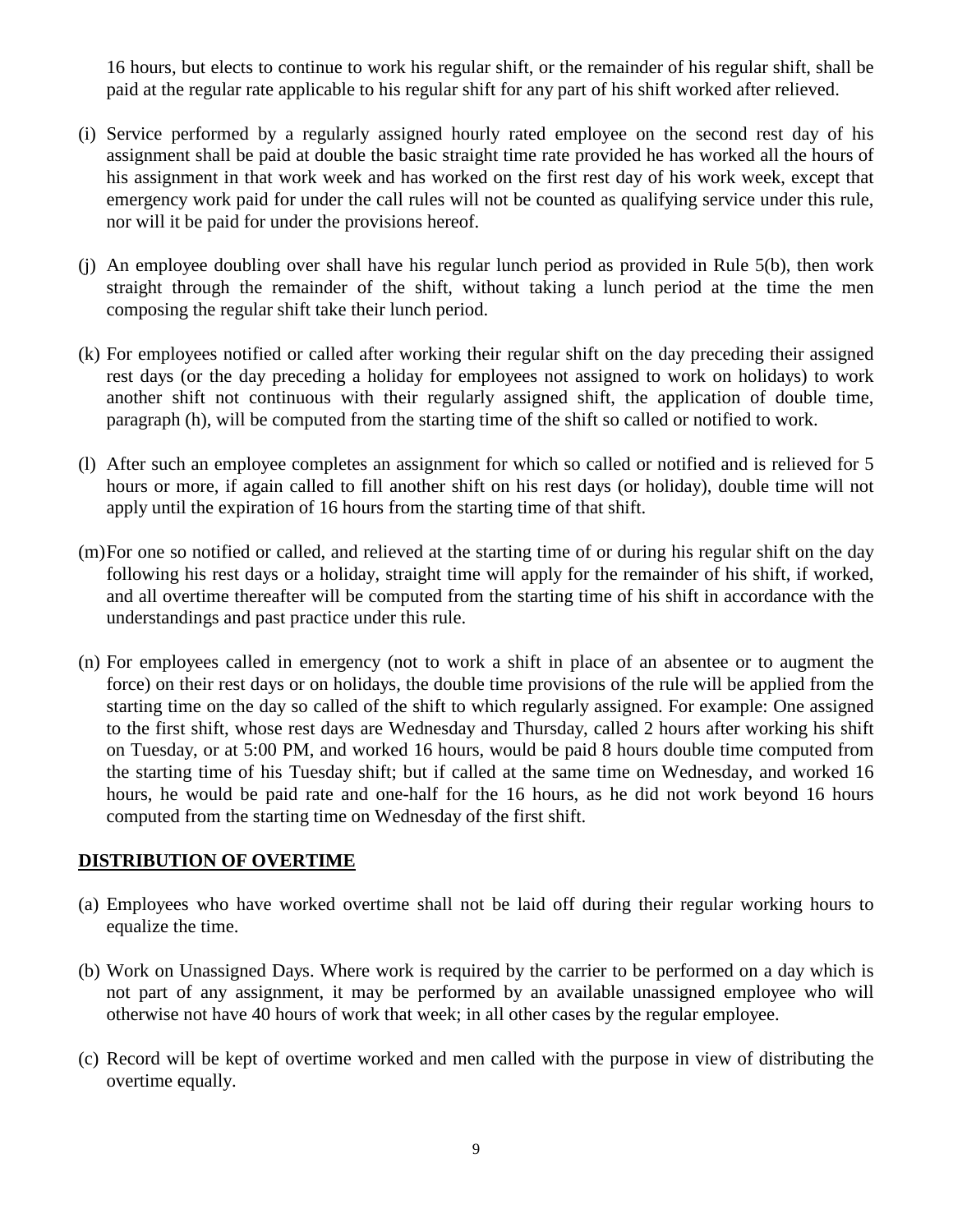- (d) There will be an overtime call board (or call list) established for the respective crafts or classes at the various shops or in the various departments or subdepartments, as may be agreed upon locally to meet service requirements. Employees who volunteer for overtime service will have their names placed on a board and preferably be called in turn. Overtime call list will be kept under lock and key and made available to employees when necessary.
- (e) There will be, as near as possible, an equal distribution of overtime between employees who voluntarily sign the overtime call lists.
- (f) It is not intended that an employee, who is not fully qualified, will put his name on the overtime call list, but it is expected that a sufficient number of competent men will volunteer to properly take care of the work.
- (g) Should there not be sufficient number of employees volunteer to properly take care of the work, any employee must respond after the overtime call board is exhausted. Any employee who may be called must respond at the time called, unless there is some good and sufficient reason why he cannot respond.
- (h) Regular running repair employees will not be expected to participate in back shop overtime and road work, except in emergency.
- (i) Back shop employees will not be expected to participate in regular running repair employees overtime (holidays are to be considered as overtime), except when necessity arises.
- (j) An employee refusing call in his turn will lose the turn the same as if he had responded. An employee called for work for which he is not qualified will retain his place on the call board or list.
- (k) It is understood that past practice will continue with respect to calling men for overtime who are assigned to special services, such as repairs to coal elevator and power plant machinery, etc.

*Understanding: An employee filling a foreman or supervisory vacancy must return to work as a machinist and work one shift before being eligible for calls from the machinists' overtime list.*

#### <span id="page-9-0"></span>**RULE 5 - OVERTIME - CALLS AND CONTINUOUS SERVICE**

- (a) For continuous service after regular working hours, employees will be paid time and one-half on the actual minute basis. For forty minutes or less continuous service after bulletin hours, one hour straight time will be allowed.
- (b) Employees shall not be required to work more than two hours without being permitted to go to meals. Time taken for meals will not terminate the continuous service period and will be paid for up to thirty (30) minutes.
	- *This means that if it is feasible to procure meal in 30 minutes or less, they will be allowed actual time, but if more than 30 minutes is required, only 30 minutes will be paid for.*
- (c) Employees called or required to report for work, and reporting, will be allowed a minimum of four (4) hours for two (2) hours and forty (40) minutes or less, and will be required to do only such work as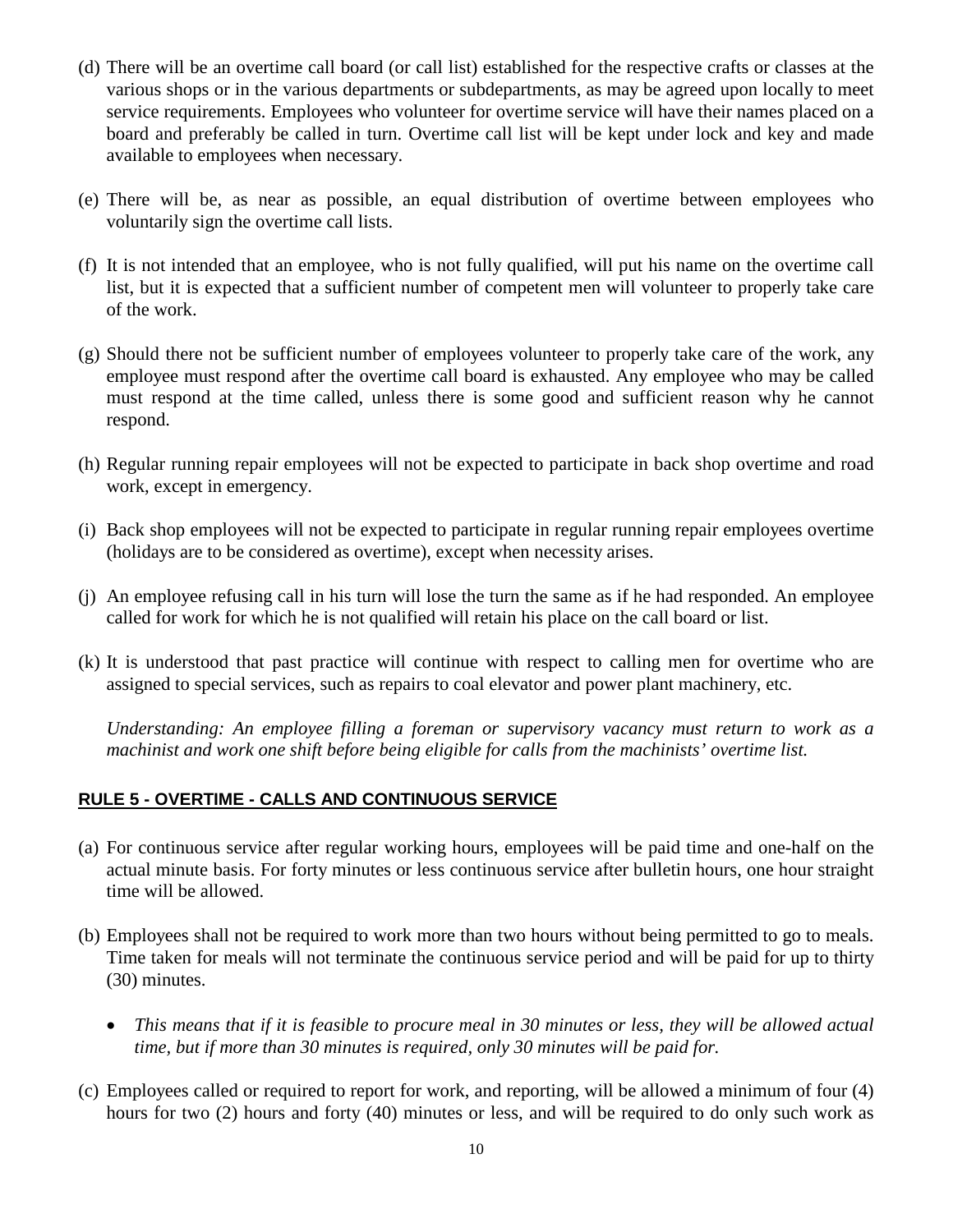called for or other emergency work which may have developed after they were called, and cannot be performed by the regular force in time to avoid delays to train movement.

*- This paragraph means than an employee called or required to report for work, and reporting, will be allowed a minimum of four hours pay at straight time for two hours and forty minutes service, or less, from time called. Included in the two hours and forty minutes there shall be the time necessary for the employee called to present himself for duty, but in no case shall this allowance exceed one hour.*

(d) Employees will be allowed time and one-half on minute basis for services performed continuously in advance of the regular working period with a minimum of one hour - the advance period to be not more than one hour.

*- The provision in this paragraph, "... the advance period to be not more than one hour, means that an employee may be started to work one hour or less before his regular starting time, and paid rate and one-half on the minute basis with a minimum of one hour for forty minutes service or less, but, if started in excess of one hour before his regular starting time, he will be paid a call.*

#### <span id="page-10-0"></span>**RULE 6 – HOLIDAYS**

(a) Subject to the qualifying requirements contained in Section (b) hereof, and to the conditions hereinafter provided, each hourly and daily rated employee shall receive eight hours' pay at the pro rata hourly rate for each of the following enumerated holidays:

| New Year's Day        | <b>Thanksgiving Day</b> |
|-----------------------|-------------------------|
| Washington's Birthday | Day after Thanksgiving  |
| Good Friday           | Christmas Eve           |
| <b>Memorial Day</b>   | Christmas Day           |
| Fourth of July        | New Year's Eve          |
| Labor Day             |                         |

- (1) Holiday pay for regularly assigned employees shall be at the pro rata rate of the position to which assigned.
- (2) For other than regularly assigned employees, if the holiday falls on a day on which he would otherwise be assigned to work, he shall, if consistent with the requirements of the service, be given the day off and receive eight hours' pay at the pro rata rate of the position which he otherwise would have worked. If the holiday falls on a day other than a day on which he otherwise would have worked, he shall receive eight hours' pay at the pro rata hourly rate of the position on which compensation last accrued to him prior to the holiday.
- (3) Subject to the applicable qualifying requirements in Section (b) hereof, other than regularly assigned employees shall be eligible for the paid holidays or pay in lieu thereof provided for in paragraph (2) above, provided (1) compensation for service paid him by the carrier is credited to 11 or more of the 30 calendar days immediately preceding the holiday and (2) he has had a seniority date for at least 60 calendar days or has 60 calendar days of continuous active service preceding the holiday beginning with the first day of compensated service provided employment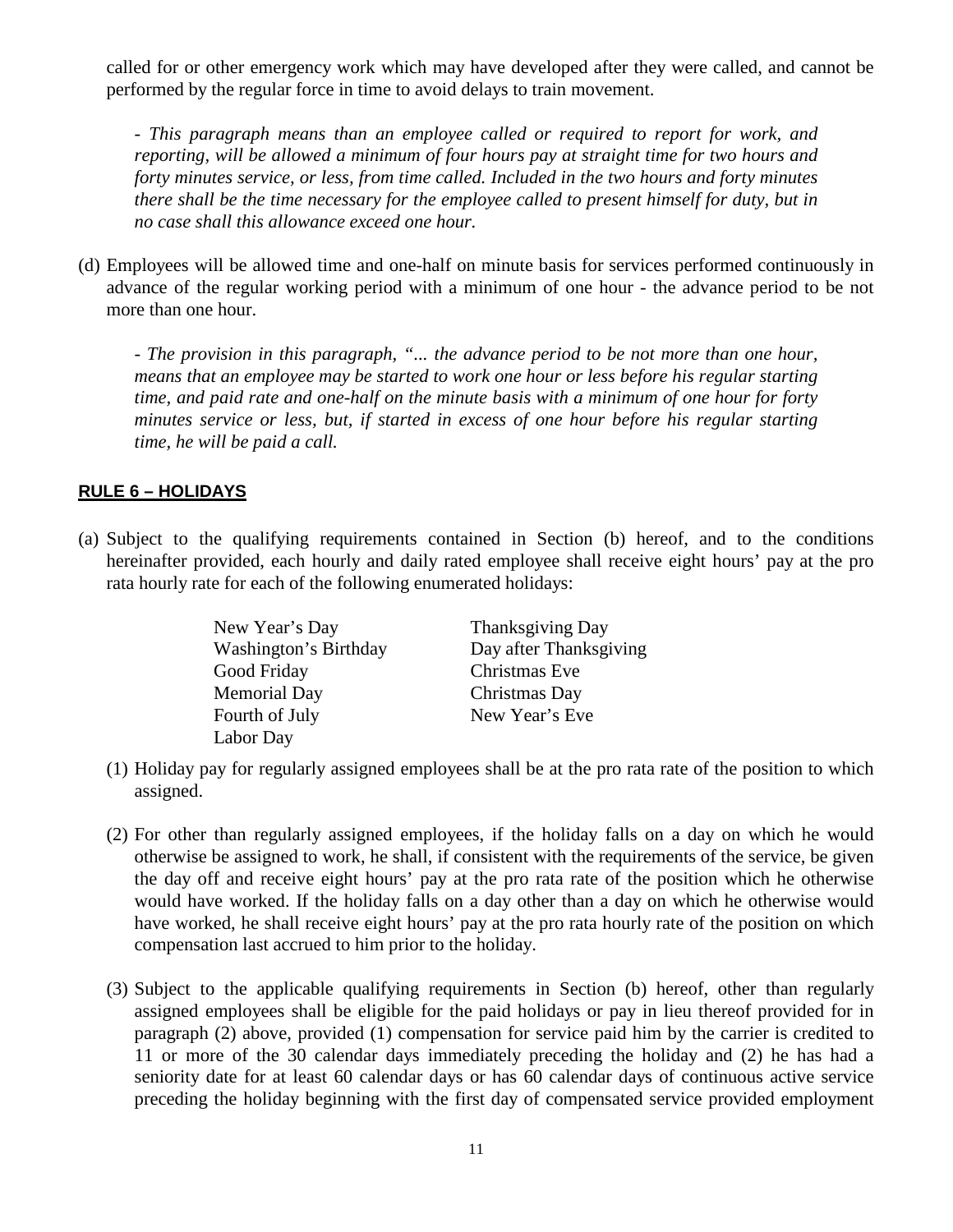was not terminated prior to the holiday by resignation, for cause, retirement, death, noncompliance with a union shop agreement, or disapproval of application for employment.

(b) A regularly assigned employee shall qualify for the holiday pay provided in Section (1) hereof if compensation paid him by the carrier is credited to the workdays immediately preceding and following such holiday or if the employee is not assigned to work but is available for service on such days. If the holiday falls on the last day of a regularly assigned employee's workweek, the first workday following his rest days shall be considered the workday immediately following. If the holiday falls on the first workday of his workweek, the last workday of the preceding workweek shall be considered the workday immediately preceding the holiday.

Except as provided in the following paragraph, all others for whom holiday pay is provided in Section (a) hereof shall qualify for such holiday pay if on the day preceding and the day following the holiday they satisfy one or the other of the following conditions:

- (i) Compensation for service paid by the carrier is credited; or
- (ii) Such employee is available for service.

*NOTE: "Available" as used in subsection (ii) above is interpreted by the parties to mean that an employee is available unless he lays off of his own accord or does not respond to a call, pursuant to the rules of the applicable agreement, for service.*

For the purposes of Section (a), other than regularly assigned employees who are relieving regularly assigned employees on the same assignment on both the work day preceding and the workday following the holiday, will have the workweek of the incumbent of the assigned position and will be subject to the same qualifying requirements respecting service and availability on the workdays preceding and following the holiday as apply to the employee whom he is relieving.

*NOTE: Compensation paid under sick-leave rules or practices will not be considered as compensation for purposes of this rule.*

- (c) The parties to this agreement may, by mutual agreement, change the days (but not the number of days) that shall be observed as holidays, for the purposes of existing rules and agreements.
- (d) When any of the eleven recognized holidays enumerated in Section (a) above, or any day which by agreement, or by law or proclamation of the State or Nation, has been substituted or is observed in place of any of such holidays, falls during an hourly or daily rated employee's vacation period, he shall, in addition to his vacation compensation, receive the holiday pay provided for therein, provided he meets the qualification requirements specified. The "workdays" and "days" immediately preceding and following the vacation period shall be considered the "workdays" and "days" preceding and following the holiday for such qualification purposes.
- (e) The work day or day immediately preceding or following a personal leave day or day on which the employee receives jury duty pay or bereavement leave is to be considered as the qualifying day for holiday purposes.
- (f) Existing rules and practices thereunder governing whether an employee works on a holiday and the payment for work performed on a holiday are not changed hereby, except that under no circumstances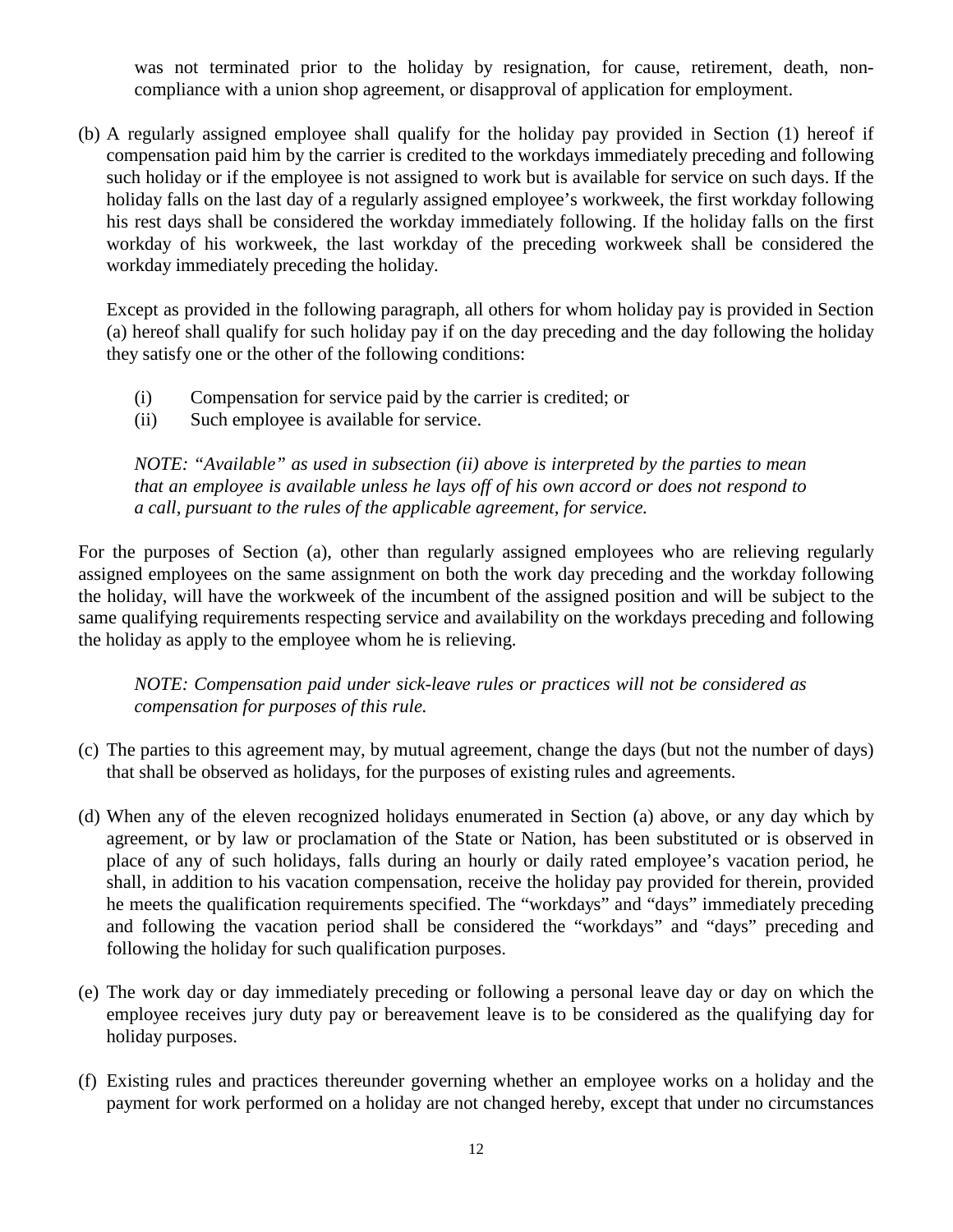will an employee be allowed, in addition to his holiday pay, more than one time and one-half payment for service performed by him on a holiday.

- (g) The holiday pay qualifications for Christmas Eve Christmas shall also be applicable to the Thanksgiving Day - day after Thanksgiving Day and the New Year's Eve - New Year's Day holidays.
	- (1) This means that an employee who meets all other qualifying requirements will qualify for holiday pay for both holidays if on the "workday" or the "day", as the case may be, immediately preceding the first holiday he fulfills the qualifying requirements applicable to the "workday" or the "day" before the holiday and on the "workday" or "day," as the case may be, immediately following the second holiday he fulfills the qualifying requirements applicable to the "workday" or the "day" after the holiday.
	- (2) An employee who does not qualify for holiday pay for both consecutive holidays may qualify for holiday pay for either one or the other under the provisions applicable to holidays generally.
- (h) In addition to their established monthly compensation, employees performing service on the day after Thanksgiving Day on a monthly rated position (the rate of which is predicated on an all-service performed basis) shall receive eight hours' pay at the equivalent straight time rate.
- (i) A monthly rated employee occupying a 5-day assignment on a position with Friday as an assigned rest day also shall receive eight hours' pay at the equivalent straight time rate for the day after Thanksgiving Day, provided compensation paid such employee by the Carrier is credited to the work days immediately preceding Thanksgiving Day and immediately following the day after Thanksgiving Day.
- (j) Except as specifically provided in paragraph (g) above, existing rules and practices thereunder governing whether an employee works on a holiday and the payment for work performed on a holiday are extended to apply to the day after Thanksgiving Day and New Year's Eve (the day before New Year's Day is observed) in the same manner as to other holidays.

#### <span id="page-12-0"></span>**RULE 7 - OVERTIME - CHANGING SHIFTS**

- (a) Except as provided in paragraph (b) of this rule, employees changed from one shift to another will be paid overtime rates for the first shift of each change. Employees working two shifts or more on a new shift shall be considered transferred. This will not apply when shifts are exchanged at the request of the employees involved.
- (b) An employee holding a relief assignment will not be paid overtime rates for changing shifts to perform the work on the shifts included in his assignment. If such employee is required to change shifts for any other reason, this exception shall not apply to such other shift changes.

*(Interpretation of Rule 7)*

*This rule provides that an employee changing shifts due to exercising his seniority rights, or at the request of the employee, will be paid at his regular rate when changing shifts, instead of being allowed time and one-half time for the first shift of such change.*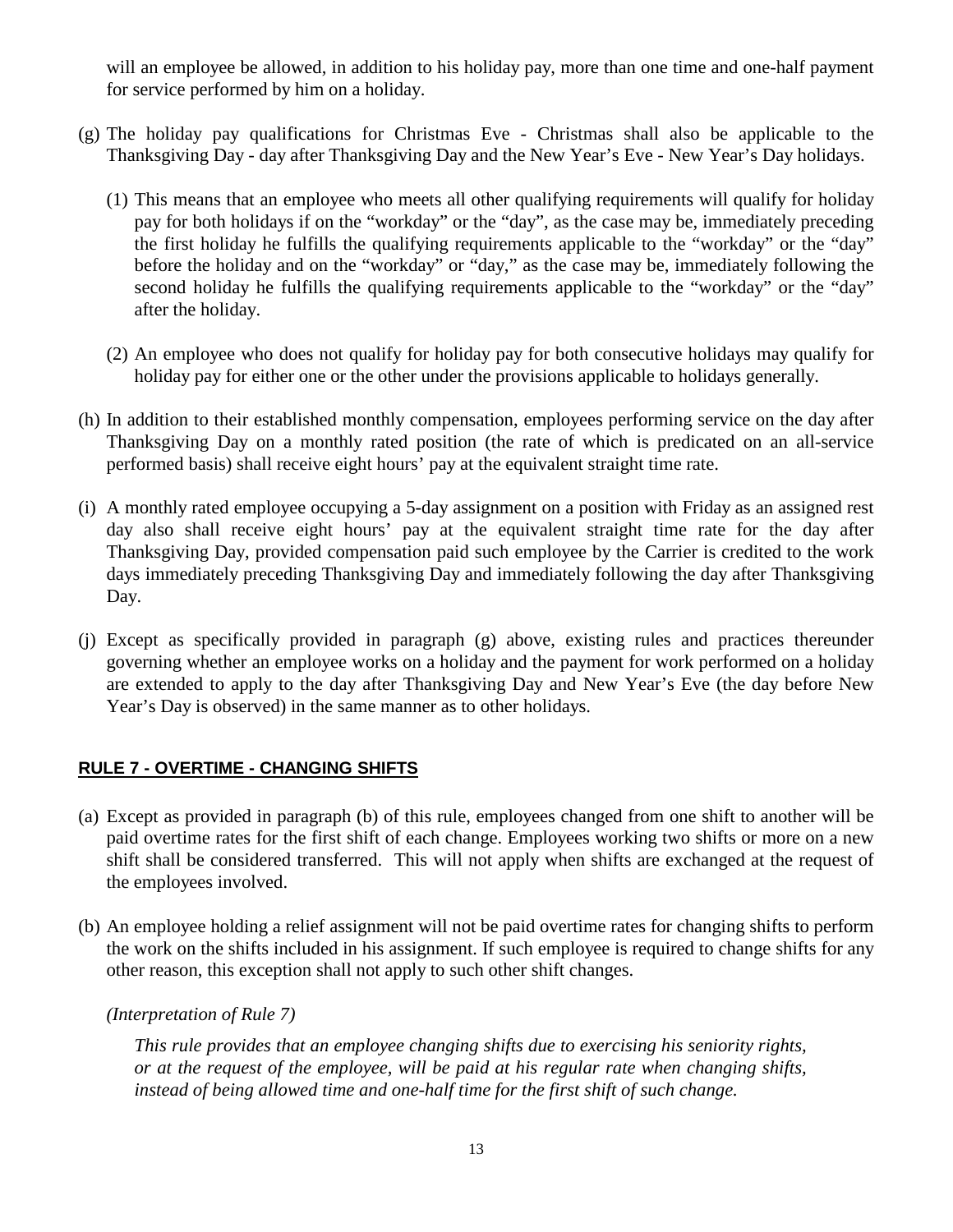*An employee transferred from one shift to another by direction of the Management will be paid time and one-half rate for time worked on the new shift the first day of the change. If he works new shift two or more days he is considered transferred and will be paid straight time for the straight time hours after the first day. If returned to his old shift or any other shift, he will then be entitled to time and one-half rate for the first day of such change.*

*An employee changing shifts through the exercise of his seniority rights, caused by reduction in force, will be allowed time and one-half for the first shift of the change where he loses a day's pay thereby. For illustration, an employee on third shift working 11:00 PM to 7:00 AM is caught in a furlough and his seniority entitled him to job on first shift, 7:00 AM to 3:00 PM. If he goes to work the same day, working 16 consecutive hours, he will receive straight time rate for work on that shift, but if he does not go to work until 7:00 "the following day, thereby losing one day's pay, he will receive time and one-half for the first day's work on the changed shift.*

#### <span id="page-13-0"></span>**RULE 8 - ROAD SERVICE - HOURLY**

(a) Employees regularly assigned to road work whose tour of duty is regular and who leave and return to home station daily shall be paid continuous time from the date of leaving the home station to the time they return whether working, waiting or traveling, exclusive of the meal period, as follows: Straight time for work performed during regular hours and overtime rates for work performed during overtime hours, with straight time for all hours traveling and waiting. The starting time to be not earlier than 6:00 AM nor later than 8:00 AM. Where two or more shifts are worked, the starting time will be regulated accordingly.

*EXCEPTION: In case where the schedule trains interfere with the starting time, an agreement may be entered into by Carrier's highest designated officer and the General Chairman concerned.*

(b) Where meals or lodging are not furnished by the railroad or when the service requirements make the purchase of meals and/or lodging necessary while away from home point, employees will be paid necessary expenses.

#### <span id="page-13-1"></span>**RULE 8 ½ - ROAD SERVICE - MONTHLY**

Employees regularly assigned to perform road work and paid on a monthly basis shall be governed by the following:

- (a) No overtime is allowed for time worked in excess of eight hours per day; on the other hand, no time is to be deducted unless the employee lays off of his own accord.
- (b) Such employees will be assigned one regular rest day per week, Sunday if possible. If called or required to report for work on such assigned rest day, Rules 4 and 9 shall apply to such service. Ordinary maintenance or construction work not heretofore required on Sundays and holidays will not be required on the sixth day of the work week or on holidays, but the monthly rate will compensate for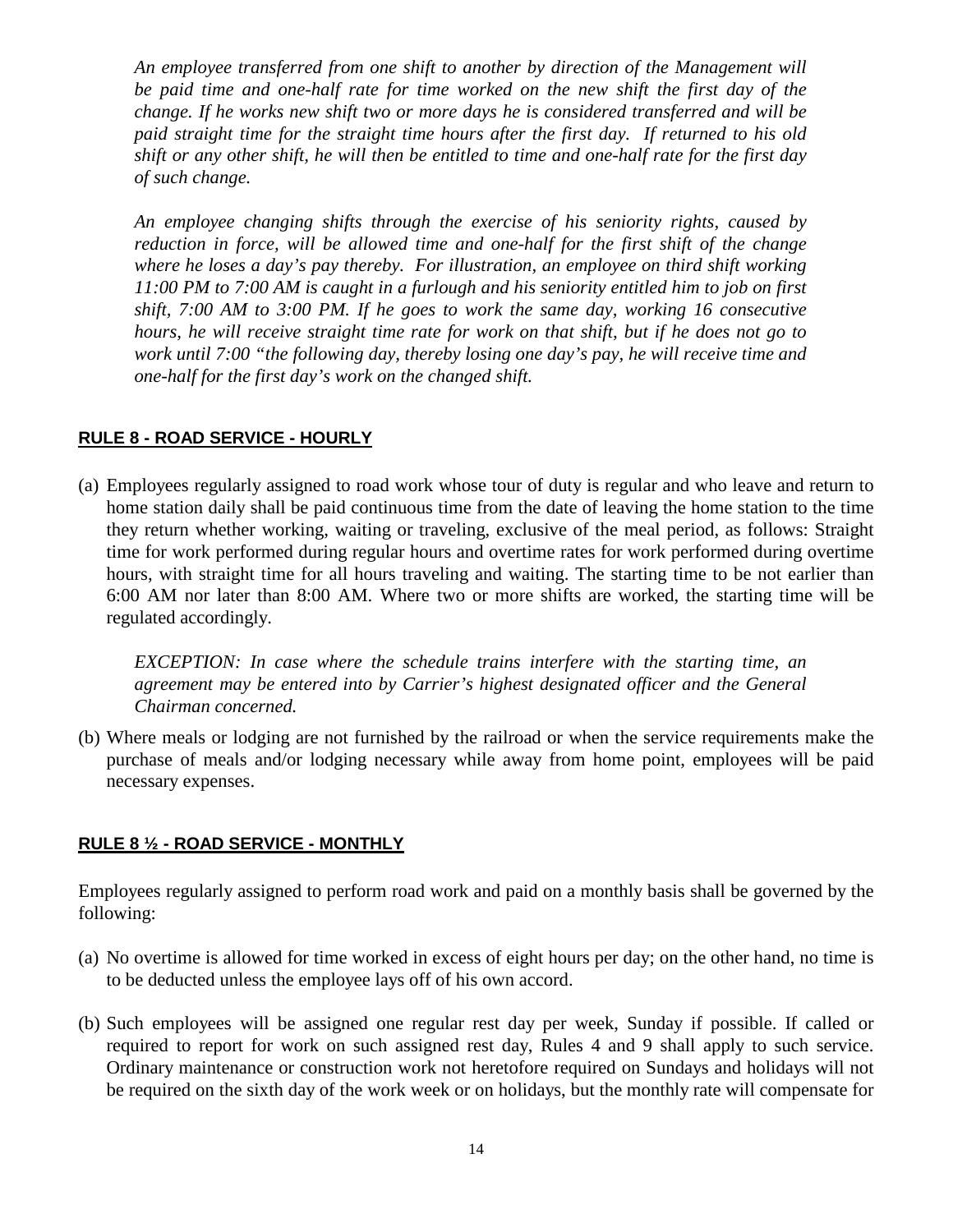all other service rendered on such sixth day or holidays. Overtime herein provided for the seventh day shall apply from midnight of the sixth day to midnight of the seventh day.

- (c) The monthly rate of pay, the hours on which the monthly rate is based and the straight time hourly rate for any monthly rated position is subject to mutual agreement between the Carrier and the General Chairman.
- (d) The regularly assigned road men under the provisions of this rule may be used, when at home point, to perform shop work in connection with work of their regular assignments.
- (e) Where meals and lodging are not furnished by the railroad, or when the service requirements make the purchase of meals and lodging necessary while away from home point, employees will be paid necessary expenses.
- (f) If it is found that this rule does not produce adequate compensation for certain of these positions by reason of the occupants thereof being required to work excessive hours, the salary for these positions may be taken up for adjustment.

#### <span id="page-14-0"></span>**RULE 9 - EMERGENCY SERVICE - ROAD**

- (a) An employee regularly assigned at a shop, engine house, repair track, or inspection point, when called for emergency road service away from such shop, engine house, repair track or inspection point, will be paid from the time called to leave home station, until his return for all service rendered in accordance with the practice at home station, and will be paid straight time rate for straight time hours and overtime rates for overtime hours for all time waiting or traveling.
- (b) If during the time on the road, a man is relieved from duty and permitted to go to bed for five (5) or more hours, such relief will not be paid for; provided that in no case shall he be paid for a total of less than eight (8) hours each calendar day, when such irregular service prevents the employee from making his regular daily hours at home station. Where meals and lodging are not provided by railroad, actual necessary expenses will be allowed. When an employee is required to go to shops for tools or material before leaving home station, he will be paid for the time necessary to cover such service.
- (c) Wrecking service employees will be paid in accordance with this rule.

#### <span id="page-14-1"></span>**RULE 10 - FILLING VACANCIES**

- (a) When an employee is required to fill the place of another employee receiving a higher rate of pay, he shall receive the higher rate; but if required to fill temporarily the place of another employee receiving a lower rate, his rate win not be changed.
- (b) Any regularly assigned employee who is used to fill a vacation vacancy on another position and works such position for 5 consecutive days win be required to observe the rest days of the position on which used before he may return to and resume service on his regular assignment or be permitted to work another vacancy; it being understood that employees may not request to move to a vacation vacancy after the vacancy commences. The same is to apply to all resultant vacancies brought about by the vacation vacancy.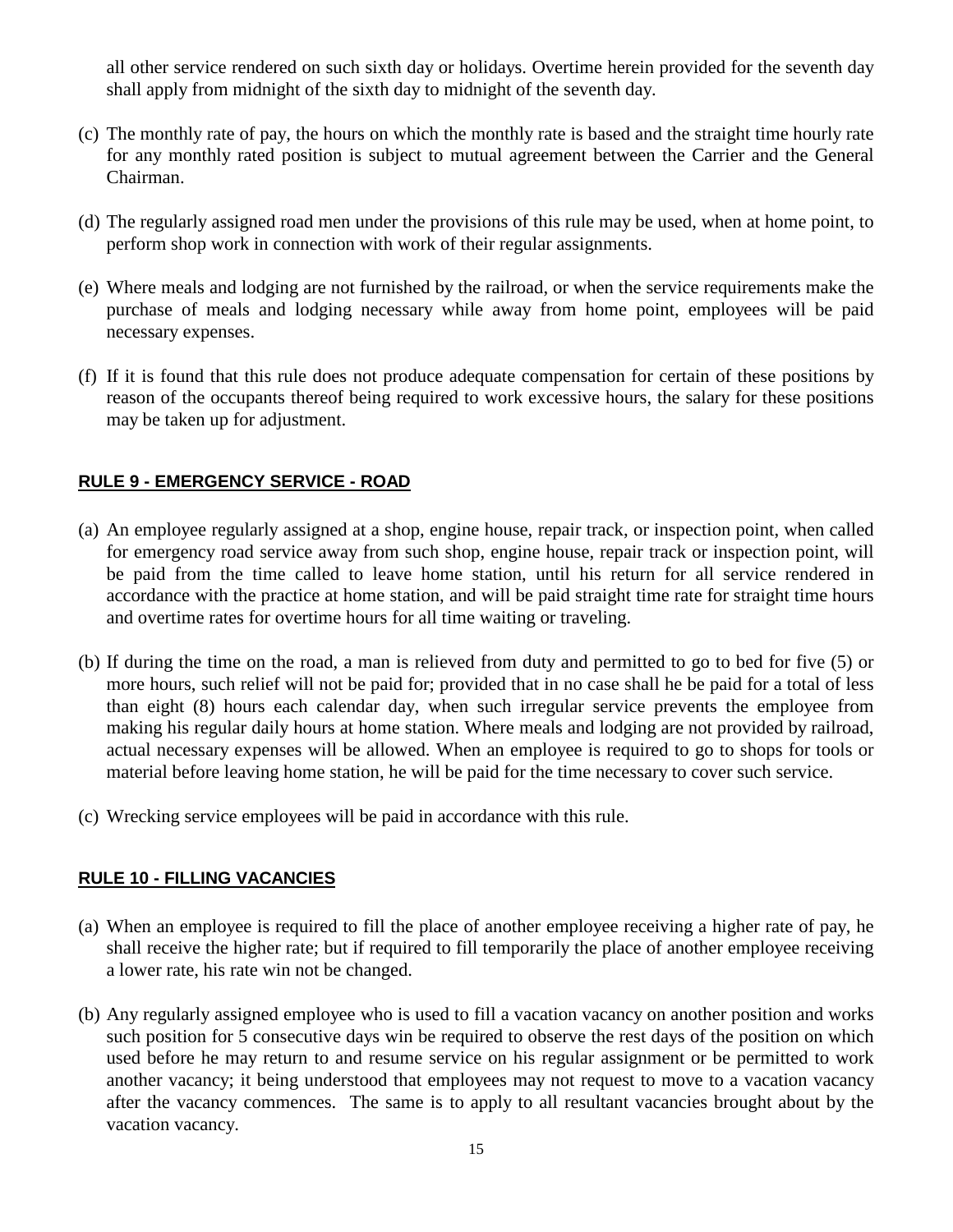#### <span id="page-15-0"></span>**RULE 11 - PROMOTION TO FOREMAN**

#### PROMOTION TO FOREMAN

- (a) When selecting foremen, employees will be given consideration for promotion, and if selection is made from employees, proficiency and seniority will govern, the company to be the judge of proficiency. It is the policy of the company to promote its own men, and only when competent employees cannot be found in the ranks or when competent employees will not accept vacancies or new positions will it be the disposition of the company to vary from this policy.
- (b) Employees promoted to official or semi-official positions shall retain their seniority at the point they hold seniority at the time of their promotion, and should they continue to accumulate seniority, it will be applicable to that point, irrespective of any change in location during their tenure as officials.
- (c) Seniority Retention
	- (1) Effective January 1, 1988, all employees promoted subsequent thereto to official, supervisory, or excepted positions from crafts or classes represented by IAM shall be required to maintain their IAM membership or pay an appropriate monthly fee, not to exceed monthly union dues, in order to retain and continue to accumulate seniority. A supervisor whose payments are delinquent shall be given a written notice by the appropriate General Chairman of the amount owed and ninety (90) days from the date of such notice to cure the delinquency in order to avoid seniority forfeiture.
	- (2) Employees promoted prior to January 1, 1988 to official, supervisory or excepted positions from crafts or classes represented by IAM shall retain their current seniority but shall be required to pay regular monthly dues or an appropriate monthly fee, not to exceed monthly union dues, in order to accumulate additional seniority.
- (d) Employees accepting promotion to supervisory or official positions will lose their right to the job they left, and upon return to work of the trade, will be governed by the following:

#### **Involuntary return:**

- (1) If a supervisor's position is abolished and the incumbent of the abolished position is unable to hold a position as supervisor on the roster on which he holds supervisors' seniority, or if a supervisor whose position is abolished elects to forfeit seniority as supervisor, the following will apply:
	- a. The supervisor must exercise seniority to a Machinist Craft position within ten (10) days from the date the supervisor last works as a supervisor.
	- b. The supervisor who is exercising seniority to a Machinist Craft position must, within the ten (10) day period referred to in Section (a) above, give notice of his intention to exercise seniority to a Machinist's Craft position in time to permit giving the Machinist's Craft employee who stands to be affected five (5) working days' notice that he will be reduced to furlough status as a result of the returning supervisor exercising seniority.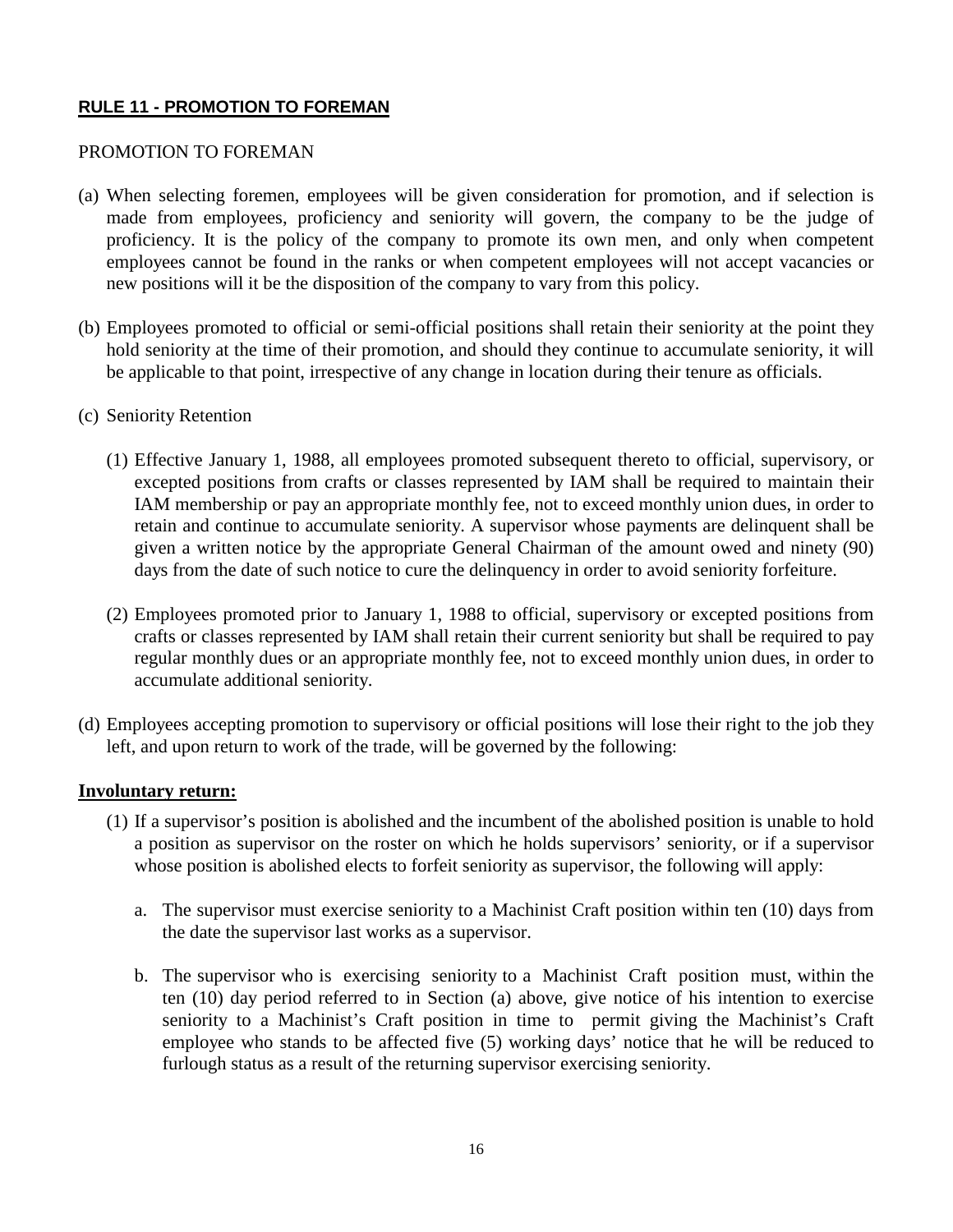(2) A supervisor will not be permitted to exercise seniority to a Machinist Craft position in cases where a supervisor's position is abolished for a specific period, thirty (30) days or less, and he is notified at the time his position is abolished that it will be reestablished on a specified date.

#### **Voluntary return:**

Promoted employees who voluntarily return to their former Machinist Craft Classification will only be permitted to take whatever open position may be available to which their seniority entitles them; or, if no opening exists, may displace the junior employee of their class.

a) Employees elected or appointed as full-time officers or representatives of the International Association of Machinists or promoted to official positions with the Company, or securing positions with any agency, board, or commission established pursuant to Federal or state statutes, dealing with railroads, or with agencies established by railroads on a regional or national basis shall be considered on leave of absence while so engaged with the right to assert their seniority within ten (10) days after release from such employment.

#### FILLING TEMPORARY FOREMAN VACANCIES

- (a) Should an employee be assigned temporarily to fill the place of a foreman, he will be paid his own rate - straight-time rate for straight time hours and overtime rate for overtime hours - if greater than the foreman's rate; if it is not, he will get the foreman's rate. Said positions shall be filled only by mechanics of the respective craft in their departments.
- (b) Employees who are assigned to fill the places of foremen will work the same number of hours as the foremen work, or may ordinarily be called upon to work, and it is understood that the employees' basic day will start at the hour of the foremen's starting time, and it is further understood that any time worked after the close of the first eight hours, plus the meal period, if any, after the foremen's starting time will be paid for under the overtime rule.
- (c) An employee assigned temporarily to fill the place of a foreman will take the regularly assigned relief days of the foreman whose place he is assigned to fill. For one so assigned and paid his own rate under this rule and understandings, overtime rates will apply on the foreman's regular relief days, if worked. For one so assigned and paid the foreman's rate, time worked on the foreman's regular relief days will be compensated for under the applicable Supervisors' Agreement.

#### <span id="page-16-0"></span>**RULE 12 - TRANSFER RULE**

Employees transferred from one point to another with a view of accepting a permanent transfer, will, after thirty (30) days, lose their seniority at the point they left, and their seniority at a point to which transferred will begin on date of transfer, seniority to govern. Employees will not be compelled to accept a permanent transfer to another point.

(a) An employee desiring to transfer to another point under this rule will secure transfer form (as shown below) which constitutes part of this rule from his supervisor and handle as indicated on the form.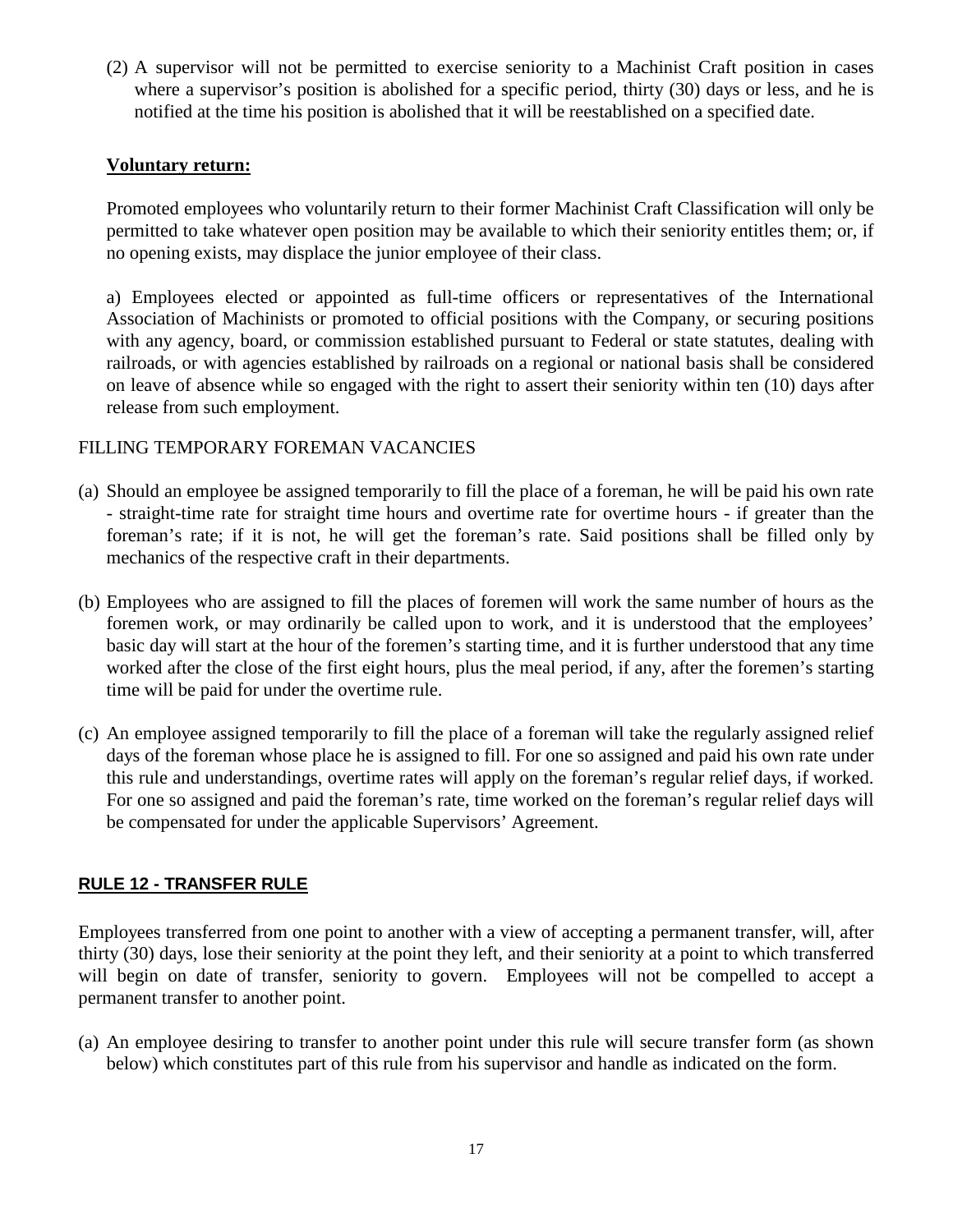- (b) No employee will be transferred under this rule unless his services can be spared. If such an employee cannot be spared, he shall be so advised, with copy to the General Chairman of the craft; but he shall be given opportunity to transfer when he can be spared, if and when there is a vacancy at the point to which he wishes to transfer.
- (c) One making application for transfer to another point under this rule thereby agrees that if, after reporting, but within the 30 day limit provided in this rule, he finds he does not desire to remain at the point to which transferring, but wishes to return to his home point, he must remain at the point until qualified employee can be secured to relieve him, and must, within the 30 days provided in this rule, give notice in writing to the one in charge at the point to which transferring, with copy to the officer in charge at his home point, and copy to the General Chairman of the craft, of his desire to return to his home point. He will establish and hold no seniority at the point to which transferring, but will continue to hold his seniority at his home point, even though he remains at point to which he applied for transfer under this rule more than 30 days.
- (d) Applications received from employees desiring to transfer to another point under this rule and those received from furloughed employees seeking placement under Rule 13 of this Agreement will be given equal consideration, and, subject to Section (b) above of this Agreement, the qualified applicant having the greatest home point seniority shall be given preference for the vacancy or new job involved.
- (e) This rule does not apply to apprentices, temporary promoted employees or others serving time in a training capacity.
- (f) The employee must accept any position offered after being notified or forfeit all rights to any position applied for and must file a new form to be further considered for work at other points.
- (g) All requests for transfer automatically expire at the close of business on December 31 each year. Employees whose requests have expired must file a new request to be further considered for transfer.
- <span id="page-17-0"></span>(h) All forms not properly completed will be returned to the employee if possible.

#### **RULE 13 - USE OF FURLOUGHED EMPLOYEES, OTHER POINTS**

While employees are furloughed, if men are needed at any other point, they will be given preference to transfer, with privilege of returning to home station when force is increased, such transfer to be made without expense to the Company. Qualifications and seniority to govern all cases.

(a) Furloughed employees desiring to be considered for vacancies or new positions at seniority points other than the one at which they hold seniority, will obtain form as shown below, which has been made a part of this rule, from their supervisor, complete, and forward to the address shown on the form, and will furnish copy to their General Chairman and to their Supervisor. Employees will be notified of vacancies or new positions at the point or points for which application has been made to which their seniority entitles them and for which they are qualified. The employee must accept any position offered after being notified or forfeit all rights to any position applied for and must file a new form to be further considered for work at other points. When a vacancy is being filled, it will be offered first to those furloughed employees holding seniority on the former property where the vacancy exists with a seniority date as of the date of this agreement, and then to other employees of CSXT, by seniority.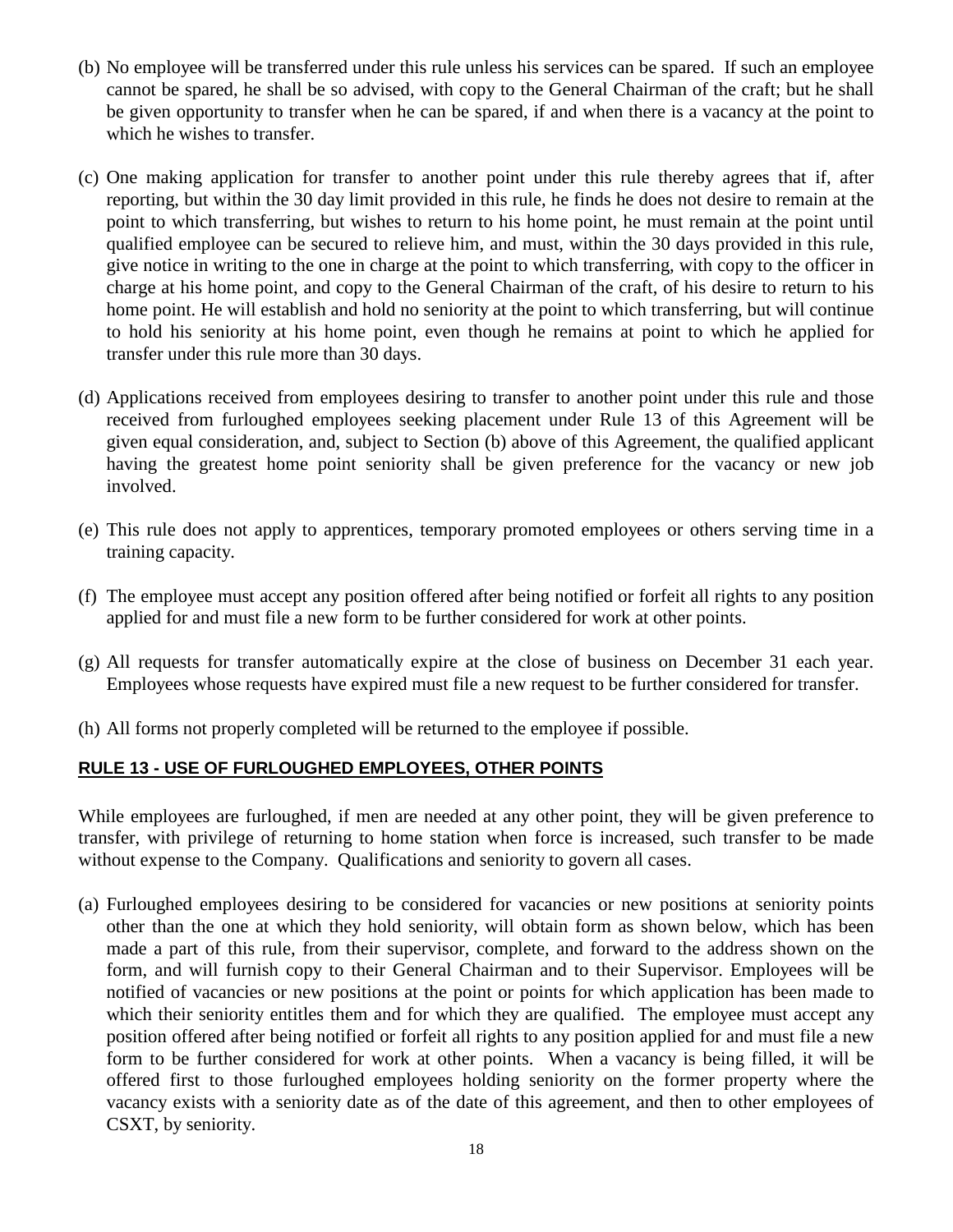- (b) Employees accepting a job under this Understanding agree that if they should desire for any reason to give up such job, they will remain on the job to which assigned until the next senior employee can be located and reports, or until other relief can be provided.
- (c) It is understood that this procedure fully meets the requirements with respect to giving furloughed employees preference for employment at other than their home point. Should it develop that, through error or oversight on either side, an improper assignment has been made, such improper assignment may, if brought up within sixty days, be handled for correction in accordance with the rules for handling grievances, but it is agreed that no claim for pay for services not rendered will be made or entertained as result of such error.
- (d) Employees working at a point, who are recalled at another point at which they hold rights to work or who are recalled at their home point where they hold seniority must elect at which point they prefer to work. If one so recalled elects to remain at the point at which working, their name will be removed from the list, or roster, at the point to which recalled, and will lose the right to work at that point; on the other hand, if the employee elects to accept the call, and gives up the job then being worked, the employee's name will be dropped from the roster at the point left and will relinquish all rights to work there.
- (e) Applications received from furloughed employees seeking placement under this rule and those received from employees desiring to transfer to another point under Rule 12 of this Agreement will be given equal consideration, and the applicant having the greatest home point seniority will be given preference for the vacancy or new job involved.
- (f) This rule does not apply to apprentices, temporary promoted employees or others serving time in a training capacity.
- (g) All requests for transfer automatically expire at the close of business on December 31 of each year. Employees whose requests have expired must file a new request to be further considered for transfer.
- (h) All forms not properly completed will be returned to the employee if possible.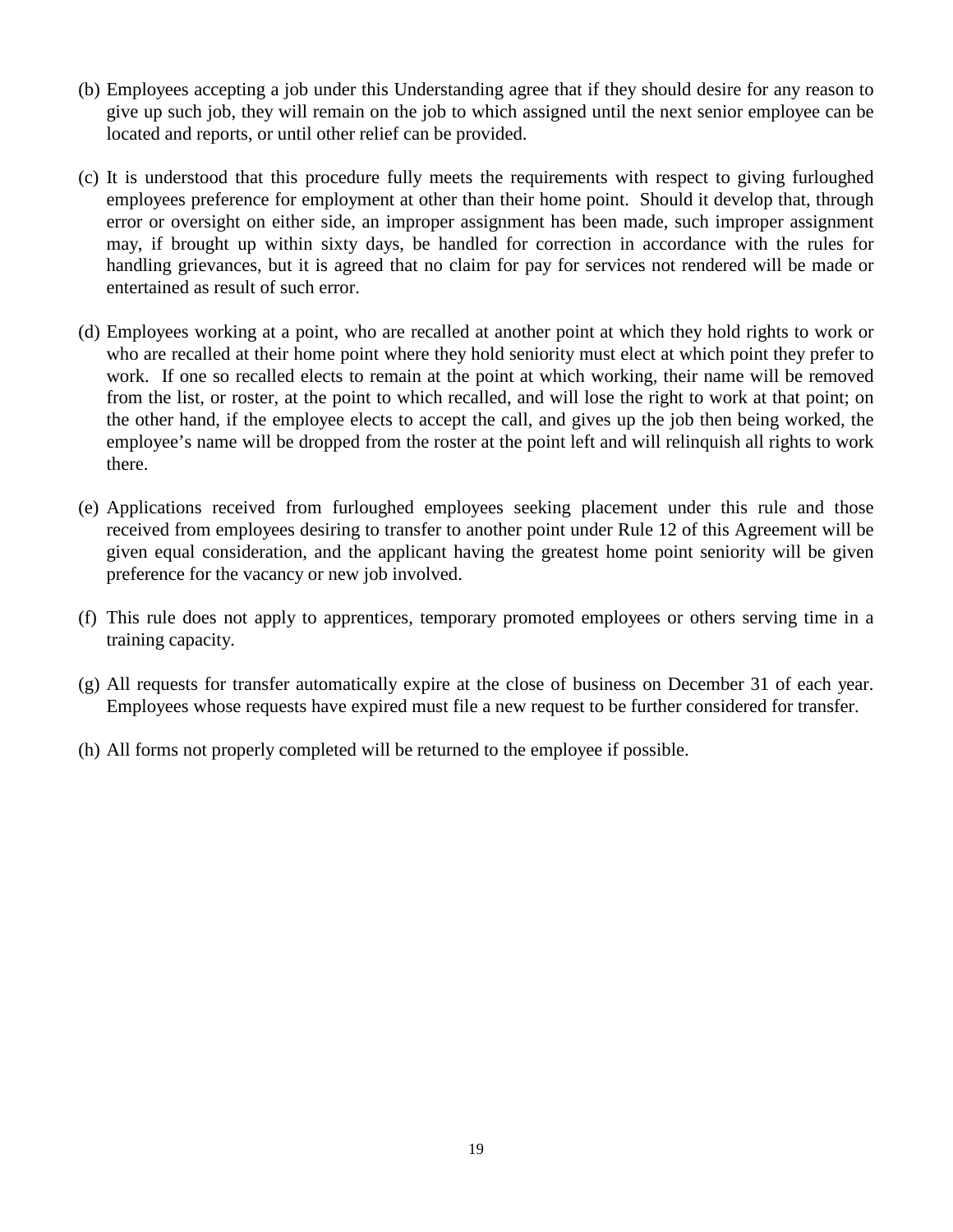#### **STANDARD FORM FOR TRANSFER**

|               |                                                                                                                                                                                                                                                                                                                | STANDARD FORM FOR TRANSFER |                              |
|---------------|----------------------------------------------------------------------------------------------------------------------------------------------------------------------------------------------------------------------------------------------------------------------------------------------------------------|----------------------------|------------------------------|
| To:           | Myjobtrax<br><b>CSX</b> Transportation<br>FAX - (904) 279-5771 or<br>Email: myJOBtrax@csx.com                                                                                                                                                                                                                  | Date:                      |                              |
|               | My craft is                                                                                                                                                                                                                                                                                                    |                            |                              |
|               | I am presently (check one): holding regular assignment ________ furloughed                                                                                                                                                                                                                                     |                            |                              |
|               |                                                                                                                                                                                                                                                                                                                |                            |                              |
|               | ("System" requests are not acceptable):                                                                                                                                                                                                                                                                        |                            | at the following point $(s)$ |
|               |                                                                                                                                                                                                                                                                                                                |                            |                              |
|               |                                                                                                                                                                                                                                                                                                                |                            |                              |
|               | Note 1 - This form is not applicable between departments or between crafts or classes.                                                                                                                                                                                                                         |                            |                              |
|               | Note 2 - I understand that failure to accept any position offered me after being notified will void this<br>request and all rights to any position at any location applied for herein are forfeited. To be given further<br>consideration for other positions at any location, a new request must be filed.    |                            |                              |
|               | Note 3 - I also understand that if I file this request as a furloughed employee and I am subsequently<br>recalled to a regular assignment, I must file a new request form if I desire to be given consideration for<br>transfer to a permanent assignment at a seniority -point other than where I am working. |                            |                              |
|               | Note 4 - I further understand that I am required to keep my employing officer advised of any changes in<br>my address and telephone number.                                                                                                                                                                    |                            |                              |
|               | Note 5 - This request automatically expires on December 31 of the current year.                                                                                                                                                                                                                                |                            |                              |
|               | Note 6 - Forms improperly completed will be returned to employee if possible.                                                                                                                                                                                                                                  |                            |                              |
| Print or Type |                                                                                                                                                                                                                                                                                                                |                            |                              |
|               |                                                                                                                                                                                                                                                                                                                |                            |                              |
|               |                                                                                                                                                                                                                                                                                                                |                            |                              |
| Copy to:      |                                                                                                                                                                                                                                                                                                                | Employee Signature         |                              |
|               |                                                                                                                                                                                                                                                                                                                |                            |                              |
|               | (Employing Officer)                                                                                                                                                                                                                                                                                            | (General Chairman)         |                              |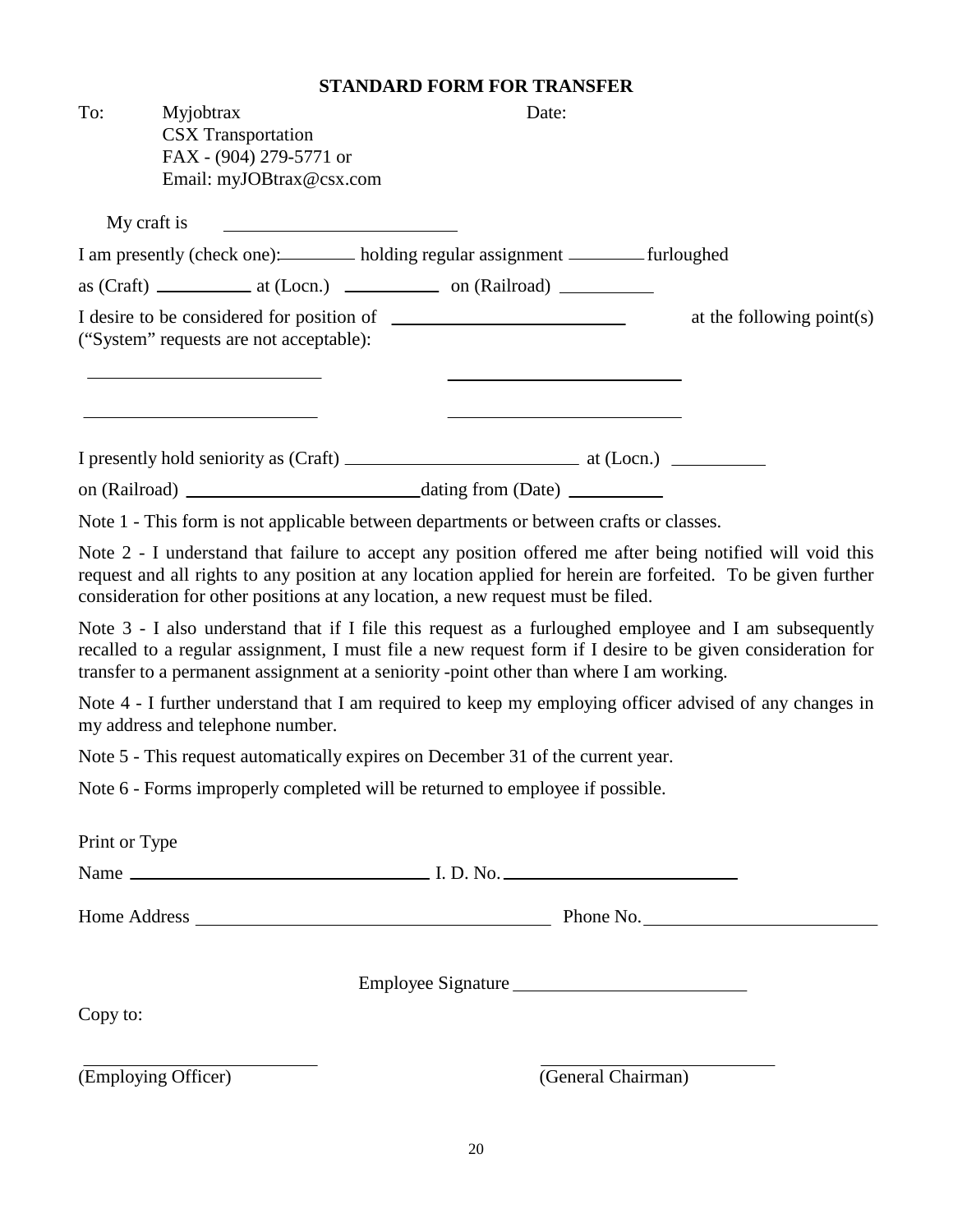#### <span id="page-20-0"></span>**RULE 14 - ABSENCE FROM WORK**

#### (a) Laying Off

- (1) Employees will not be permitted to lay off from work, for either partial or whole days, without first securing permission. Employees requesting to lay off for personal business or other just causes must furnish their supervisor a justifiable reason for the intended absence in sufficient detail to determine the nature of the stated need to be absent.
- (2) It is not the intent of this Rule to require employees to reveal details of personal matters nor is it the intent to require employees to unduly verify just causes for absence. However, it is expected that employees will divulge the nature of the reason to lay off to the extent required to permit management to make a reasonable decision regarding the necessity to lay off and, where there is sufficient reason to suspect an abuse of this Rule, when requested the employee will, prior to the requested lay off time or upon return to duty, submit prima facie evidence to justify the lay off.

#### (b) Leave of Absence

- (1) The arbitrary refusal of a reasonable amount of leave to employees when they can be spared, or failure to handle promptly cases of sickness or business matters of serious importance to the employees is an improper practice and may be handled as unjust treatment under these rules.
- (2) An employee absent on leave, who engages in other employment, will lose his seniority unless special provision has been made therefor by the proper official and general chairman representing his craft. An employee absent on leave, whose place is filled by another employee, must give his foreman notice sufficiently in advance of the time that he will report for work to enable the foreman to transfer the one filling his place to his regular shift.
- (3) Leave of absence other than for sickness in excess of 30 days shall be in writing, and copy will be furnished local committeeman of the craft.
- (4) Notice sufficiently in advance of the time an absent employee on leave will report for work must be given the foreman to enable him to transfer the one filling the absent employee's place to his regular shift before returning to work.

#### (c) Absence

- (1) Employees unavoidably kept from work will not be discriminated against. Employees detained from work on any day due to sickness, or any other good cause, shall notify their foreman as soon as possible but not later than 15 minutes prior to the regular starting time of the shift to which assigned unless prevented from doing so for reasons beyond the control of the employee, in which case such notification shall be furnished as soon as possible. Employees who fail to notify their foreman as required herein will be considered absent-no report unless a justifiable reason is furnished. When there is sufficient reason to suspect abuse of this Rule, when requested the employee will furnish prima facie evidence to substantiate the excuse.
- (2) Employees absent 15 calendar days for any reason without permission or proper notification as required herein will forfeit all seniority and be removed from service. If the employee or the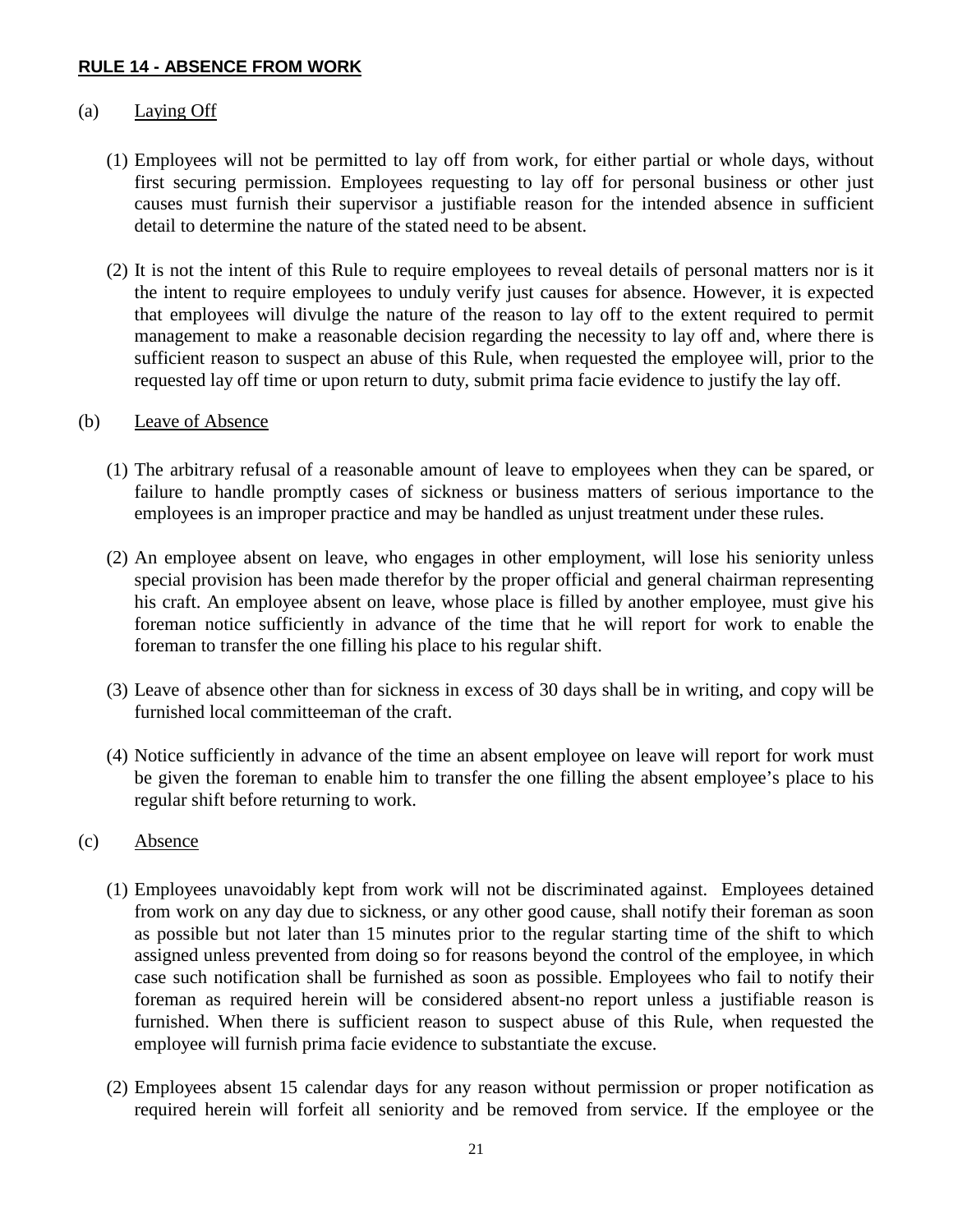General Chairman of the Craft subsequently contends that the employee's name was removed from the roster improperly, a hearing will be held, with the organization notified in advance thereof, to develop the full facts and make determination as to the merits of the employee's contention.

- (3) Employees who are absent for any cause and have not arranged for a definite time to resume duty will not be permitted to go to work except on approval of their foreman, unless the employee notifies the foreman of intent to report for duty at least one (1) hour before the expiration of the regular quitting time of the shift to which assigned on the day before the day on which the employee intends to report for work.
- (d) Tardiness

Employees reporting late without just cause will not be permitted to work the balance of the tour of duty except on approval of their foreman.

#### <span id="page-21-0"></span>**RULE 15 - RETURNING FROM ABSENCE**

- (a) An employee returning from written leave of absence, absence due to illness or injury, or vacation may-
	- (1) return to the last regularly assigned position held provided it has not been abolished, or senior employee has not exercised displacement rights thereon; or
	- (2) exercise seniority rights on any position bulletined during such absence, it being understood that an employee working any part of the bulletin period will not be eligible to exercise seniority under this section; or
	- (3) exercise seniority rights over junior employees provided his last regularly assigned position has been abolished or is occupied by a senior employee as a result of exercising displacement rights thereon.

The employee will exercise his choice (as prescribed in 1, 2, or 3) within twenty-four (24) hours after return to work from such absence.

- (b) Employees displaced by employees returning from absences covered by the Rule and employees subsequently displaced will, without expense to the Carrier, exercise their seniority pursuant to Rule 27.
- (c) This Rule will not apply to employees returning to position covered by this Agreement under Rule 11.

#### <span id="page-21-1"></span>**RULE 16 - PHYSICAL EXAMINATIONS**

(a) An employee absent because of illness or off-duty injury will, when ready to return to work, notify his supervisor as soon as reasonably possible before the day he desires to return. If such absence is in excess of five (5) days, the employee may be required by the Company to furnish a report from his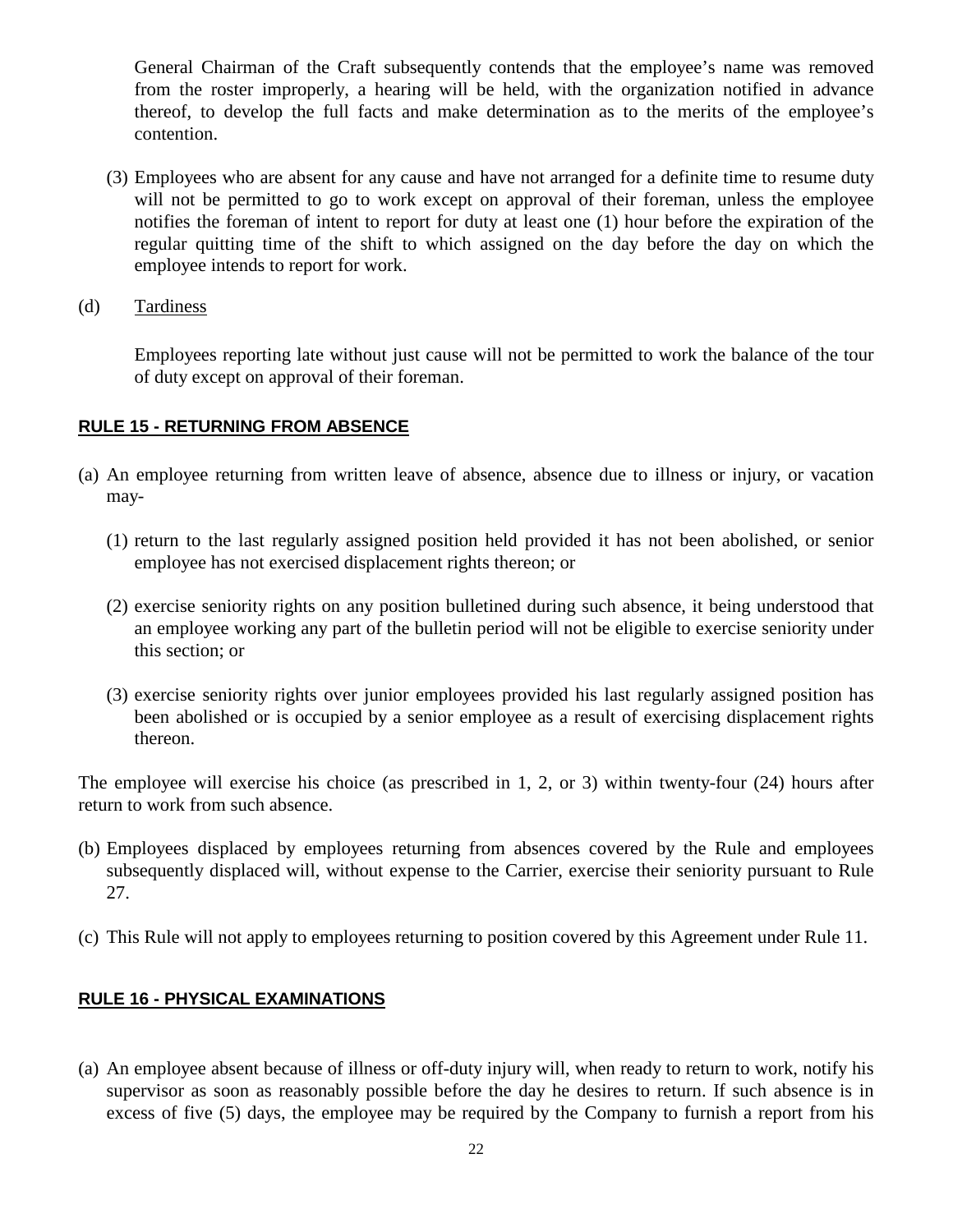personal physician as to his physical ability to safely perform his normal duties. If such report is required, it will include a brief history of the illness or injury, diagnosis, duration of care, treatment and prognosis. The Company will furnish to the employee the necessary forms for use by the employee's physicians in making the required report.

- (b) If physical examination is deemed necessary by the Company, it will be promptly arranged for by the Company at Company expense and a determination made within a reasonable period as to whether or not the employee is physically able to resume duty.
	- *NOTE: The term "within a reasonable period" will not be used to delay examination of an employee's decision as to his physical fitness to return to work. It contemplates a reasonably prompt examination and decision on the employee's physical fitness to return to work, but each case shall be determined on its own merits. If the employee or the duly authorized representative feels there has been unreasonable delay, the case may be progressed as a grievance or claim under provisions of the applicable working agreement.*
- (c) If, under the terms of this agreement, an employee is required by the Company to travel from their point of employment for physical examination, the following shall be applicable:
	- (1) An employee required to travel in excess of a radius of thirty (30) miles from his point of employment will be reimbursed for any necessary travel expenses.
	- (2) Where meals and lodging are not provided by the Company, actual necessary expenses will be allowed.
- (d) A physically disqualified employee will be notified by the Company doctor in writing of the specific disqualifying conditions.

When an employee protests his removal from service because of physical disqualification by the Company, the case will be handled as follows:

- (1) The employee or his representative will file direct with Carrier's Highest Designated Officer such written protest of the disqualification. There must accompany the written protest a copy of the medical findings of the employee's personal physician who has been responsible for the primary care during the disability in question, such findings to include a brief history of the illness or injury, diagnosis, duration of care, treatment, prognosis and a statement of opinion by the employee's doctor. The employee's doctor and the Company doctor shall exchange medical data available to each of them and shall communicate or confer to determine if the difference can be resolved by them. If the two doctors are unable to resolve the case, they shall mutually agree upon a third or neutral doctor for disposition, who shall be a specialist in the disability for which the employee was physically disqualified.
- (2) The neutral doctor shall have the benefit of the findings of the employee's doctor and the Company's doctor, and each of them may make such representation to the neutral as is felt pertinent to his examination and opinion. The Company's doctor shall provide the neutral with a statement defining normal duties, the representative may file with the neutral doctor a statement of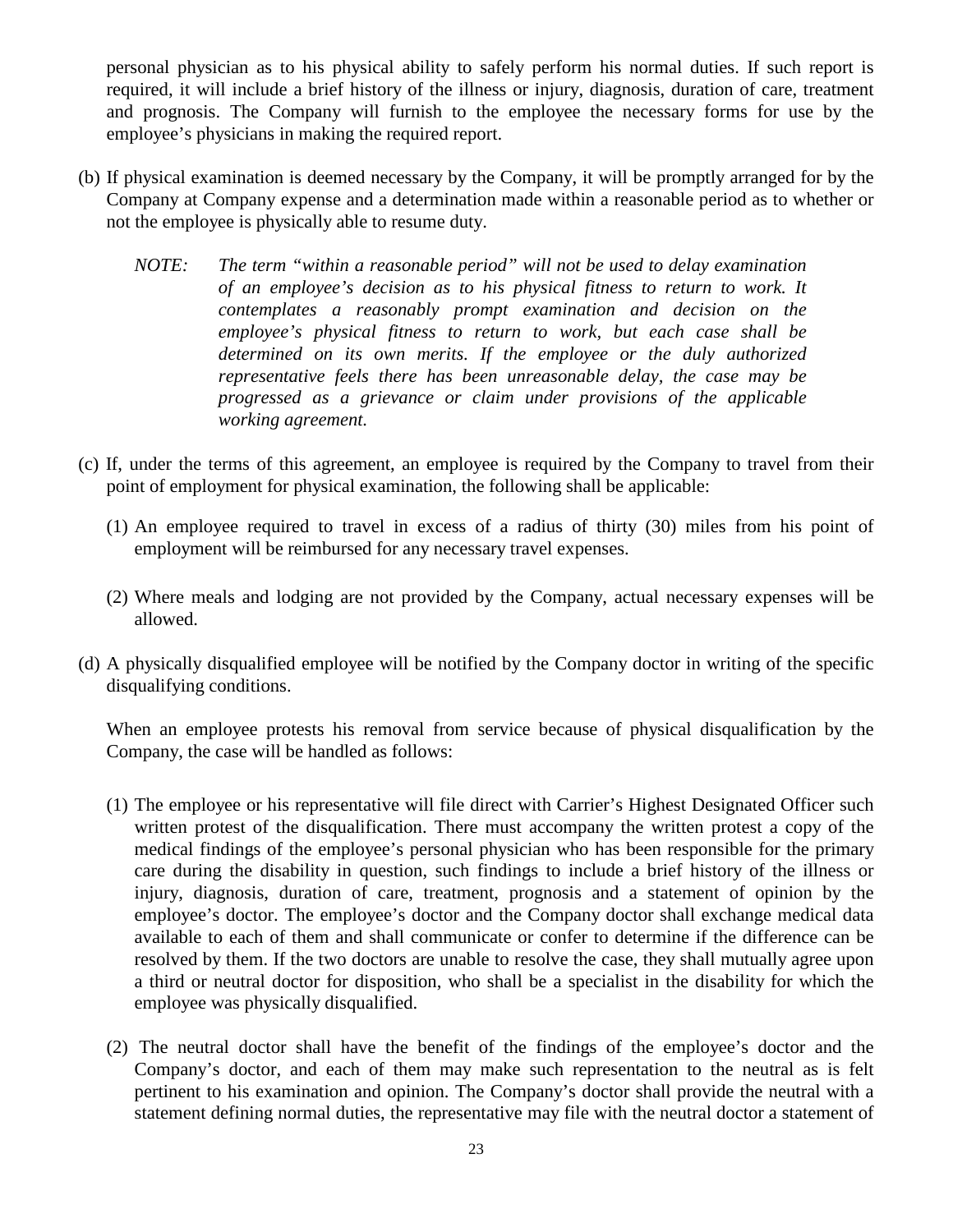any exceptions, with supporting evidence and will furnish copies to the Company's doctor and Carrier's Highest Designated Officer. The neutral doctor win examine the employee and render report of findings as promptly as reasonably practical within thirty (30) days after his selection, if possible. The neutral's findings, which shall be final and binding, except as provided herein, will set forth the physical condition of the employee and give opinion as to whether the employee is physically capable of safely performing the employee's normal duties.

- (3) If the neutral doctor decides that the employee is fit to continue in service and safely perform the employee's normal duties, such neutral doctor shall also render a further opinion, as to whether such fitness existed at the time the employee was withheld from service. If the neutral doctor concludes that the employee will be compensated for actual loss of normal earnings during the period withheld for each working day withheld from assignment and will not be deprived of any other contractual benefit to which he may be eligible.
- (4) If the decision is adverse to the employee and does not involve permanent type disability, but the employee's personal physician who has been responsible for his primary care during the disability in question later contends (limited to once within the three (3) year period commencing with date of disqualification by the neutral doctor) that the disqualifying condition has improved to the degree the employee can safely perform his normal duties and submits written evidence to support such contentions thereof (as described in paragraph (1)), the provisions of item (d)(1) and (2) may again be invoked by the employee's representative. Item (d)(3) will not be applicable. Consideration will be given request for further examination by a Company doctor provided good and sufficient reasons therefor are presented in writing to Carrier's Highest Designated Officer. If such consideration is given, the Company doctor's decision will be final and binding.
- (5) The Company and the employee will take care of the expenses of their respective doctors and the expenses of the neutral (including such hospital, laboratory or X-ray costs as may be necessarily incurred) shall be borne on a 50/50 basis by the employee and the Company.
- (e) An employee with more than sixty (60) days of compensated service will not be caused to lose time if taken off his assignment by the Company during regular working hours to undergo physical examination.
- (f) Nothing contained herein is to be applied or interpreted in any manner to restrict in any way the Company's continued right to require physical examinations at any time it has sufficient reason to believe there has been a change in an employee's physical condition or that his ability to safely perform his normal duties is impaired.

#### <span id="page-23-0"></span>**RULE 17 – COMMITTEES**

The Company will not discriminate against any employees who from time to time represent other employees and will grant them leave of absence when delegated to represent other employees.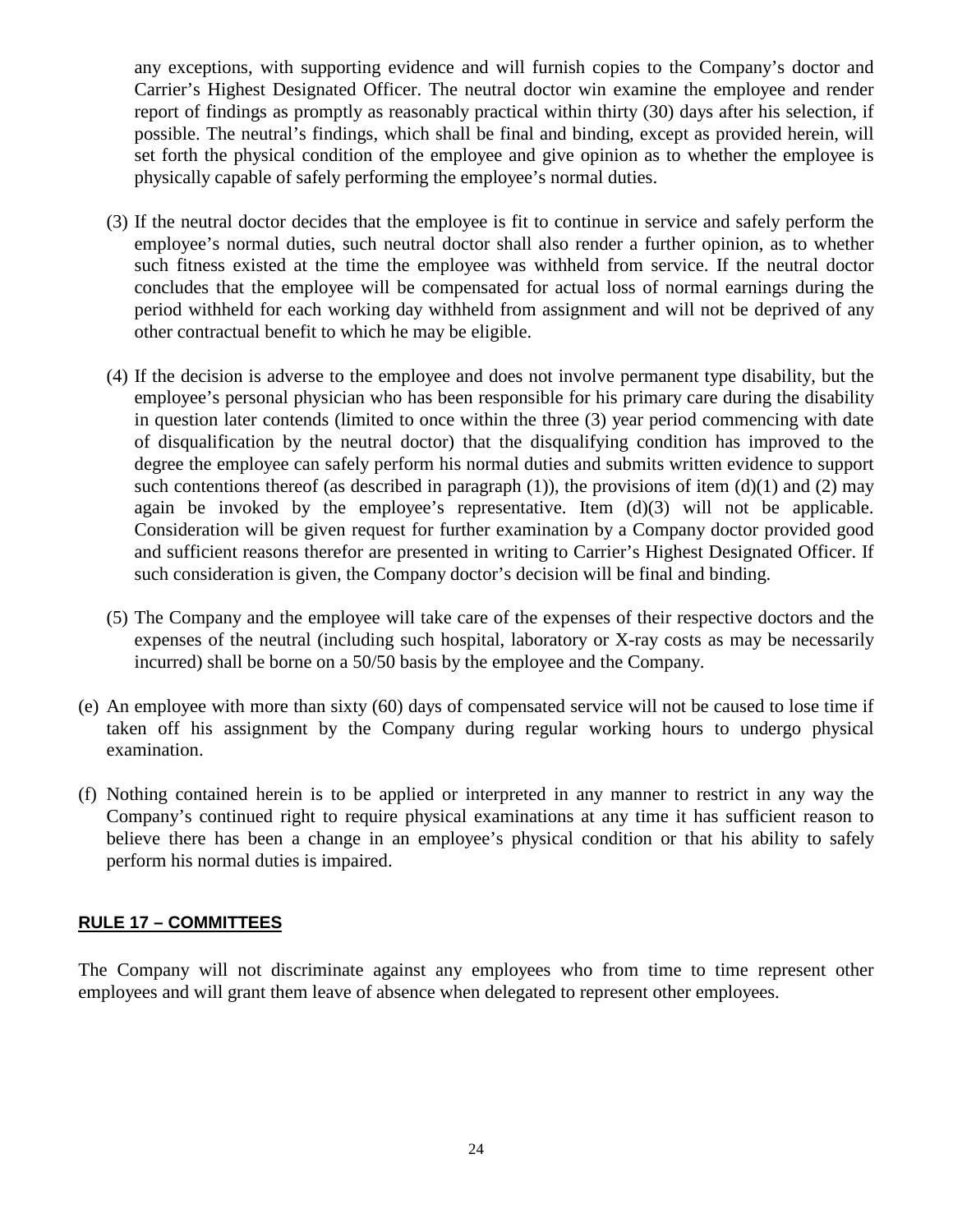#### <span id="page-24-0"></span>**RULE 18 - FAITHFUL SERVICE**

Employees who have given long and faithful service in the employ of the Company, and who have become unable to perform arduous work, will, seniority being sufficient, be given preference of such light work in their line (or other duties mutually agreed to with local committee) as they are able to handle. They shall receive the rate of pay of the position to which they are assigned.

#### <span id="page-24-1"></span>**RULE 19 - ATTENDING COURT**

When attending court as witnesses for the company, employees will receive a minimum of 8 hours time each week day, and 8 hours at rate and one-half for Saturdays, Sundays and holidays; either at home station, away from home or traveling. Time and one-half will be paid for traveling during overtime hours when employees are unable to secure sleeping car accommodations. Actual expenses will be allowed when away from home station, and necessary expenses will be allowed when at home. When necessary, the company will furnish transportation, and will be entitled to certificates for witness fees in all cases.

#### <span id="page-24-2"></span>**RULE 20 - JURY DUTY**

When a regularly assigned employee is summoned for jury duty and is required to lose time from his assignment as a result thereof, he shall be paid for actual time lost with a maximum of a basic day's pay at the straight time rate of his position for each day lost less the amount allowed him for jury service for each such day, excepting allowances paid by the court for meals, lodging or transportation, subject to the following qualification requirements and limitations:

- (a) An employee must furnish the Carrier with a statement from the court of jury allowances paid and the days on which jury duty was performed.
- (b) The number of days for which jury duty pay shall be paid is limited to a maximum of 60 days in any calendar year.
- (c) No jury duty pay will be allowed for any day on which the employee is entitled to vacation or holiday pay.
- (d) When an employee is excused from railroad service account of jury duty, the carrier shall have the option of determining whether or not the employee's regular position shall be blanked, notwithstanding the provisions of any other rules.
- (e) Except as provided in paragraph (f), an employee will not be required to work on his assignment on days on which jury duty:
	- (1) ends within four hours of the start of his assignment; or
	- (2) is scheduled to begin during the hours of his assignment or within four hours of the beginning or ending of his assignment.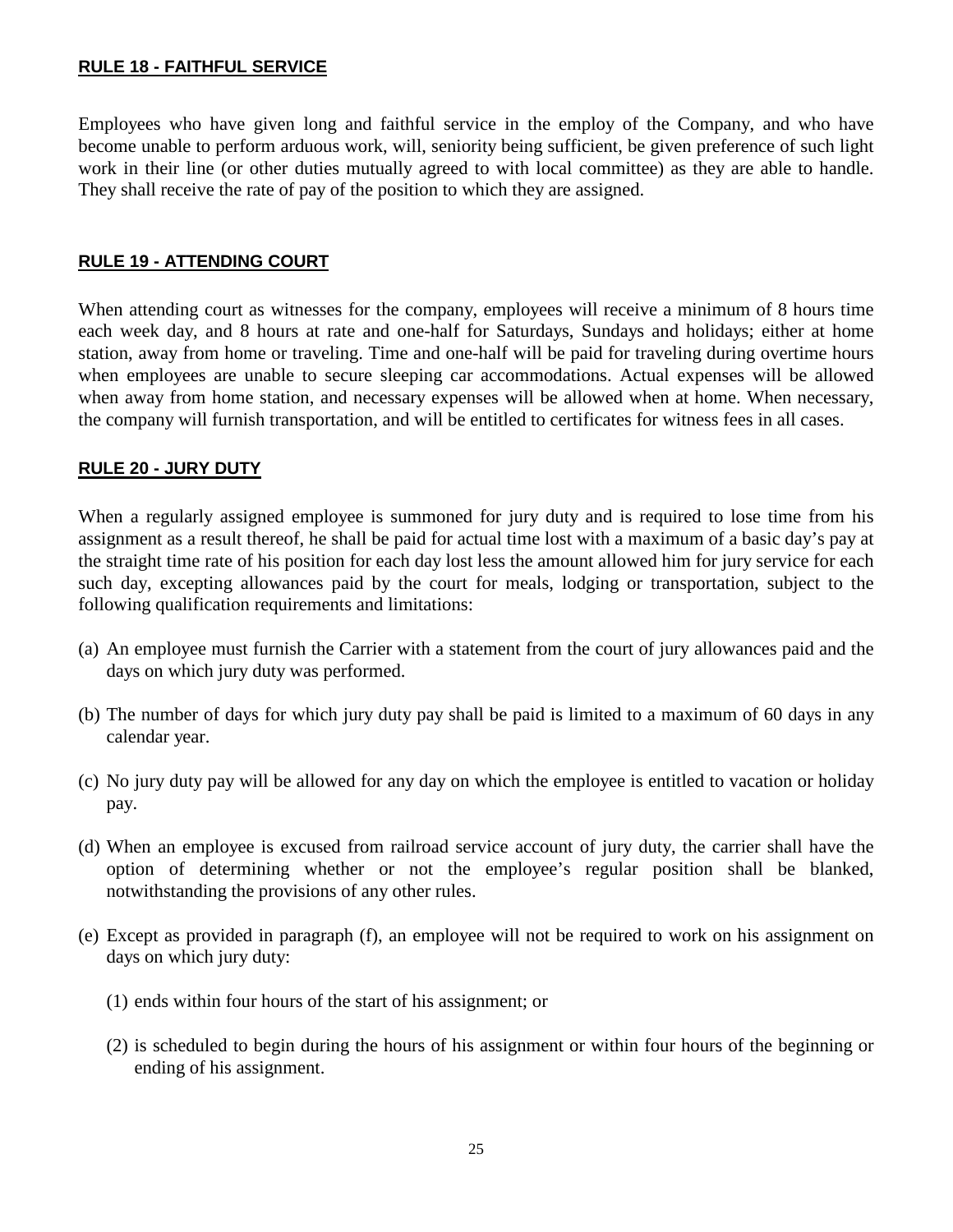(f) On any day that an employee is released from jury duty and four or more hours of his work assignment remain, he will immediately inform his supervisor and report for work if advised to do so.

#### <span id="page-25-0"></span>**RULE 21 - BEREAVEMENT LEAVE**

- (a) Bereavement leave, not in excess of three calendar days, following the date of death, will be allowed in case of death of an employee's brother, sister, parent, child, spouse or spouse's parent. In such cases a minimum basic day's pay at the rate of the last service rendered will be allowed for the number of working days lost during bereavement leave. Employees involved will make provision for taking leave with their supervising officials in the usual manner. Any restrictions against blanking jobs or realigning forces will not be applicable when an employee is absent under this provision.
- (b) Agreed upon Interpretations:
	- Q-1: How are the three calendar days to be determined?
	- A-1: An employee will have the following options in deciding when to take bereavement leave:
		- a) Three consecutive calendar days, commencing with the day of death, when the death occurs prior to the time an employee is scheduled to report for duty;
		- b) Three consecutive calendar days, ending the day of the funeral service; or
		- c) Three consecutive calendar days, ending the day following the funeral service.
	- Q-2: Does the three (3) calendar days allowance pertain to each separate instance, or do the three (3) calendar days refer to a total of all instances?
	- A-2: Three days for each separate death; however, there is no pyramiding where a second death occurs within the three-day period covered by the first death.
		- *Example: Employee has a work week of Monday to Friday – off days of Saturday and Sunday. His mother dies on Monday and his father dies on Tuesday. At a maximum, the employee would be eligible for bereavement on Tuesday, Wednesday, Thursday and Friday.*
	- Q-3: An employee working from an extra board is granted bereavement leave on Wednesday, Thursday and Friday. Had he not taken bereavement leave he would have been available on the extra board, but would not have performed service on one of the days on which leave was taken. Is he eligible for two days or three days of bereavement pay?
	- A-3: A maximum of two days.
	- Q-4: Will a day on which a basic day's pay is allowed account bereavement leave serve as a qualifying day for holiday pay purposes?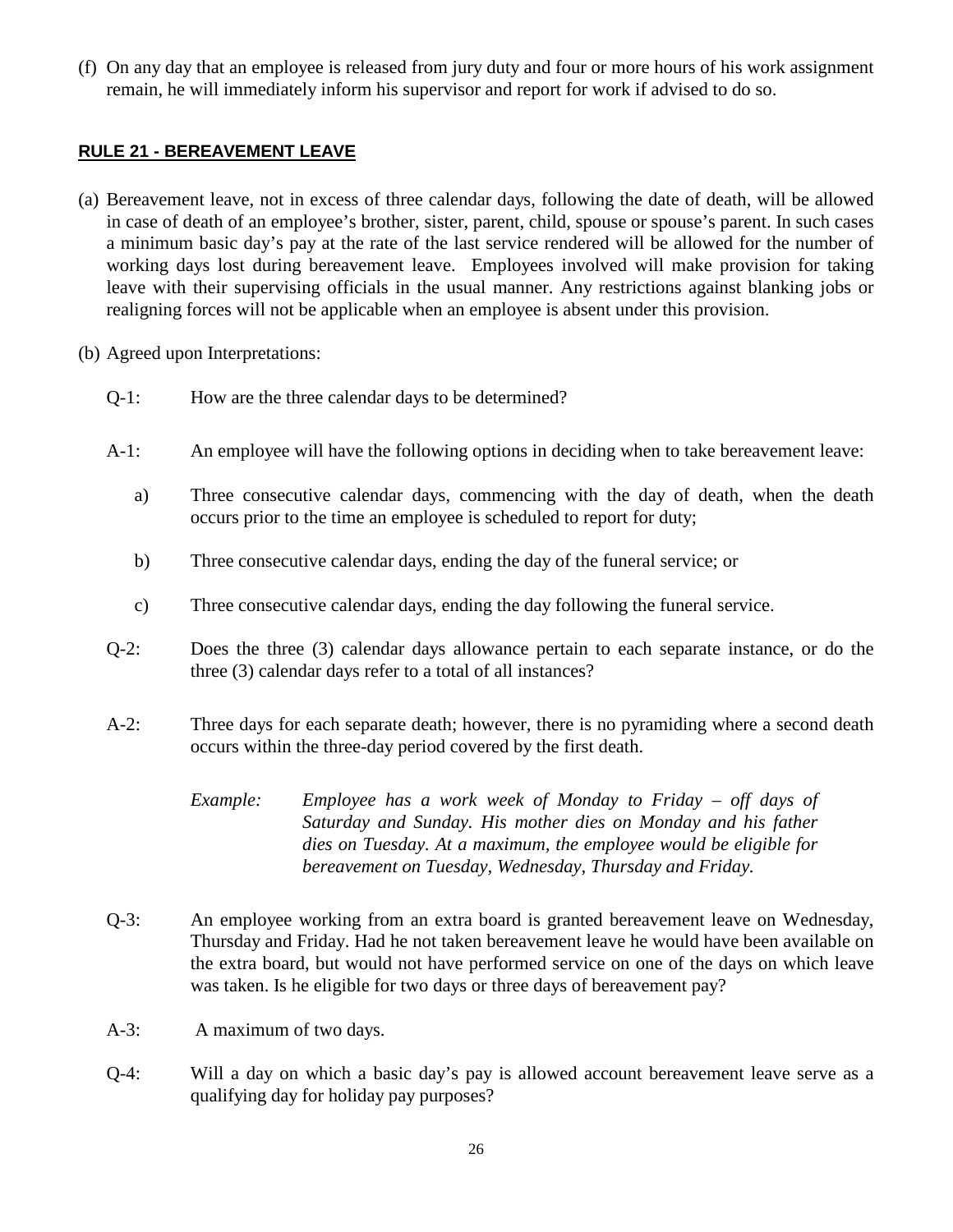- A-4: No; however, the parties are in accord that bereavement leave non-availability should be considered the same as vacation non-availability and that the first work day preceding or following the employee's bereavement leave, as the case may be, should be considered as the qualifying day for holiday purposes.
- Q-5: Would an employee be entitled to bereavement leave in connection with the death of a half-brother or half-sister, stepbrother or stepsister, stepparents or stepchildren?
- A-5: Yes as to half-brother or half-sister, no as to stepbrother or stepsister, or stepparents or stepchildren. However, the Rule is applicable to a family relationship covered by the Rule through the legal adoption process.

#### <span id="page-26-0"></span>**RULE 22 - PERSONAL LEAVE DAYS**

#### **Section 1**

A maximum of two days of personal leave will be provided on the following basis:

Employees who have met the qualifying vacation requirements during eight calendar years under vacation rules in effect on January 1, 1982, shall be entitled to one day of personal leave in subsequent calendar years;

Employees who have met the qualifying vacation requirements during seventeen calendar years under vacation rules in effect on January 1, 1982 shall be entitled to two days of personal leave in subsequent calendar years.

#### **Section 2**

- (a) Personal leave days provided in Section 1 may be taken upon 48 hours' advance notice from the employee to the proper carrier officer provided, however, such days may be taken only when consistent with the requirements of the carrier's service. It is not intended that this condition prevent an eligible employee from receiving personal leave days except where the request for leave is so late in a calendar year that service requirements prevent the employee's utilization of any personal leave days before the end of that year.
- (b)Personal leave days will be paid for at the regular rate of the employee's position or the protected rate, whichever is higher.
- (c) The personal leave days provided in Section 1 shall be forfeited if not taken during each calendar year. The carrier shall have the option to fill or not fill the position of an employee who is absent on a personal leave day. If the vacant position is filled, the rules of the agreement applicable thereto will apply. The carrier will have the right to distribute work on a position vacated among other employees covered by the agreement with the organization signatory hereto.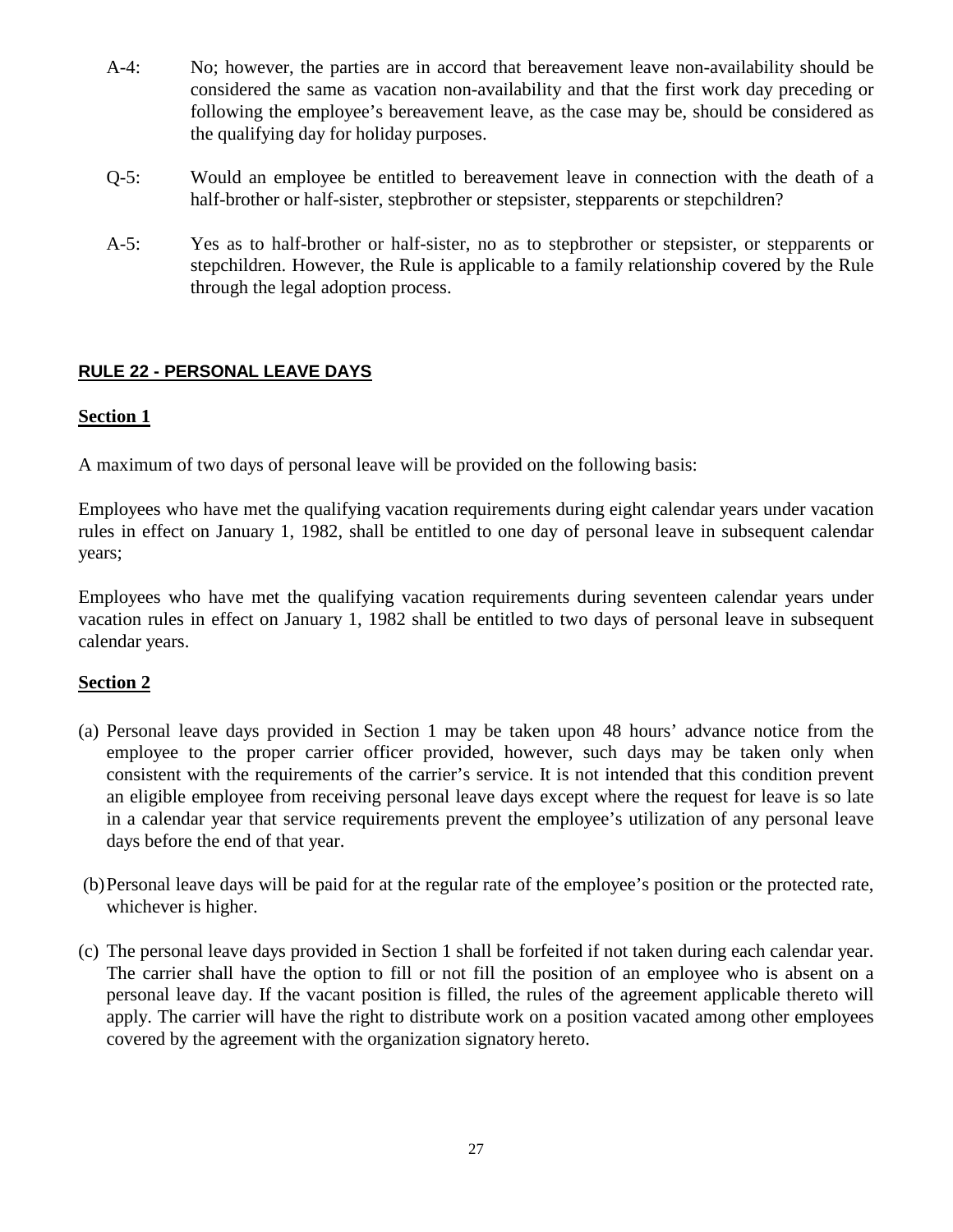#### <span id="page-27-0"></span>**RULE 23- PAYING OFF**

- (a) Employees will be paid bi-weekly with pay days falling on alternate Fridays, except where State Laws provide a more desirable paying off condition. Employees will be afforded opportunity to secure their pay checks during their regular working hours if they desire.
- (b) Should the regular Friday pay day fall on a holiday, employees will be paid on the preceding Thursday.
- (c) When there is a shortage of one day's pay or more, if requested, a voucher will be issued to cover the shortage, otherwise the shortage will be carried over to the next pay period.
- (d) Employees leaving the service of the company will be given pay voucher as promptly as possible.
- (e) It is understood that insofar as employees who are on bi-weekly pay days are concerned, there would be no objection to the delivery of paychecks after the banks close on Thursday if the checks were available and ready for distribution. Such delivery would be to employees on their own time and the delivery on company time to employees on duty would not be made ahead of Friday. It was further understood that if there are occasions when the checks do not arrive in time to be available for delivery after bank closing on Thursday, there would be no complaints filed if the regular Friday pay dates were met. It was also understood that no exception was to be made for an employee whose rest days fell on either Thursday or Friday or who was going to be on vacation during the period in which the pay day fell.
- (f) For employees sent out on the line of road to do work, expense accounts will be vouchered and handled monthly.

#### <span id="page-27-1"></span>**RULE 24 - TRANSPORTATION**

Employees laid off account of reduction of force, who have secured a position on the line of road, will, upon application, be furnished free transportation to the point at which they have secured employment.

#### <span id="page-27-2"></span>**RULE 25 - REDUCTION IN FORCES**

- (a) When it becomes necessary to reduce expenses, the force at any point, or in any department or subdepartment thereof, shall be reduced, seniority to govern.
- (b) Except as provided in Paragraph (f) of this Rule, five working days' notice will be given the men affected before reduction is made, and lists will be furnished the local committee.
- (c) In the restoration of forces, senior laid off employees will be recalled:
	- (1) The employee will be sent a recall letter via CERTIFIED MAIL -RETURN RECEIPT REQUESTED to the last address on file with the Carrier, with copy to the local chairman, advising him that he is recalled to service and that he should report to a specified location at a designated time and date.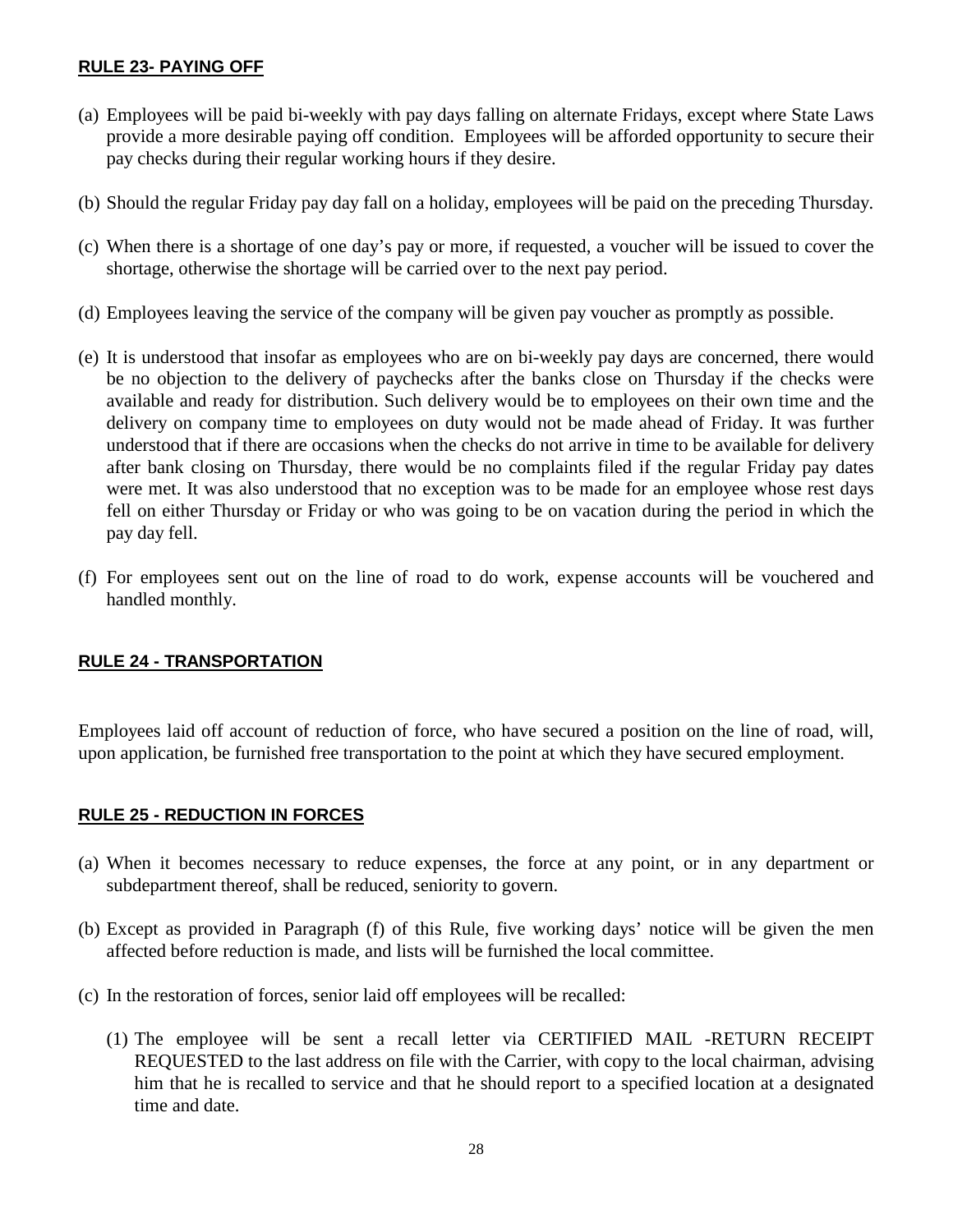- (2) Should the employee fail to notify the recalling officer of his intentions or fail to return to service within fifteen (15) days from receipt of such recall notice, his name will be removed from the Seniority Roster on which recalled and the employee notified accordingly by CERTIFIED MAIL - RETURN RECEIPT REQUESTED.
- (3) If an employee or the General Chairman of the Craft subsequently contends that his name was removed from the Roster improperly, a hearing will be held, with the Organization notified in advance thereof, to develop the full facts and make determination as to the merits of the employee's contention.

A copy of the recall letter is reproduced below.

- (d) The local committee will be furnished a list of men to be restored to service.
- (e) When positions are abolished and subsequently restored within thirty (30) calendar days, the last regular assigned incumbents must return to their former positions unless:
	- (1) They have been displaced thereon by a senior employee under Rule 27.
	- (2) There is a senior qualified furloughed man entitled to recall ahead of the former incumbent.

When an employee returns to a reestablished position under this paragraph, all employees disturbed account the abolishment must return to their former assignment in the same manner as herein provided.

- (f) (1) Rules, agreements or practices, however established, that require advance notice to employees before temporarily abolishing positions or making temporary force reductions are hereby modified to eliminate any requirement for such notices under emergency conditions, such as flood, snow storm, hurricane, tornado, earthquake, fire or labor dispute other than as covered by paragraph (2) below, provided that such conditions result in suspension of a carrier's operations in whole or in part. It is understood and agreed that such temporary force reductions will be confined solely to those work locations directly affected by any suspension of operations. It is further understood and agreed that notwithstanding the foregoing, any employee who is affected by an emergency force reduction and reports for work for his position without having been previously notified not to report, shall receive four hours' pay at the applicable rate for his position.
	- (2) Rules, agreements or practices, however established, that require advance notice before positions are temporarily abolished or forces are temporarily reduced are hereby modified so as not to require advance notice where a suspension of a carrier's operations in whole or in part is due to a labor dispute between said carrier and any of its employees.
- (g) Employees temporarily suspended to reduce the force will, under this rule, have the same rights as regards seniority as employees on leave of absence, except they may engage in any employment they may desire without making any special arrangements with either the company's representatives or the men's representatives.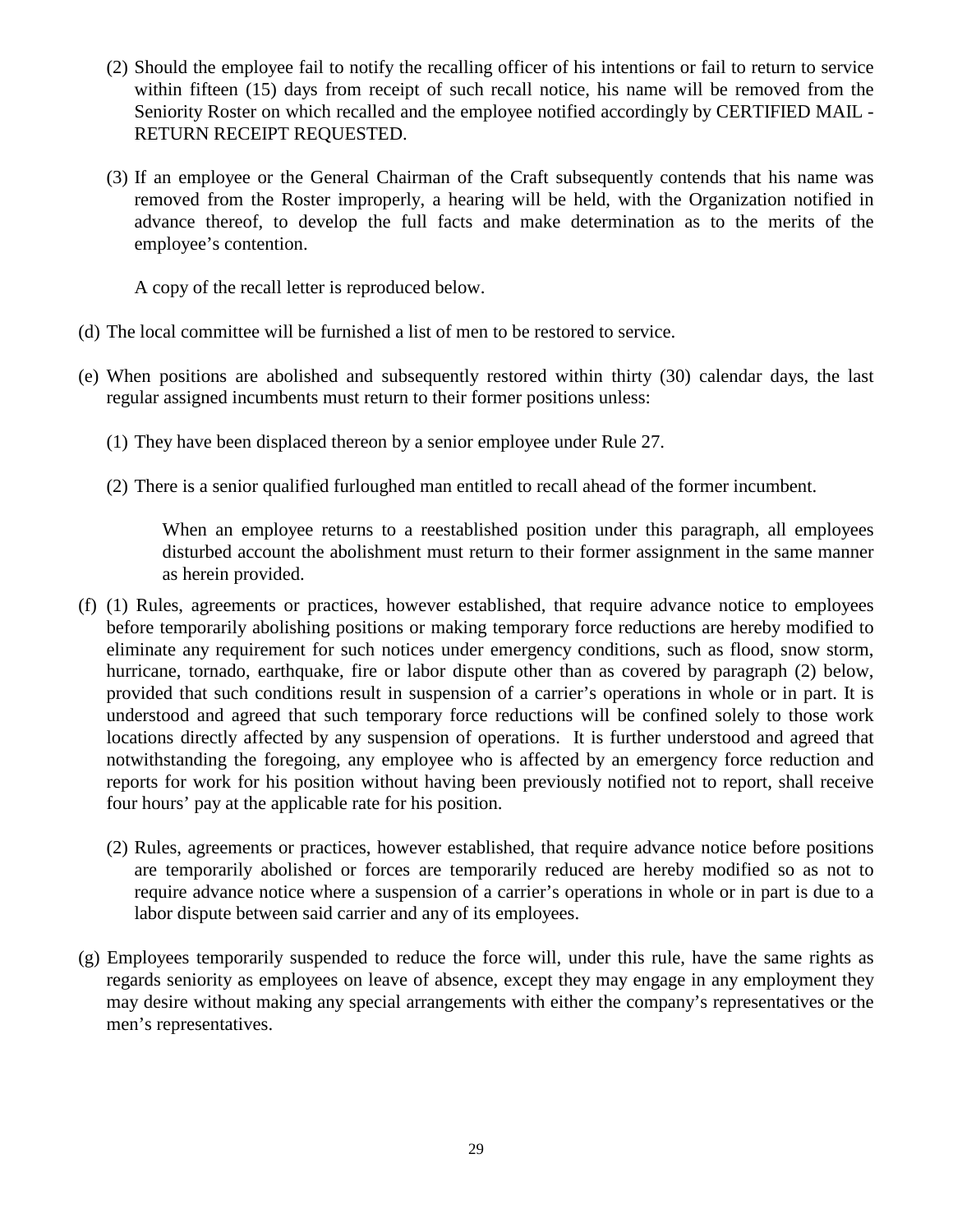#### STANDARD FORM TO BE USED WHEN REDUCING FORCES

Location

Date

#### **TO ALL CONCERNED:**

The following position(s) will be abolished. Employees whose positions are abolished will be governed by the provisions of Rule 25.

Title of Position Incumbent

Effective:

Time Date

The following employee(s) stand to be furloughed as a result of this force reduction:

*Supervisor In Charge*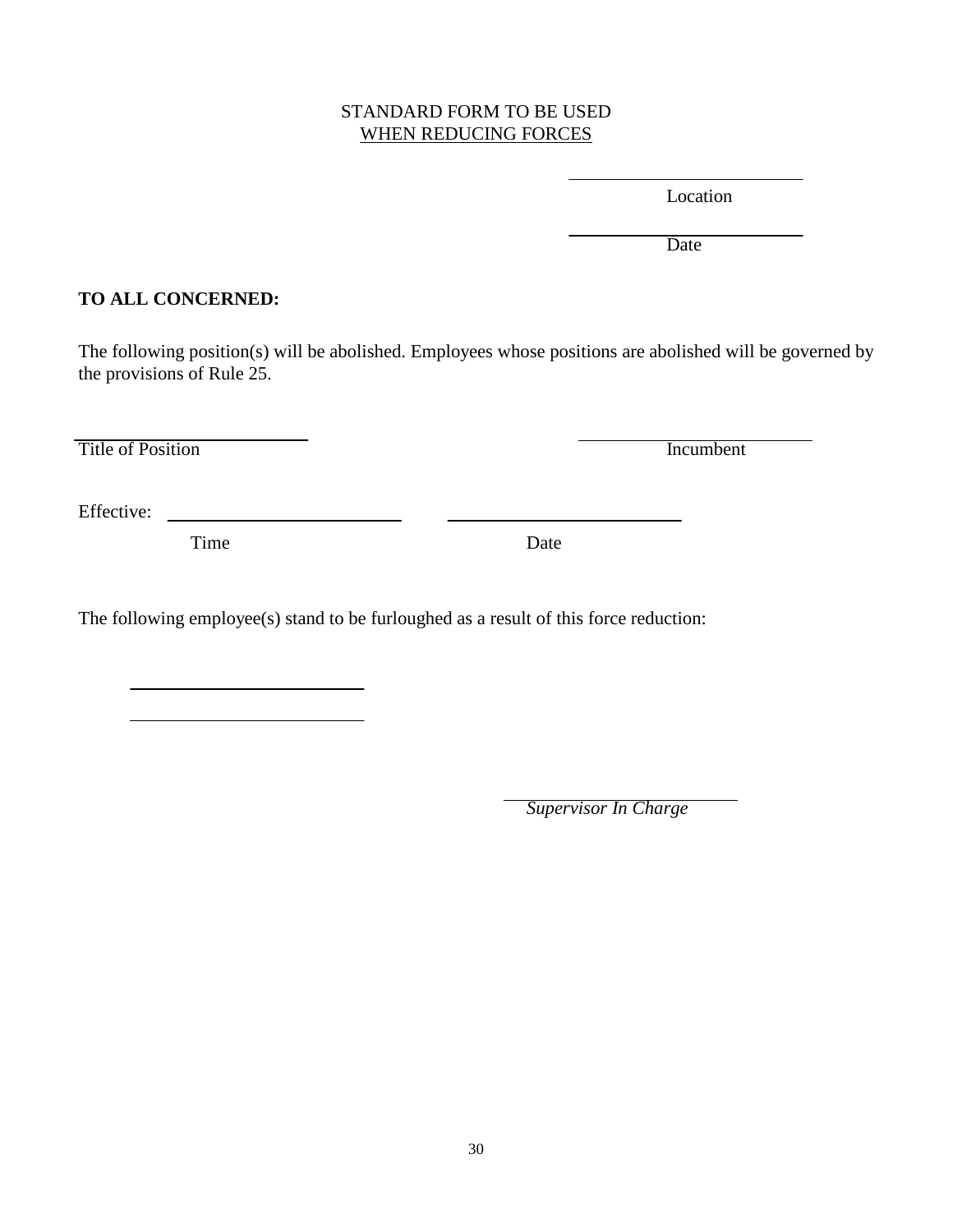#### **SAMPLE RECALL LETTER**

(MAIL IN DUPLICATE)

#### CERTIFIED MAIL - RETURN RECEIPT REQUESTED

|                                                                                                                                                                                                                                                                               |            |                     | (Location)              |  |
|-------------------------------------------------------------------------------------------------------------------------------------------------------------------------------------------------------------------------------------------------------------------------------|------------|---------------------|-------------------------|--|
|                                                                                                                                                                                                                                                                               |            |                     | (Date)                  |  |
| Mr.Ms.                                                                                                                                                                                                                                                                        |            |                     |                         |  |
|                                                                                                                                                                                                                                                                               |            |                     |                         |  |
|                                                                                                                                                                                                                                                                               |            |                     |                         |  |
| Dear Mr./Ms.                                                                                                                                                                                                                                                                  |            |                     |                         |  |
|                                                                                                                                                                                                                                                                               | (Position) |                     | (Location)              |  |
| in accordance with the Rules of your Agreement. You are to arrange to report for                                                                                                                                                                                              |            |                     |                         |  |
|                                                                                                                                                                                                                                                                               |            |                     |                         |  |
| (Time)                                                                                                                                                                                                                                                                        |            | (Day)               | (Date)                  |  |
| Railway Company rather than forfeited seniority for failure to return to service on recall, please sign in the<br>space provided below and return a signed copy of this letter in the enclosed pre-addressed, postpaid<br>envelope in order that our records may be complete. |            |                     |                         |  |
|                                                                                                                                                                                                                                                                               |            | Very truly yours,   |                         |  |
|                                                                                                                                                                                                                                                                               |            | (Recalling Officer) |                         |  |
| I hereby resign from the service of the Railway Company covered by the Roster on which recalled above                                                                                                                                                                         |            |                     |                         |  |
|                                                                                                                                                                                                                                                                               |            |                     | (Signature of Employee) |  |
|                                                                                                                                                                                                                                                                               |            | (Date)              |                         |  |
| ,Local Chairman<br>$cc$ :                                                                                                                                                                                                                                                     |            |                     |                         |  |
|                                                                                                                                                                                                                                                                               | 33         |                     |                         |  |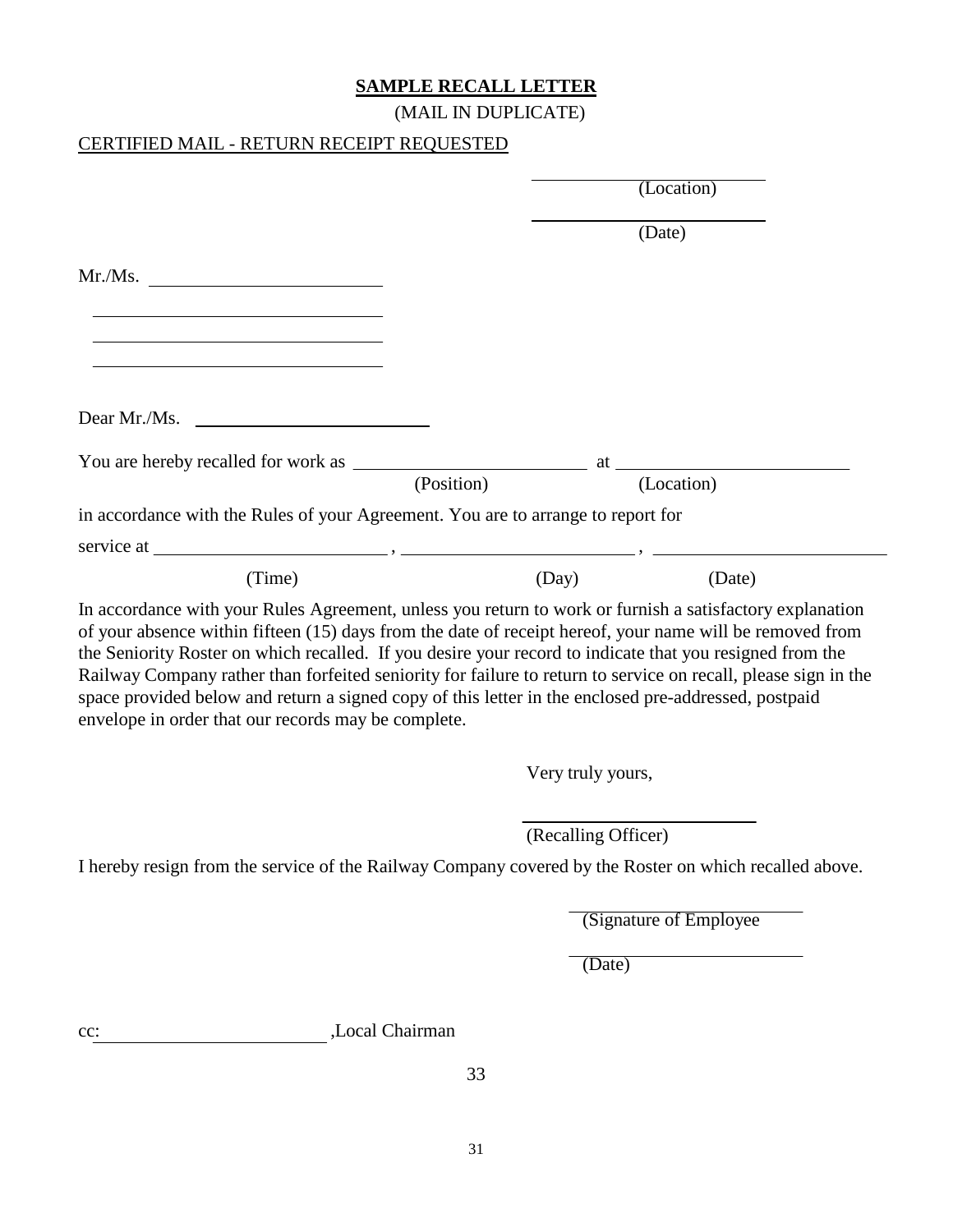#### *SAMPLE*

#### **NOTICE TO EMPLOYEE**

#### *OF FAILURE TO RETURN TO SERVICE*

#### **ON RECALL AND NOTICE OF**

#### **FORFEITURE OF SENIORITY**

(Location)

(Date)

#### CERTIFIED MAIL - RETURN RECEIPT REQUESTED

| , you were recalled for work as a<br>in accordance with the Rules of<br>at the contract of the contract of the contract of the contract of the contract of the contract of the contract of the contract of the contract of the contract of the contract of the contract of the contract of the contrac<br>your Agreement. You were to arrange to report for service at<br>(Time) |
|----------------------------------------------------------------------------------------------------------------------------------------------------------------------------------------------------------------------------------------------------------------------------------------------------------------------------------------------------------------------------------|
|                                                                                                                                                                                                                                                                                                                                                                                  |
|                                                                                                                                                                                                                                                                                                                                                                                  |
|                                                                                                                                                                                                                                                                                                                                                                                  |
|                                                                                                                                                                                                                                                                                                                                                                                  |
|                                                                                                                                                                                                                                                                                                                                                                                  |
|                                                                                                                                                                                                                                                                                                                                                                                  |
|                                                                                                                                                                                                                                                                                                                                                                                  |
|                                                                                                                                                                                                                                                                                                                                                                                  |
|                                                                                                                                                                                                                                                                                                                                                                                  |
|                                                                                                                                                                                                                                                                                                                                                                                  |
|                                                                                                                                                                                                                                                                                                                                                                                  |
|                                                                                                                                                                                                                                                                                                                                                                                  |

Since you have failed to respond to recall or furnish a satisfactory explanation for your absence, your name has been removed from the Seniority Roster on which recalled.

Very truly yours,

(Recalling Officer)

cc: Local Chairman , Local Chairman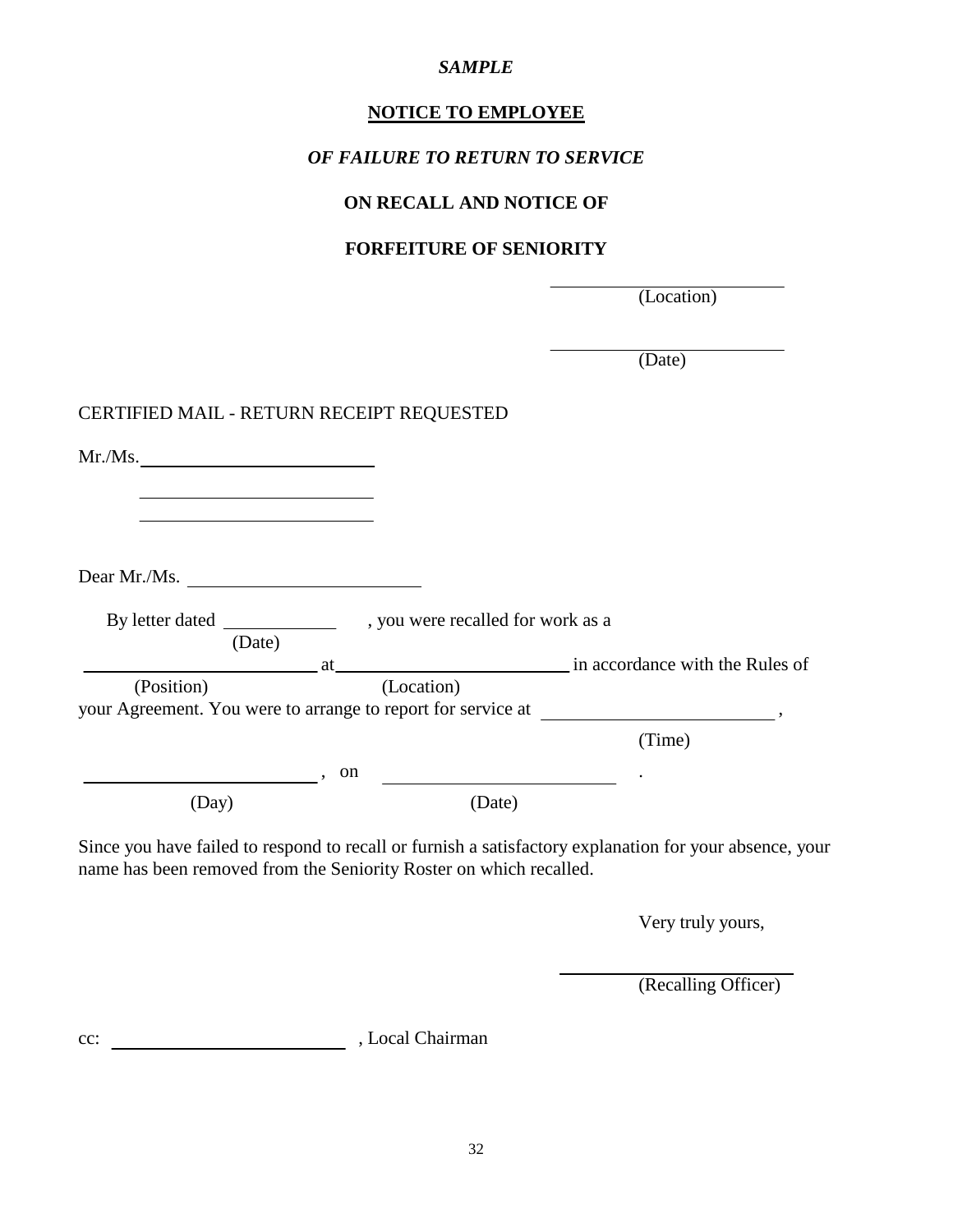#### <span id="page-32-0"></span>**RULE 25 ½ - RELIEF WORK, FURLOUGHED EMPLOYEES**

- (a) The Company shall have the right to use furloughed employees to perform relief work on regular positions during absence of regular occupants, provided such employees have signified in the manner provided in paragraph (b) hereof their desire to be so used. This provision is not intended to supersede Rules or practices which permit employees to place themselves on vacancies on preferred positions in their Seniority Districts, it being understood, under these circumstances, that the furloughed employee will be used, if the vacancy is filled, on the last position that is to be filled. This does not supersede Rules that require the filling of temporary vacancies. It is also understood that Management retains the right to use the regular employee, under pertinent Rules of the Agreement, rather than call a furloughed employee.
- (b) Furloughed employees, desiring to be considered available to perform such relief work will notify the proper Officer of the Carrier in writing, with copy to the local chairman, that they will be available and desire to be used for such work. A furloughed employee may withdraw his written notice of willingness to perform such work at any time before being called for such service by giving written notice to that effect to the proper Carrier Officer, with copy to the local chairman. If such employee should again desire to be considered available for such service, notice to that effect -as outlined hereinabove- must again be given in writing. Furloughed employees who would not at all times be available for such service will not be considered available for relief work under the provisions of this Rule. Furloughed employees so used will not be subject to Rules of the Agreement which require advance notice before reduction of force.
- (c) Furloughed employees who have indicated their desire to participate in such relief work will be called in seniority order for this service.
- (d) Employees who are on approved leave of absence will not be considered furloughed employees for purposes of this Rule.
- (e) Furloughed employees shall in no manner be considered to have waived their rights to a regular assignment when opportunity therefor arises.

#### **Understanding**

- (1) Employees covered by the Shop Crafts Agreement who are furloughed and make request for work under this rule will, when used, be subject to the following:
	- (a) Will not be considered available for service when they will be starting a second tour of duty within the same work day. A work day as used herein shall be a 24-hour period beginning with the starting time of the first shift.
	- (b) Will not be considered available for service when they will be working in excess of forty (40) straight time hours within a work week. The term work week will begin with the starting time of the first shift on Wednesday.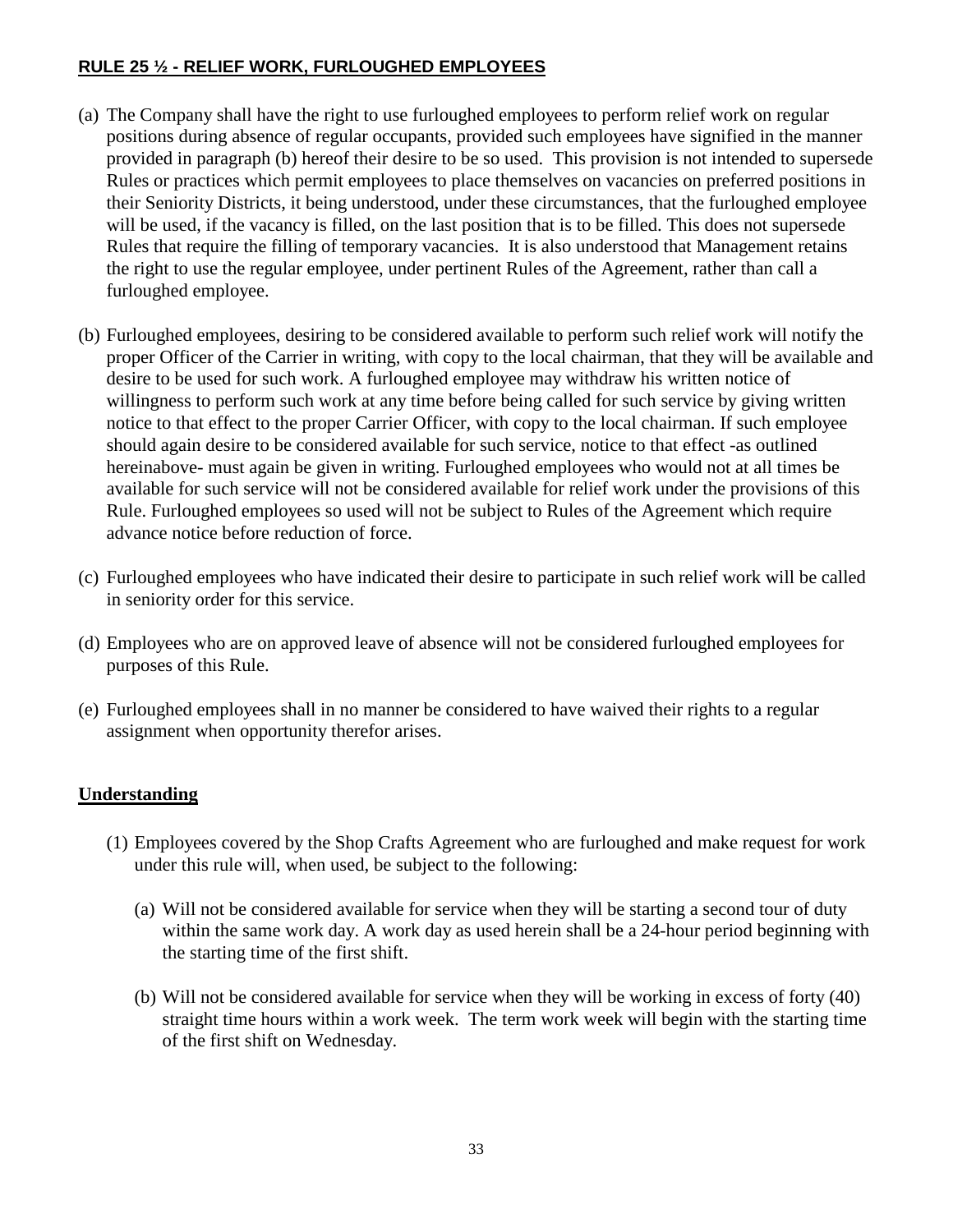- (c) Will not be considered available when they have not been off duty one shift.
- (2) Positions which are idled hereunder will be filled on a day-today basis.
- (3) This rule provides further that furloughed employees who are not at all times available for work will not be considered as available for work under the rule.
- (4) This Understanding may be canceled upon thirty (30) days written notice, either party to the other.

#### <span id="page-33-0"></span>**RULE 26 - SENIORITY**

(a) The seniority of employees covered by this agreement shall be confined to the point employed in each of the following departments:

> Maintenance of Equipment Department Maintenance of Way Department

Mechanics, helpers and apprentices of each craft shall have separate seniority rosters.

(b) Seniority will begin on the first date of compensated service, subject to the provisions of Appendix VI (Apprentice Agreement). In establishing seniority for new employees, it is understood that such seniority cannot be established until determination has been made of the rights of employees entitled to consideration under Rules 12 and 13 for a vacancy or new position existing at the time the new employee is hired.

As between two or more new hires establishing seniority on the same date and time, their preferential seniority ranking will be determined by their date of birth (oldest first), subject to the following qualification (Agmt. 57016M effective March 1, 1999).

As between a new hire and any employee (furloughed or working) transferring from another seniority district on the Carrier in the same craft and establishing seniority at the same time on the same date, preference in seniority ranking will be given to the employee who is transferring.

- (c) Seniority lists will be posted on bulletin boards, which are provided for in this agreement, as soon as possible after January 1 each year, and will be considered permanently established if not protested during the year in which the roster is posted. Seniority dates not protested then become the fixed seniority for each man on the roster and will be carried forward to succeeding rosters. Only changes or additions as may have been made during the preceding year may be protested. Neither the Management nor the Committees will receive any complaints for correction of seniority dates which are not handled during the year in which the roster is posted. Copies of the seniority lists will be furnished the Local Chairman and General Chairman at the time of posting on bulletin boards.
- (d) (Med. Agmt. 12-18-87) The seniority of any employee whose seniority under an agreement with IAM is established after the effective date of this section and who is furloughed for 365 consecutive days will be terminated if such employee has less than three (3) years of seniority.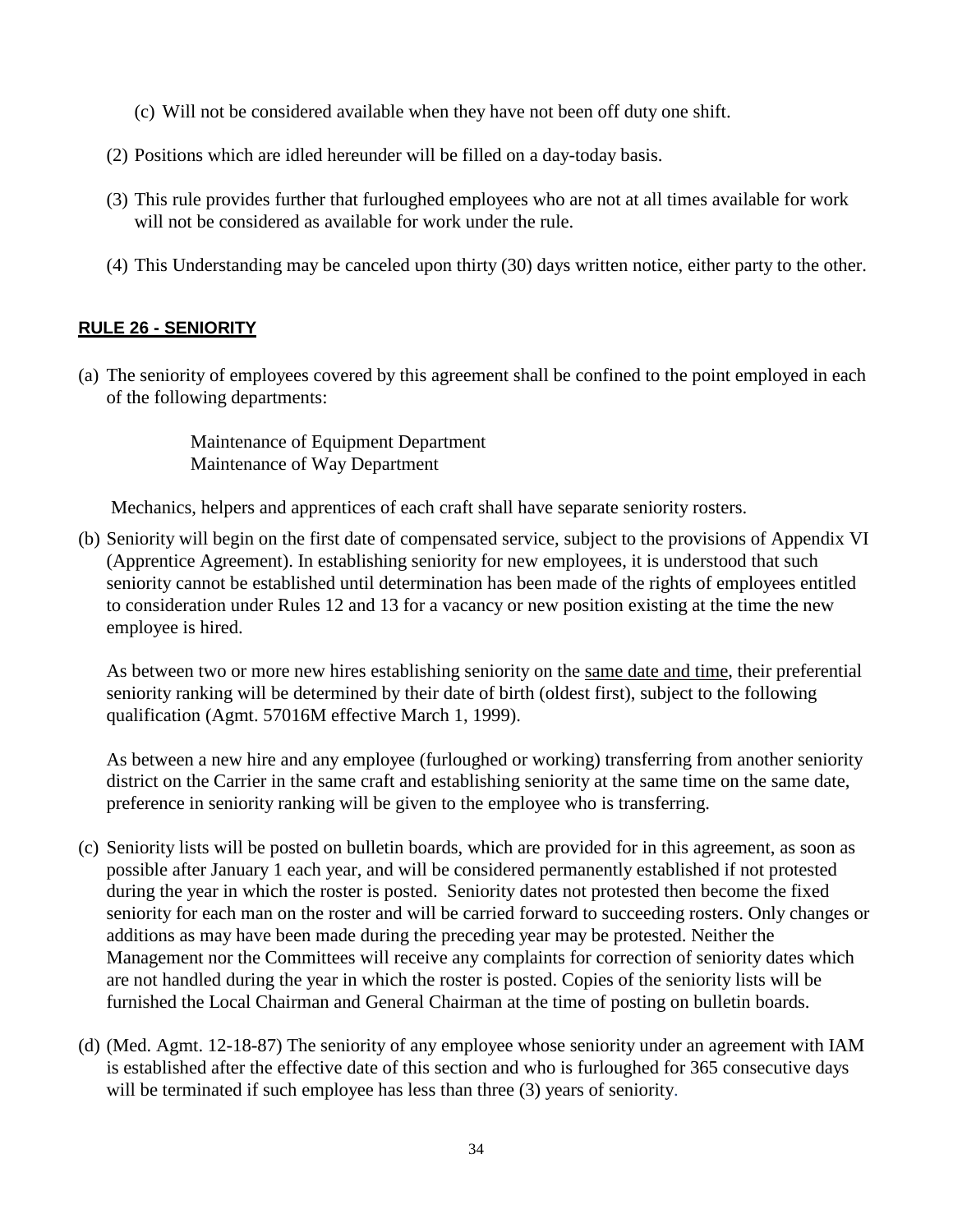The "365 consecutive days" shall exclude any period during which a furloughed employee received compensation pursuant to an I.C.C. employee protection order or an employee protection agreement or arrangement.

#### <span id="page-34-0"></span>**RULE 27 - BULLETIN RULE**

(a) Senior men in their respective classifications shall have the opportunity to exercise their seniority when vacancies occur, or new jobs are created, or when changes in forces occur involving increased hours, higher rates of pay, or changing from night to day shifts or vice versa. Due consideration will be given to men off on sick leave, vacation or leave of absence upon their return to work.

Seniority as mentioned in any of the rules of this agreement will govern when the employees desire to exercise such rights. If sufficient ability is shown by trial, senior applicants for vacancies or new positions shall be assigned.

(b) When any changes according to paragraph "a" are to be made, bulletins will be posted immediately calling for bids, such bulletins to remain open for a period of five days (Sample Bulletin attached). Employees desiring to bid on such jobs must do so within the five days' limit by making application to the office in writing with copy to the Local Chairman. Failure to comply with this provision will forfeit the claim of any bidder. The successful bidder will be assigned to the position no later than five days following the expiration of the advertised bulletin, preferably on the first day of the work week. If no bids are received within the five day limit, the senior unassigned man will be placed on the job. Permanent assignment will be made immediately after the five day limit.

**NOTE:** Bids received from employees for positions advertised within the department in which employeed will be accepted, provided the primary duties of the vacancy are not identical to those of the position presently held by the bidder.

- (c) The practice of exercising seniority to displace junior employees by "ROLLING" or "BUMPING" is not permitted; however, an employee whose job is abolished or who may be displaced by other causes, will be permitted to exercise seniority on any job occupied by a junior employee on his seniority list.
- (d) Acceptance of work at other shop points or at the same point where more than one roster is maintained between the time of layoff and being called back into the service at home seniority point, will not impair an employee's seniority standing. If an employee makes the transfer permanent he will be dated as a new man from the day he started to work at the new seniority point of employment.
- (e) Vacancies of long duration of thirty (30) days or longer arising as a result of absence of an employee due to serious illness, retirement account disability, etc., will be bulletined as permanent vacancies in accordance with Paragraph (b) of this rule. Upon return of the employee, he shall be privileged to exercise a displacement right under the provisions of Paragraph (c) of this rule. Any employee(s) affected shall in turn be privileged to exercise displacement rights.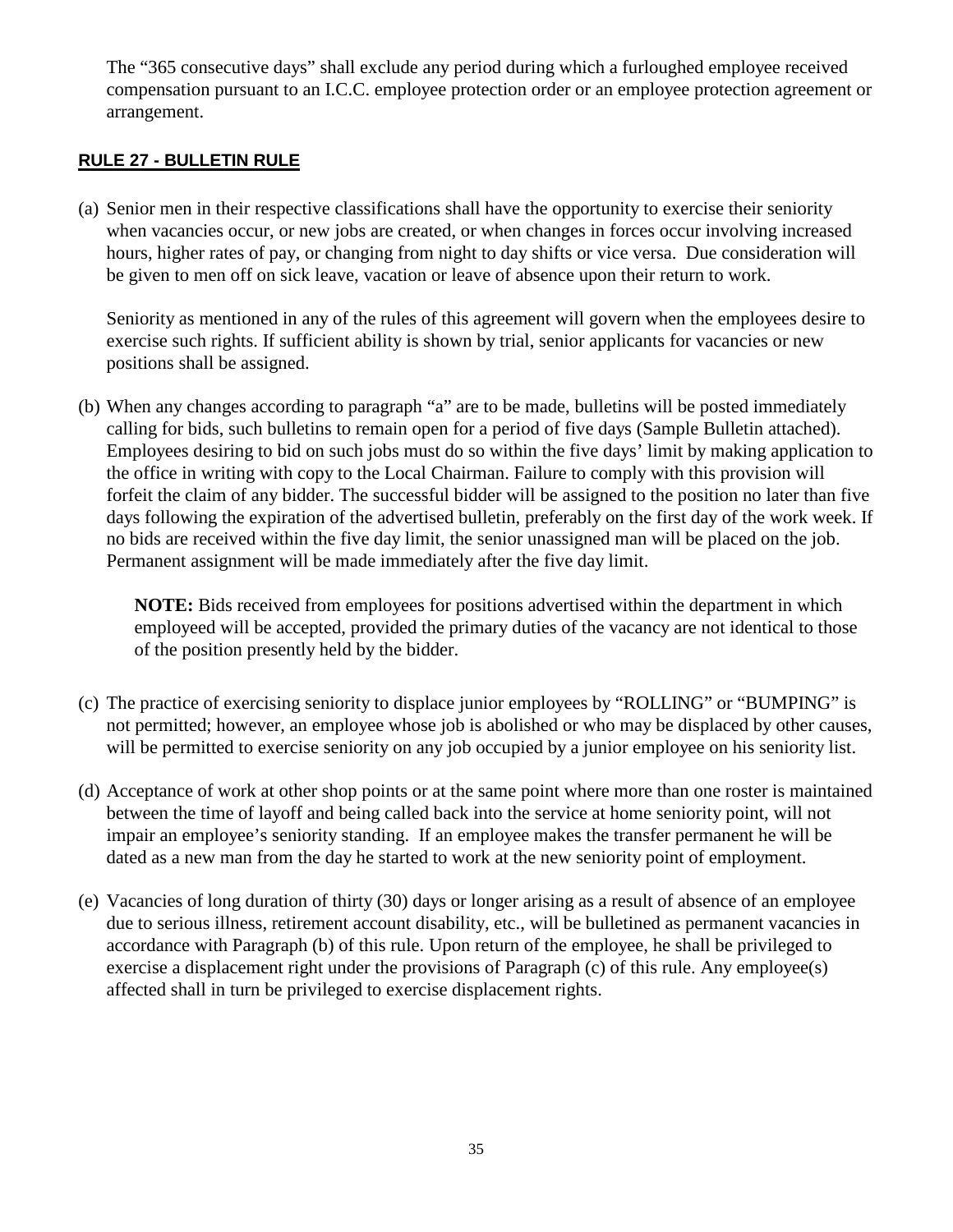#### **STANDARD FORM OF BULLETIN FOR BULLETINING JOBS PER RULE 27.**

|                                                              |                                                                                                                       | BULLETIN NO.                                                                                               |
|--------------------------------------------------------------|-----------------------------------------------------------------------------------------------------------------------|------------------------------------------------------------------------------------------------------------|
|                                                              |                                                                                                                       | $\cdot$ $\frac{20}{\sqrt{25}}$                                                                             |
| (Place)                                                      | (Date)                                                                                                                | (Year)                                                                                                     |
| The following position is hereby advertised for bids.        |                                                                                                                       |                                                                                                            |
| copy of his bid to the Local Chairman or his representative. |                                                                                                                       | Employees desiring to bid for the position will make written application to the Supervisor in charge, with |
|                                                              | to                                                                                                                    | inclusive.                                                                                                 |
| <b>Title of Position</b>                                     |                                                                                                                       |                                                                                                            |
| <b>Location and Shift</b>                                    | <u> 1989 - Johann Stoff, Amerikaansk politiker († 1908)</u>                                                           |                                                                                                            |
| Days of Assignment                                           | <u> 1989 - Johann Barbara, martin amerikan basal dan berasal dan berasal dalam basal dalam basal dalam basal dala</u> |                                                                                                            |
|                                                              |                                                                                                                       |                                                                                                            |
| Rate of Pay                                                  | <u> 1989 - Johann Barn, amerikansk politiker (d. 1989)</u>                                                            |                                                                                                            |
|                                                              |                                                                                                                       |                                                                                                            |
|                                                              |                                                                                                                       |                                                                                                            |
|                                                              |                                                                                                                       |                                                                                                            |
|                                                              |                                                                                                                       |                                                                                                            |
|                                                              |                                                                                                                       |                                                                                                            |

(Signed)

(Supervisor in Charge)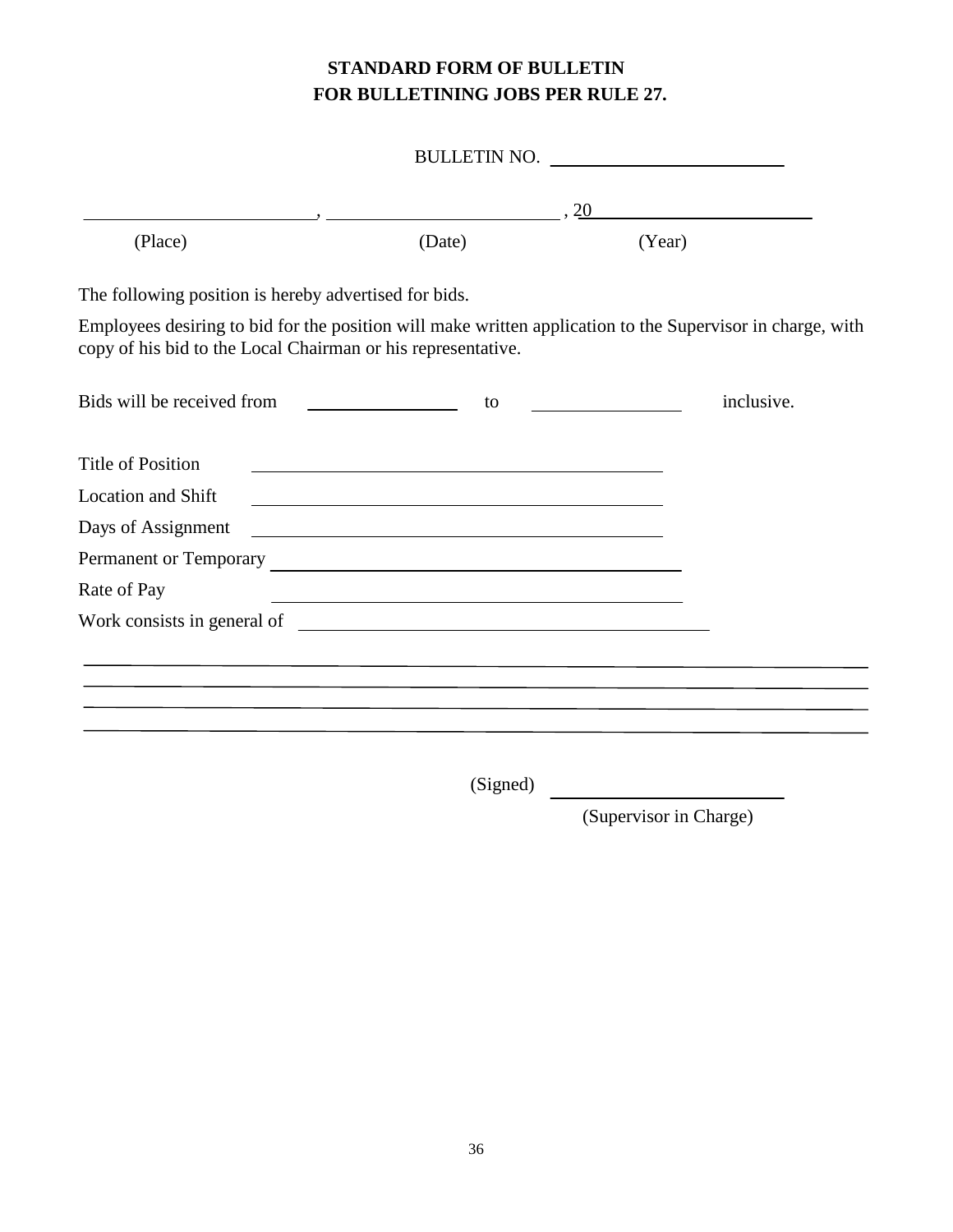### **RULE 28 - CLAIMS OR GRIEVANCES**

- (a) Should any employee subject to this agreement believe he has been unjustly dealt with, or any of the provisions of this agreement have been violated, the case shall be taken to the officers designated in this rule, in their respective order, by the duly authorized local committee or their representative, and if stenographic report of investigation is taken the committee shall be furnished a copy.
- (b) All claims or grievances must be presented in writing by or on behalf of the employee involved, to the officer of the Carrier authorized to receive same, within 60 days from the date of the occurrence on which the claim or grievance is based (with the exception of any appeal concerning discipline. SEE RULE 29). Should any such claim or grievance be disallowed, the carrier shall, within 60 days from the date same is filed, notify whoever filed the claim or grievance (the employee or his representative) in writing of the reasons for such disallowance. If not so notified, the claim or grievance shall be allowed as presented, but this shall not be considered as a precedent or waiver of the contentions of the Carrier as to other similar claims or grievances.
- (c) If a disallowed claim or grievance is to be appealed, such appeal must be in writing and must be taken within 60 days from receipt of notice of disallowance and the representative of the Carrier shall be notified in writing within that time, of the rejection of his decision. Failing to comply with this provision, the matter shall be considered as closed, but this shall not be considered as a precedent or waiver of the contentions of the employees as to other similar claims or grievances. It is understood, however, that the parties may, by agreement, at any stage of the handling of a claim or grievance on the property, extend the 60-day period for either a decision or appeal, up to and including the highest officer of the Carrier designated for that purpose.
- (d) The requirements outlined in paragraphs (a) and (b), pertaining to appeal by the employee and decision by the Carrier, shall govern in appeals taken to each succeeding officer, except in cases of appeal from the decision of the highest officer designated by the Carrier to handle such disputes. All claims or grievances involved in a decision by the highest designated officer shall be barred unless within 9 months from the date of said officer's decision proceedings are instituted by the employee or his duly authorized representative before the appropriate division of the National Railroad Adjustment Board or a system, group or regional board of adjustment that has been agreed to by the parties hereto as provided in Section 3 Second of the Railway Labor Act. It is understood, however, that the parties may by agreement in any particular case extend the 9 months' period herein referred to.
- (e) A claim may be filed at any time for an alleged continuing violation of any agreement and all rights of the claimant-or claimants involved thereby shall, under this rule, be fully protected by the filing of one claim or grievance based thereon as long as such alleged violations, if found to be such, continues. However, no monetary claim shall be allowed retroactively for more than 60 days prior to the filing thereof. With respect to claims and grievances involving an employee held out of service in discipline cases, the original notice of request for reinstatement with pay for time lost shall be sufficient.
- (f) This rule recognizes the right of representatives of the Organizations, parties hereto, to file and prosecute claims and grievances for and on behalf of the employees they represent.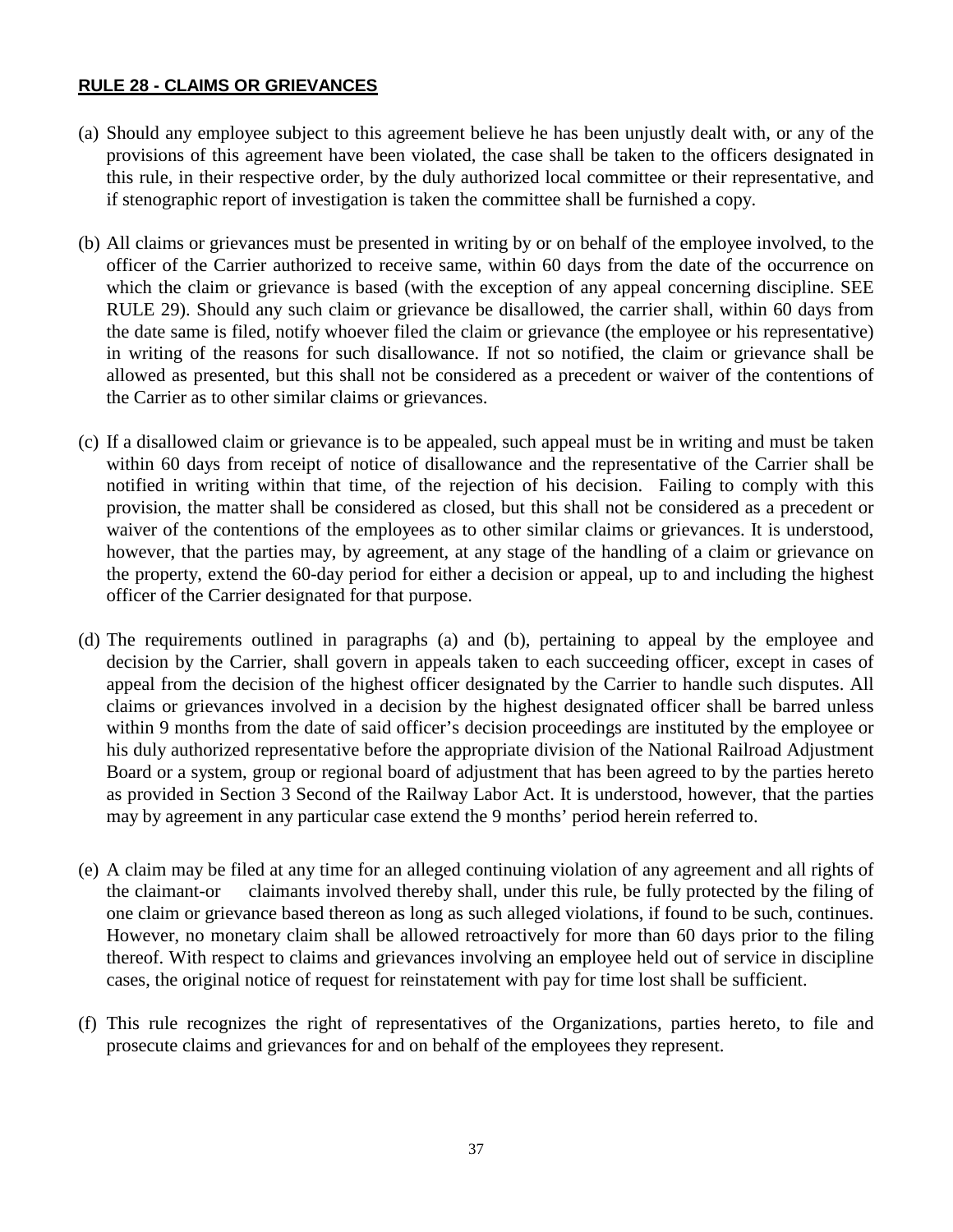- (g) This agreement is not intended to deny the right of the employees to use any other lawful action for the settlement of claims or grievances provided such action is instituted within 9 months of the date of the decision of the highest designated officer of the Carrier.
- (h) This rule shall not apply to requests for leniency.
- (i) Should the highest designated railroad official, or his duly authorized representative, and the General Chairman or his duly authorized representative, fail to agree, the case may then be handled in accordance with the Railway Labor Act.
- (j) Prior to assertion of grievances as herein provided, and while questions of grievances are pending, there will be neither a shutdown by the employeer nor a suspension of work by the employees.
- (k) All conferences between local officials and local committees to be held during regular working hours without loss of time to committeemen. It is understood that "local committees" referred to in this rule will consist of a committeeman and a second or assistant committeeman (one or the other) if desired.

### **RULE 29 - DISCIPLINE**

- (a) Where the Carrier believes there may be cause for disciplining an employee, it shall notify the employee, in writing of the charges against him and of the time and place of a hearing, which shall be held within a reasonable time from the date of the notice, to investigate the said charge(s). The employee shall have the responsibility for producing any witnesses in his behalf and shall have the right to be represented at such investigation by his duly authorized representative.
- (b) No employee will be disciplined without a fair hearing by a designated officer of the company. Suspension in proper cases pending a hearing, including cases not requiring discipline as severe as dismissal, shall not be deemed a violation of these rules. If the judgment be in his favor, he shall be compensated for the wage loss, if any, suffered by him.
- (c) If stenographic report of hearing is taken, the committee shall be furnished a copy.
	- NOTE: Neither Rule 28 nor Rule 29 attempts to obligate the carrier to refuse permission to an individual employee to present his own grievance, or, in hearing involving charges against him, to present his own case personally. The effect of these rules, when an individual employee presents his own grievance or case personally, is to require that the duly authorized committee, or its accredited representative, be permitted to be a party to all conferences, hearings or negotiations between the aggrieved or accused employee and the representatives of the carrier.
- (d) When employees are required by direction of an officer to attend investigations outside of regular working hours as witnesses to develop the cause or causes of any detrimental occurrence, accidents, etc., in which the railroad or its employees, or the public, are involved, and to decide on corrective measures by discipline, or by change of practice if found faulty, and in general to advance the science of railroading, they will be paid as follows: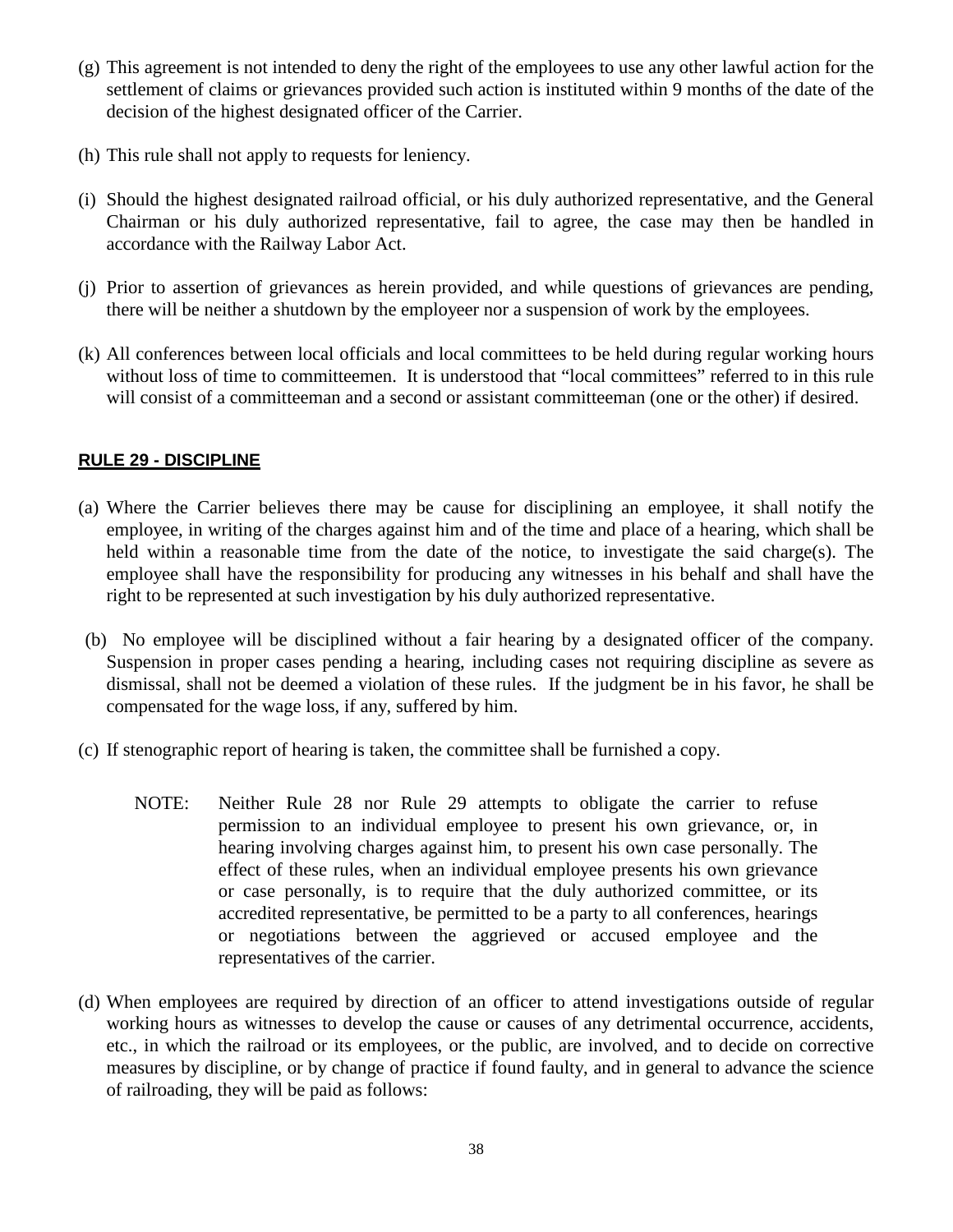- (1) For continuous time, before or after regular work period, they will be paid pro rata rate on the minute basis. It is understood, however, that should there be a break between the end of investigation and the employee's starting time, or between the employee's quitting time and the starting time of the investigation, such employees may be paid under this paragraph as though the investigation were continuous with their regular hours.
- (2) For time required to act as witnesses not continuous with, before or after, regular work period, they will be paid pro rata rate on the minute basis from time required to report to time released, with a minimum of two pro rata hours.
- (e) When investigation develops that one, or more, of those attending is responsible for the occurrence and subject to discipline, pay win not be allowed such one or ones.
- (f) In the event discipline results from an investigation, claims and grievances resulting from such discipline will be appealed to the Carrier's highest designated officer within sixty (60) days from the date such decision is rendered. The Carrier's decision on the appeal shall be made within sixty (60) days of receipt of the appeal.
- (g) Decisions by the Carrier's highest designated officer will be final and binding unless, within nine (9) months from the date of said officer's original decision, proceedings for further appeal are instituted before the National Railroad Adjustment Board or a Public Law Board and the Carrier officer is so notified.
- (h) Any time limits provided herein may be extended by mutual agreement.

## **RULE 29 ½ - WAIVER OF HEARING**

- (a) After notice of the charge(s), but prior to the investigation, either charged employee or Carrier officer may request a meeting to discuss said charge(s). The employee's duly authorized representative shall have the right to be in attendance at this meeting. On the basis of such meeting, the employee and Carrier officer may reach agreement as to the proper assessment of guilt (if any) and discipline (if any).
- (b) Any settlement agreement reached through Paragraph (a) above shall list the charge(s), the finding of fault, and the discipline to be rendered and shall be signed by the Carrier representative and by the employee, as parties to the agreement, and by the employee's duly authorized representative, as witness, to the agreement. Such agreement, signed by the parties, will be a waiver of a formal investigation. There will be no appeal.

Such settlement agreement shall have no value as precedent in subsequent matters involving other parties. No record shall be taken of the proceeds of such meeting(s) and failure to reach an agreement shall not be considered or referred to in further handling of the case.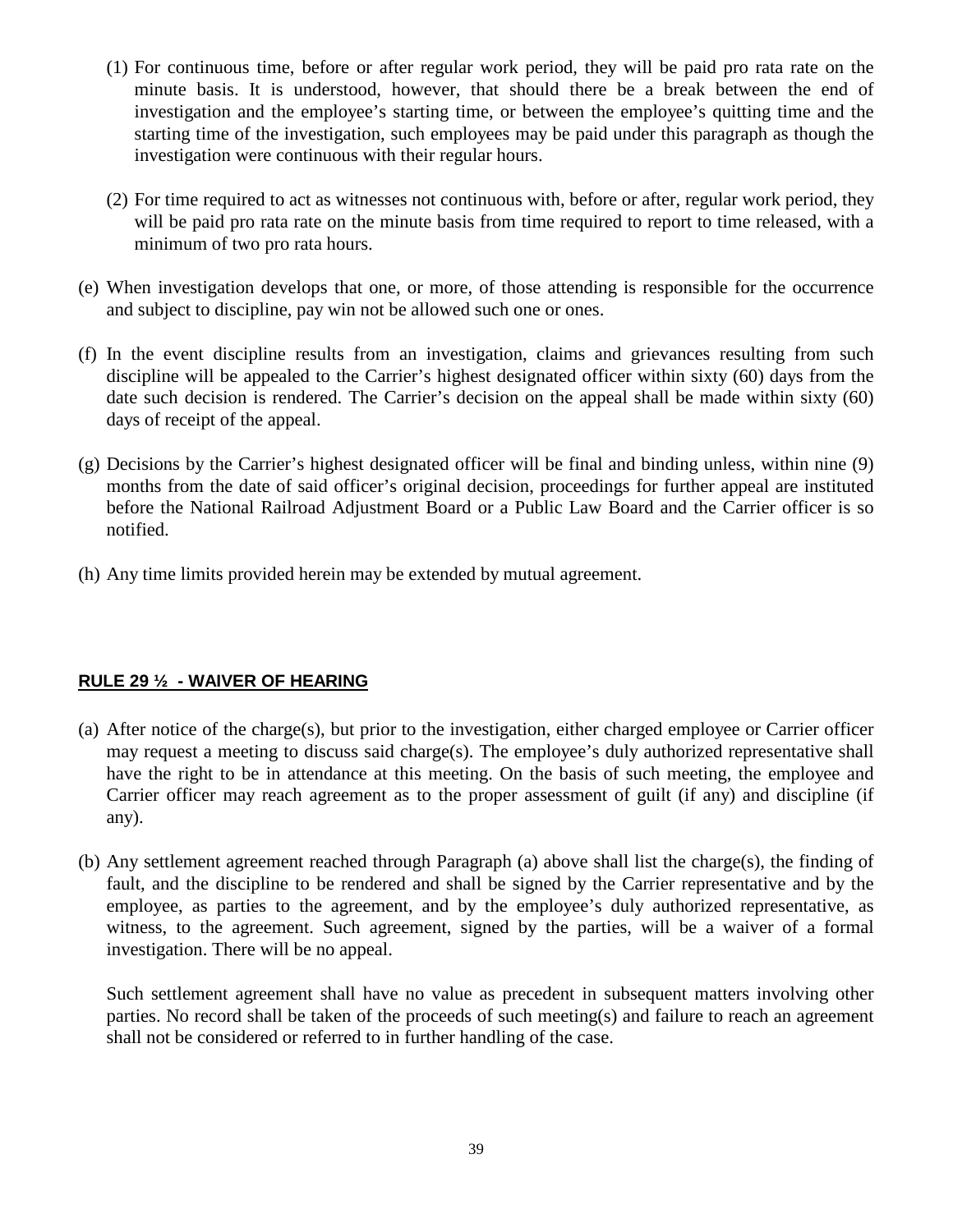### **RULE 30 - ASSIGNMENT OF WORK**

(a) None but mechanics or apprentices regularly employeed as such shall do mechanics' work as per Rule 41 except foremen at points where no mechanics are employeed. However, craft work performed by foremen or other supervisory employees employeed on a shift shall not in the aggregate exceed 20 hours a week for one shift, 40 hours a week for two shifts, or 60 hours for all shifts.

If any question arises as to the amount of craft work being performed by supervisory employees, a joint check shall be made at the request of the General Chairmen of the Organizations affected. Any disputes over the application of this Rule shall be handled under the provision of Rule 28.

- (b)This Rule does not prohibit foremen in the exercise of their duties to perform work.
- (c) At points where there is not sufficient work to justify employing a mechanic of each craft, the mechanic or mechanics employed at such points will so far as they are capable of doing so, perform the work of any craft not having a mechanic employed at that point. Any dispute as to whether or not there is sufficient work to justify employing a mechanic of each craft, and any dispute over the designation of the craft to perform the available work shall be handled as follow: At the request of the General Chairman of any craft, the parties will undertake a joint check of the work done at the point. If the dispute is not resolved by Agreement, it shall be handled under the provisions of Rule 28 and pending the disposition of the dispute, the Carrier may proceed with or continue its designation.

## **RULE 31 - LEAD MECHANICS**

- (a) Mechanics employeed as such and paid a rate in excess of the minimum, and who do a limited amount of supervising, are not prohibited from performing some of the work of their trade when not engaged in supervising. Special work such as, for example, tool room work, air brake work and work of similar character that cannot be properly handled by departmental foremen may be directed by a mechanic of the trade to whom the differential will be paid for this additional service.
- (b) This shall not be interpreted to mean that Gang Foreman or Departmental Foreman will be used to perform the work of the trade except as otherwise provided for.
- (c) This rule shall not be construed as requiring the Carrier to establish positions of leading mechanics or to retain such positions presently existing.

# **RULE 32 - RATES OF PAY**

(a) Rates of Pay

The minimum and other rates of pay are those agreed to in conference between representative of the Carrier and representatives of the Employees, in conformity with the provisions of the Railway Labor Act, as amended.

(b) Skill Differentials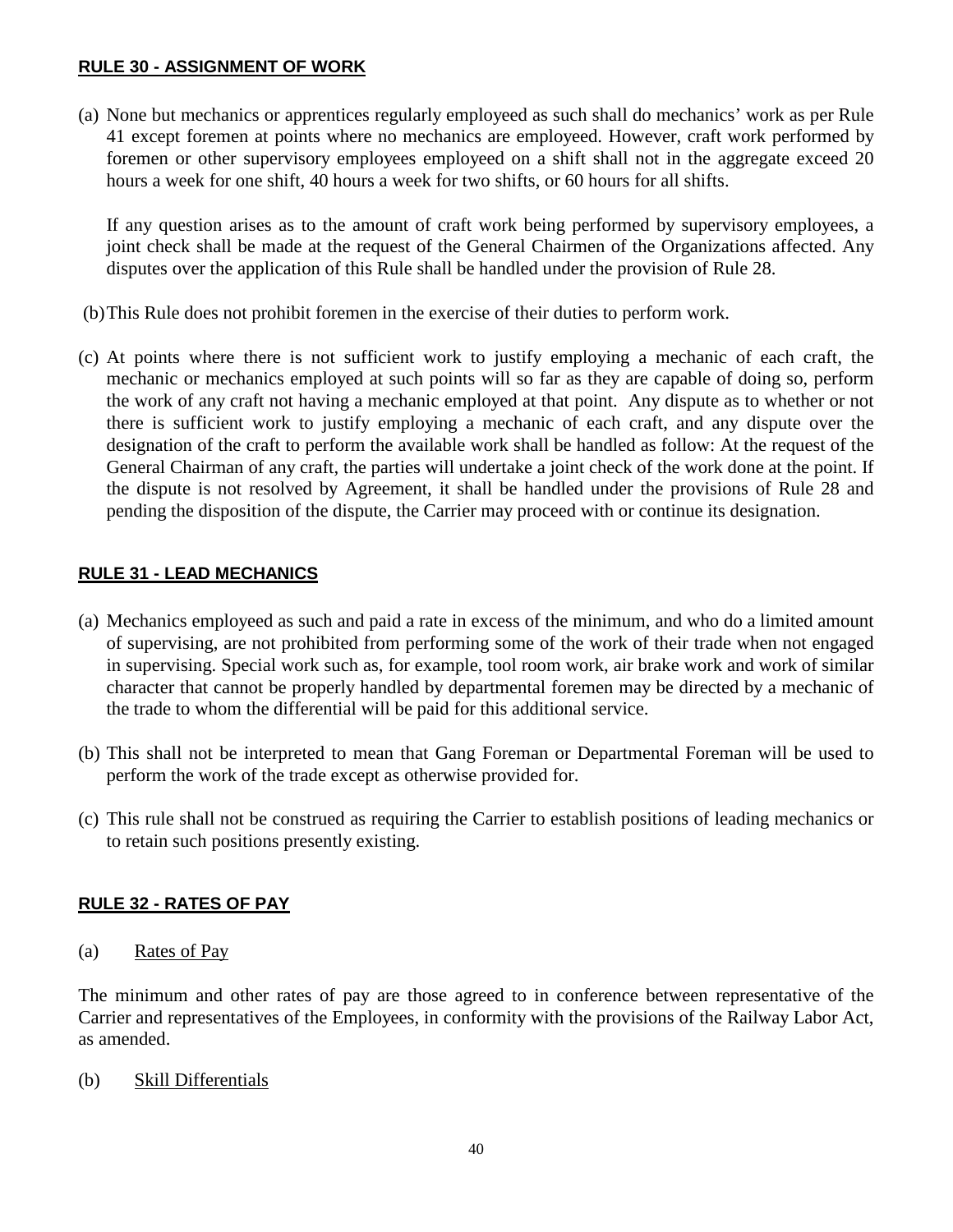- (1) Journeymen machinists who perform the work listed below shall receive a differential per hour above the minimum rate paid to journeymen machinists at the point employed for each hour actually spent performing the listed work as set forth below.
	- a. Existing differentials paid to journeymen machinists for performing lead mechanic work shall be increased to 50 cents per hour effective January 1, 1993.
	- b. Existing differentials paid to journeymen machinists for performing federal inspector or welding work shall be increased to 25 cents per hour effective January 1, 1993.
	- c. Journeymen machinists who perform the work of

Classroom instructor -

*A machinist designated by carrier to provide class room instruction;*

EMD Turbocharger Room Work -

*Rebuilding of EMD turbochargers in the designated rebuilding area for turbochargers;*

#### Traveling Roadway Machinists -

*Machinists that regularly perform maintenance of way field service; does not include any machinist in such service assigned in shops;*

#### Precision Machine Operators -

*Operators on precision machines such as the following: wheel truing machines, treadmill, axle lathes, wheel boring mills, engine line boring, traction motor line boring, wheel mounting press, engine lathe. This category does not include machines such as grinders, drill presses, punches, shears, threaders, saws, honing, and the like, hand-held tools or portable machines;*

#### Governor Room Work -

*Assemble and test mechanical engine governor in the governor room;*

#### Air Room Work -

*Assemble and test air brake valves in the air room;*

#### Engine Rebuild -

*Build-up of locomotive diesel engine (out of locomotive carbody);*

#### Alignment of -

*Main generators/alternators Air Compressors (mechanical drive) Auxiliary generators Fan Drives/Equipment Blowers (mechanical drive);*

#### Gear Trains –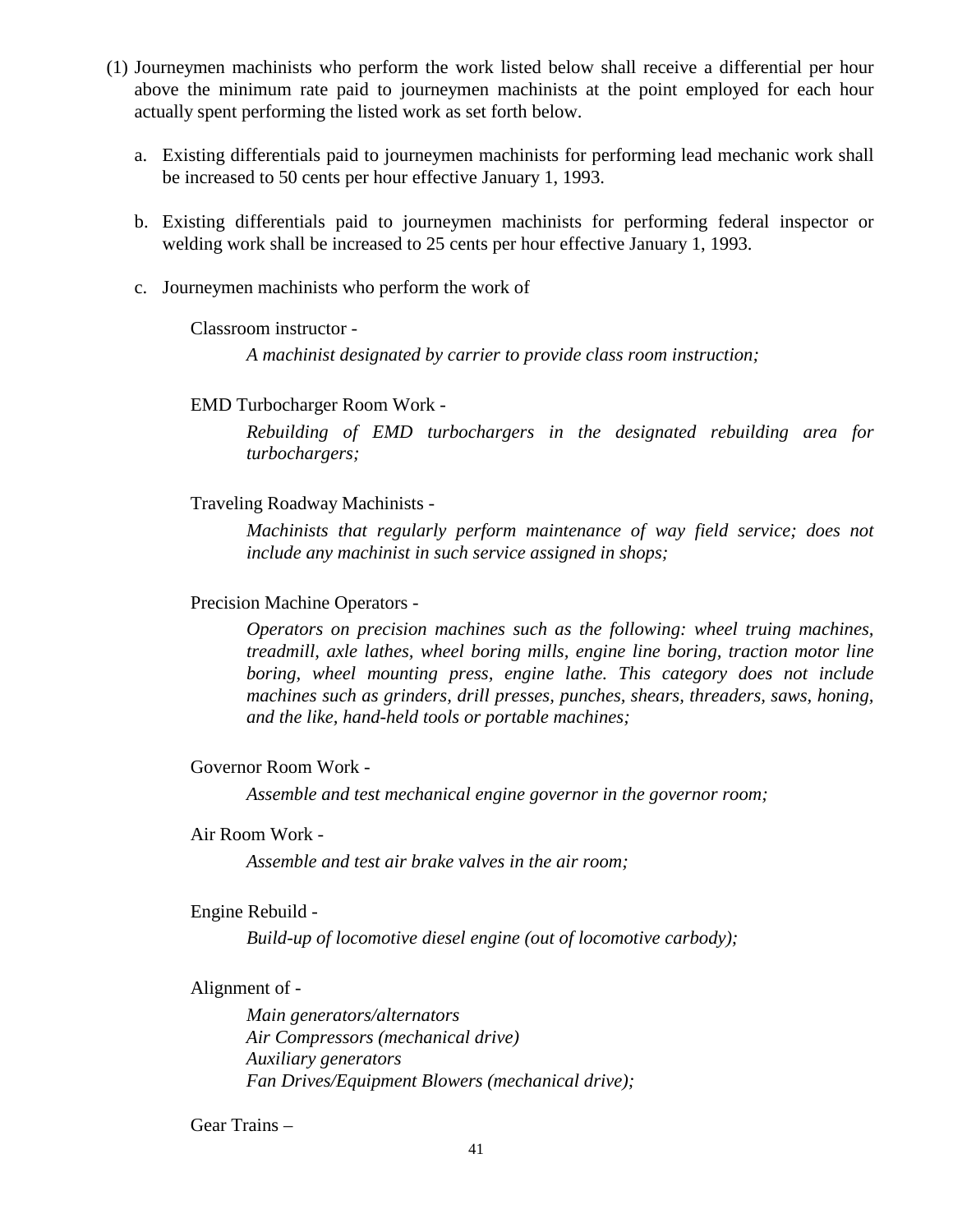#### *Build-up locomotive gear trains*

shall receive a differential of 25 cents per hour, effective January 1, 1993. Effective January 1, 1994, this differential shall be increased to 50 cents per hour.

- (2) When performing the above work for four (4) hours or less in any one day, employees will be paid the differential on an hourly basis with a minimum of one (1) hour; for more than four (4) hours in any one day, the differential will apply for that day.
- (3) There shall be no compounding or pyramiding of the above differentials. Any existing differentials for the above listed work that exceed the amounts specified shall be preserved. The parties recognize and agree that this Article is limited solely to the matter of skill differentials and this Article and any actions pursuant to it will not be used by either party in any manner with respect to the interpretation or application of any rule or practice.

### (c) Rate Progression

Student Mechanics entering service on and after the effective date of this Agreement the rates of pay of Student Mechanics will be as follows:

- (1) For the first period (115 workdays) of employment, employees shall be paid 90% of the applicable Journeyman's rate.
- (2) For the second period (115 workdays) of employment, employees shall be paid 90% of the applicable Journeyman's rate.
- (3) For the third period (115 workdays) of employment, employees shall be paid 90% of the applicable Journeyman's rate.
- (4) For the fourth period (115 workdays) of employment, employees shall be paid 95% of the applicable Journeyman's rate.
- (5) For the fifth period (115 workdays) of employment, employees shall be paid 95% of the applicable Journeyman's rate.
- (6) For the sixth period (115 workdays) of employment, employees shall be paid 95% of the applicable Journeyman's rate.

Any calendar month in which an employee does not render compensated service due to furlough, voluntary absence, suspension or dismissal shall not count toward completion of the period.

#### (d) Intermodal Service Workers

With respect to Intermodal services, this Article shall be applicable to employees whose positions are engaged primarily in the inspection, repair and maintenance of equipment used to transfer containers, trailers and vehicles between rail and highway transportation modes at Carrier's Intermodal facilities.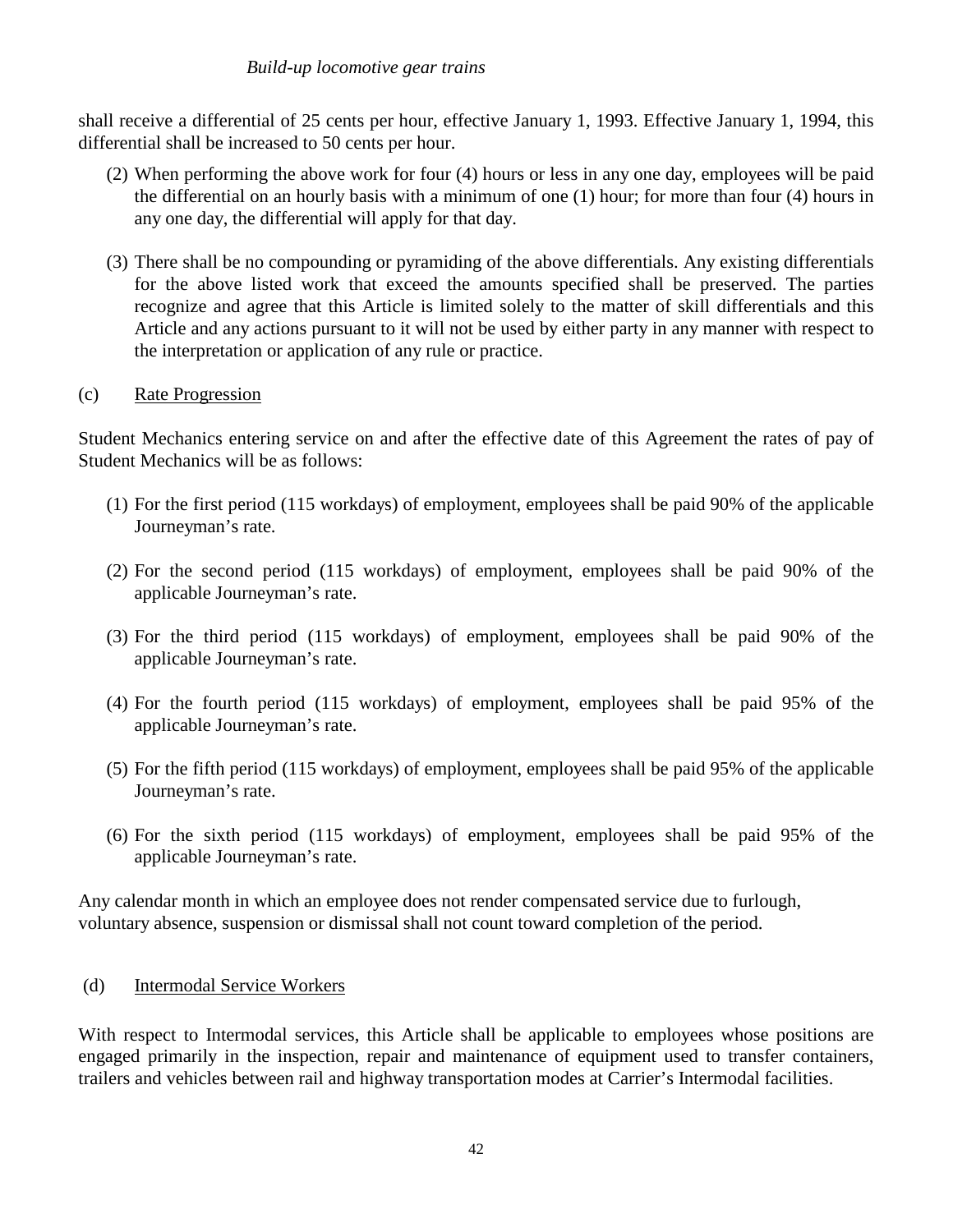- (1) For positions described in this Section (d), the full rate of pay for employees who establish seniority subsequent to December 18, 1987, shall be 75% of the rate in effect as of November 30, 1985 and shall be subject to Paragraph (c), Rate Progression.
- (2) If such a position is filled by an employee with less than 6 years of service and who has been furloughed for more than one year as of December 18, 1987, other than an employee subject to a protective Agreement or arrangement, such employee shall be compensated at the rate of 75 % of the full rate of the position as of November 30, 1985 and, where applicable, shall also be subject to Article XI, Entry Rates, of the Agreement of December 11, 1981 or local rules governing entry rates.
- (3) For Apprentices and student Mechanics falling within the purview of paragraphs (1) or (2) of this Section, the incremental rate of pay shall be 75% of the applicable incremental rate in effect as of November 30, 1985.

### **RULE 33 - CONDITIONS OF SHOP, ETC**

Good drinking water and ice will be furnished. Sanitary drinking fountains will be provided where necessary. Pits and floors, lockers, toilets, and wash rooms will be kept in a clean, dry and sanitary condition. Shops, locker rooms and wash rooms will be lighted and heated in the best manner possible consistent with the source of heat and lights available at the point in question.

### **RULE 34 - TOOLS**

- (a) At shops and roundhouses equipped with electricity, electric light globes and extensions will be kept in tool rooms available for use. Employees engaged in work requiring flashlights will be furnished same.
- (b) Crayons, soapstones, marking pencils, tool handles, saw files, motor bits, brace bits, cold chisels, bars, steel wrenches, steel sledges, hammers (not claw hammers), reamers, drills, taps, dies, lettering and striping pencils and brushes and batteries and bulbs will be furnished by the Company.

#### **RULE 35 - COMPETENT HELP**

Mechanics and apprentices will be furnished sufficient competent help.

#### **RULE 36 - PERSONAL INJURIES**

(a) Employees injured while at work will not be required to make accident reports before given medical attention. Medical attention will be given as quickly as possible. Employees will make accident report as early as practicable and will not be required to sign release pending settlement of the case. Claims for personal injuries may be handled with the Personal Injury Claim Department.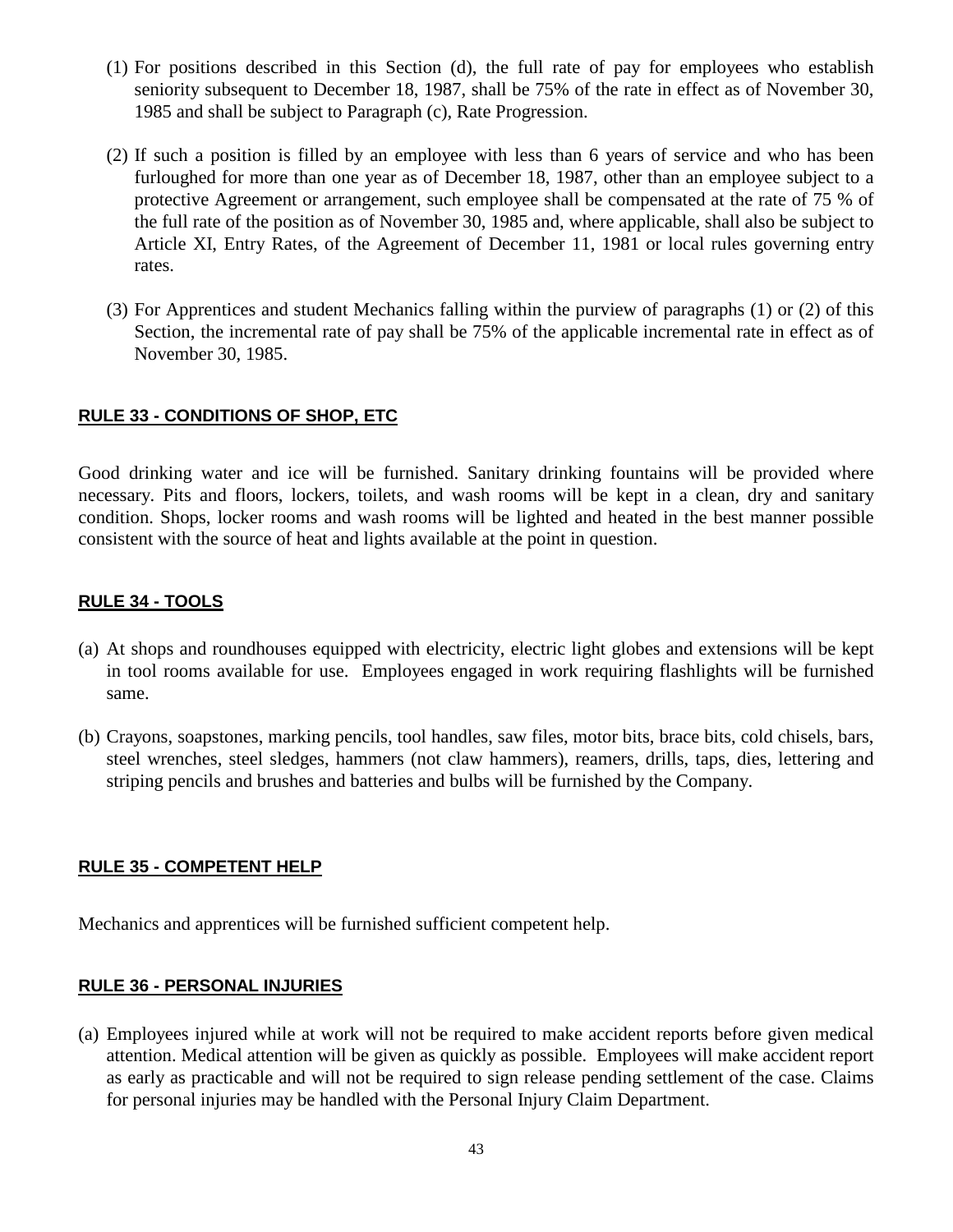(b) Employees injured while on duty and who are required to visit the doctor during working hours may do so without loss of time.

### **RULE 37 - BULLETIN BOARDS**

Bulletin Boards will be provided in each department where proper notices may be posted. This will be confined to only subjects in which the Management or Employees are concerned.

### **RULE 38 - PROTECTION OF EMPLOYEES**

- (a) Work on engines or cars outside of shops during inclement weather will be limited to actual necessity and then only if shop room or pits are not available. This does not apply to work in engine cabs or emergency work on engines or cabs set out for or attached to trains.
- (b) When it is necessary to make repairs to engine boilers, tanks, cars or parts, they shall be cleaned before mechanics are required to work on same. This will also apply to cars undergoing general repairs.
- (c) Employees will not be assigned to jobs when they will be exposed to sand blast and paint blowers while in operation.
- (d) All acetylene or electric welding or cutting will be protected by a suitable screen when its use is required.
- (e) Sufficient blowers and suction fans will be installed to take fumes out of shops.
- (f) No employee will be required to work under locomotive or car without being protected by proper signals, which will not be removed except by men who place same. Where the nature of the work to be done requires it, locomotives and passenger cars will be placed over a pit, if available.
- (g) The management, with the cooperation of employees, will keep shops and yards in a clean and sanitary condition and all machinery and tools in a safe and working condition.
- (h) Men engaged in the handling of storage batteries and mixing acid must be provided with acid-proof rubber gloves, hip boots and aprons.
- (i) Steam or water will not be blown off from locomotives in roundhouses to the extent that it will interfere with or inconvenience employees when possible to avoid it.
- (j) When practicable, engines will be placed under smoke jacks before being fired up.

#### **RULE 39 - CHECKING IN AND OUT**

Employees required to check in and out and make out service cards will be allowed one minute for each hour actually worked on their own time.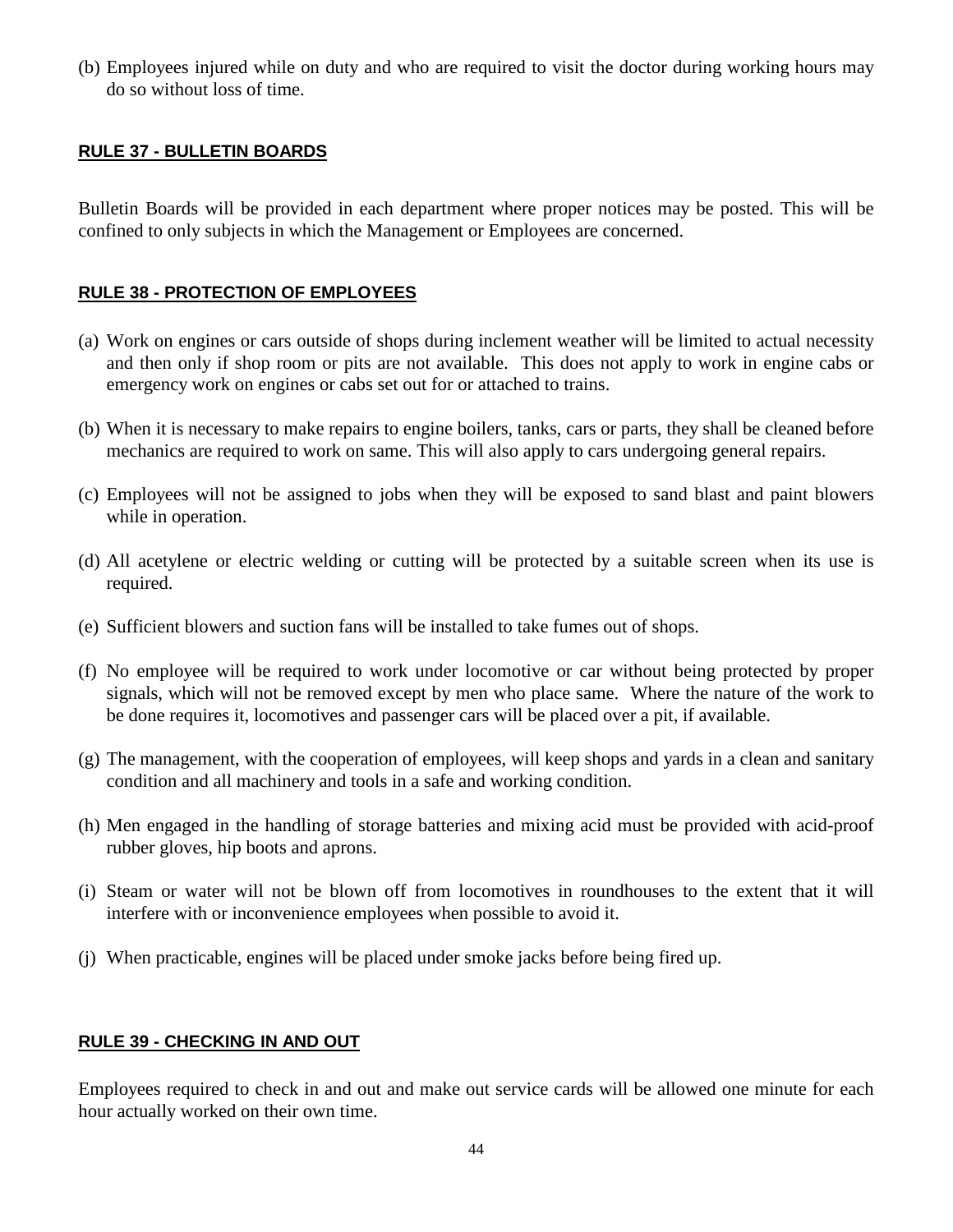#### **RULE 40 - MACHINISTS' QUALIFICATIONS**

Any man who has served an apprenticeship or has had four years experience at the machinists trade, and who, by his skill and experience, is qualified and capable of laying out and fitting together the metal parts of any machine or locomotive, with or without drawing, and competent to do either sizing, shaping, turning, boring, planing, grinding, finishing, or adjusting the metal parts of any machine or locomotive whatsoever shall constitute a machinist.

#### **RULE 41 - CLASSIFICATION OF WORK**

- (a) Machinists' work shall consist of laying out, fitting, adjusting, shaping, boring, slotting, milling and grinding of metals used in building, assembling, maintaining, dismantling and installing locomotives and engines (operated by steam or other power), pumps, cranes, hoists, elevators, pneumatic and hydraulic tools and machinery, scale building, shafting and other shop machinery, ratchet and other skilled drilling and reaming; tool and die making, tool grinding and machine grinding; axle truing; axle, wheel and tire turning and boring; engine inspecting; air equipment, lubricator and injector work; removing, replacing, grinding, bolting and breaking of all joints on superheaters; oxy-acetylene, thermal and electric welding on work generally recognized as machinists' work; the operation of all machines used in such work, including drill presses and bolt threaders using a facing, boring or turning head or milling apparatus; and all other work generally recognized as machinists' work. On running repairs, machinists may connect or disconnect any wiring, coupling or pipe connections necessary to make or repair machinery or equipment.
- (b) This rule shall not be construed to prevent engineers, firemen and cranemen of steam shovels, ditchers, clam shells, wrecking outfits, pile drivers and other similar equipment requiring repairs on line of road from making any repairs to such equipment as they are qualified to perform.
- (c) Drilling, reaming and tapping with electric and air motors and ratchets in connection with machinists' work.
- (d) Die making, repairing jacks and track drilling machines.
- (e) Erecting and repairing shafting, including babbitting, except where this work is being done by other mechanics.
- (f) Removing, replacing, lining and repairing locomotive tires.
- (g) Fitting and erecting shoes, wedges, driving boxes and bottom end of spring saddles.
- (h) Fitting and erecting trailer truck pedestals, boxes, bearings, and applying hub liners.
- (i) Fitting and erecting guides, guide yokes, cross heads, main and side rods, rocker boxes, link and valve motion and steam chests.
- (j) Engine inspecting, including all parts of engines and tenders.
- (k) Fitting and bolting smoke box braces.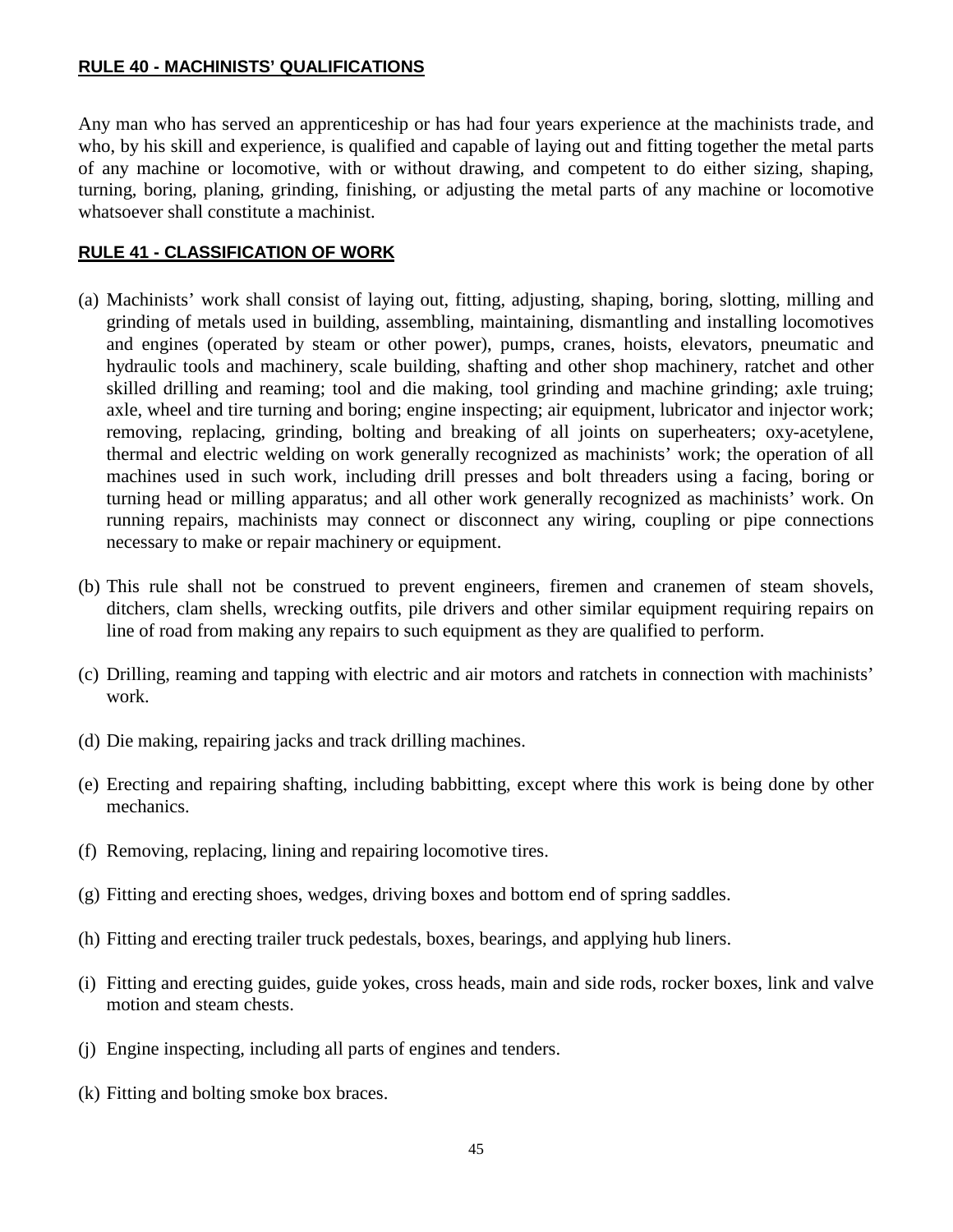(l) Spring rigging work.

(m)Engine truck, trailer truck and driving brake work.

- (n) Removing and applying cast iron, cast steel and wrought steel smoke box fronts and doors.
- (o) Stripping, wheeling and unwheeling locomotives.
- (p) Removing and replacing covers of auxiliary domes located on the top of locomotive boilers for convenience in entering boilers.
- (q) Laying out, planing, slotting, fitting (and applying, when the design calls for the use of machines bolts) metal locomotive end sills.
- (r) Machinists' work in connection with automatic train control on engines and cars.

### **RULE 42 - APPRENTICE WORK**

Include regular and helper apprentices in connection with the work defined by Rule 41.

### **RULE 43 - MACHINIST HELPERS**

Helpers' work shall consist of helping machinists and apprentices, operating drill presses (plain drilling) and bolt threaders not using facing, boring, or turning head or milling apparatus, wheel presses (on car, engine truck and tender truck wheels), nut tappers and facers, bolt pointing and centering machines, car brass boring machines, twist drill grinders; cranemen helpers on locomotive and car work; attending tool room, machinery oiling, locomotive oiling, box packing, assisting in dismantling locomotives and engines, applying all couplings between engine and tender; locomotive tender and draft rigging work, except when performed by carmen, and all other work generally recognized as helpers' work.

#### **RULE 44 - RUNNING REPAIRS AND DEAD WORK**

- (a) Machinists assigned to running repairs shall not be required to work on dead work at points where dead work forces are maintained except when there are not sufficient running repairs to keep them busy.
- (b) Dead work means all work on an engine which cannot be handled within twenty-four (24) hours (computed after the time the work has been assigned) by the regularly assigned running-repair forces maintained at point where the question arises.
- (c) Dead-work forces will not be assigned to perform running-repair work, except when the regularly assigned running-repair forces are unable to get engines out in time to prevent delay to train movement.

#### **RULE 45 - WELDING**

None but Machinists and Machinist Apprentices shall operate oxyacetylene, thermal, or electric welders utilized during the performance of Machinist work, as per Rule 41.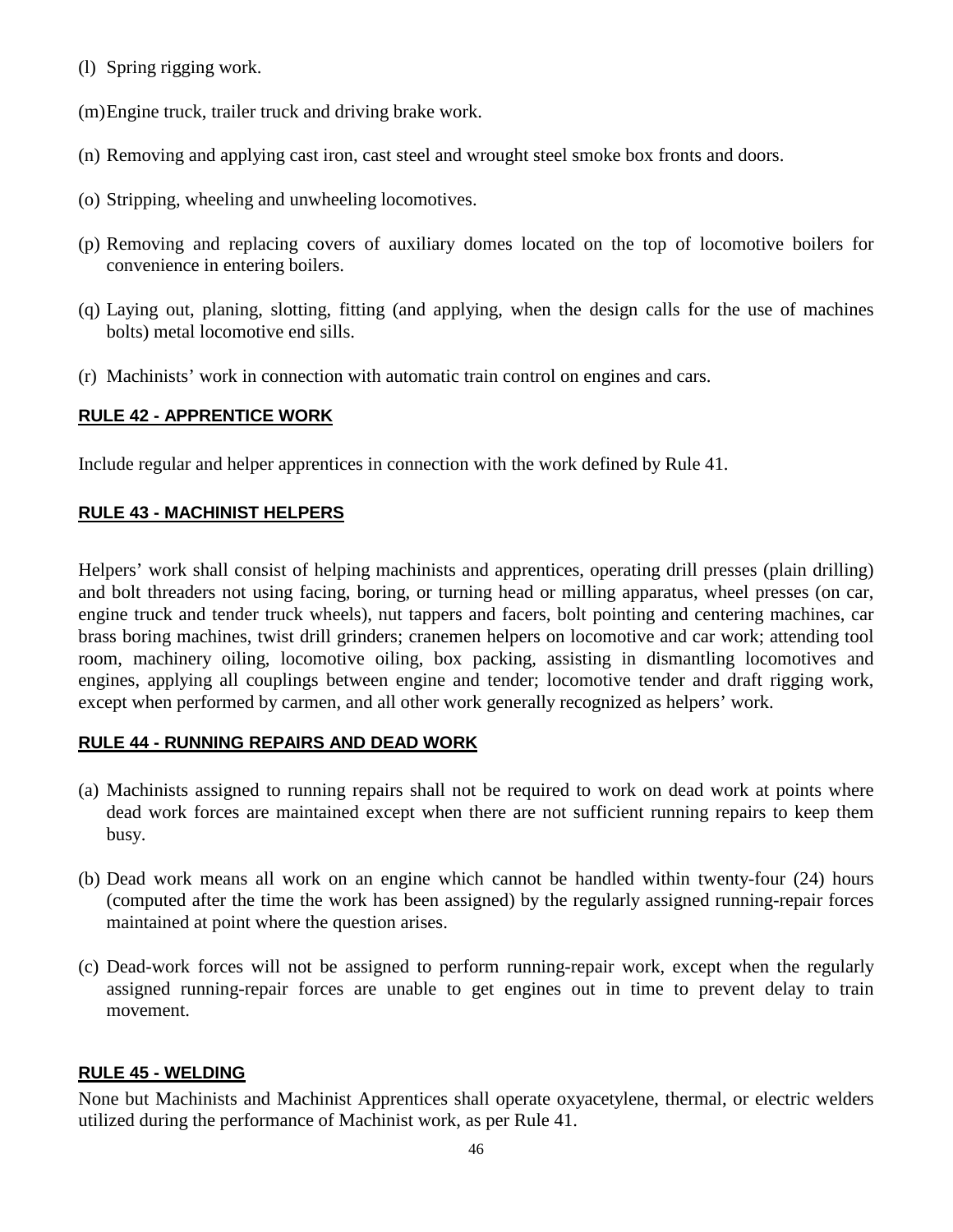# **RULE 46 - INSURANCE**

Agreements covering hospital, surgical and life insurance benefits in accordance with provisions of Travelers Group Policy Contract GA-23000 and Supplemental Sickness Benefits in accordance with the Provident Group Policy R-5000 will remain in full force and effect until changed in accordance with the provisions of the Railway Labor Act.

## **RULE 47 - APPLICANTS FOR EMPLOYMENT**

- (a) Applicants for employment will be required to make statement as to their ability and address of relatives and may be required to pass physical examination, at the expense of the Carrier, to determine their fitness to perform the service required of their craft or class.
- (b) Employees promoted to, or men engaged for, positions that require them to distinguish signals or do flagging will be required to pass usual eyesight and hearing test before assigned to such service.
- (c) The application of an employee entering the service will be approved or rejected within sixty days after commencing work. When an applicant is not notified to the contrary within sixty days, it will be understood that his application has been approved. If his application is not approved, he can be removed from the service during this sixty-day period without an investigation.

# **RULE 48 - DISTRIBUTION OF RULE BOOKS**

The company will have printed in book form copies of these Rules and furnish a copy to each employee affected.

## **RULE 49 - WORK AT WRECKS**

In case of wrecks where engines are disabled, Machinist and Helper, if necessary, shall accompany the wrecker. They will work under the direction of the wreck foreman.

## **RULE 50 - GENERAL**

- (a) The right to make Agreements covering rates of pay and working conditions, and to interpret and apply them, respectively, for the management and the employees herein covered, is retained by the parties signatory thereto. When settlement is not reached by negotiation, the matter concerned may be pursued by further handling under the provision of the Railway Labor Act.
- (b) Carrier's Designated Officer and the General Chairman for the employees, have authority to reach decision on any dispute, grievance, controversy, or difference of opinion affecting this Agreement in any manner whatsoever, whether the case comes to them on appeal or otherwise. Decision reached on any such question by mutual agreement under this rule shall be final, and shall not be open to any question thereafter.

## **RULE 51 - SAVINGS CLAUSE**

In printing this Agreement to include applicable parts of the several nationally negotiated Agreements and other memoranda, it is not the intention of the parties signatory hereto to change, or modify the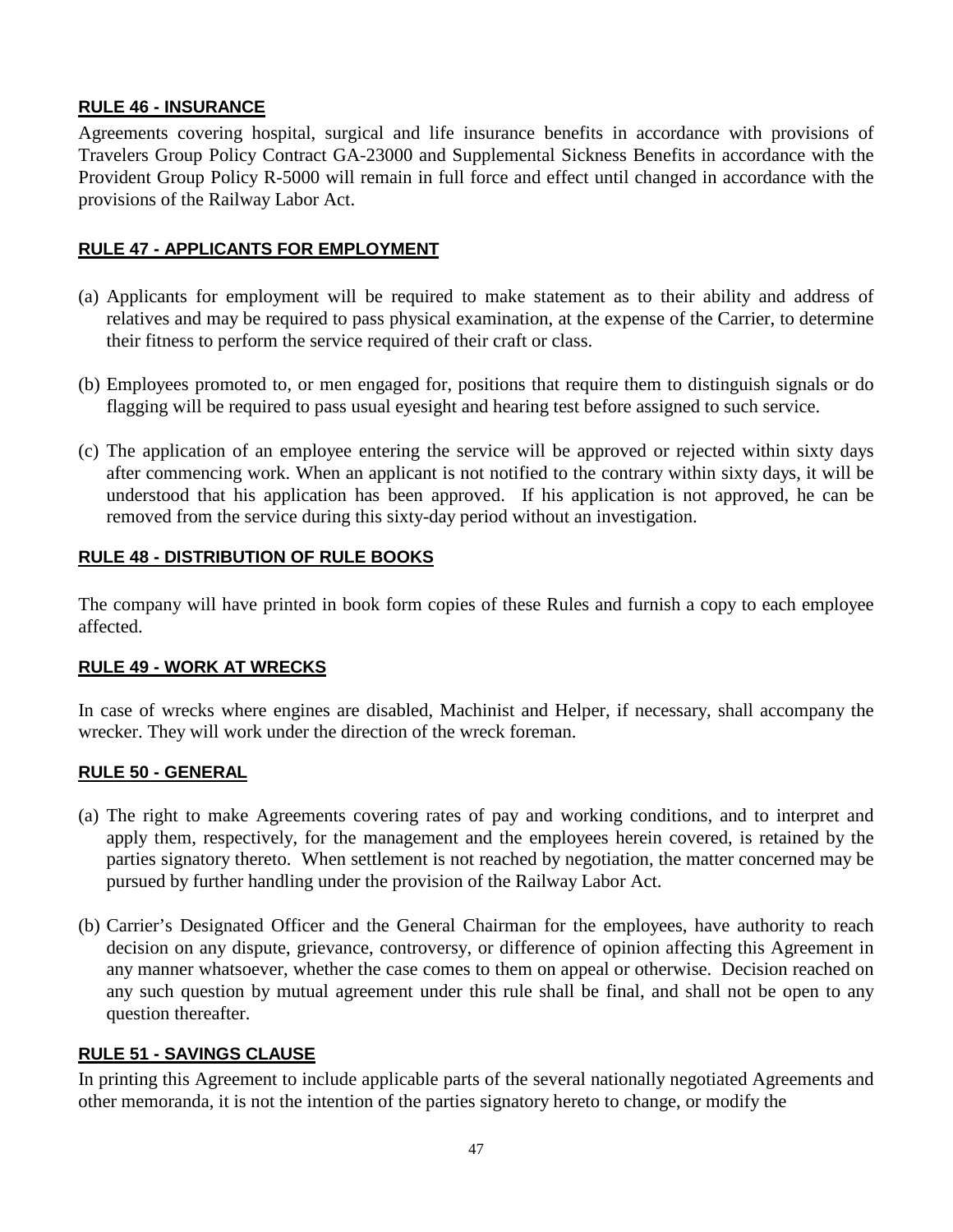application and/or interpretation thereto. Should a dispute arise through the omission of, or slight change in, language used in the National Agreement or original memorandum, the original language shall be controlling.

Additionally, should a Rule have been inadvertently omitted in the consolidation of the various Agreements, the applicable C&O Rule shall govern.

Furthermore, it is the intent of the parties to incorporate herein all applicable National Agreement rules, and it is understood that all such rules, if not specifically included herein, are incorporated by reference.

#### **RULE 52 - GENDER CLAUSE**

For convenience, all references to gender in this Agreement are made in the masculine gender. It is understood and agreed by the parties to this Agreement that references to masculine gender include both the masculine gender and the feminine gender.

In consolidating the Schedule Agreements of the involved former Railroads, it is recognized that in some instances the application of certain Rules and the assignment of certain work has been applied differently on the former Railroad Systems. Therefore, it is understood and agreed that the consolidated Agreement will not be used to change existing work practices relative to craft assignments on the former Railroads, unless specifically agreed to by the involved parties.

Signed at Jacksonville, FL this  $3\frac{3}{4}$  day of October, 2012.

FOR THE EMPLOYEES: Uchael

J.M. Perry General Chairman

A. Sandberg

General Chairman

FOR THE CARRIER:

P.A. Street Director Labor Relations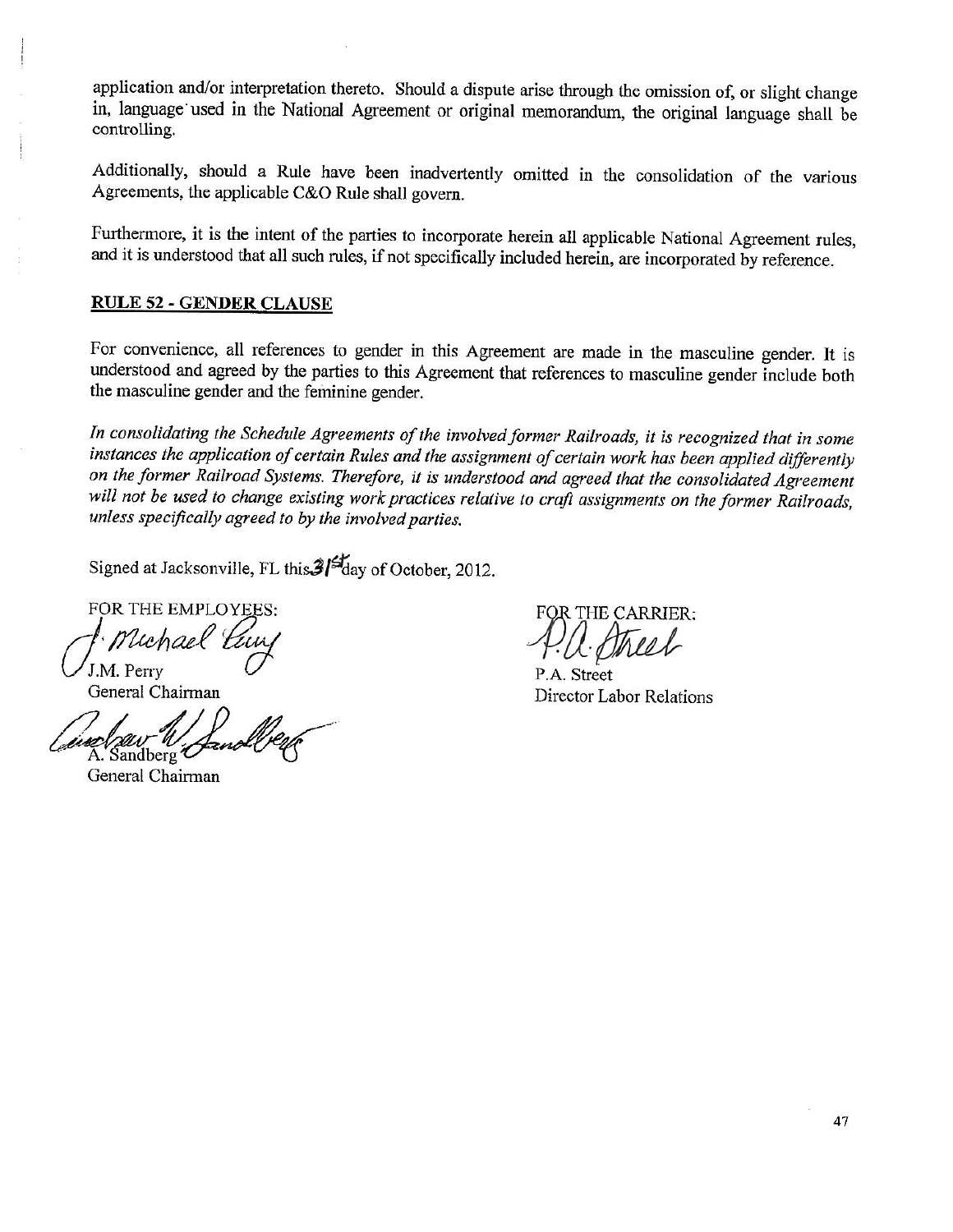#### **APPENDIX I - VACATIONS**

Vacation with pay will be granted to employees covered by this Agreement under and in accordance with the terms and provision of the Vacation Agreement dated Chicago, Illinois, December 17, 1941, and Supplemental Agreements dated February 23, 1945, August 21, 1954, August 19, 1960, November 20, 1964, February 4, 1965, September 27, 1967, September 2, 1969, October 7, 1971, December 2, 1978, December 11, 198 1, and interpretations.

## Article 1.

- (a) An annual vacation of five (5) consecutive work days with pay win be granted to each employee covered by this Agreement who renders compensated service on not less than one hundred twenty (120) days during the preceding calendar year.
- (b) An annual vacation of ten (10) consecutive work days with pay will be granted to each employee covered by this Agreement who renders compensated service on not less than one hundred ten (1 10) days during the preceding calendar year and who has two (2) or more years of continuous service and who, during such period of continuous service renders compensated service on not less than one hundred ten (110) days (133 days in the years 1950-1959 inclusive, 151 days in 1949 and 160 days in each of such years prior to 1949) in each of two (2) of such years, not necessarily consecutive.
- (c) An annual vacation of fifteen (15) consecutive work days with pay will be granted to each employee covered by this Agreement who renders compensated service on not less than one hundred (100) days during the preceding calendar year and who has eight (8) or more years of continuous service and who, during such period of continuous service renders compensated service on not less than one hundred (100) days (133 days in the years 1950-1959 inclusive, 151 days in 1949 and 160 days in each of such years prior to 1949) in each of eight (8) of such years, not necessarily consecutive.
- (d) An annual vacation of twenty (20) consecutive work days with pay will be granted to each employee covered by this Agreement who renders compensated service on not less than one hundred (100) days during the preceding calendar year and who has seventeen (17) or more years of continuous service and who, during such period of continuous service renders compensated service on not less than one hundred (100) days (133 days in the years 1950-1959 inclusive, 151 days in 1949 and 160 days in each of such years prior to 1949) in each of seventeen (17) of such years, not necessarily consecutive.
- (e) An annual vacation of twenty-five (25) consecutive work days with pay will be granted to each employee covered by this Agreement who renders compensated service on not less than one hundred (100) days during the preceding calendar year and who has twenty-five (25) or more years of continuous service and who, during such period of continuous service renders compensated service on not less than one hundred (100) days (133 days in the years 1950-1959 inclusive, 151 days in 1949 and 160 days in each of such years prior to 1949), in each of twenty-five (25) of such years, not necessarily consecutive.
- (f) Paragraphs (a), (b), (c), (d) and (e) hereof shall be construed to grant weekly and monthly rated employees, whose rates contemplate more than five days of service each week, vacations of one, two, three, four or five work weeks.
- (g) Service rendered under Agreements between a Carrier and one or more of the Non-Operating Organizations parties to the General Agreement of August 21, 1954, or to the General Agreement of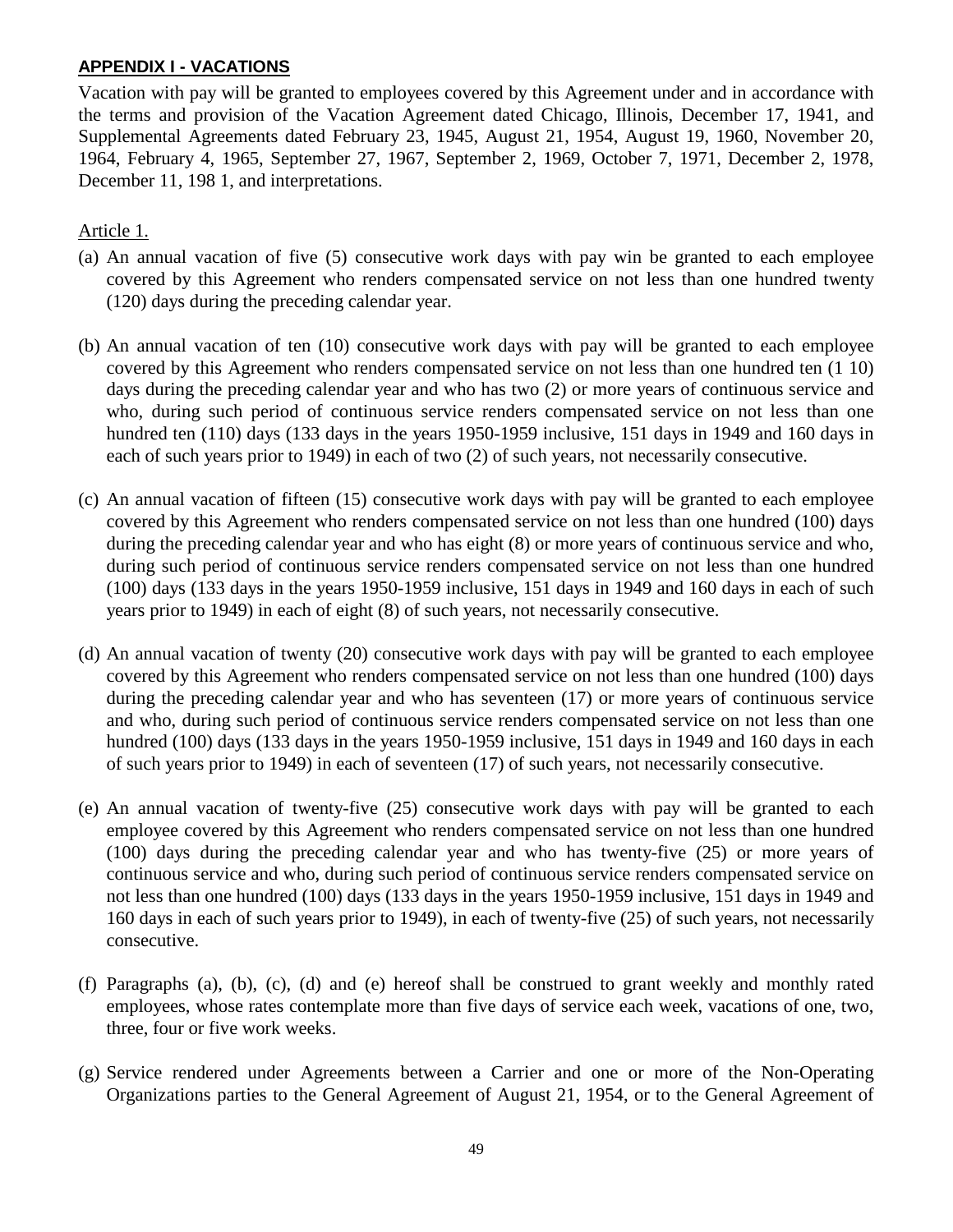August 19, 1960, shall be counted in computing days of compensated service and years of continuous service for vacation qualifying purposes under this Agreement.

- (h) Calendar days in each current qualifying year on which an employee renders no service because of his own sickness or because of his own injury shall be included in computing days of compensated service and years of continuous service for vacation qualifying purposes on the basis of a maximum of ten (10) such days for an employee with less than three (3) years of service; a maximum of twenty (20) such days for an employee with three (3) but less than fifteen (15) years of service; and a maximum of thirty (30) such days for an employee with fifteen (15) or more years of service with the employing carrier.
- (i) In instances where employees who have become members of the Armed Forces of the United States return to the service of the employing carrier in accordance with the Military Selective Service Act of 1967, a amended, the time spent by such employees in the Armed Forces subsequent to their employment by the employing carrier will be credited as qualifying service in determining the length of vacations for which they may qualify upon their return to the service of the employing carrier.
- (j) In instances where an employee who has become a member of the Armed Forces of the United States returns to the service of the employing carrier in accordance with the Military Selective Service Act of 1967, as amended, and in the calendar year preceding his return to railroad service had rendered no compensated service or had rendered compensated service on fewer days than are required to qualify for a vacation in the calendar year of his return to railroad service, but could qualify for a vacation in the year of his return to railroad services if he had combined for qualifying purposes days on which he was in railroad service in such preceding calendar year with days in such year on which he was in the Armed Forces, he will be granted, in the calendar year of his return to railroad service, a vacation of such length as he could so qualify for under paragraphs (a), (b), (c), (d) or (e) and (i) hereof.
- (k) In instances where an employee who has become a member of the Armed Forces of the United States returns to the service of the employing carrier in accordance with the Military Selective Service Act of 1967, as amended, and in the calendar year of his return to the railroad service renders compensated service on fewer days than are required to qualify for a vacation in the following calendar year, but could qualify for a vacation in such following calendar year if he had combined for qualifying purposes days on which he was in railroad service in the year of his return with days in such year on which he was in the Armed Forces, he will be granted, in such following calendar year, a vacation of such length as he could so qualify for under paragraphs (a), (b), (c), (d) or (e) and (i) hereof.
- (l) An employee who is laid off and has no seniority date and no rights to accumulate seniority, who renders compensated service on not less than one hundred twenty (120) days in a calendar year and who returns to service in the following year for the same carrier will be granted the vacation in the year of his return. In the event such an employee does not return to service in the following year for the same carrier, he will be compensated in lieu of the vacation he has qualified for provided he files written request therefor to the employing officer, a copy of such request to be furnished to his local or general chairman.

## Article 2.

An employee's vacation period will not be extended by reason of any of the eleven recognized holidays enumerated in Rule 5, or any day which by agreement has been substituted or is observed in place of any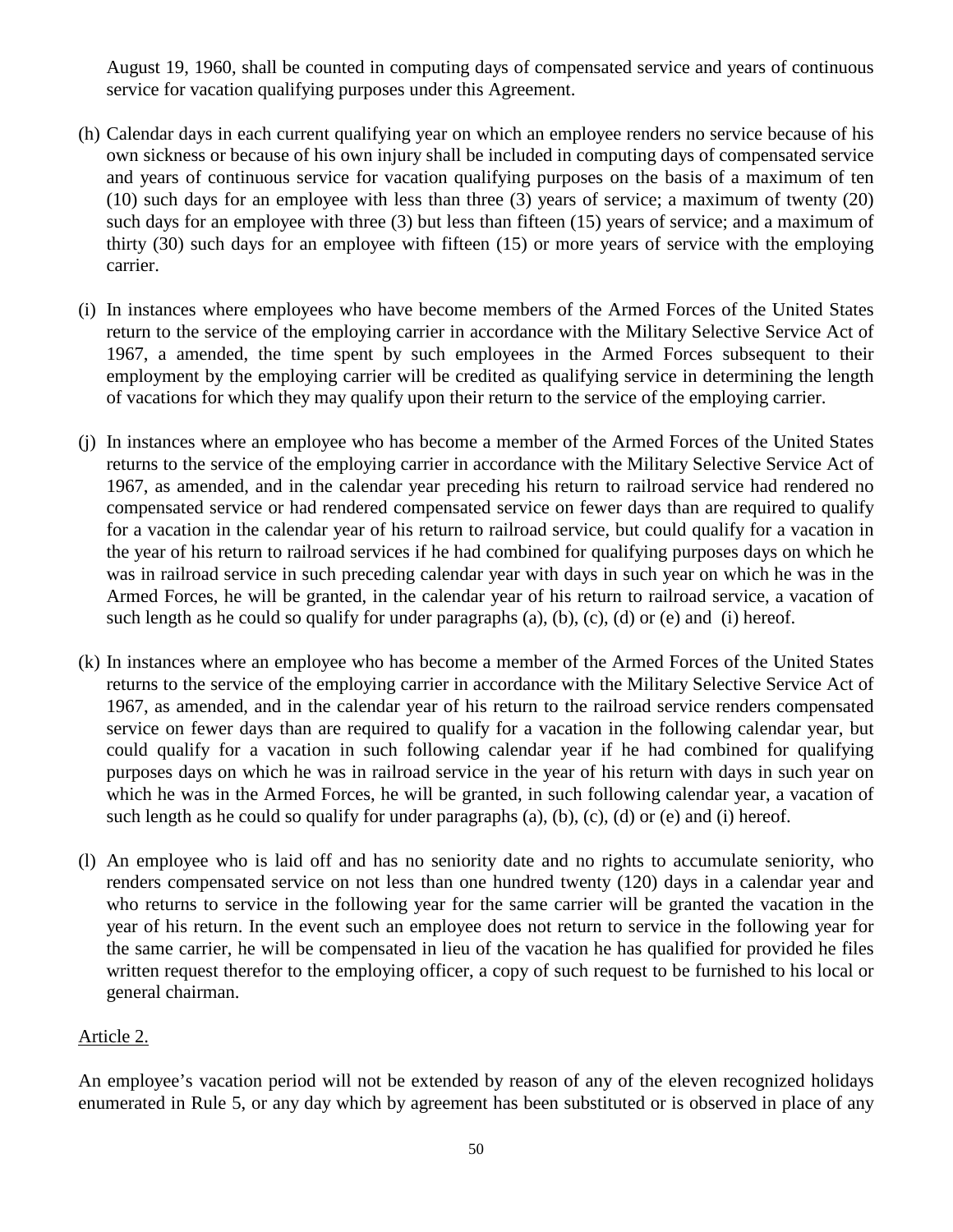of those eleven holidays, or any holiday which by local agreement has been substituted therefor, falling within his vacation period.

## Article 3.

The terms of this Agreement shall not be construed to deprive any employee of such additional vacation days as he may be entitled to receive under any existing Rule, understanding or custom, which additional vacation days shall be accorded under and in accordance with the terms of such existing Rule, understanding or custom.

## Article 4.

(a) Vacations may be taken from January 1st to December 31st and due regard consistent with requirements of service shall be given to the desires and preferences of the employees in seniority order when fixing the dates for their vacations.

The local committee of each Organization signatory hereto and the Representatives of the Carrier will cooperate in assigning vacation dates.

(b) The Management may upon reasonable notice (of thirty (30) days or more, if possible, but in no event less than fifteen (15) days), require all or any number of employees in any plant, operation or facility, who are entitled to vacations to take vacations at the same time.

The local committee of each Organization affected signatory hereto and the proper representative of the Carrier will cooperate in the assignment of remaining forces.

## Article 5.

Each employee who is entitled to vacation shall take same at the time assigned, and, while it is intended that the vacation date designated will be adhered to so far as practicable, the management shall have the right to defer same provided the employee so affected is given as much advance notice as possible; not less than ten (10) days' notice shall be given except when emergency conditions prevent. If it becomes necessary to advance the designated date, at least thirty (30) days' notice will be given affected employee.

If a carrier finds that it cannot release an employee for a vacation during the calendar year because of the requirements of the service, then such employee shall be paid in lieu of the vacation the allowance hereinafter provided.

Such employee shall be paid the time and one-half rate for work performed during his vacation period in addition to his regular vacation pay.

## Article 6.

The Carriers will provide vacation relief workers but the vacation system shall not be used as a device to make unnecessary jobs for other workers. Where a vacation relief worker is not needed in a given instance and if failure to provide a vacation relief worker does not burden those employees remaining on the job, or burden the employee after his return from vacation, the Carrier shall not be required to provide such relief worker.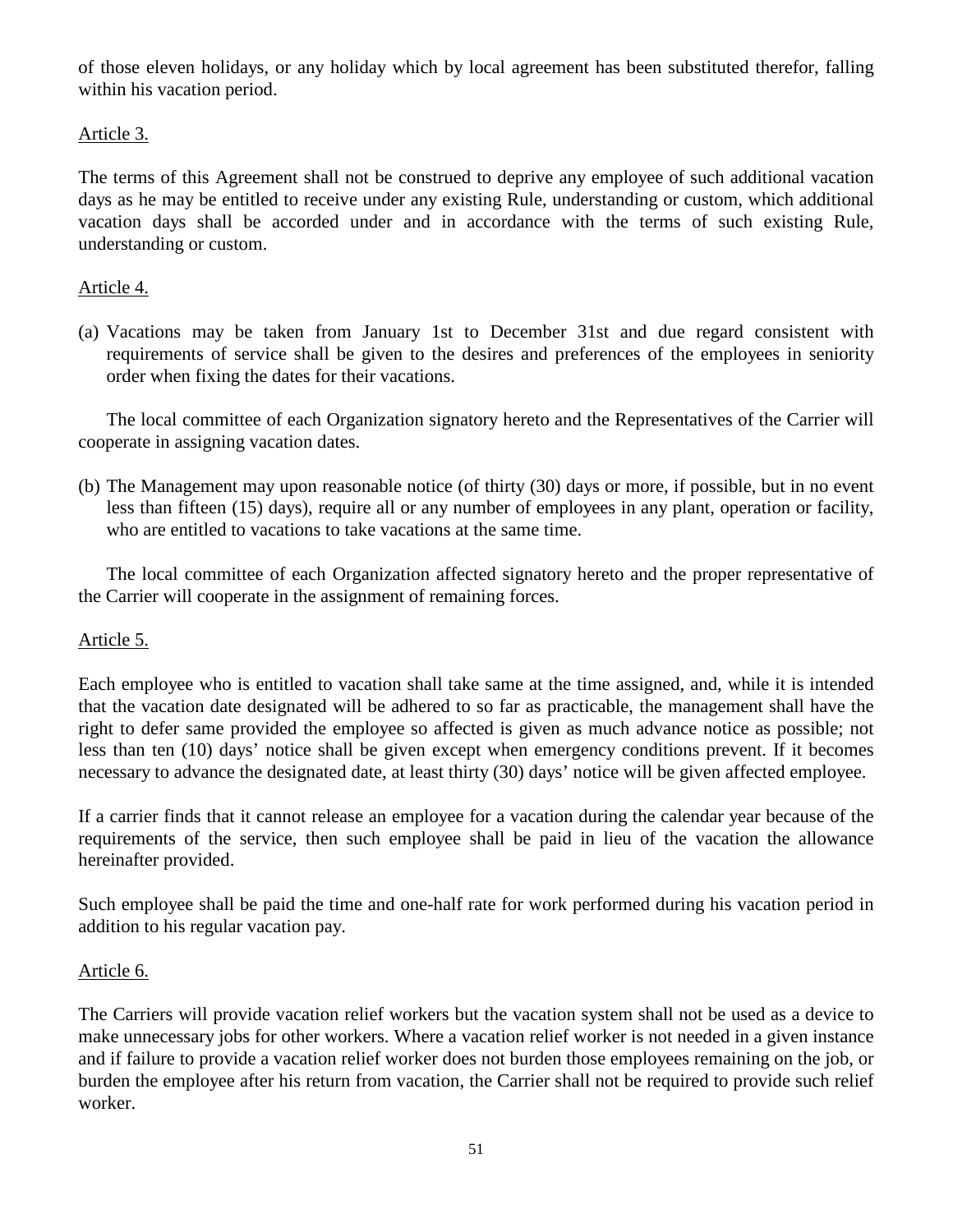# Article 7.

Allowances for each day for which an employee is entitled to a vacation with pay will be calculated on the following basis:

- (a) An employee having a regular assignment will be paid while on vacation the daily compensation paid by the Carrier for such assignment.
- (b) An employee paid a daily rate to cover all services rendered, including overtime, shall have no deduction made from his established daily rate on account of vacation allowances made pursuant to this Agreement.
- (c) An employee paid a weekly or monthly rate shall have no deduction made from his compensation on account of vacation allowances made pursuant to this Agreement.
- (d) An employee working on a piece-work or tonnage basis will be paid on the basis of the average earnings per day for the last two semi-monthly periods preceding the vacation, during which two periods such employee worked on as many as sixteen (16) different days.
- (e) An employee not covered by Sections (a), (b), (c), or (d) of this Article will be paid on the basis of the average daily straight time compensation earned in the last pay period preceding the vacation during which he performed service.

# Article 8.

The vacation provided for in this Agreement shall be considered to have been earned when the employee has qualified under Article 1 hereof. If an employee's employment status is terminated for any reason whatsoever, including but not limited to retirement, resignation, discharge, non-compliance with a unionshop agreement, or failure to return after furlough, he shall at the time of such termination be granted full vacation pay for vacation earned in the preceding year or years and not yet granted, and the vacation for the succeeding year if the employee has qualified therefore under Article 1. If an employee thus entitled to vacation or vacation pay shall die, the vacation pay earned and not received shall be paid to such beneficiary as may have been designated, or in the absence of such designation, the surviving spouse or children or his estate, in that order of preference.

# Article 9.

Vacations shall not be accumulated or carried over from one vacation year to another.

## Article 10.

(a) An employee designated to fill an assignment of another employee on vacation will be paid the rate of such assignment or the rate of his own assignment, whichever is the greater; provided that if the assignment is filled by a regularly assigned vacation relief employee, such employee shall receive the rate of the relief position. If an employee receiving graded rates, based upon length of service and experience, is designated to fill an assignment of another employee in the same occupational classification receiving such graded rates who is on vacation the rate of the relieving employee will be paid.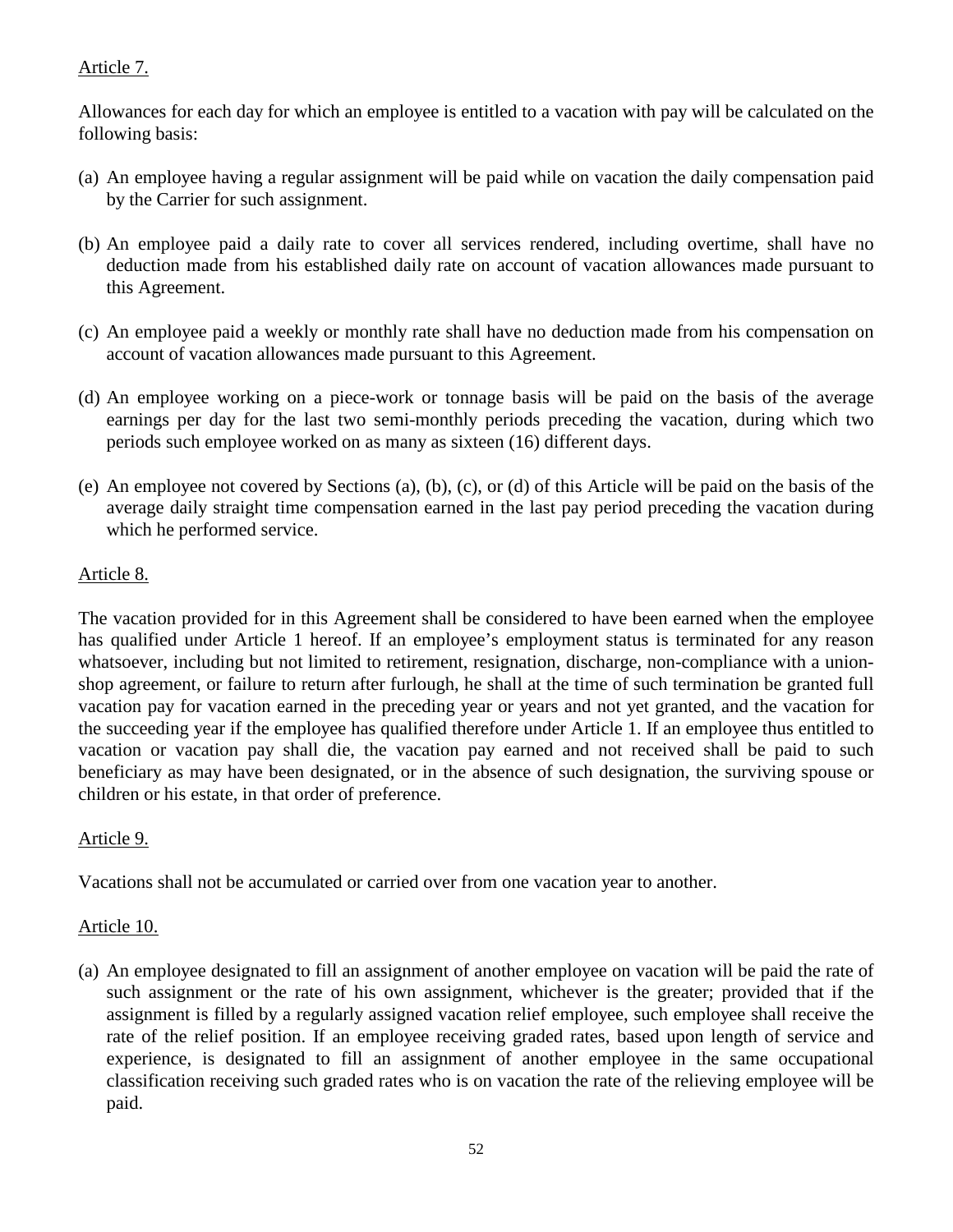- (b) Where work of vacationing employees is distributed among two or more employees, such employees will be paid their own respective rates. However, not more than the equivalent of twenty-five percent of the work load of a given vacationing employee can be distributed among fellow employees without the hiring of a relief worker unless a larger distribution of the work load is agreed to by the proper local union committee or official.
- (c) No employee shall be paid less than his own normal compensation for the hours of his own assignment because of vacations to other employees.

### Article 11.

While the intention of this Agreement is that the vacation period will be continuous, the vacation may, at the request of an employee, be given in installments if the management consents thereto.

### Article 12.

- (a) Except as otherwise provided in this Agreement, the Carrier shall not be required to assume greater expense because of granting a vacation than would be incurred if an employee were not granted a vacation and was paid in lieu therefor under the provision hereof. However, if a relief worker necessarily is put to substantial extra expense over and above that which the regular employee on vacation would incur if he had remained on the job, the relief worker shall be compensated in accordance with existing regular relief rules.
- (b) As employees exercising their vacation privileges will be compensated under this Agreement during their absence on vacation, retaining their other rights as if they had remained at work, such absences from duty will not constitute "vacancies" in their positions under any Agreement. When the position of a vacationing employee is to be filled and regular relief employee is not utilized, effort will be made to observe the principle of seniority.
- (c) A person other than a regularly assigned relief employee temporarily hired solely for vacation relief purposes will not establish seniority rights unless so used more so than 60 days in a calendar year. If a person so hired under the terms hereof acquires seniority rights, such rights will date from the day of original entry into service unless otherwise provided in existing Agreements.

## Article 13.

The parties hereto having in mind conditions which exist or may arise in making provisions for vacations with pay agree that the duly authorized representatives of the employees and the proper officer of the carrier may make changes in the working rules or enter into additional written understandings to implement the purposes of this agreement, provided that such changes or understandings shall not be inconsistent with this Appendix.

#### Article 14.

It is understood and agreed that the vacations referred to herein may be taken in installments of one week. This does not alter or supersede any other provision of this Appendix.

*Understanding: All vacation qualifying years earned in continuous service with CSXT regardless of former railroad will be counted as qualifying time for vacation purposes.*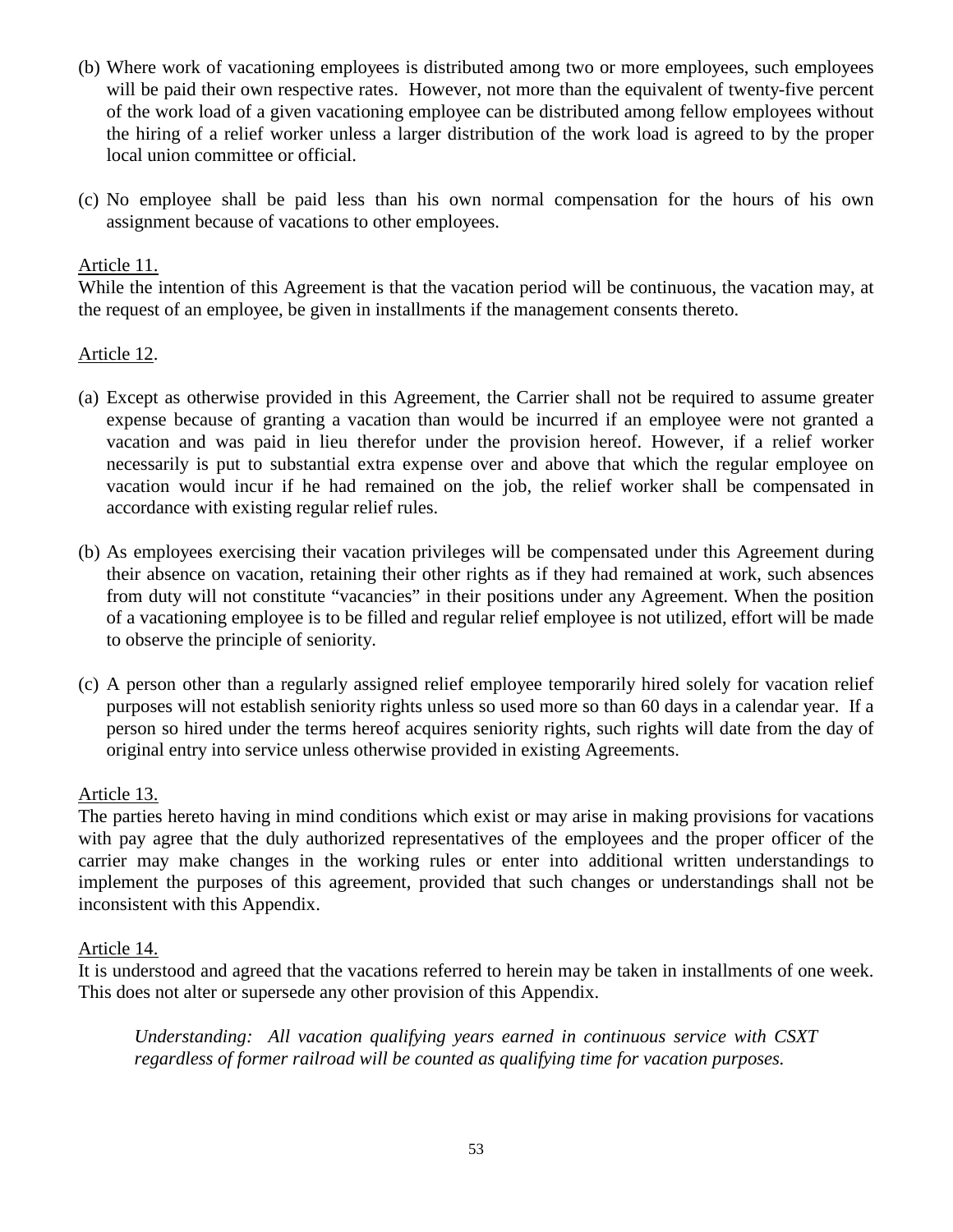#### **APPENDIX II - UNION SHOP AGREEMENT**

#### Section 1.

In accordance with and subject to the terms and conditions hereinafter set forth, all Machinist Craft employees of CSX Transportation, Inc. now or hereafter subject to the Rules and Working Conditions Agreements between the parties hereto, except as hereinafter provided, shall, as a condition of their continued employment subject to such Agreements, become members of the Organization party to this Agreement representing their classification within sixty calendar days of the date they first perform compensated service as such employees after the effective date of this Agreement, and thereafter shall maintain membership in such Organization; except that such membership shall not be required of any individual until he has performed compensated service on thirty days within a period of twelve consecutive calendar months. Nothing in this Agreement shall alter, enlarge or otherwise change the coverage of the present or future Rules and Working Conditions Agreements.

Section 2.

(a) Employees who retain seniority under the Rules and Working Conditions Agreements governing their classification and who are (1) furloughed on account of force reduction, or (2) on leave of absence, or (3) absent on account of sickness or disability, will not be required to maintain membership as provided in Section 1 of this Agreement so long as they remain furloughed or absent as herein provided, but they may do so at their option.

Should such employees return to any service covered by the said Rules and Working Conditions Agreements and continue therein thirty calendar days or more, irrespective of the number of days actually worked during that period, they shall, as a condition of their continued employment subject to such Agreements, be required to become and remain members of the Organization representing their classification within thirty-five calendar days from date of their return to such service.

- (b) The seniority status and rights of employees furloughed to serve in the Armed Forces or granted leaves of absence to engage in studies under an educational aid program sponsored by the federal government or a state government for the benefit of ex-service men shall not be terminated by reason of any of the provisions of this Agreement, but such employees shall, upon resumption of employment, be considered as new employees for the purpose of applying this Agreement.
- (c) Employees who retain seniority under the Rules and Working Conditions Agreements governing their classification and who, for reasons other than those specified in subsections (a) and (b) of this section, are not in service covered by such Agreements, or leave such service, will not be required to maintain membership as provided in Section 1 of this Agreement so long as they are not in service covered by such Agreement, but they may do so at their option. Should such employees return to any service covered by the said Rules and Working Conditions Agreements they shall, as a condition of their continued employment, be required, from the date of return to such service, to become and remain members in the Organization representing their classification.
- (d) Employees who retain seniority under the Rules and Working Conditions Agreements of their classification, who are members of an Organization signatory hereto representing that classification and who in accordance with the Rules and Working Conditions Agreement of that classification temporarily perform work in another class of service shall not be required to be members of another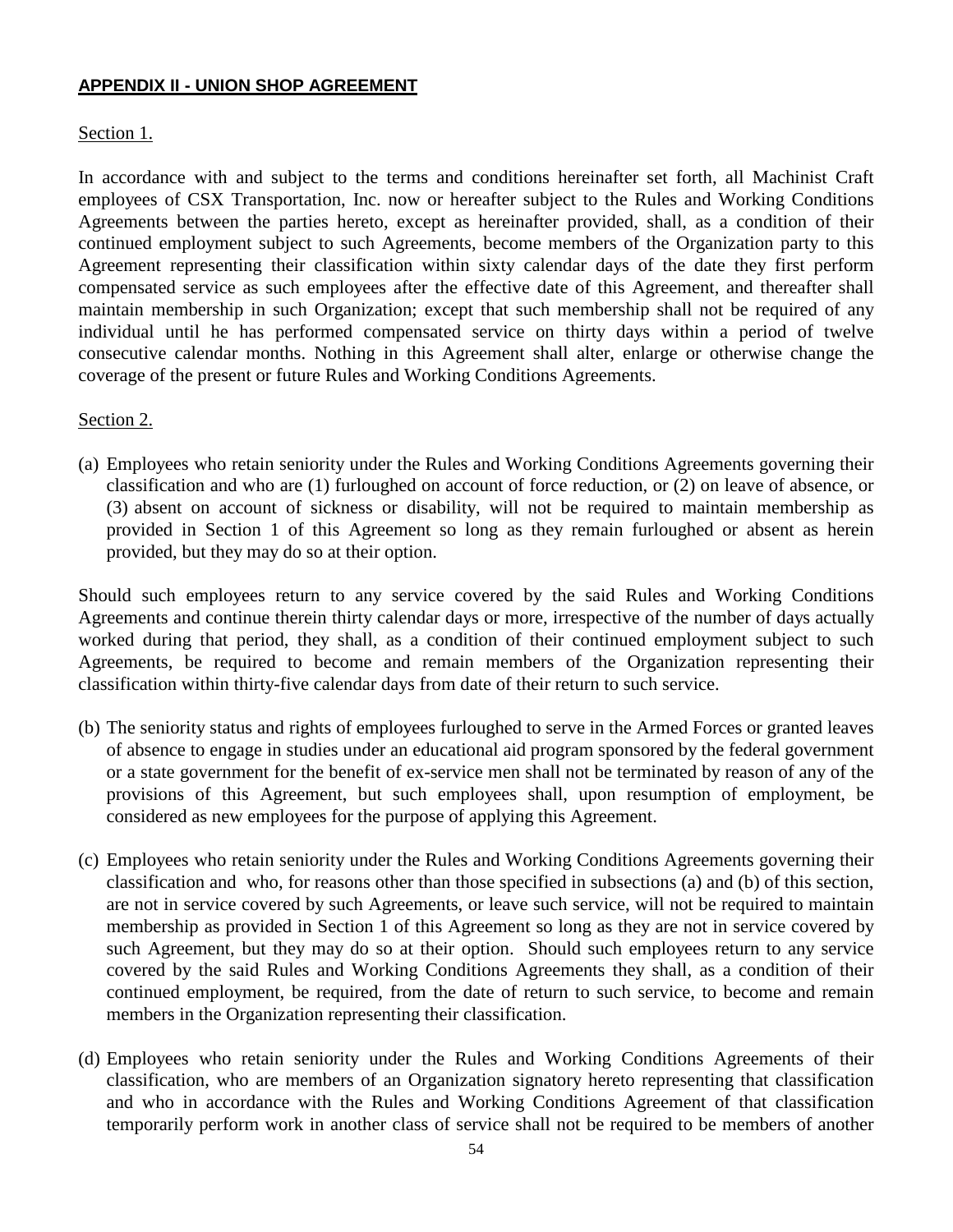organization party hereto whose agreement covers the other classification until the date the employees hold regularly assigned positions within the scope of the Agreement covering such other class of service.

#### Section 3.

Nothing in this Agreement shall require an employee to become or to remain a member of the Organization if such membership is not available to such employee upon the same terms and conditions as are generally applicable to any other member, or if the membership of such employee is denied or terminated for any reason other than the failure of the employee to tender the periodic dues, initiation fees, and assessments (not including fines and penalties) uniformly required as a condition of acquiring or retaining membership. For purposes of this Agreement, dues, fees, and assessments, shall be deemed to be "uniformly required" if they are required of all employees in the same status at the same time in the same organizational unit.

### Section 4.

(a) Each employee covered by the provisions of this Agreement shall be considered by the CSXT, Inc. to have met the requirements of the Agreement unless and until the CSXT, Inc. is advised to the contrary in writing by the Organization. The Organization will notify CSXT, Inc. in writing in duplicate by Registered Mail or Certified Mail, Return Receipt Requested, or by personal delivery evidenced by receipt, of any employee who it is alleged has failed to comply with the terms of this Agreement and who the Organization therefore claims is not entitled to continue in employment subject to the Rules and Working Conditions Agreement. The form of notice to be used shall be agreed upon by CSXT, Inc. and the Organizations involved and the form shall make provision for specifying the reasons for the allegation of non-compliance. Upon receipt of such notice, CSXT, Inc. will, within ten calendar days of such receipt, so notify the employee concerned in writing by Registered Mail or Certified Mail, Return Receipt Requested, or by personal delivery evidenced by receipt. Copy of such notice to the employee shall be given the Organization. An employee so notified who disputes the fact that he has failed to comply with the terms of this Agreement, shall within a period of ten calendar days from the date of receipt of such notice, request CSXT, Inc. in writing by Registered Mail or Certified Mail, Return Receipt Requested, or by personal delivery evidenced by receipt, to accord him a hearing. Upon receipt of such request, CSXT, Inc. shall set a date for hearing which shall be held within ten calendar days of the date of receipt of request therefor. Notice of the date set for hearing shall be promptly given the employee in writing with copy to the Organization, by Registered Mail or Certified Mail, Return Receipt Requested, or by personal delivery evidenced by receipt. A Representative of the Organization shall attend and participate in the hearing. The receipt by CSXT, Inc. of a request for a hearing shall operate to stay action on the termination of employment until the hearing is held and the decision of CSXT, Inc. is rendered.

In the event the employee concerned does not request a hearing as provided herein, the Carrier shall proceed to terminate his seniority and employment under the Rules and Working Conditions Agreement not later than thirty calendar days from receipt of the above described notice from the Organization, unless the Carrier and the Organization agree otherwise in writing.

(b) The Carrier shall determine on the basis of the evidence produced at the hearing whether or not the employee has complied with terms of this Agreement and shall render a decision within twenty calendar days from the date that the hearing is closed, and the employee and the Organization shall be promptly advised thereof in writing by Registered Mail or Certified Mail, Return Receipt Requested.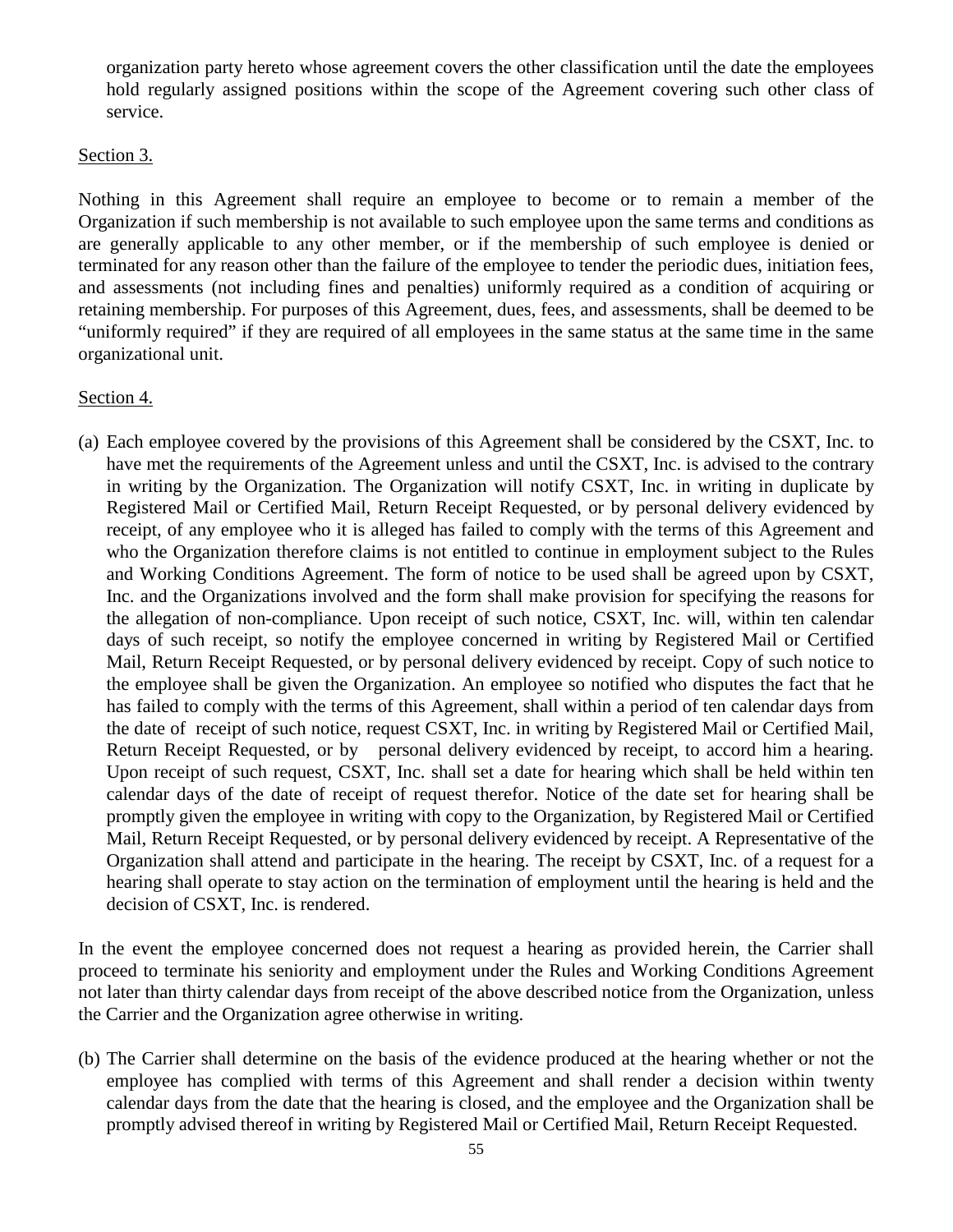If the decision is that the employee has not complied with the terms of this Agreement, his seniority and employment under the Rules and Working Conditions Agreement shall be terminated within twenty calendar days of the date of said decision except as hereinafter provided or unless the Carrier and the Organization agree otherwise in writing.

If the decision is not satisfactory to the employee or to the Organization it may be appealed in writing, by Registered Mail or Certified Mail, Return Receipt Requested, directly to the Highest Officer of the Carrier designated to handle appeals under this Agreement. Such appeals must be received by such officer within ten calendar days of the date of the decision appealed from and shall operate to stay action on the termination of seniority and employment, until the decision on appeal is rendered. The Carrier shall promptly notify the other party in writing of any such appeal, by Registered Mail or Certified Mail, Return Receipt Requested. The decision on such appeal shall be rendered within twenty calendar days of the date the notice of appeal is received, and the employee and the Organization shall be promptly advised thereof in writing by Registered Mail or Certified Mail, Return Receipt Requested.

If the decision on such appeal is that the employee has not complied with the terms of this Agreement, his seniority and employment under the Rules and Working Conditions Agreement shall be terminated within twenty calendar days of the date of said decision unless selection of a neutral is requested as provided below, or unless the Carrier and the Organization agree otherwise in writing. The decision on appeal shall be final and binding unless within ten calendar days from the date of the decision the Organization or the employee involved requests the selection of a neutral person to decide the dispute as provided in Section 4(c) below. Any request for selection of neutral person as provided in Section 4 (c) below shall operate to stay action on the termination of seniority and employment until not more than ten calendar days from the date decision is rendered by the neutral person.

- (c) If within ten calendar days after the date of a decision on appeal by the highest officer of the Carrier designated to handle appeals under this Agreement the Organization or the employee involved requests such highest officer in writing by Registered Mail or Certified Mail, Return Receipt Requested, that a neutral be appointed to decide the dispute, a neutral person to act as sole arbitrator to decide the dispute shall be selected by the highest officer of the Carrier designated to handle appeals under this Agreement or his designated Representative, the Chief Executive of the Organization or his designated Representative, and the employee involved or his Representative. If they are unable to agree upon the selection of a neutral person, any one of them may request the Chairman of the National Mediation Board in writing to appoint such neutral. The Carrier, the Organization and the employee involved shall have the right to appear and present evidence at a hearing before such neutral arbitrator. Any decision by such neutral arbitrator shall be made within thirty calendar days from the date of receipt of the request for his appointment and shall be final and binding upon the parties. The Carrier, the employee, and the Organization shall be promptly advised thereof in writing by Registered Mail or Certified Mail, Return Receipt Requested. If the position of the employee is sustained, the fees, salary and expenses of the neutral arbitrator shall be borne in equal shares by the Carrier and the Organization; if the employee's position is not sustained, such fees, salary and expenses shall be borne in equal shares by the Carrier, the Organization and the employee.
- (d) The time periods specified in this section may be extended in individual cases by written agreement between the Carrier and the Organization.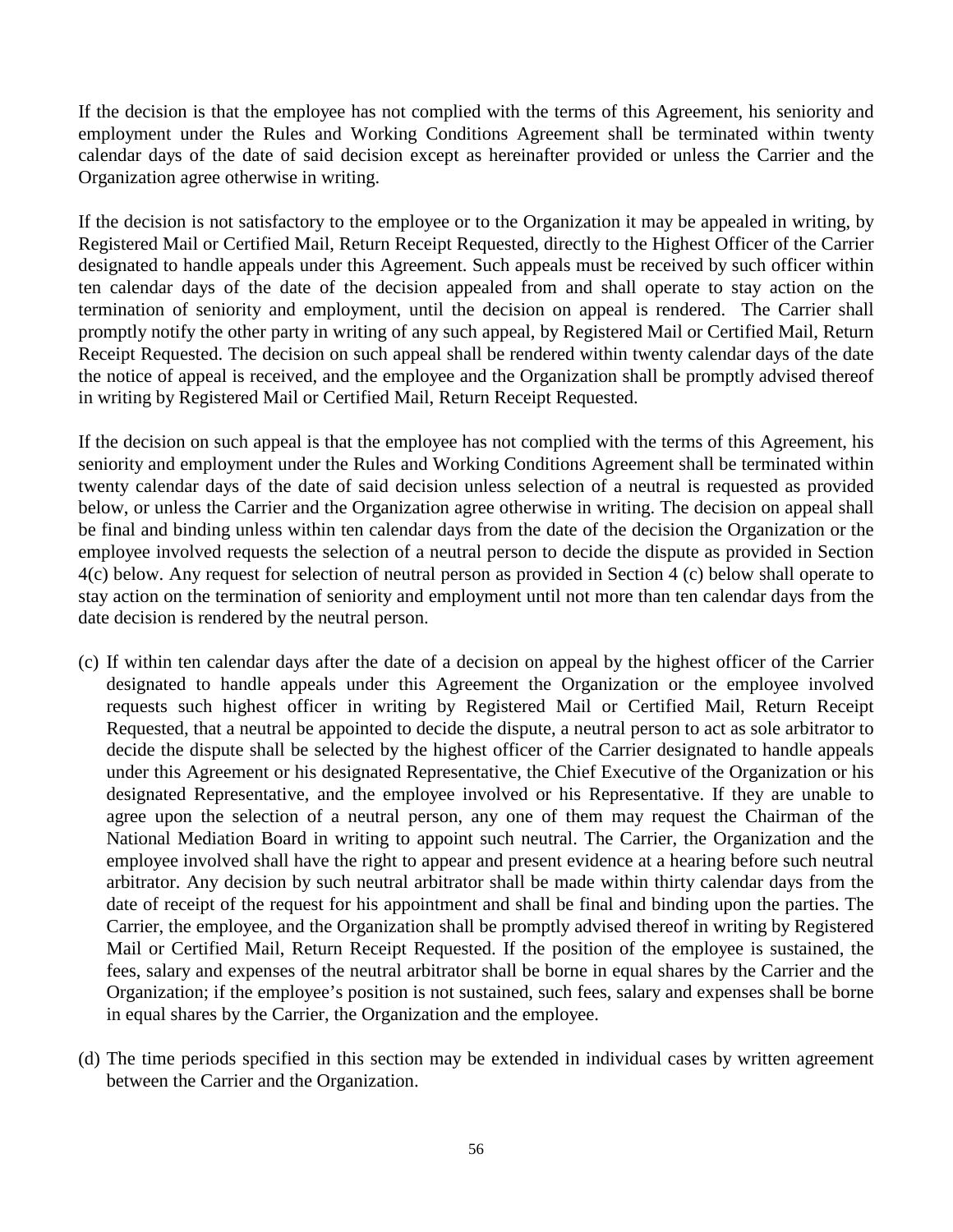- (e) Provisions of investigation and discipline rules contained in the Rules and Working Conditions Agreement between the Carrier and the Organization will not apply to cases arising under this Agreement.
- (f) The General Chairman of the Organization shall notify the Carrier in writing of the title(s) and address(es) of its Representatives who are authorized to serve and receive the notices described in this Agreement. The Carrier shall notify the General Chairman of the Organization in writing of the title(s) and address(es) of its Representatives who are authorized to receive and serve the notices described in this Agreement.
- (g) In computing the time periods specified in this Agreement, the date on which a notice is received or decision rendered shall not be counted.

#### Section 5.

Other provisions of this Agreement to the contrary notwithstanding, the Carrier shall not be required to terminate the employment of an employee until such time as a qualified replacement is available. The Carrier may not however, retain such employee in service under the provisions of this section for a period in excess of sixty calendar days from the date of the last decision rendered under the provisions of Section 4, or ninety calendar days from date of receipt of notice from the Organization in cases where the employee does not request a hearing. The employee whose employment is extended under the provisions of this section shall not, during such extension, retain or acquire any seniority rights. The position will be advertised as vacant under the bulletining rules of the respective Agreements but the employee may remain on the position he held at the time of the last decision, or at the date of receipt of notice where no hearing is requested pending the assignment of the successful applicant, unless displaced or unless the position is abolished. The above periods may be extended by agreement between the Carrier and the Organization involved.

#### Section 6.

An employee whose seniority and employment under the Rules and Working Conditions Agreement is terminated pursuant to the provisions of this Agreement, or whose employment is extended under Section 5 shall have no time or money claims by reason thereof.

If the final determination under Section 4 of this Agreement is that an employee's seniority and employment in a classification shall be terminated, no liability against the Carrier in favor of the Organization or other employees based upon an alleged violation, misapplication or non-compliance with any part of this Agreement shall arise or accrue during the period up to the expiration of the 60 or 90 day periods specified in Section 5, or while such determination may be stayed in a court, or while a discharged employee may be restored to service pursuant to judicial determination.

During such periods, no provision of any other Agreement between the parties hereto shall be used as the basis for a grievance or time or money claim by or on behalf of any employee against the Carrier predicated upon any action taken by the Carrier in applying or complying with this Agreement or upon an alleged violation, misapplication or non-compliance with any provision of this -Agreement. If the final determination under Section 4 of this Agreement is that an employee's employment and seniority shall not be terminated, his continuance in service shall give rise to no liability against the Carrier in favor of the Organization or other employees based upon an alleged violation, misapplication or non-compliance with any part of this Agreement.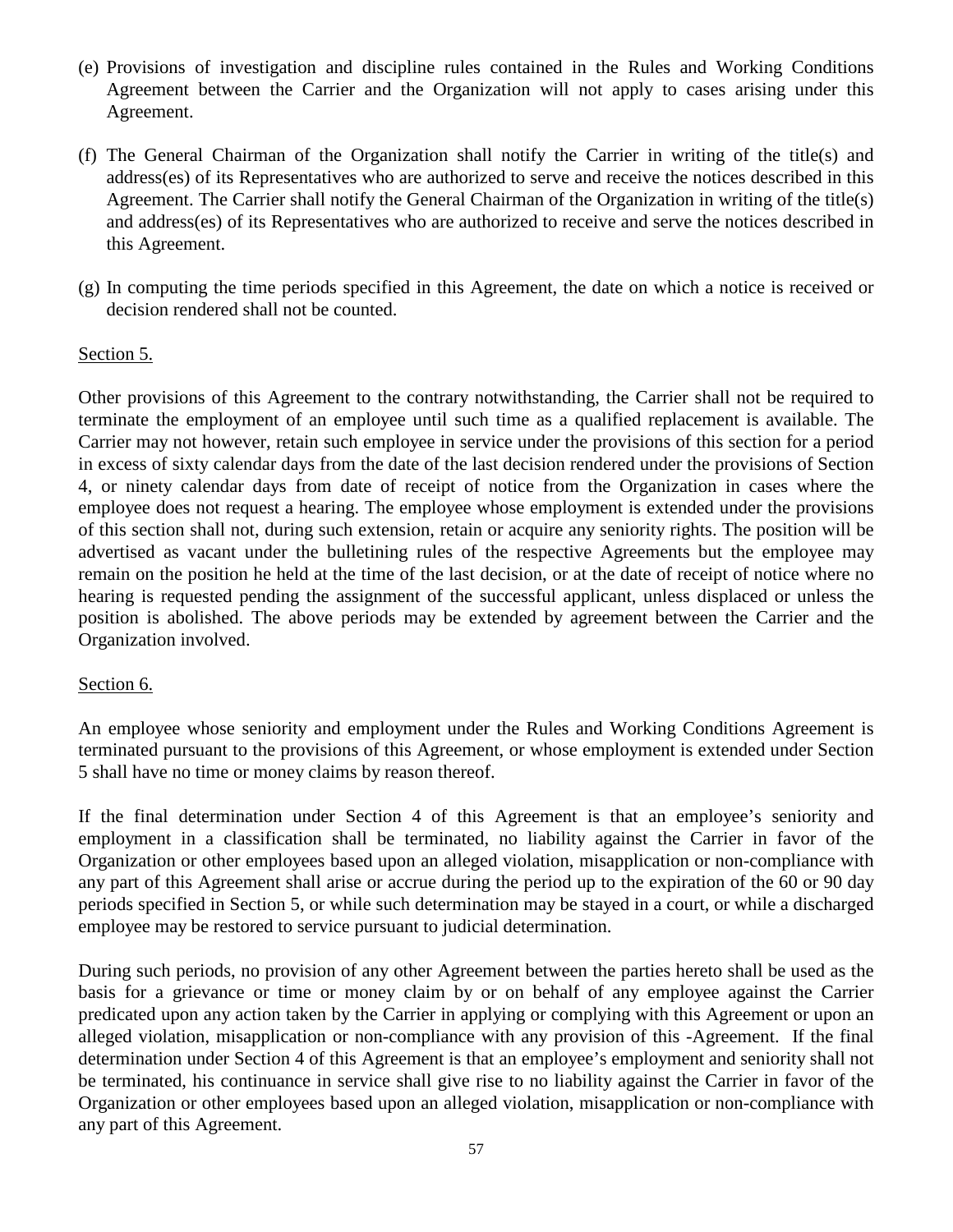## Section 7.

In the event that seniority and employment under the Rules and Working Conditions Agreement is terminated by the Carrier under the provisions of this Agreement, and such termination of seniority and employment is subsequently determined to be improper, unlawful, or unenforceable, the Organization shall indemnity and save harmless the Carrier against any and all liability arising as the result of such improper, unlawful, or unenforceable termination of seniority and employment; provided, however, that this section shall not apply to any case in which the Carrier involved is the plaintiff or the moving party in the action in which the aforesaid determination is made or in which case such Carrier acts in collusion with any employee; provided, however, that the aforementioned liability shall not extend to the expense to the Carrier in defending suits by employees whose seniority and employment are terminated by the Carrier under the provisions of this Agreement.

## Section 8.

An employee whose employment is terminated as a result of non-compliance with the provisions of this Agreement shall be regarded as having terminated his employee relationship for vacation purposes.

## Section 9.

The Carrier party to this Agreement shall periodically deduct from the wages of employees subject to this Agreement periodic dues, initiation fees, and assessments (not including fines and penalties) uniformly required as a condition of acquiring or retaining membership in such Organization, and shall pay the amount so deducted to such officer of the Organization as the Organization shall designate; provided, however, that the requirements of this section shall not be effective with respect to any individual employee until he shall have furnished the Carrier with a written assignment to the Organization of such membership dues, initiation fees and assessments, which assignment shall be revocable in writing after the expiration of one year or upon the termination of this Agreement, whichever occurs sooner.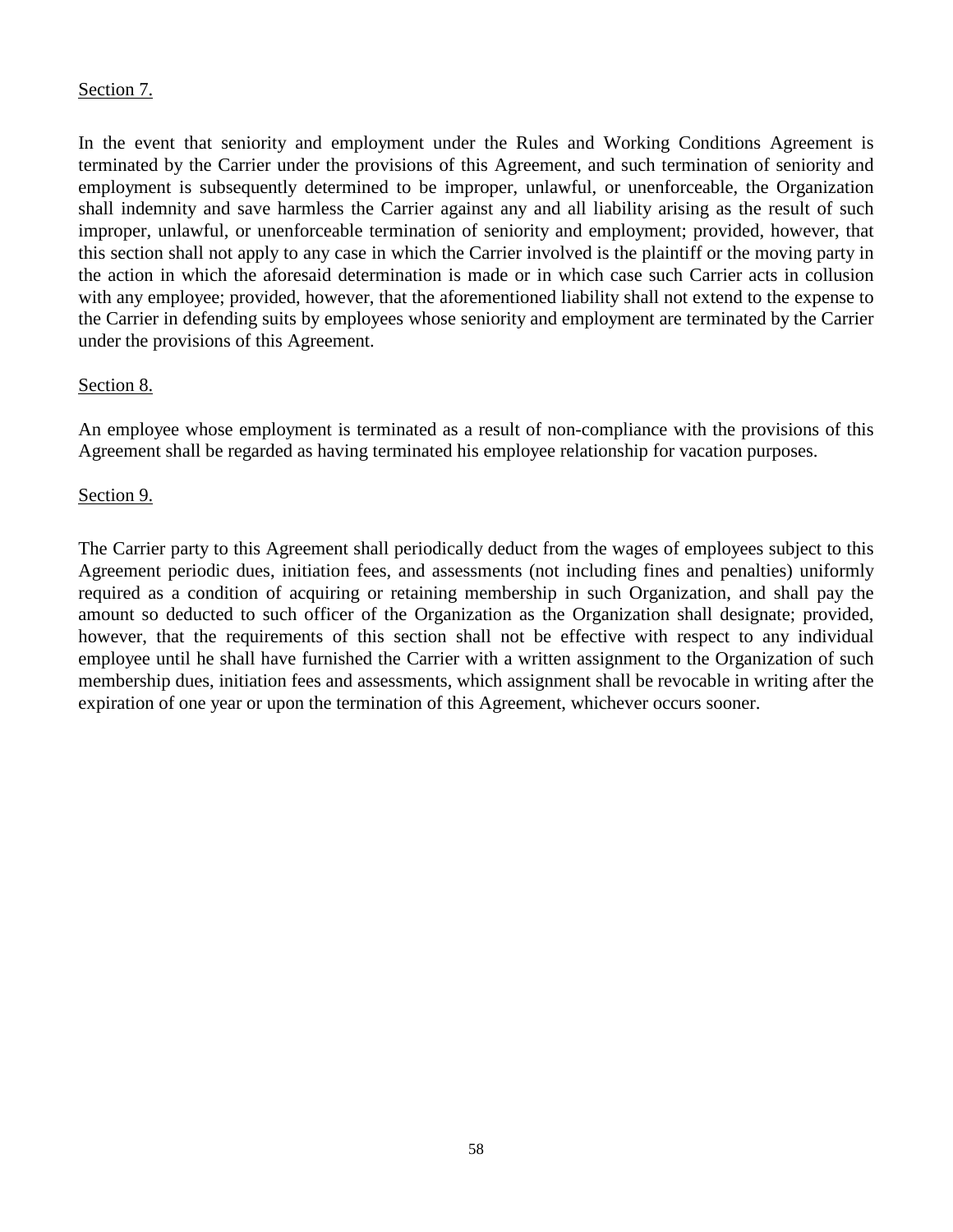#### **APPENDIX III - INCIDENTAL WORK RULE**

### Section 1.

The coverage of the Incidental Work Rule is expanded to include all shop craft employees represented by the organization party hereto and shall read as follows:

"Where a shop craft employee or employees are performing a work assignment, the completion of which calls for the performance of "incidental work" (as hereinafter defined) covered by the classification of work or scope rules of another craft or crafts, such shop craft employee or employees may be required, so far as they are capable, to perform such incidental work provided it does not comprise a preponderant part of the total amount of work involved in the assignment. Work shall be regarded as "incidental" when it involves the removal and replacing or the disconnecting and connecting of parts and appliances such as wires, piping, covers, shielding and other appurtenances from or near the main work assignment in order to accomplish that assignment, and shall include simple tasks that require neither special training nor special tools. Incidental work shall be considered to comprise a preponderant part of the assignment when the time normally required to accomplish it exceeds the time normally required to accomplish the main work assignment.

"In addition to the above, simple tasks may be assigned to any craft employee capable of performing them for a maximum of two hours per shift. Such hours are not to be considered when determining what constitutes a 'preponderant part of the assignment.'

"If there is a dispute as to whether or not work comprises a 'preponderant part' of a work assignment the carrier may nevertheless assign the work as it feels it should be assigned and proceed or continue with the work and assignment in question; however, the Shop Committee may request that the assignment be timed by the parties to determine whether or not the time required to perform the incidental work exceeds the time required to perform the main work assignment. If it does, a claim will be honored by the carrier for the actual time at pro rata rates required to perform the incidental work."

#### Section 2.

Nothing in this Article is intended to restrict any of the existing rights of a carrier.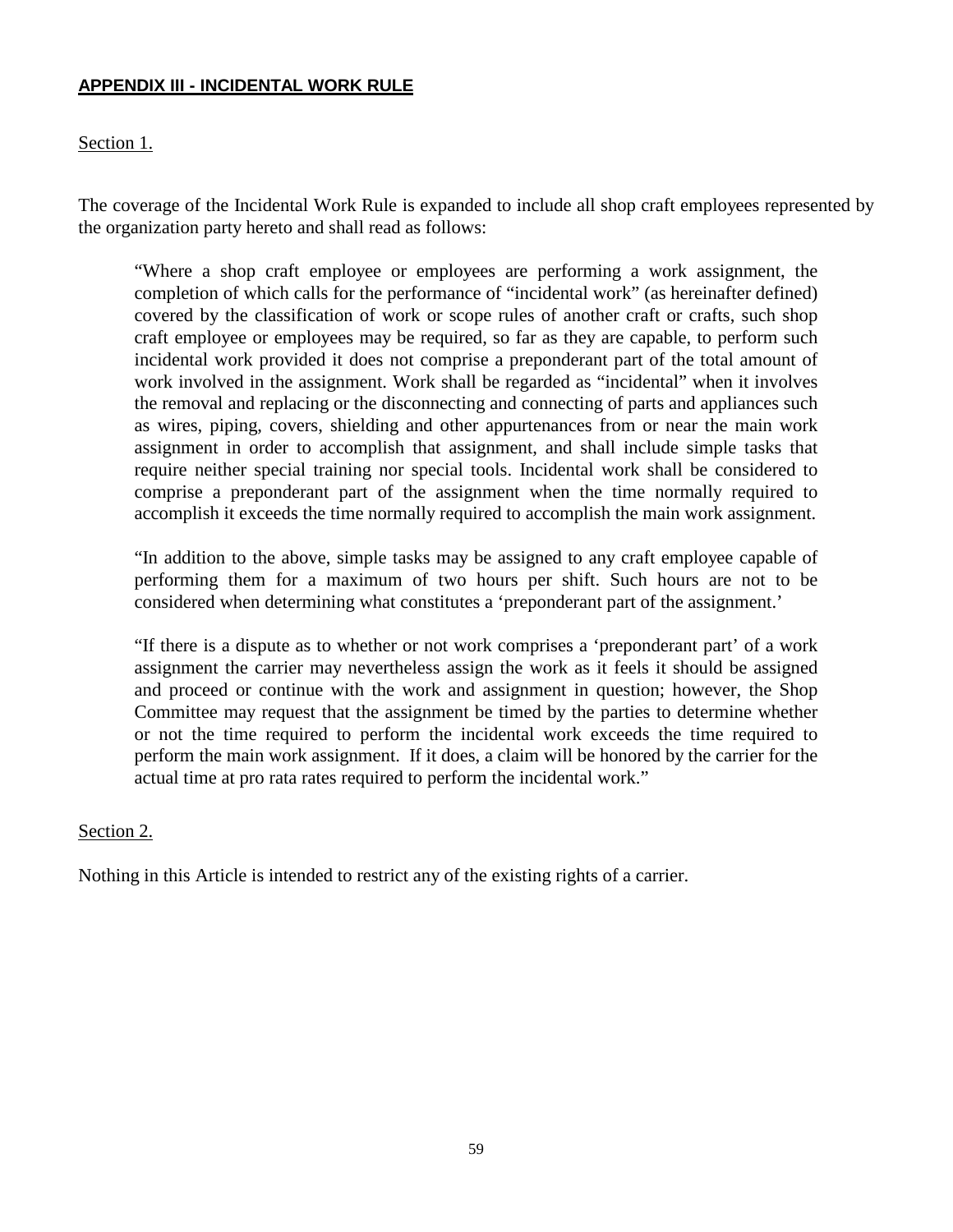## **APPENDIX IV - PAYMENTS TO EMPLOYEES INJURED UNDER CERTAIN CIRCUMSTANCES**

Where employees sustain personal injuries or death under the conditions set forth in paragraph (a) below, the Carrier will provide and pay such employees, or their personal representative, the applicable amounts set forth in paragraph (b) below, subject to the provisions of other paragraphs in this Article.

#### (a) Covered Conditions

This Article is intended to cover accidents involving employees covered by this Agreement while such employees are riding in, boarding, or alighting from off-track vehicles authorized by the Carrier and are:

- (1) Deadheading under orders; or
- (2) Being transported at Carrier expense.
- (b) Payments to be Made

In the event that any one of the losses enumerated in subparagraphs (1), (2) and (3) below, results from an injury sustained directly from an accident or commences within the time limits set forth in subparagraphs (1), (2) and (3) below, the Carrier will provide, subject to the terms and conditions herein contained, and less any amounts payable under Group Police Contract GA-23000 of The Traveler's Insurance Company or any other medical or insurance policy or plan paid for in its entirety by the Carrier, the following benefits:

#### (1) Accidental Death or Dismemberment

The Carrier will provide for loss of life or dismemberment occurring within 120 days after date of an accident covered in paragraph (a);

| Loss of Life                                     | \$150,000 |
|--------------------------------------------------|-----------|
| Loss of Both Hands                               | \$150,000 |
| Loss of Both Feet                                | \$150,000 |
| Loss of Sight of Both Eyes                       | \$150,000 |
| Loss of One Hand and One Foot                    | \$150,000 |
| Loss of One Hand and Sight of One Eye            | \$150,000 |
| Loss of One Foot and Sight of One Eye            | \$150,000 |
| Loss of One Hand or One Foot or Sight of One Eye | \$75,000  |

"Loss" shall mean, with regard to hands and feet, dismemberment by severance through or above wrist or ankle joints; with regard to eyes, entire and irrecoverable loss of sight.

No more than \$150,000 will be paid under this paragraph to any one employee or his personal representative as a result of any one accident.

#### (2) Medical and Hospital Care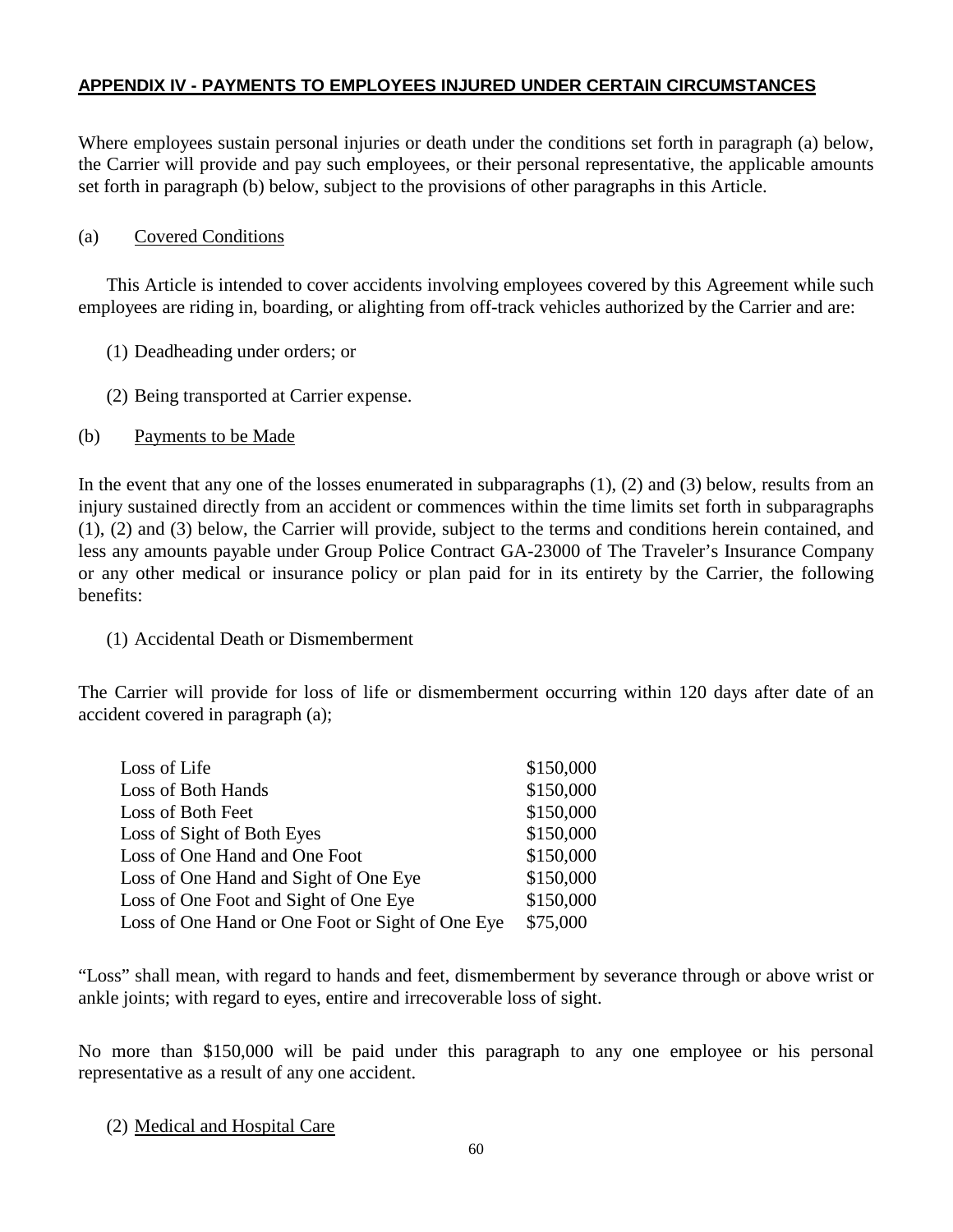The Carrier will provide payment for the actual expense of medical and hospital care commencing within 120 days after an accident covered under paragraph (a) of injuries incurred as a result of such accident, subject to limitation of \$3,000 for any employee for any one accident, less any amounts payable under Group Policy Contract GA-23000 of The Travelers Insurance Company or under any other medical or insurance policy or plan paid for in its entirety by the Carrier.

# (3) Time Loss

The Carrier will provide an employee who is injured as a result of an accident covered under paragraph (a) hereof and who is unable to work as a result thereof commencing within 30 days after such accident 80% of the employee's basic full-time weekly compensation from the Carrier for time actually lost, subject to a maximum payment of \$150.00 per week for time lost during a period of 156 continuous weeks following such accident provided, however, that such weekly payment shall be reduced by such amounts as the employee is entitled to receive as sickness benefits under provisions of the Railroad Unemployment Insurance Act.

# (4) Aggregate Limit

The aggregate amount of payments to be made hereunder is limited to \$1,000,000 for any one accident and the Carrier shall not be liable for any amount in excess of \$1,000,000 for any one accident irrespective of the number of injuries or deaths which occur in or as a result of such accident. If the aggregate amount of payments otherwise payable hereunder exceeds the aggregate limit herein provided, the Carrier shall not be required to pay as respects each separate employee a greater proportion of such payments than the aggregate limit set forth herein bears to the aggregate amount of all such payments.

# (c) Payment in case of Accidental Death

Payment of the applicable amount for accidental death shall be made to the employee's personal representative for the benefit of the persons designated in, and according to the apportionment required by the Federal Employeers Liability Act (45 U.S.C. 51 et seq., as amended), or if no such person survives the employee, for the benefit of his estate.

## (d) Exclusions

Benefits provided under paragraph (b) shall not be payable for or under any of the following conditions:

- (1) Intentionally self-inflicted injuries, suicide or any attempt thereat, while sane or insane;
- (2) Declared or undeclared war or any act thereof;
- (3) Illness, disease, or any bacterial infection other than bacterial infection occurring in consequence of an accidental cut or wound;
- (4) Accident occurring while the employee driver is under the influence of alcohol or drugs, or if an employee passenger who is under the influence of alcohol or drugs in any way contributes to the cause of the accident;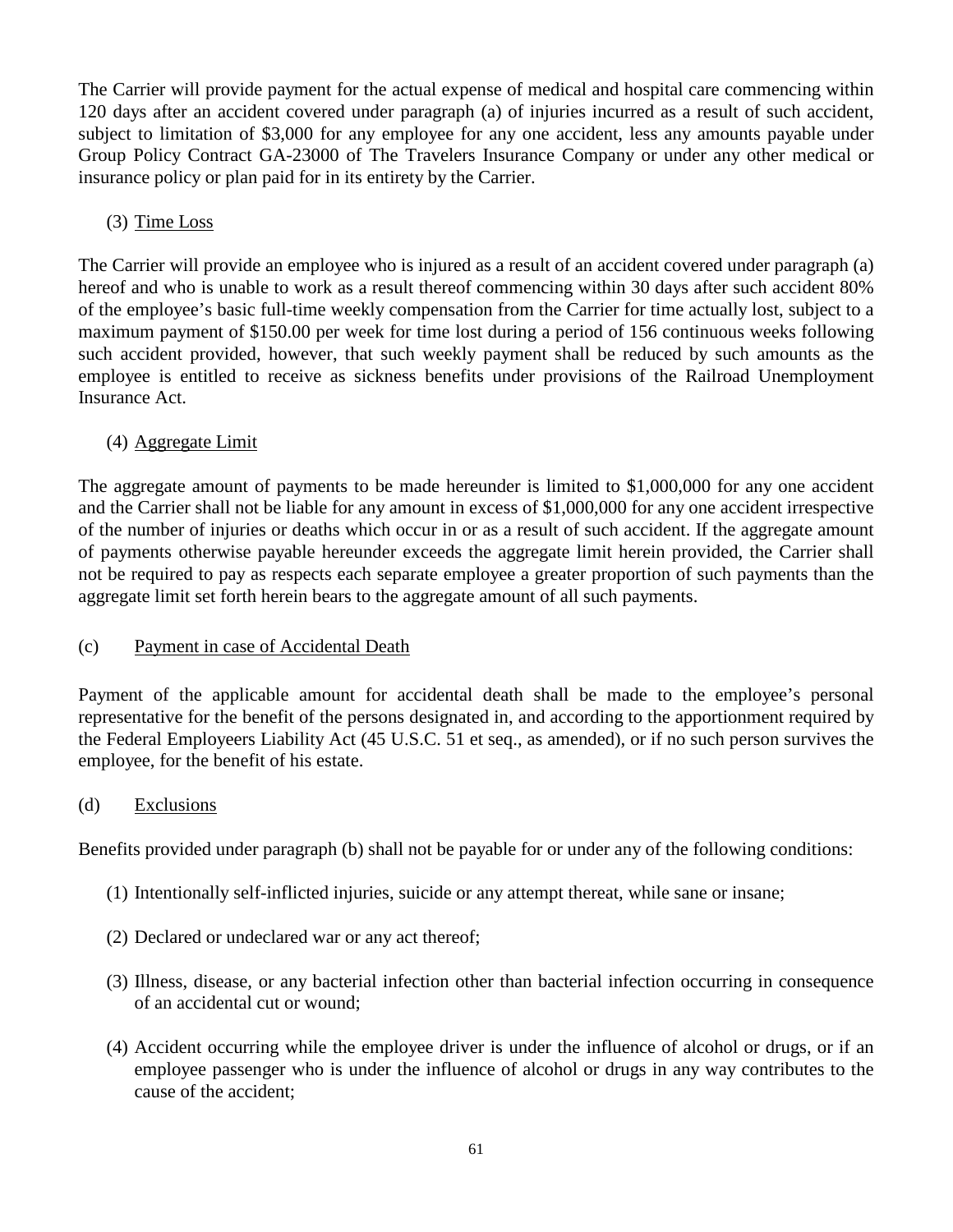- (5) While an employee is a driver or an occupant of any conveyance engaged in any race or speed test;
- (6) While an employee is commuting to and/or from his residence or place of business.
- (e) Offset

It is intended that this Article is to provide a guaranteed recovery by an employee or his personal representative under the circumstances described, and that receipt of payment thereunder shall not bar the employee or his personal representative from pursuing any remedy under the Federal Employeers Liability Act or any other Law; provided, however, that any amount received by such employee or his personal representative under this Article may be applied as an offset by the railroad against any recovery so obtained.

(f) Subrogation

The Carrier shall be subrogated to any right of recovery an employee or his personal representative may have against any party for loss to the extent that the Carrier has made payments pursuant to this Article.

The payments provided for above win be made, as above provided, for covered accidents on or after January 1, 1972.

It is understood that no benefits or payments will be due or payable to any employee or his personal representative unless such employee, or his personal representative, as the case may be, stipulates as follows:

"In consideration of the payment of any of the benefits provided in Article IV of the Agreement of October 7, 1971,

(Employee or personal representative)

agrees to be governed by all of the conditions and provisions said and set forth by Article IV."

Savings Clause

This Article supersedes as of January 1, 1972, any Agreement providing benefits of a type specified in paragraph (b) hereof under the conditions specified in paragraph (a) hereof; provided, however, any individual railroad party hereto, or any individual committee representing employees party hereto, may by advising the other party in writing by December 1<sup>\*</sup>, 1971, elect to preserve in its entirety an existing Agreement providing accident benefits of the type provided in this Article in lieu of this Article.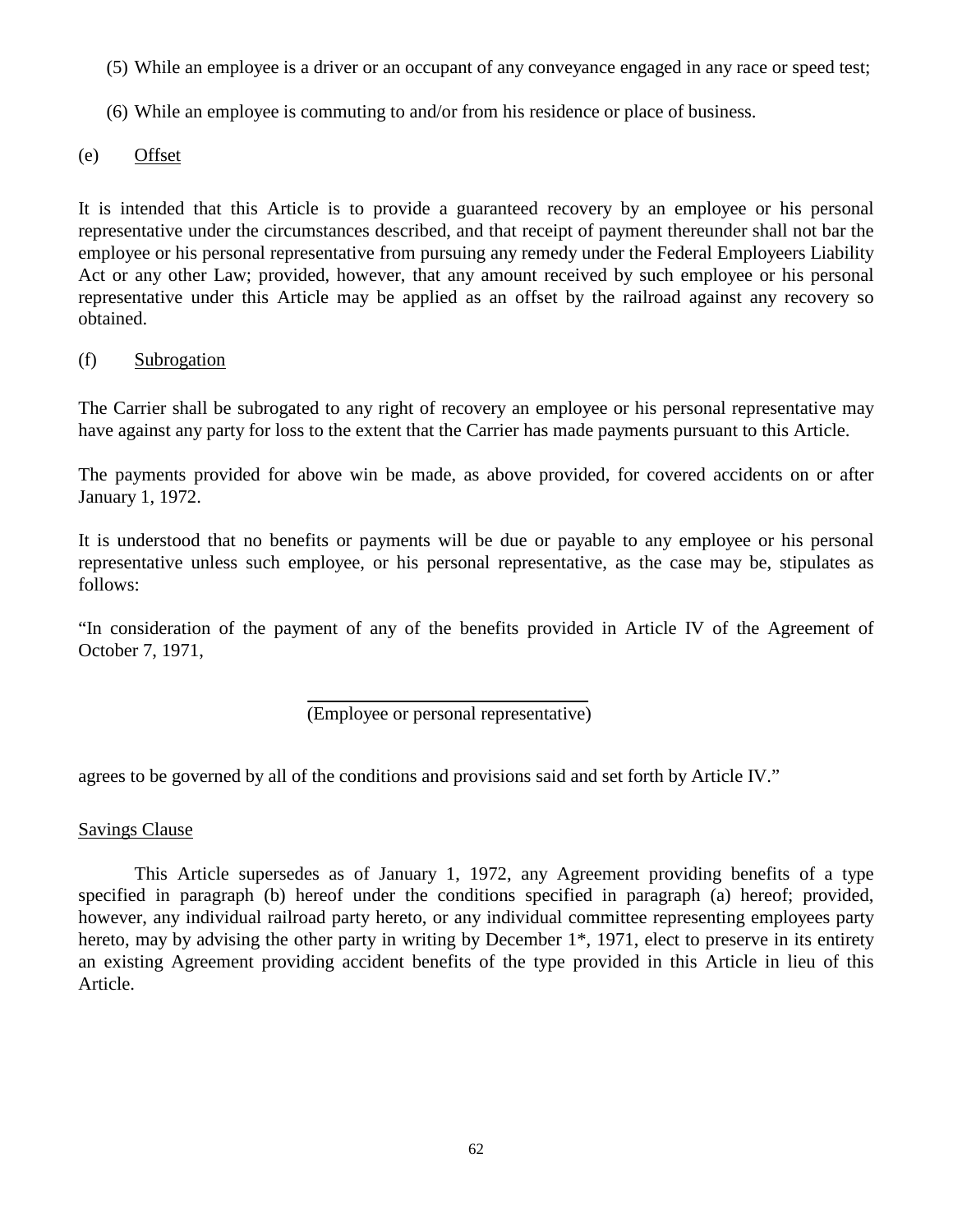#### **APPENDIX V - JURISDICTIONAL DISPUTE PROCEDURE**

- (a) It is agreed that no General Chairman, or other Officer, representative or member or the Organization will individually request Management to take work from one craft and give it to another craft.
- (b) It is agreed that the Organizations will find a way to reach an agreement and settle any dispute that may arise between any two crafts involving jurisdiction of work, and when such dispute has thus been settled, then request win be presented to Management for conference to negotiate the acceptance by Management of the settlement thus made.
- (c) It is agreed to and recognized that each craft shall perform the work which was generally recognized as work belonging to that craft prior to introduction of any new process, and that the introduction of a new process does not give any craft the right to claim the exclusive use of a process or tool, in order to secure for itself work which it did not formerly perform.
- (d) If a disagreement arises between two or more crafts as to proper application of (c) above, then the craft performing the work at the time of the change of the process or tool shall continue to do the work until the Organizations involved have settled the dispute and have presented such settlement to the Management.
- (e) After agreement on this question has been arrived at, it is desired that Carrier furnish necessary copies of same to proper Officers and representatives of Management; and, at the same time, the Organizations will furnish copies for their distribution to local lodges.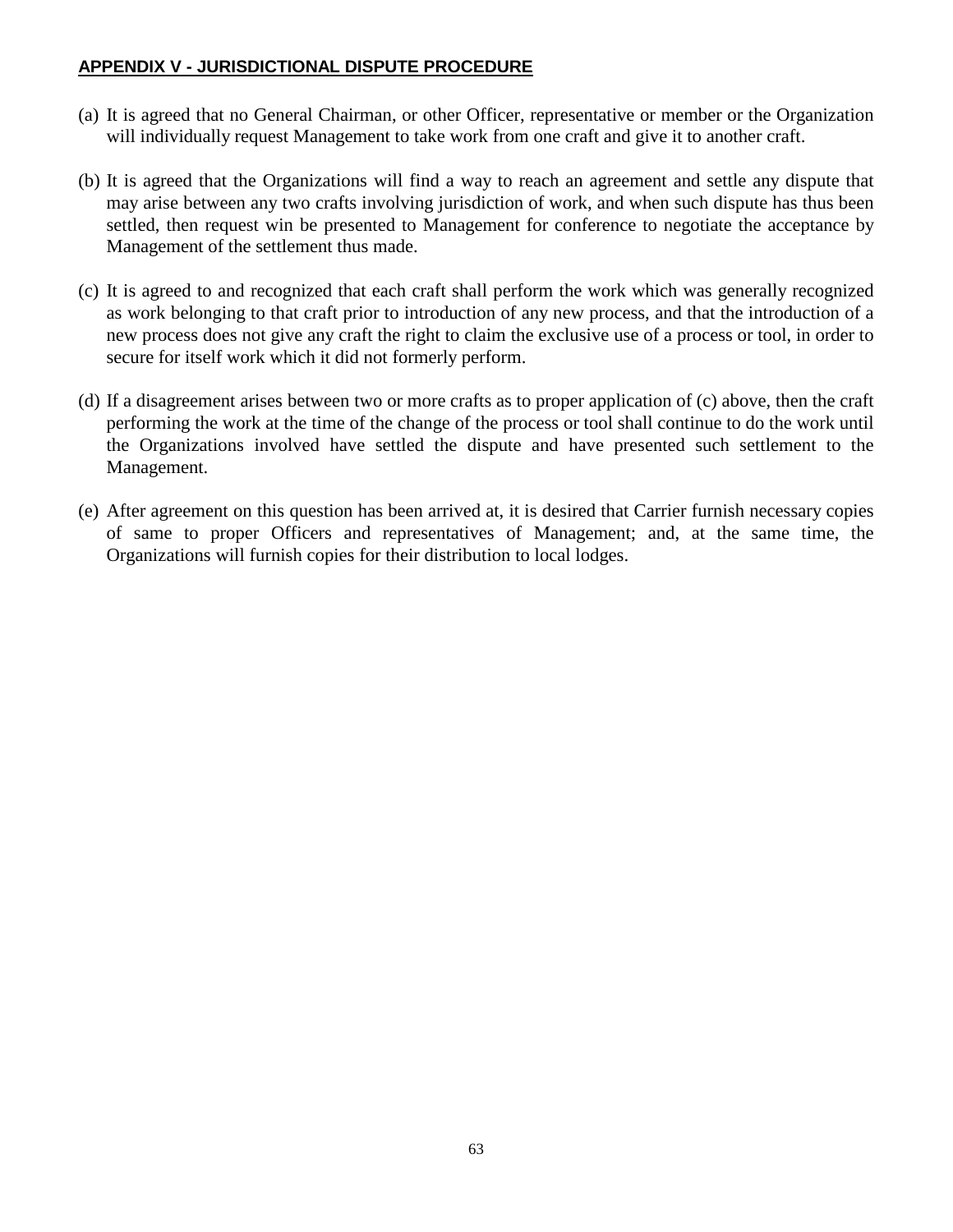## **APPENDIX VI - APPRENTICES**

#### SECTION I – Rules

All rules, agreements and practices presently in effect and applicable to Machinist Apprentices in all departments of CSX Transportation, Inc. wherein work covered by the Machinists' General Rules Agreement is performed are hereby revised and amended to give effect to the rules contained herein.

SECTION II - Qualification and Selection of Student Mechanics

(A) The selection of Student Mechanics by the Carrier shall be on the basis of background, experience, and other factors relative to job performance. Student Mechanics will be selected without regard to race, religion, color, sex, age, national origin or non-job related disability.

(B) Student Mechanics shall serve six periods of 115 workdays (overtime excluded). All regular scheduled time worked shall be counted. In computing the 115-day periods, a cumulative record of time, in hours, worked by Students shall be maintained and days of training shall be computed on the basis ofeight (8) of such hours constituting a creditable day of training.

(C) All Student Mechanics must be able to speak, read, and write the English language and understand the first four rules of arithmetic.

(D) During the first 115 regular scheduled workdays, Student Mechanics may be dropped from the program if they do not show the aptitude or desire to learn the trade. Such Student Mechanic will be considered for other employment if a vacancy exists and the Student Mechanic is qualified. Nothing in this Agreement shall be construed as prohibiting a Student Mechanic from being dismissed or dropped from the Student Mechanic Program through applicable discipline procedures for cause subsequent to the probationary period.

(E) All Student Mechanics will be given a certificate indicating their successful completion of the prescribed course of training and recognition of their Journeyman Machinist status.

SECTION III - Training for Student Mechanics

(A) The training program shall include:

- 1. Orientation
- 2. Academic Training
- 3. Workshop Training
- 4. On-the-job Training

(B) At each point where Student Mechanics are employed, the initial schedule of Mechanic's work will be established by the Carrier so that upon completion of the program, the Student Mechanic will be able to perform satisfactorily all of the work that is required at that point. The Local or General Chairman and the designated Company officer shall review the work schedule(s) at least once each calendar year to assure that it is revised periodically to keep abreast of changing conditions.

(C) Time spent in orientation. academic training and workshop training portions of the training program shall consist of not more than 115 workdays and shall include the necessary subjects and experience to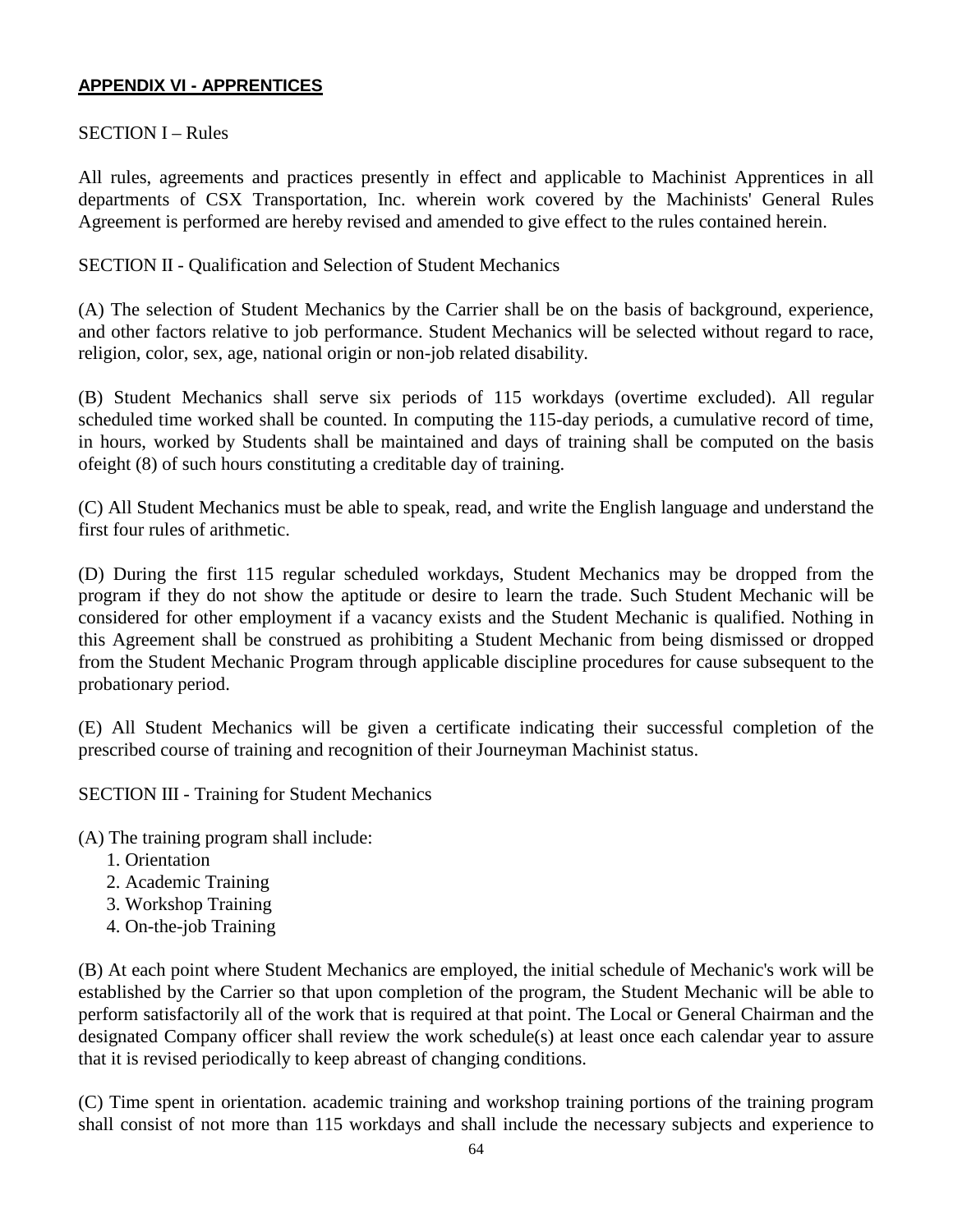enable the Student Mechanic to complete satisfactorily the phases of Machinists' work performed throughout the Company's system.

(D) Orientation and academic training will be provided by an accredited technical school, or the Company will provide its own competent staff and training facilities at a suitable location(s) or use a combination of the two. Workshop training will be conducted in one of the Company's repair shop(s) or in a Company specified facility that fully meets the primary function of this training program.

(E) Carrier will give ten days' notice to the General Chairman prior to implementation of the classroom/workshop phases.

(F) Except as otherwise provided, Student Mechanics will be assigned during on-the-job training at the point at which they are initially employed and intended to be employed as Machinists upon satisfactory completion of the training program. Student Mechanics shall receive on-the-job training working with and under direction of qualified Machinists to gain practical experience in performing the various phases of the work of their craft.

(G) Rotating Student Mechanics under one Mechanical Superintendent or jointly between a Mechanical Superintendent and Shop Manager to provide on-the-job training will be permitted when necessary to provide all phases of training.

(H) Student Mechanics will be required to take and pass courses or subjects related to their trade and maintain a 75% grade level in each facet of training established in conjunction with this training agreement. The required tuition cost, textbook cost, all fees of required correspondence and technical school courses and all other related costs will be paid by the Company. Upon satisfactory completion of the phases of training period or if training is terminated prior thereto, the drawing instruments and unused supplies (if any) shall be promptly returned to the Company by the Student Mechanic.

(1) Student Mechanics must complete the required lessons every month. Any Student Mechanic who becomes four (4) lessons in arrears will be called to attend a joint meeting with local officials and the local committee at which time his "delinquencies" will be reviewed and the Student Mechanic will be issued a warning. Any Student Mechanic who becomes six (6) lessons in arrears despite the "warning" will be afforded an investigation as per applicable discipline rules to determine the facts before being suspended from the program, unless such Student waives in writing his right to an investigation. Following the hearing, copies of the transcript thereof will be furnished to Carrier's Director of Labor Relations and the involved General Chairman and they will, if possible, make a determination as to whether the involved delinquencies were justified. If the facts developed in the hearing show that the uncleared delinquencies are as a result of circumstances beyond the individual's control, such circumstances will be considered and the individual will be allowed a reasonable time in which to clear up the delinquencies. However, if the facts developed in the hearing show that the uncleared delinquencies are not justified, the involved Student will not be retained in the Student Mechanic Training Program and will not be retained in the service of the Carrier except to the extent that seniority under the provisions of another agreement with this Company may be exercised.

If the Carrier's Director of Labor Relations and the involved General Chairman cannot resolve the matter, the dispute may be progressed for final determination in the same manner as other disputes arising from interpretations of the Schedule Agreement.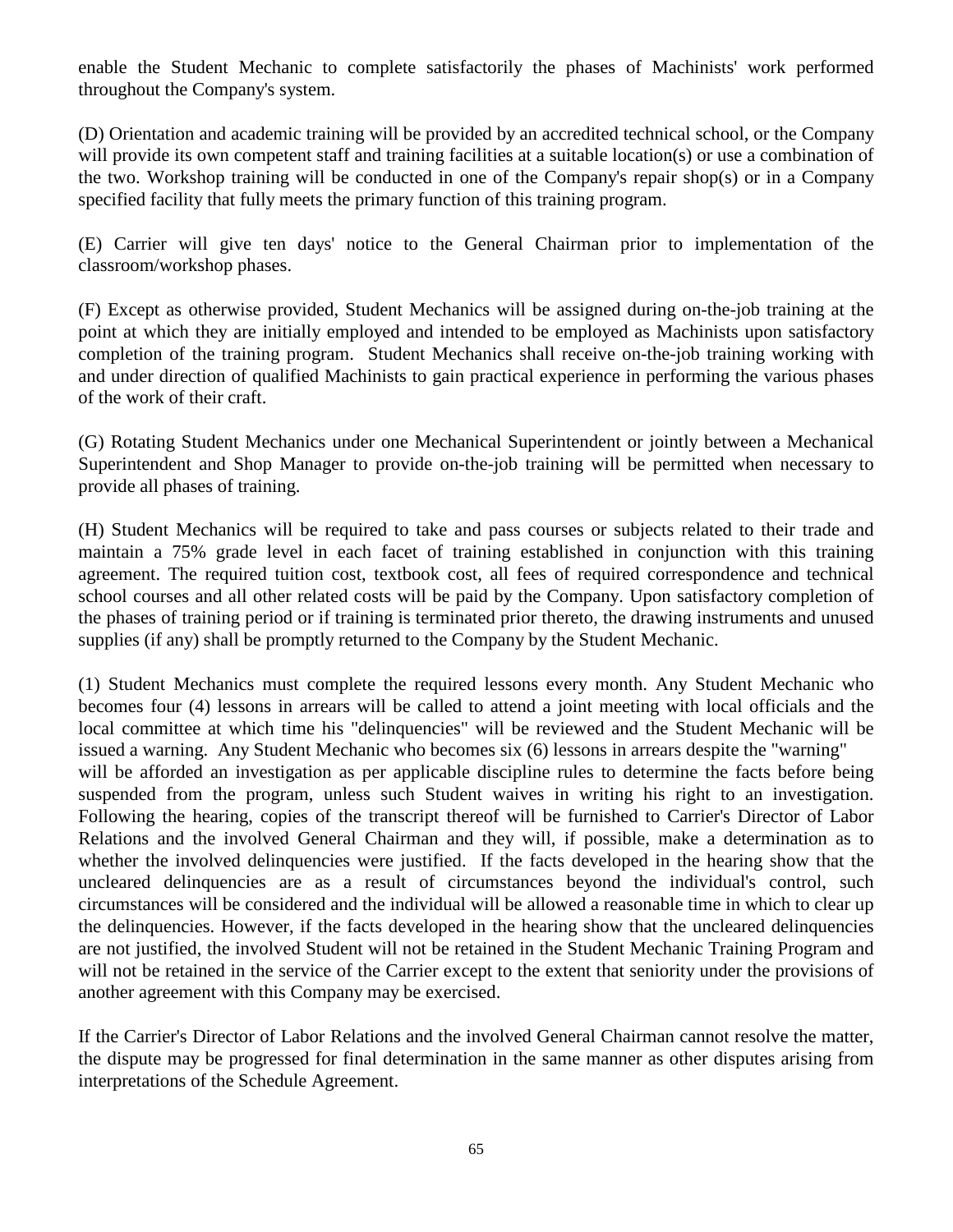(J) Apprentices in service on the effective date of this Agreement will participate in the related instruction to the extent they are able prior to completion of their training period.

(K) Student Mechanics will be required to pass prescribed proficiency tests established by the Carrier. All tests shall be objective and uniformly applied without discrimination. All requirements that may be included in the test shall be given to the Student Mechanic no later than fifteen days following the beginning of each 115 day training period or phase of training involved. Student Mechanics will not be permitted to advance to the rate of pay for the next period of their Student training until they have passed the prescribed proficiency test.

(L) It is understood for the purpose of the Student Mechanic's schedule of work, a month shall consist of no less than 20 regular workdays or more than 23 regular scheduled workdays.

(M) Students shall be assigned a work week of 40 hours, consisting of five days of eight hours each with two consecutive days off. A Student Mechanic will not be precluded from working overtime with a Machinist to finish a job the Student and Machinist started; however, this will not be used to the detriment of other Machinists who are readily available.

NOTE 1: In applying the provisions of this Section III with respect to Student Mechanics working on the second and third shifts, it is understood that where there are three (3) or fewer Machinists on a shift involved in work in a specified area there can only be one (1) Student Mechanic on the shift in such area. If there are four (4) Machinists on a shift, Carrier has the right to have two (2) Student Mechanics; and if there are seven (7) Machinists on a shift, there can be three (3) Student Mechanics, and so on. This will apply separately on the second and third shifts at the location(s) where Student Mechanics are employeed.

NOTE 2: Students will not be moved from shift to shift or relief day to relief day for the purpose of performing relief work; however, they will be rotated on a regular basis to provide training as set forth hereinabove.

It is understood that "shifts" as used herein refers to shifts established in accordance with the existing Schedule Agreement. It is further understood that no Student will be required to work as such on either the second or third shift in excess of six (6) months on each shift, except as may be agreed to by the General Chairman.

SECTION IV - Temporary Promotion to Journeyman Position

(A) When a shortage of qualified Machinists exists, Student Mechanics who have served at least one training period (115-day) may be promoted to a Machinist's position on a temporary basis without losing their respective seniority; however, they will not establish or accumulate seniority as Machinists. Such employees will be placed on a "Promoted" seniority roster in the order of their promotion and will be set back in the reverse order of their promotion.

*(Agmt. 510316) Effective March 3, 2000, Locations with ten or fewer machinist craft employees, student mechanics may be promoted during the first 115-day period, by agreement with the General Chairman.*

(B) Student Mechanics will be promoted in accordance with their relative seniority standing on their seniority roster.

(C) Promoted employees will receive the Machinist's rate of pay.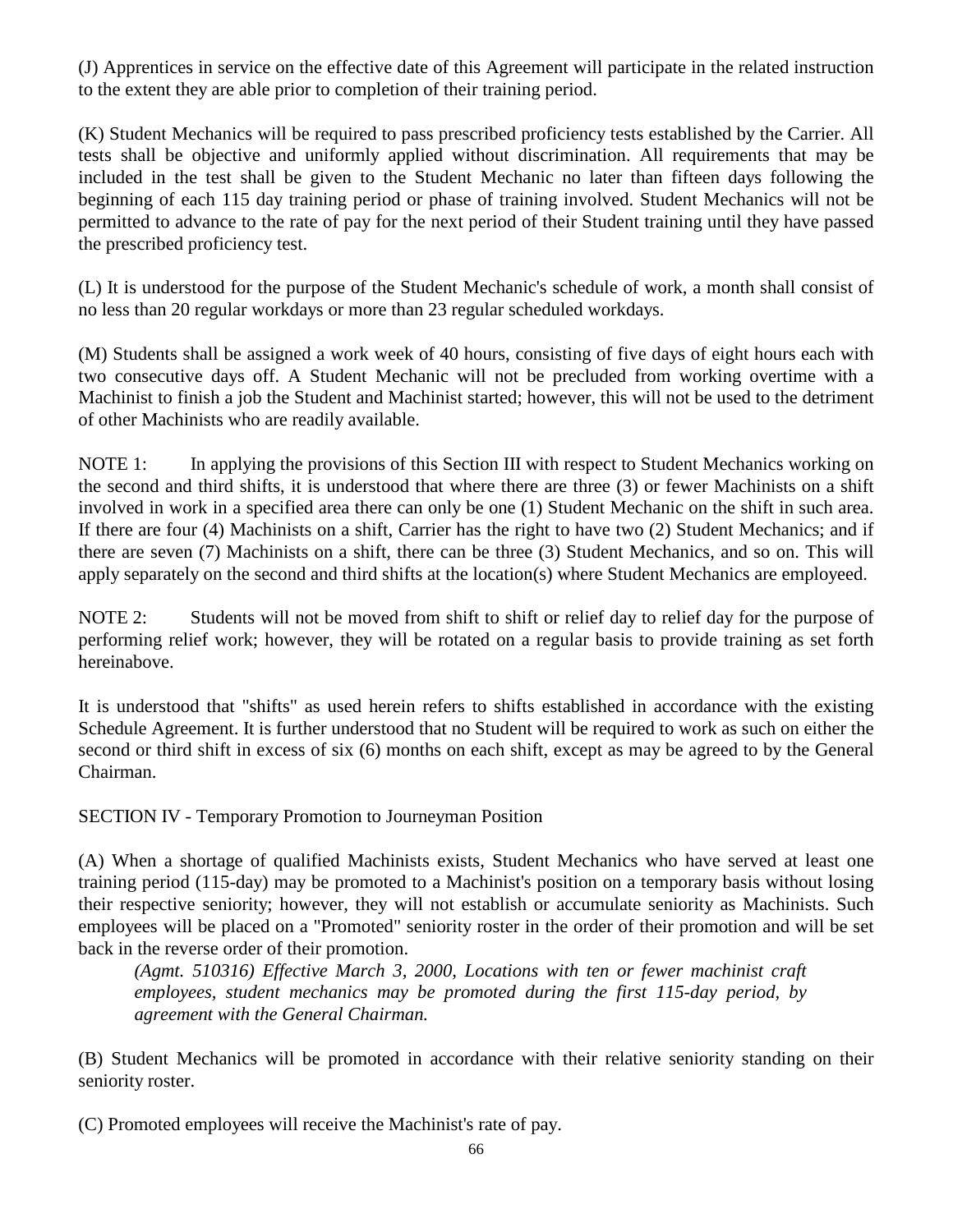(D) Employees temporarily promoted under provisions of this Agreement will be credited for all time worked as Machinists (excluding overtime) in computing their training period. If such credited time results in completing their periods of training and they are still employed as a Machinist, they will be included on the seniority roster for Machinists with seniority date, in line with applicable provisions of this agreement. Promoted employees will be required to complete training courses as required in Section III.

### SECTION V - Transfers and Transportation

(A) Transfers. It is recognized that temporary transfers may be necessary to provide the Student training in the various phases of the trade. When the Company requires such a transfer to a facility more than 30 miles from the Student's home point (point of initial employment as a Student), 15 calendar days' advance notice will be given to the individual and his Local Chairman, and transportation will be furnished as hereinafter provided. Such temporary transfer shall have no bearing on a Student Mechanic's establishment of seniority at his home point (point of initial employment as a Student). However, if a student elects to accept a permanent transfer to a point other than his home point, he will lose his right to establish a seniority date at his original home point and thereafter the point to which transferred will become his new home point. In such cases the employee accepting a permanent transfer cannot establish a seniority date as a Machinist prior to the date of transfer.

(B) Transportation. Transportation for the trip involved in transferring the Student to the away-from-home point and for the return trip for the transfer back to home point will be furnished by the Carrier or, at the Carrier's option, the Carrier's authorized rate per mile will be paid for the round trip.

## SECTION VI - Expense for Student Mechanics

Lodging and meals will be provided by the Company for Students required to train at a point more than thirty (30) miles away from home point of employment or an adequate allowance mutually agreeable between the parties signatory hereto will be established therefor. Such allowance, if established, will be uniformly applied.

## SECTION VII - Seniority for Student Mechanics

(A) Student Mechanics will establish and accumulate seniority as such among themselves at point employeed as of the first day worked as Students.

(B) Upon completion of the prescribed related instruction and 690 days worked by Students who are employeed subsequent to the effective date of this Agreement, each Student will be certified as a Journeyman Machinist and shall be given a seniority date at his home point retroactive to the date first worked as a Student Mechanic. A Student shall not, by reason by this retroactive feature, establish seniority date ahead of any Journeyman Machinist in the Company's service at that location prior to the effective date of this Agreement; nor shall a Student establish a seniority date ahead of a Journeyman who was hired at that location on the same date the Student first worked as a Student Mechanic.

(C) Student Mechanics furloughed at their home point who transfer to another point and complete the Student Mechanic Training Program while still working at the point to which transferred will establish Journeyman's seniority at their home point in accordance with Paragraph (B) above. Additionally, they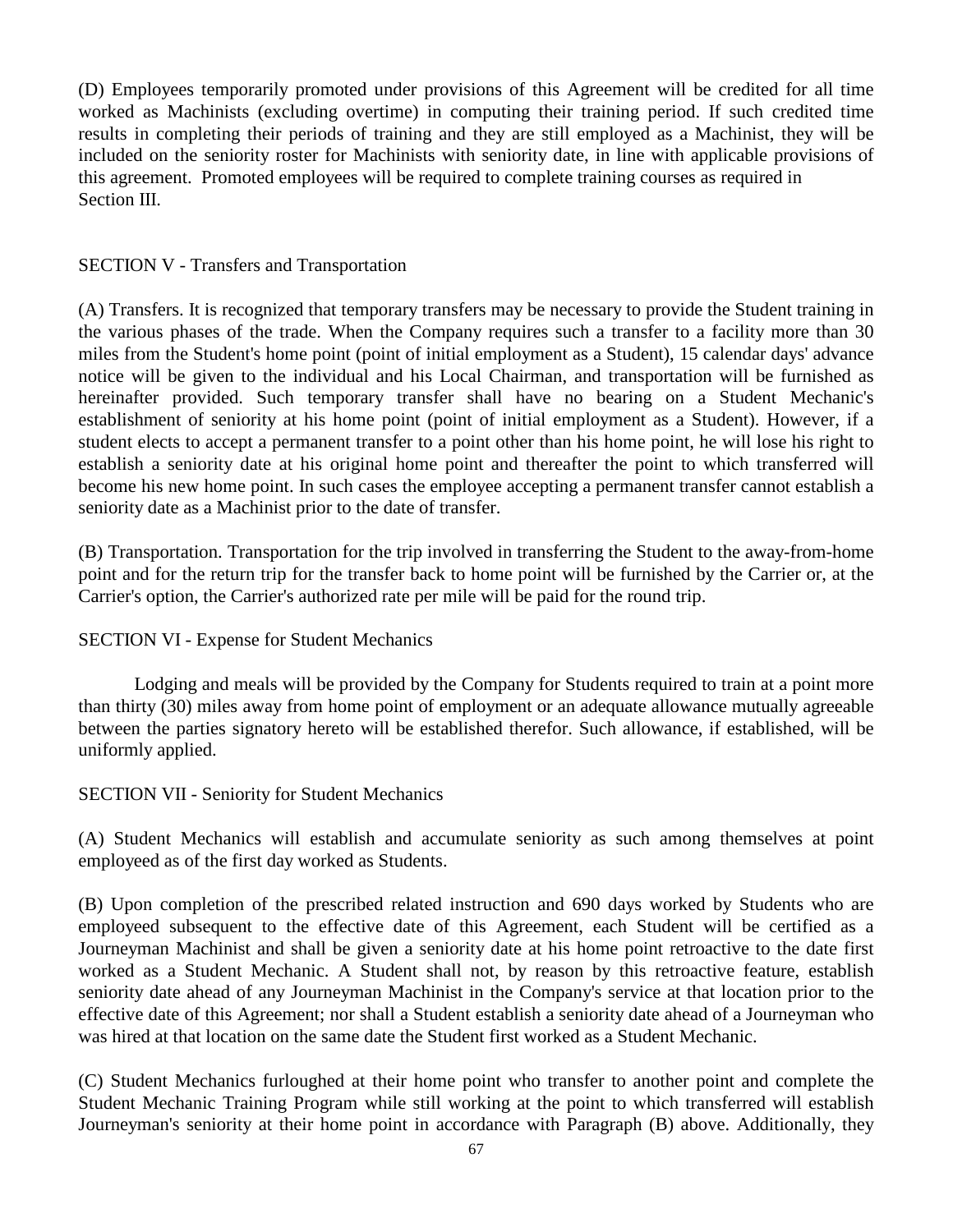will establish seniority at the point at which they are working, except that in no case will such Student Mechanic establish Journeyman's seniority ahead of the date of transfer. When such employee stands for recall to service at their home point, they must at that time make an election as to which seniority they will retain.

(D) If two or more Students were employed at the same point on the same date, their relative standing as Student Mechanics and their relative standing on the Journeymen's seniority roster, upon completion of their training, will first be determined on the basis of which Student first entered the service of the Company in any capacity and then in accordance with Rule 26 of the Schedule Agreement, as amended.

## SECTION VIII - Rates of Pay

On the effective date of this Agreement the rates of pay of Student Mechanics will be as follows:

| Period         |                | Rates                    |
|----------------|----------------|--------------------------|
|                | [115 workdays] | 90% of Journeyman's Rate |
|                | [115 workdays] | 90% of Journeyman's Rate |
| 3              | [115 workdays] | 90% of Journeyman's Rate |
| $\overline{4}$ | [115 workdays] | 95% of Journeyman's Rate |
| $\overline{5}$ | [115 workdays] | 95% of Journeyman's Rate |
| 6              | [115 workdays] | 95% of Journeyman's Rate |
|                |                |                          |

### SECTION IX - Experience Credit

(A) Employees entering the Student Mechanic Training Program will not be given credit toward the completion of their 690 days required to establish Journeyman's seniority for any knowledge or experience gained prior to entering the Program or gained outside of the Program, except as may be provided for by statute.

(B) It is understood that nothing in this Agreement is intended to restrict Carrier's right to employ Journeymen.

#### SECTION X

This Agreement will supersede the provisions of all other Machinist Apprentice Training Agreements in effect on CSX Transportation, Inc. in the following manner:

(A) All rules of the Schedule Agreement containing the words Apprentice(s), Helper Apprentice(s), or Apprenticeship(s) are hereby amended by the substitution of the words "Student Mechanic(s)" for the term Apprentice(s), and Helper Apprentice(s) and "Student Mechanic Training Program" for the term Apprenticeship(s), wherever used.

(B) The ratio of Student Mechanics at a facility shall not exceed one (1) to every three (3) Machinists, except that if a Machinist is furloughed at the facility in question, the ratio will revert to one (1) to four (4).

(C) Two Students will not be worked together as partners.

## SECTION XI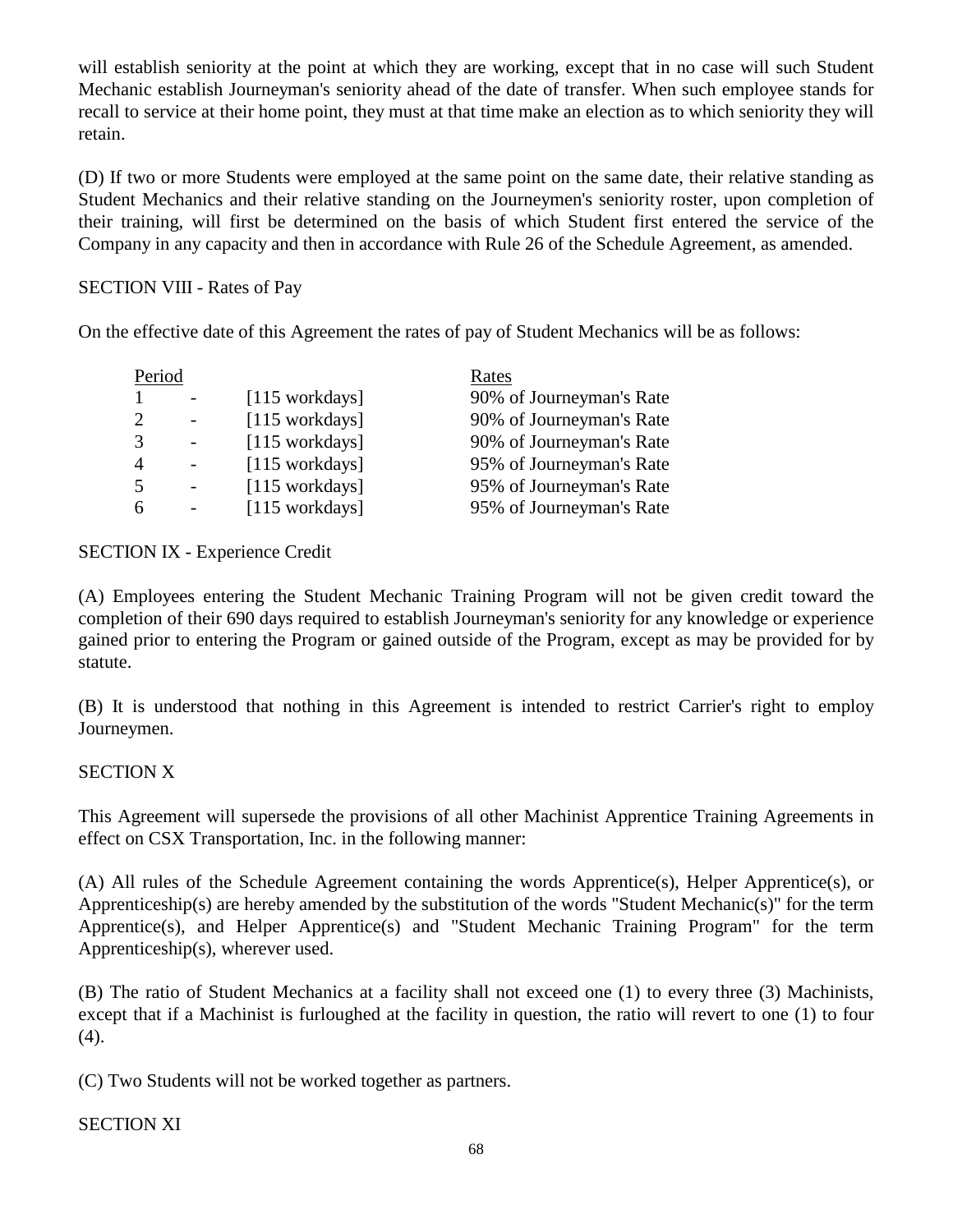On or after the effective date of this Agreement, furloughed Machinists may displace Student Mechanics only at the point furloughed; provided that under this rule furloughed Machinists of the Mechanical Department may not displace Student Mechanics of the Roadway Department nor may furloughed Roadway Mechanics displace Student Mechanics of the Mechanical Department. Students displaced while in classroom training must be displaced at the Student's home point. Displacement of Students while in classroom training will be on a one-for-one basis; that is, if Carrier elects to retain in classroom training a Student who has been displaced, that Student shall not be subject to displacement by a second furloughed Journeyman.

### SECTION XII

For convenience, all references, if any, to gender in this Agreement are made in the masculine gender. It is understood and agreed by the parties to this Agreement that references to the masculine gender include both the masculine gender and the feminine gender.

### SECTION XIII - Effect of this Agreement

This Agreement shall become effective September 18, 1999 and shall remain in effect until revised or abrogated in accordance with the Railway Labor Act, as amended.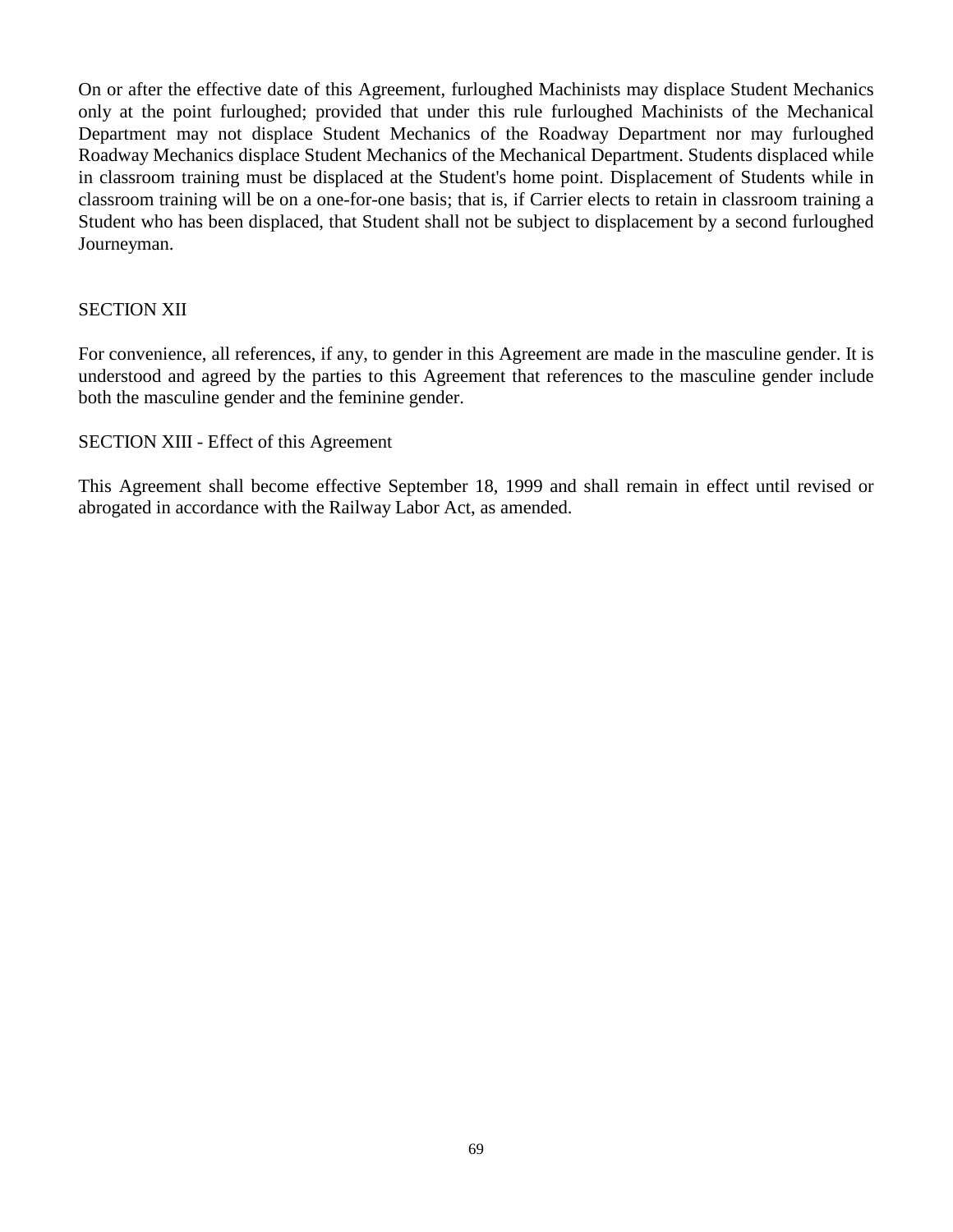#### **APPENDIX VII**

June 1, 1994

Mr. R. L. Reynolds Mr. R. L. Elmore, General Chairman International Association of Machinists & Aerospace Workers & Aerospace Workers 825 Prather Ridge Road 111 Park Road Bloomfield, KY 40008 Paducah, KY 42003

Mr. J. A. Coker, General Chairman International Association of Machinists & Aerospace Workers 1642 Fairview Road Stockbridge, GA 30281

Pres. & Dir. Gen. Chm. International Association of Machinists

Gentlemen:

This reflects our understanding that the provisions of the Agreement for Employee Protection dated January 1, 1976 (Master Transfer Agreement) and Mediation Agreement dated August 1, 1980 (EPA), originally executed on the former Chessie System properties, win be made applicable to the Machinist Craft on CSX Transportation, Inc., effective with the implementation of the consolidated working agreement between CSXT and IAM&AW.

Very truly yours,

J. T. Williams Director-Employee Relations

AGREED:

\_\_\_\_\_\_\_\_\_\_\_\_\_\_\_\_\_\_\_\_\_\_\_\_\_\_\_\_\_\_\_\_ R. L. Reynolds, Pres. & Dir. Gen. Chair.

\_\_\_\_\_\_\_\_\_\_\_\_\_\_\_\_\_\_\_\_\_\_\_\_\_ J. A. Coker, General Chairman

\_\_\_\_\_\_\_\_\_\_\_\_\_\_\_\_\_\_\_\_\_\_\_\_\_\_ R. L. Elmore, General Chairman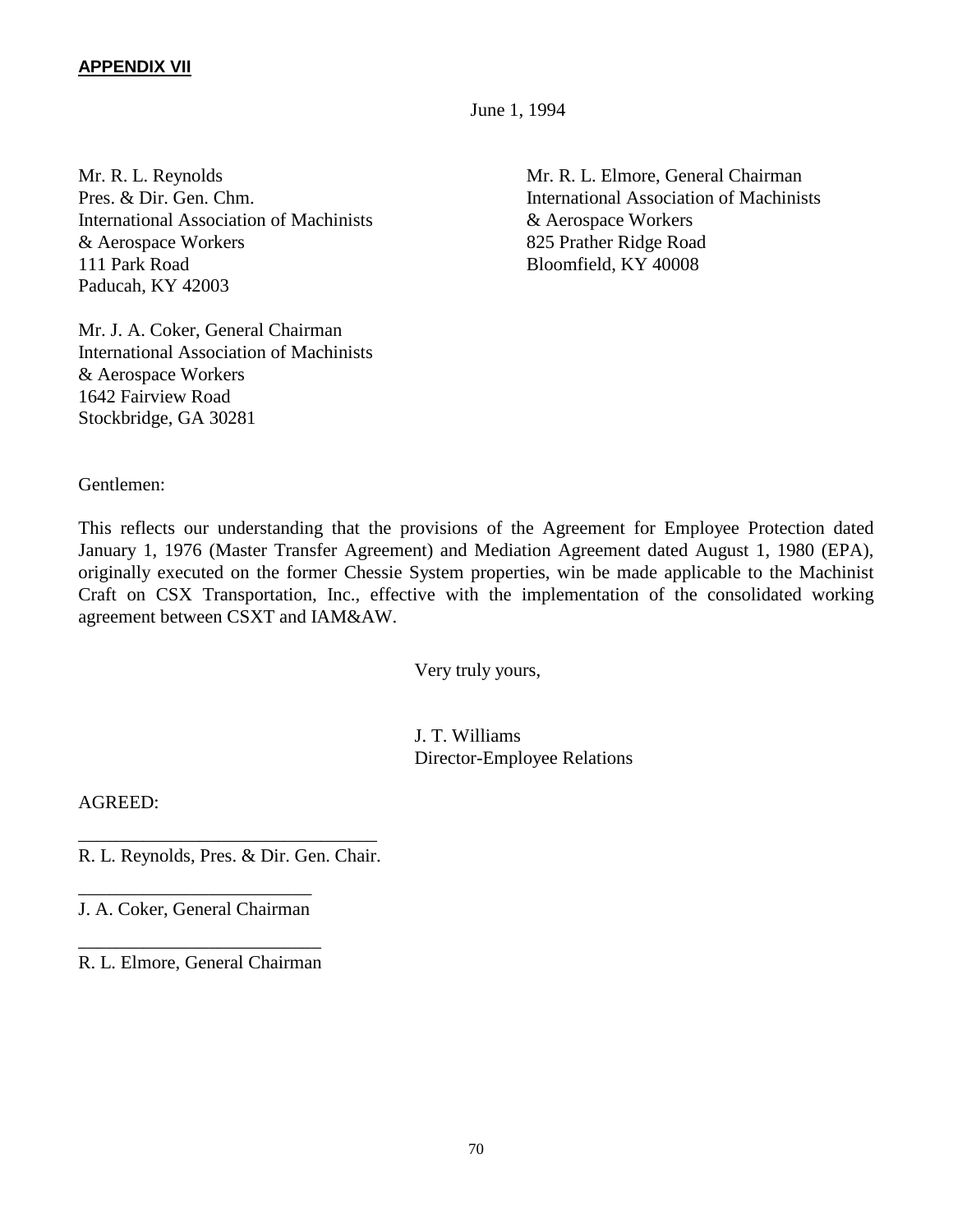### **APPENDIX VIII - EMPLOYEE PROTECTION AGREEMENT (EPA)**

### **ARTICLE I - PURPOSE**

The purpose of this Agreement is to provide an arrangement for more flexible utilization and repair of the locomotive fleet owned by the Carrier signatory hereto, known as CSX Transportation, Inc.; to provide protection and benefits for qualifying employees when such employees are deprived of employment except when furloughed because of conditions beyond the control of the Carrier such as flood, snowstorm, hurricane, tornado, earthquake, fire or strike and to provide other benefits and set forth conditions applicable to all employees represented by the Organization signatory hereto.

### **ARTICLE II - USE OF PROTECTED EMPLOYEES**

#### Section 1. Extra and Relief Work

(a) The Carrier shall have the right to use furloughed employees eligible to receive an EPA to perform extra work and/or relief work on regular positions during an absence of a regularly assigned employee; however, management retains the right to use regular employees, rather than call a furloughed employee.

(b) Employees eligible to receive an EPA must be available to protect any temporary work of the craft, extra or relief, for which called within a 30 highway mile radius of the employee's residence and/or former place of regular employment.

(c) EPA employees may be assigned various starting times on various days and other than consecutive rest days; however, they will not be required to work more than one (1) tour of duty within a workday or more than five (5) workdays within a workweek.

**NOTE:** A "workday" as used herein shall be a 24-hour period beginning with the starting time of the first shift at the location where the vacancy or extra work exists. A "workweek" as used herein shall be 7 consecutive calendar days beginning with the starting time of the first shift on Wednesday.

(d) Furloughed employees receiving an EPA who volunteer to be called to protect available extra and relief work will have their names placed on a volunteer list in the order of their home point (last point of regular assignment) seniority with the senior employee being called and accorded choice of the position(s) available, etc.

(e) Those employees receiving an EPA who do not voluntarily request available extra and relief work will be placed on a board for extra and relief work in seniority order and called for such work in rotating order with the purpose in view of equalizing hours offered under this Section.

(f) Employees receiving an EPA must be available for call one hour prior to and one hour following the starting times of 8-hour shifts consistent with other shifts worked at the point or points the employee is required to protect work. However, in no event will an EPA employee be required to be available for call more than six (6) hours in any 24 hour period.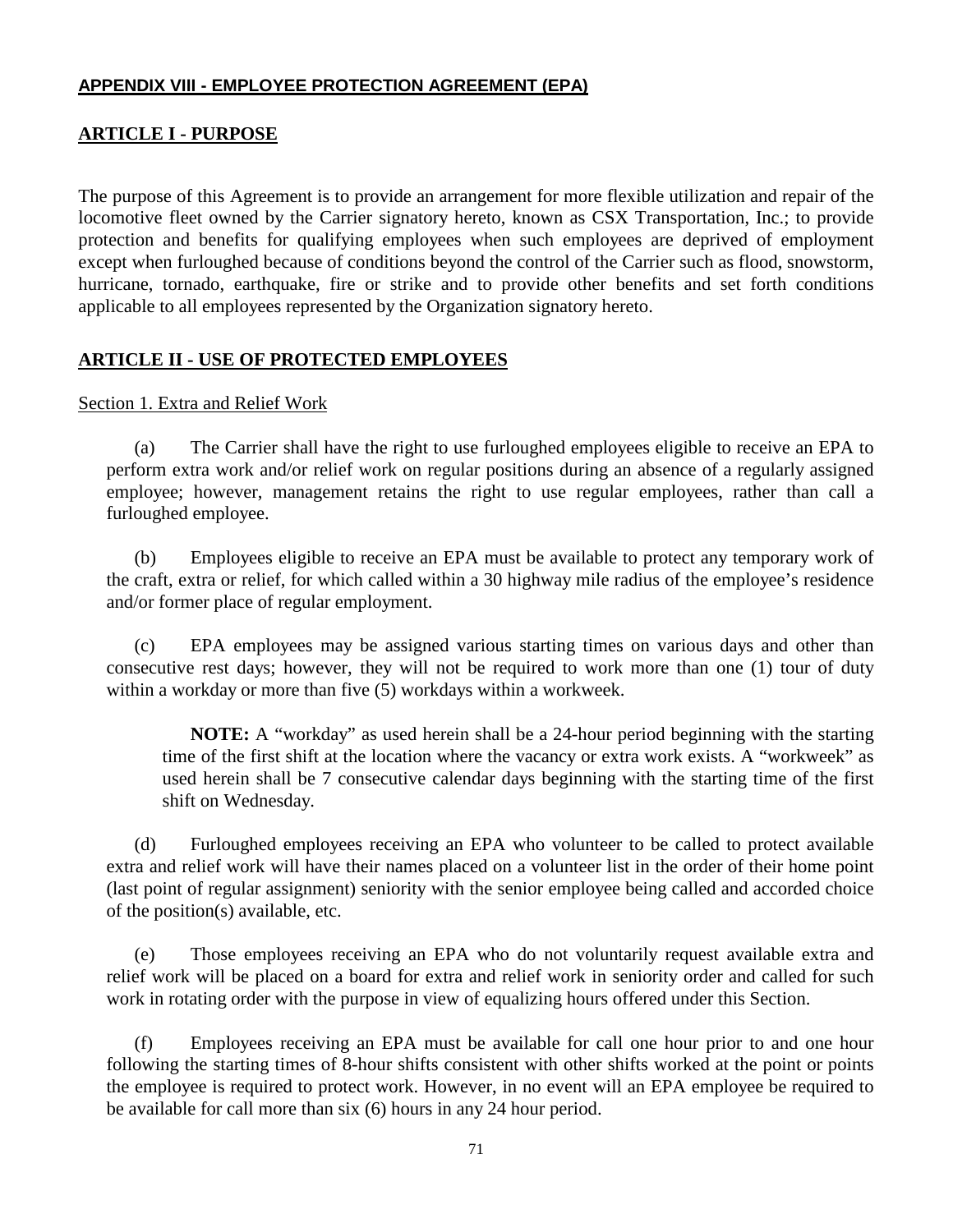(g) Employees called to fill a vacancy on a regular assignment which is known sufficiently in advance of the starting time of the shift will be called with the intent of filling the vacancy for the entire 8-hour period. Employees called to fill a vacancy on a regular assignment after the beginning of a shift will be paid from the time called (with a maximum of 1 hour to report), and when called and reporting will be allowed to complete the remainder of the shift and will be compensated no less than the amount which he would have otherwise received as an EPA unless the employee reports late or is released at his own request in which event pay will be allowed only for time actually worked.

(h) Employees called for extra work will be called for and assigned to an 8-hour shift consistent with other shifts worked at the point called.

(i) Extra work positions to be established or working for a period in excess of five (5) consecutive days or ten (10) calendar days within a calendar month on the same position will be established as regular assignments and furloughed employees recalled for such positions.

(j) A record will be maintained of calls for extra and/or relief work showing person calling, employee called, date, time, telephone number called and person receiving the call. Such record will be subject to review by the local committee or the General Chairman on request.

### Section 2 - Intermittent Work

At outlying points where work requirements are intermittent, employees receiving an EPA may be assigned 8 hours within a spread of 12 hours.

## **ARTICLE III - ABSENCE RULES - (See Agreement Rules 14 and 15)**

## **ARTICLE IV - ASSIGNMENT OF WORK**

Article IV of the Agreement of September 25, 1964 (Mediation Case No. A-7030) is hereby revised to read as follows:

"At points or on shifts where there is not sufficient work to justify employing a mechanic of all crafts a mechanic or mechanics of other crafts employed at such points or on such shifts will, so far as they are capable of doing so, perform the work of any craft. The preponderance of work to be performed on the shift shall determine the craft to be assigned. Any dispute as to whether or not there is sufficient work to justify employing a mechanic of the craft party to this Agreement at the point or on the shift shall, at the request of the General Chairman, be subject to a joint check of the work performed at the point or on the shift. Pending disposition of the dispute, the Carrier may proceed with or continue the work assignment."

# **ARTICLE V - EQUIPMENT UTILIZATION**

## **Section 1. Locomotive Inspection and Repair**

Carrier shall have the right to have scheduled and unscheduled locomotive inspection and running repair work performed at any location at the time the work becomes necessary subject to the following: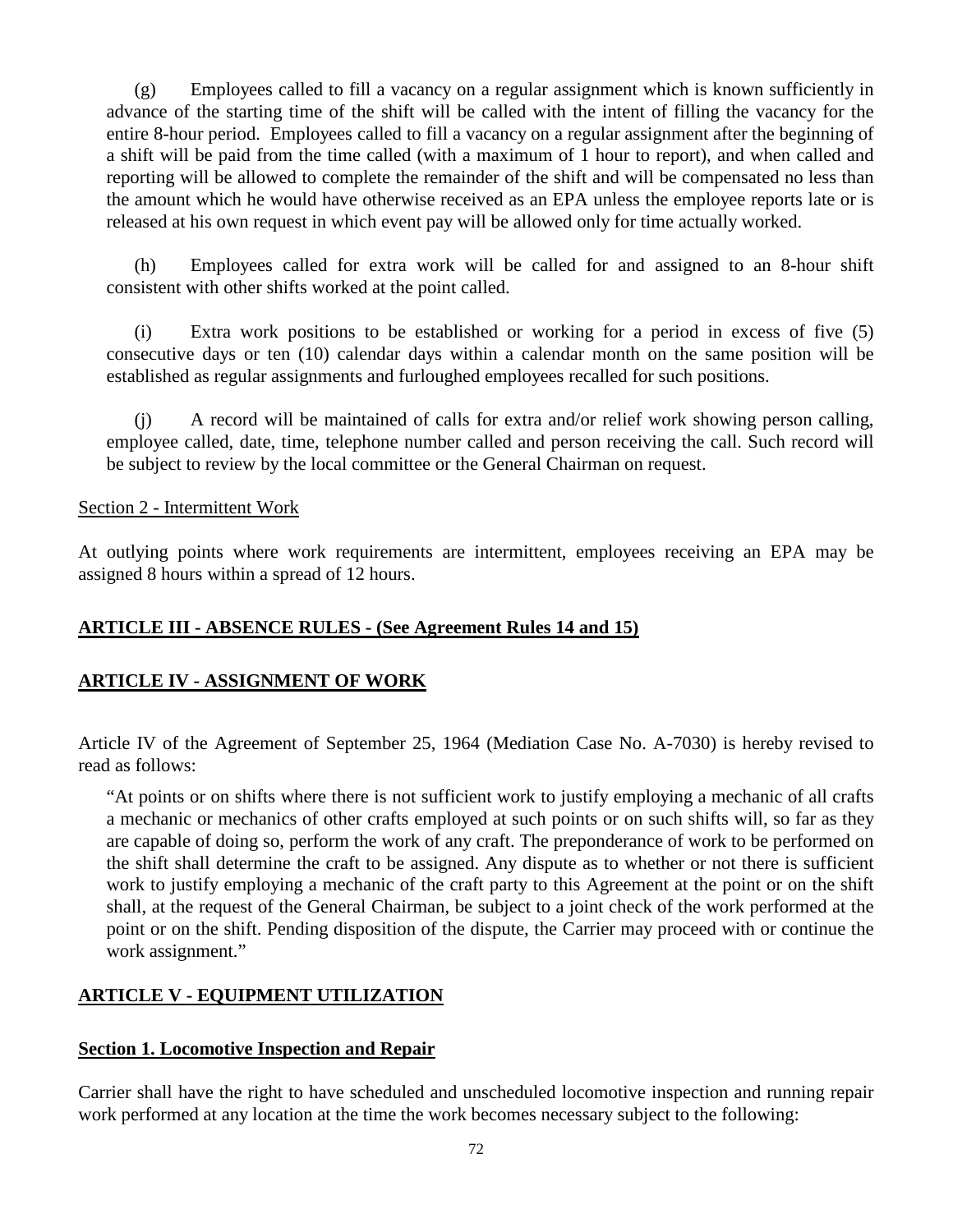(a) Unscheduled locomotive running repair work necessary to return the locomotive to serviceable condition may be performed at any shop or repair facility located on the Carrier's property.

(b) Scheduled inspection, maintenance and running repair may be performed at any CSXT shop or repair facility where such work is performed without regard to equipment assignment subject to Paragraph (c) below.

(c) It is the purpose and intent of this Section to maintain a balance of work and equipment assigned to the shops so as not to permit the Carrier to circumvent the provisions of this Agreement which require notice in order to transfer work.

**NOTE:** If the Local Chairman should believe that there has been an imbalance of work, the Carrier will promptly furnish to him on request, the appropriate data to support the number of units assigned and the number of scheduled inspections performed during the previous quarter. It is intended that this quantity of work will be maintained within 5 percentile of that assigned to each location. Any imbalance of the lesser of 5% or 25 locomotives for any quarter will be corrected within the following quarter.

# **ARTICLE VI - PROTECTION**

#### Section 1. Protected Employees

Any employee with 5 or more years of continuous service, or any employee who subsequently attains 5 or more years continuous service, in the Craft of the Organization signatory hereto who is furloughed for any reason after the effective date of this Agreement, except under conditions such as set forth in Article I above, will be designated a "PROTECTED EMPLOYEE" and will be subject to an "EMPLOYEE PROTECTION ALLOWANCE" (EPA) and other conditions as hereinafter specified.

#### Section 2 - Employee protection allowances (EPA)

- (a) Each protected employee, as described in Section 1 above, shall be accorded:
	- (1) For months during which benefits are payable to the employee under the Railroad Unemployment Insurance Act, supplemental unemployment benefits which in combination with benefits paid under the Railroad Unemployment Insurance Act (which combination is hereafter termed "aggregate unemployment benefit") will equal the employee protection allowance hereinafter referred to, or
	- (2) For any other period, an allowance hereinafter termed an "employee protection allowance". The "aggregate unemployment benefit" or "employee protection allowance" shall be based on length of service and shall be a daily allowance equivalent to 70% of the daily rate (the hourly rate multiplied by 8) of the position last worked subject to a maximum of 5 days per week.
- (b) This Agreement establishes a non-governmental arrangement for unemployment benefits supplemental to the Railroad Unemployment Insurance Act, as now or hereafter amended. It is the purpose of this Agreement to supplement benefits payable under the Railroad Unemployment Insurance Act to the extent provided herein with respect to aggregate unemployment benefits" and not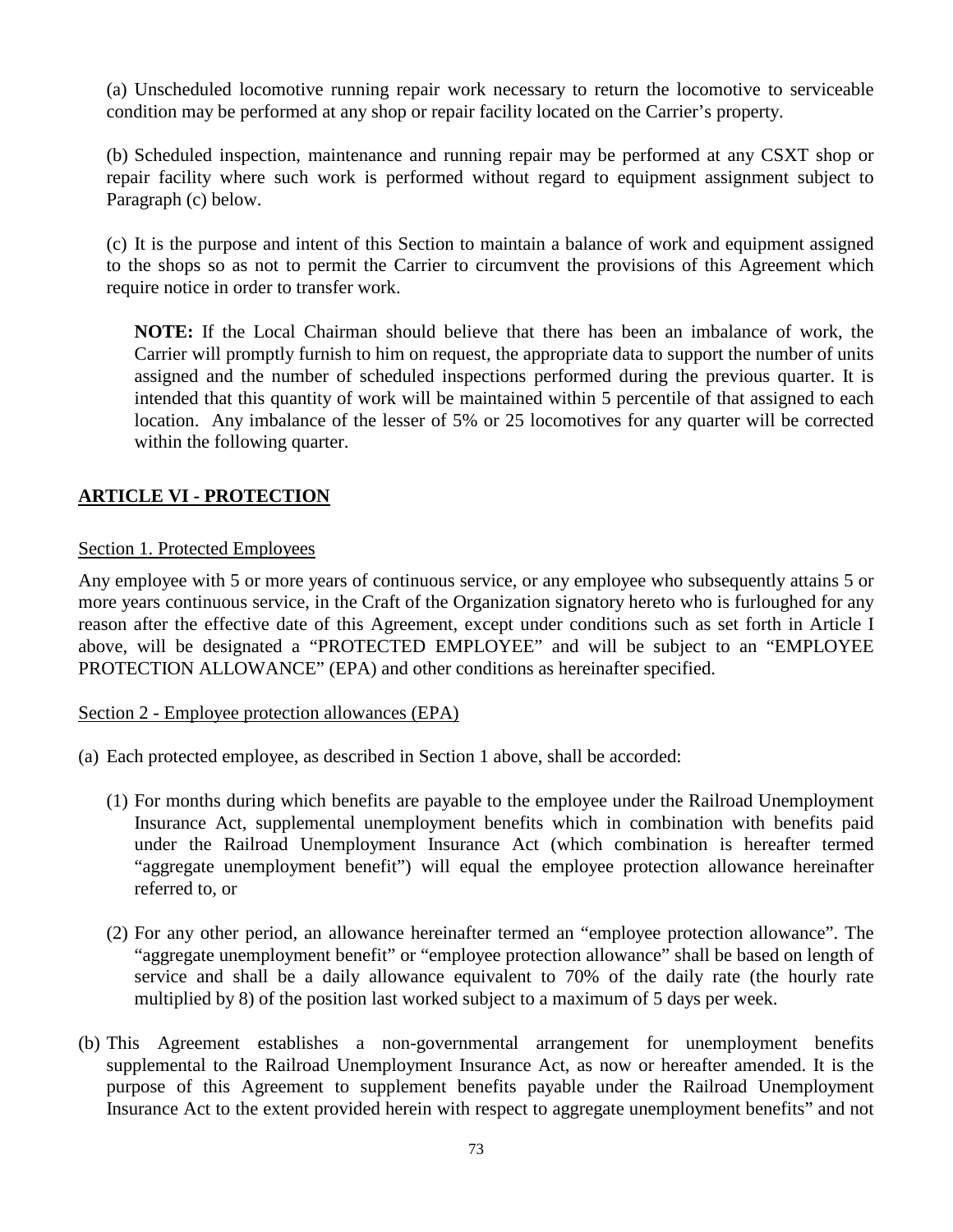to replace or duplicate them. The supplemental unemployment benefits will be paid during any period for which an employee is entitled to an aggregate unemployment benefit or EPA under the foregoing subsections of this Article. During the period benefits are payable under the Railroad Unemployment Insurance Act, supplemental unemployment benefits will be payable to such employee to the extent that such supplemental benefits in combination with benefits payable under the Railroad Unemployment Insurance Act will equal the "aggregate unemployment benefit" provided for in Paragraph (a) of this Section.

- (c) It is contemplated herein that to the extent the benefits provided by the "aggregate unemployment benefit" are supplemental to those under RUIA, protected employees entitled to RUIA benefits will file for such benefits. In the event a protected employee referred to in this Section 2 is entitled to unemployment benefits under applicable law but forfeits such unemployment benefits under any unemployment insurance law because of his or her failure to file for such unemployment benefits for purposes of application of the "aggregate unemployment benefit" or the EPA, they shall be considered the same as if they had filed for, and received, such unemployment benefits.
- (d) Payments made by the Carrier pursuant to this Section, other than supplemental unemployment benefits included in aggregate unemployment benefits, shall be considered for the purposes of this Agreement as compensation under the Railroad Unemployment Insurance and Railroad Retirement Taxing Acts.
- (e) Provided, however,
	- (1) No allowance will be due for the first furlough period, if the employee is furloughed, in any calendar year up to a maximum of 30 work days provided the employee is notified in writing of a definite recall date at the time of furlough and provided, further, that the employee is recalled on or before the specified recall date.
	- (2) No allowance will be due for any day that the employee is not available to protect any temporary work of the craft and class for which qualified within a radius of 30 highway miles of the employee's residence and/or last place of regular employment regardless of the reason not available provided the employee is called for such work in accordance with Article II of this Agreement.
	- (3) Any EPA due will be reduced by any amounts the employee may be eligible to receive from any state or federal agency or board provided unemployment compensation or sickness benefits.
	- (4) If an employee who is receiving an aggregate unemployment benefit or an EPA secures other employment, the aggregate unemployment benefit or EPA shall be reduced to the extent that the sum total of his earnings in such employment and his allowance exceeds the amount upon which his aggregate unemployment benefit or EPA is based. However, under no circumstances will an employee who would otherwise be eligible for an aggregate unemployment benefit be entitled to an allowance in excess of the allowance due as an aggregate unemployment benefit. Attachment 1 to this Agreement shows the effect of earnings from other employment on the aggregate unemployment benefit and the EPA.
- (f) Employees eligible to receive an aggregate unemployment benefit or EPA shall furnish the information, including other earnings, required on Form "A" (Weekly Machinist Craft Employee EPA Report) at a location and on a date specified by Carrier. If such information is furnished as required,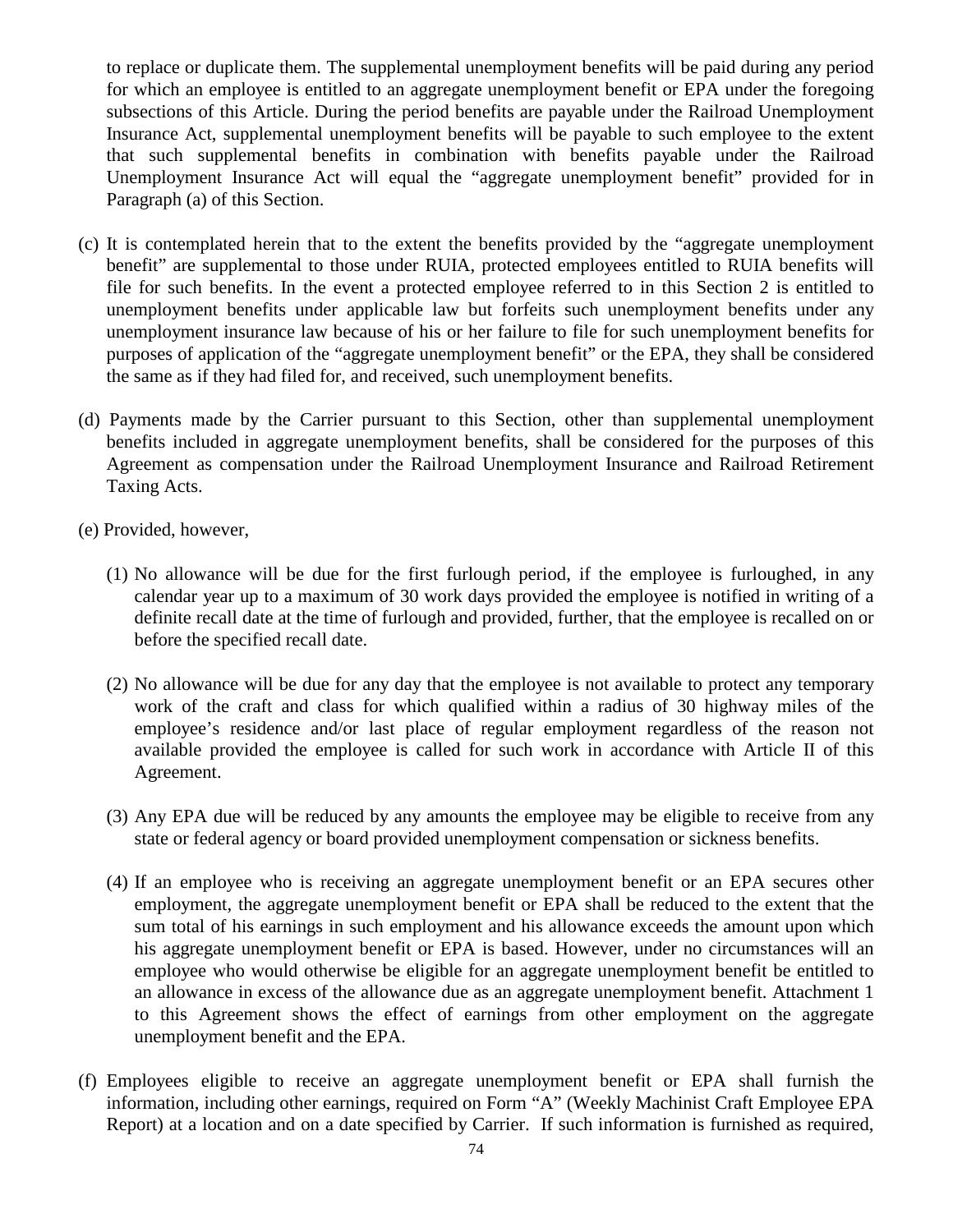allowances will be paid within 30 days of the specified date the information is due. Any employee failing to report other earnings in their entirety will forfeit all protection under this Agreement and be subject to discipline in accordance with the provisions of the Schedule Agreement.

- (g) EPA's will be adjusted to include subsequent general wage increases (including COLA) as negotiated.
- (h) The EPA will be applicable and payable to holidays in accordance with the provisions of the Agreement of August 21, 1954 as amended.
- (i) No allowance will be due for a number of days in each month of protection equal to the average voluntary absence of the protected employee during the last 12 months of the employee's previous regular assignment, if such absences exceed 10 days in the 12-month period. In computing the number of days absent, paid absences (i. e., holidays, vacation days, days compensated under jury duty or bereavement pay rules, etc.) will be excluded. Also excluded will be days in any period of absence for which the employee qualifies and receives railroad retirement sickness benefits.
- (j) EPA's shall be subject to deduction of all applicable taxes, hospital association dues (where applicable), union dues and all other lawful deductions applicable to a regularly assigned employee.
- (k) Under no circumstances will an employee be permitted to waive seniority rights under the Schedule Agreement and be entitled to an EPA.
- (l) In the event the Carrier is required to make force reductions because of conditions beyond the control of the Carrier such as set forth in Article I, employees entitled to protection under this Agreement shall, if not recalled after the termination of the emergency, be entitled to receive the protection and benefits provided by this Agreement.

#### Section 3. Protection Period

(a) The protective period for each protected employee will be determined by the length of continuous service in the Machinist Craft in accordance with the following schedule:

| Length of Service         | <b>Protection Period</b> |
|---------------------------|--------------------------|
| 5 but less than 10 years  | 12 calendar months       |
| 10 but less than 15 years | 18 calendar months       |
| 15 but less than 20 years | 24 calendar months       |
| 20 years or more          | 42 calendar months       |

*NOTE: For the purposes of this agreement the length of service of the employee shall be determined from the date the employee last acquired an employment status with the employing carrier in the craft and the employee shall be given credit for one month's service for each month in which any service in the craft is performed and twelve such months shall be credited as one years service. The employment status of an employee shall not be interrupted by furlough in instances where the employee has a right to and does return to service when called. If during a period of furlough an employee receives an EPA or accepts other regular employment on any carrier signatory to this agreement under the provisions of Article V, Section 3, the employee shall be given credit for each month as one month's*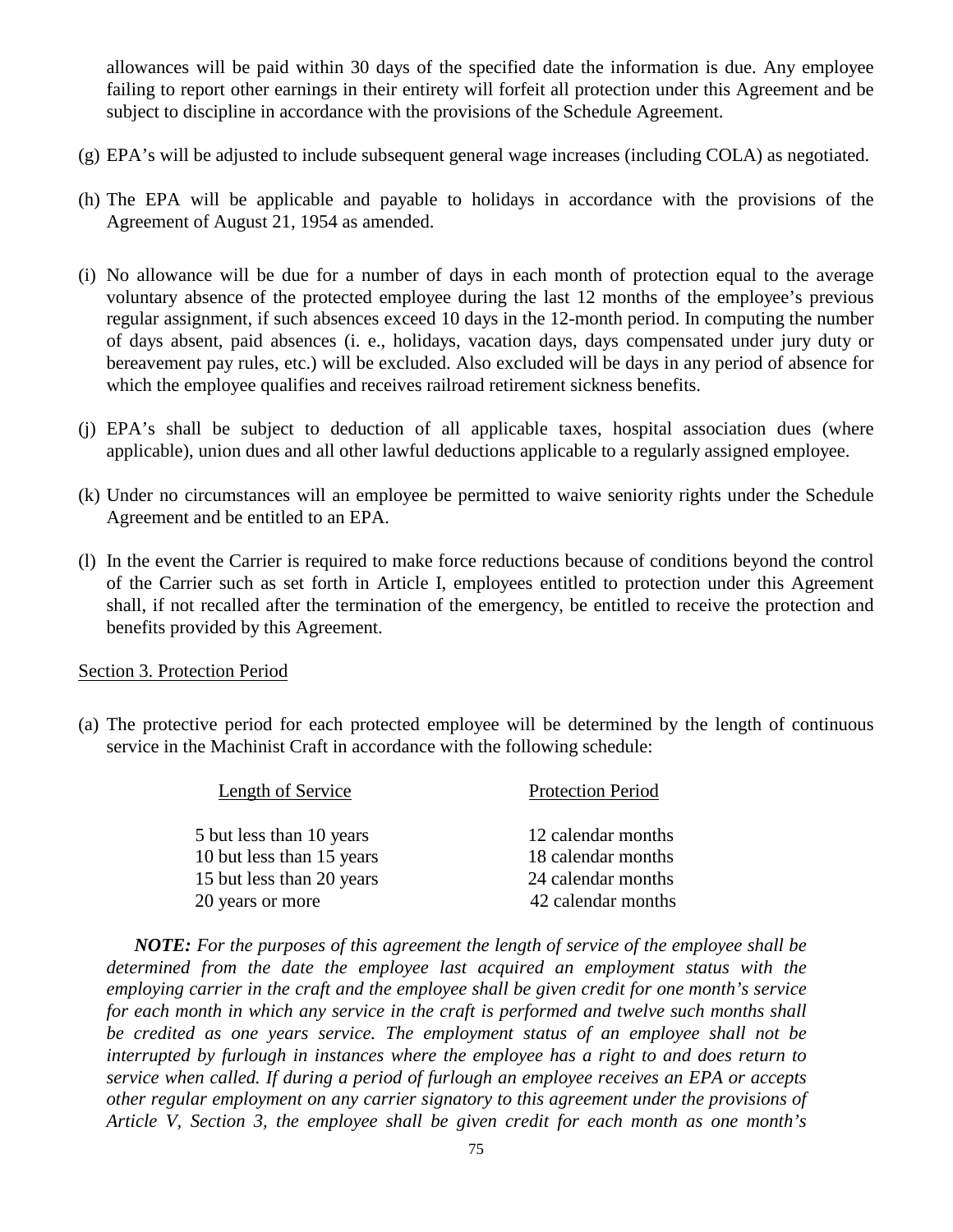*service in the Craft. In determining length of service of an employee acting as an officer or other official representative of an employee organization, credit will be given for performing service while so engaged on leave of absence from the service of the carrier.*

(b) The protective period set forth in Section 3(a) above shall be determined as of the date the employee is furloughed. If because of service on other than a regular bulletined assignment subsequent to his or her furlough, an employee becomes eligible for an EPA or becomes eligible for an increased protective period, as set forth in Section 3(a) above, such protective period will not be applicable until the employee has been recalled or transferred to a regular assignment in excess of 30 days and, subsequently, furloughed.

(c) Any employee shall be eligible for an EPA who is recalled or transferred to a regular assignment and who is subsequently furloughed within 30 calendar days from the date of recall or transfer shall return to the EPA status and be entitled to protection for the unused portion of the applicable protection period. If furloughed after 30 calendar days from the date of recall or transfer, the employee will, again, be subject to all provisions of this agreement.

(d) All protection shall cease prior to expiration of the protection period in the event of the employee's resignation, death, retirement, attaining eligibility for Railroad Retirement without actuarial deduction at or after age 61, dismissal for justifiable cause, failure to report all earnings from other employment as required under Section 2 above, failure to return to service after being notified in accordance with the applicable Schedule Agreement, or failure to accept any offered comparable permanent position on any of the Carriers signatory hereto for which physically and mentally qualified which does not require a change in residence, as defined herein.

#### Section 4. Protection Under Other Agreements.

There shall be no duplication of monetary or other benefits receivable by an employee under this Agreement and any other agreement or protective arrangement. In the event monetary or other benefit may be due an employee under this agreement and other agreement's or protective arrangements, the employee must elect in writing, with copy to the Local Chairman, within 10 days of notification by the Carrier, to retain protection provided by this agreement or retain benefits available under any of the other agreements or protective arrangements. In the event an employee fails to make such election, he shall be subject to the provisions of this Agreement.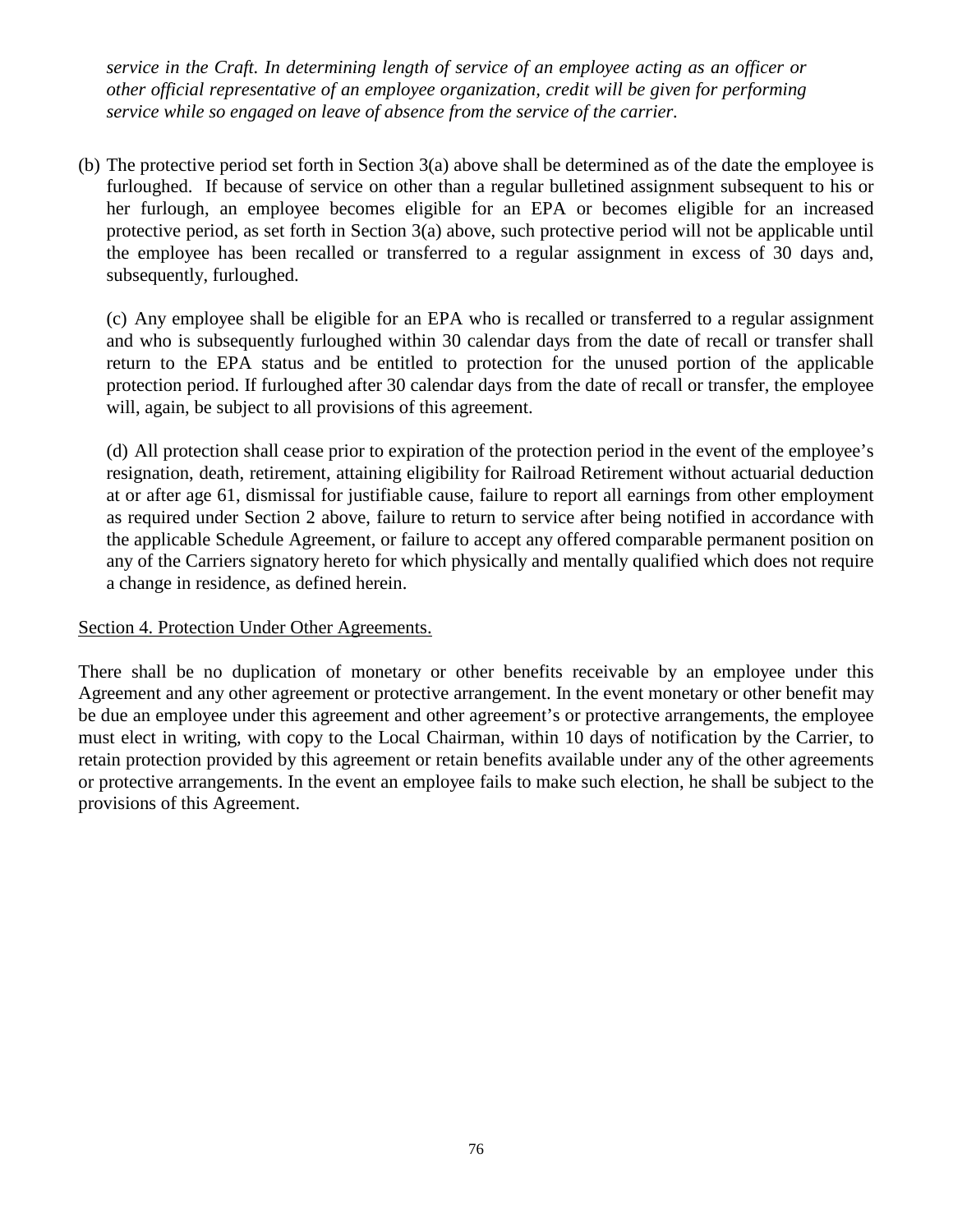# ARTICLE VII- FRINGE BENEFITS, VACATION, QUALIFICATION CREDIT

#### Section 1. Fringe Benefits

Furloughed employees receiving an EPA under this agreement, including any employee accepting other employment on any Carrier party to this agreement, will be accorded all benefits attached to their previous employment including but not limited to free transportation (subject to applicable regulations), pensions, hospitalization, insurance, etc., to the same degree accorded other employees on their home road in active service.

#### Section 2. Vacation Pay and Credits.

An employee who is receiving an EPA who has unused vacation time for which he has qualified by virtue of having performed the required number of days of compensated service will not be deprived of such unused vacation time but vacation pay will be paid in lieu of the EPA for the vacation period. An employee receiving an EPA who returns to active service will, while continued in active service, be credited for with the days on which the EPA was received as compensated service for vacation purposes and for purposes of determining length of service under Article II, Section 3(a) above.

#### ARTICLE VIII - EMPLOYEE AND/OR WORK TRANSFERS

#### Section 1. Transfers of Work

Coordination of work and/or employees between two or more locations of the Carrier will be governed by the "AGREEMENT FOR EMPLOYEE PROTECTION, BENEFITS AND OTHER CONDITIONS APPLICABLE IN COORDINATIONS INVOLVING EMPLOYEES REPRESENTED BY THE INTERNATIONAL ASSOCIATION OF MACHINISTS AND CSXT" (see Appendix IX, in lieu of Article I of the September 25, 1964 Agreement, as subsequently amended.

#### Section 2. EPA Employee Transfers

(a) Furloughed employees receiving an EPA under this Agreement may, at any time during their protection period, be offered comparable employment on regular positions for 30 calendar days or more, for which they are physically and mentally qualified, if such offer of employment does not infringe upon the rights of other employees under the working Agreement. If such offer of employment does not require a change in residence as defined in the Agreement specified in Sections 1 and 2 above and the employee declines such offer of employment, all protection under this Agreement will be forfeited. If such employment would require a change in residence, the employee may elect to retain the EPA provided herein or elect to transfer under Article IV, Section 1 of the Agreement specified in Sections 1 and 2 above.

(b) Such employees who desire to be considered for other employment in accordance with Paragraph (a) above shall notify the proper Carrier officer in writing. Such other employment with a Carrier may be offered initially to such employees in seniority order consistent with the employee's' fitness and ability to perform such other service with Carrier. If a vacancy still exists, such other employment with a Carrier may be offered to employees on the Carriers signatory to this Agreement who have indicated their desire to be considered in seniority order consistent with the employees' fitness and ability to perform such other service with the carrier.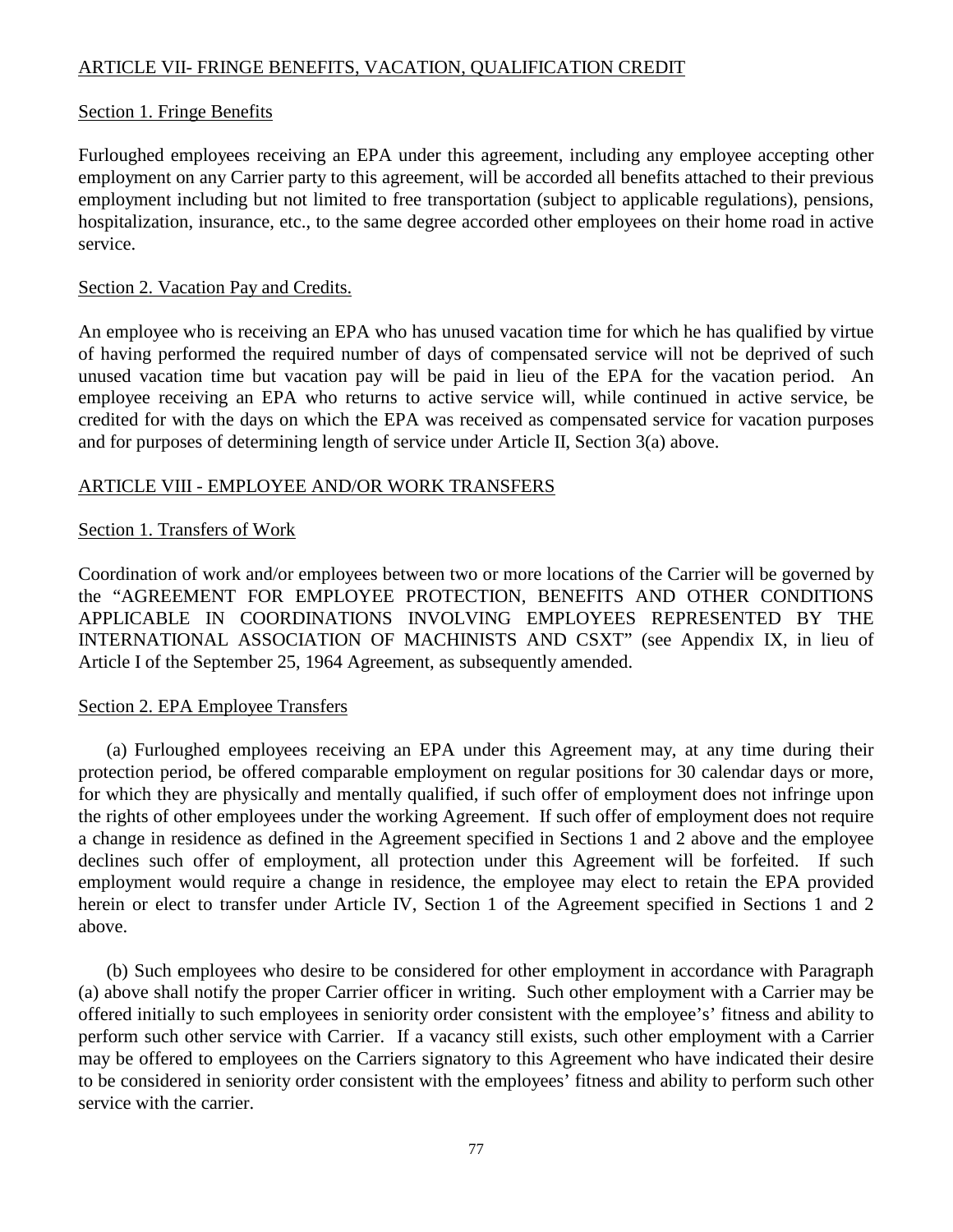(c) If the employment requirements are not satisfied as set forth in Subsection (b) of this Section 2, such other employment with the carrier may be offered to other employees referred to in this section 3 who have not stated their desires in writing. Such other employment shall be offered, initially, in reverse seniority order to employees on the Carrier where the vacancy exists and, then, in reverse seniority order to employees at other locations.

(d) Where no transfer of work is involved, EPA employees electing to transfer under this Agreement will be placed at the foot of the appropriate roster at the point to which transferred and will retain recall rights at the point from which furloughed until recalled in accordance with the Schedule Agreement applicable at the point from which furloughed at which time the employee must elect at which point seniority retention is desired with seniority being forfeited at the other point.

#### ARTICLE IX- DISPUTES UNDER THIS AGREEMENT

#### Section 1. Disputes

In the event any dispute or controversy arises between the Carrier and the labor organization signatory to this Agreement with respect to the interpretation or application of any provisions of this Agreement which cannot be settled by said Carrier and the labor organization, parties hereto within thirty (30) days after the dispute arises, such dispute may be referred by either party to a Public Law Board for adjudication or as otherwise agreed to by the parties.

To expedite adjudication of any dispute, it is further understood that such dispute will be handled by the General Chairman and the highest designated officer of the Carrier, or their duly authorized representatives, without regard to the standard rules of the Agreement governing the handling of claims and grievances. It is understood, however, that unless otherwise agreed to, the handling of any dispute between the General Chairman and the highest designated officer of the Carrier will be in accordance with Agreement rules with respect to the time limits provided therein.

#### Section 2. Arbitration

Upon notice in writing served by one party on the other of intent by that party to refer the dispute or controversy to a Public Law Board each party shall, within ten (10) days, select a member or members of the Board and the members thus chosen shall endeavor to select a neutral member who shall serve as Chairman. Should the members designated by the parties be unable to agree upon the appointment of the neutral member within ten (10) days, either party may request the National Mediation Board to appoint the neutral member whose compensation and expenses shall be paid in accordance with existing laws. All other expenses shall be borne by the party incurring them. If any party fails to select its member of the Board will the prescribed time limit, the representative of such party signatory to this Agreement or his designated representative shall be deemed to be the selected member and the Committee shall then function and its decision shall have the same force and effect as though all parties had selected their members. The Committee shall meet within fifteen (15) days after selection or appointment of the neutral member and shall render its decision within sixty (60) days thereafter. The decision of the majority of the Board shall be final and binding, except that in any case in which there is an unequal number of carrier and organization members on the Board, the decision of the neutral member shall be final and binding.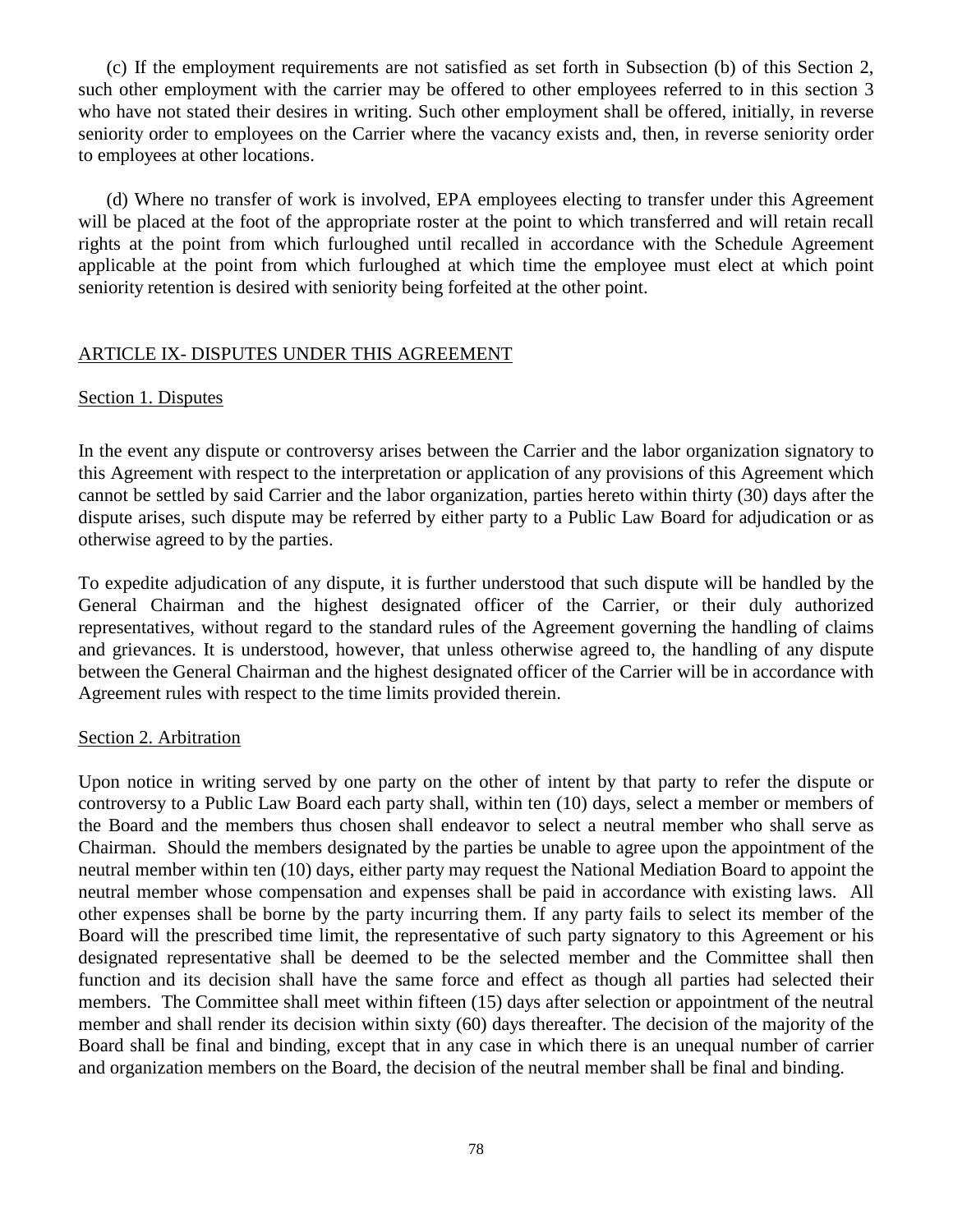In dealing with application of Article VI, Section 2(e)(4) it is possible that questions will arise as to application of the aggregate unemployment benefit (AUB) or EPA when an employee has earnings in "other employment", in view of the following language:

"(4) If an employee who is receiving an aggregate unemployment benefit or an EPA secures other employment, the aggregate unemployment benefit or EPA shall be reduced to the extent that the sum total of his earnings in such employment and his allowance exceeds the amount upon which his aggregate unemployment benefit or EPA is based. However, under no circumstances will an employee who would otherwise be eligible for an aggregate unemployment benefit be entitled to an allowance in excess of the allowance due as an aggregate unemployment benefit. Attachment 1 to this Agreement shows the effect of outside earnings on the aggregate unemployment benefit and the EPA."

The following are hypothetical examples of the effect of earnings in other employment on such allowances:

Employee Eligible for an Aggregate Unemployment Benefit

| \$82.32 (Base Rate)              | \$60.00 (Other earnings) | \$32.62 (AUB)         |
|----------------------------------|--------------------------|-----------------------|
| 70%<br>X.                        | 32.62 (AUB)              | 10.30 (Reduction)     |
| 57.62 (RUIA Payment to           | 92.62 (Sum Total)        | \$22.32 (Payment Due) |
| - 25.00 which otherwise entitled | $-82.32$ (Base Rate)     |                       |
| $$32.62$ (AUB Due)               | \$10.30 (Reduction)      |                       |
|                                  |                          |                       |

or

\$35.00 (Other Earnings) Sum Total does not exceed the 32.62 (AUB) Base Rate - No deduction. \$67.62 (Sum Total) However, in no event could an employee be entitled to pay ment in excess of \$32.62.

#### Employee Eligible for an EPA

\$82.32 (Base Rate) \$60.00 (Other earnings) \$57.62 (AUB) X 70% 57.62 (AUB) 35.30 (Reduction) \$57.62 (EPA) 117.62 (Sum Total) \$22.32 (Payment Due) 82.32 (Base Rate) \$ 35.30 (Reduction)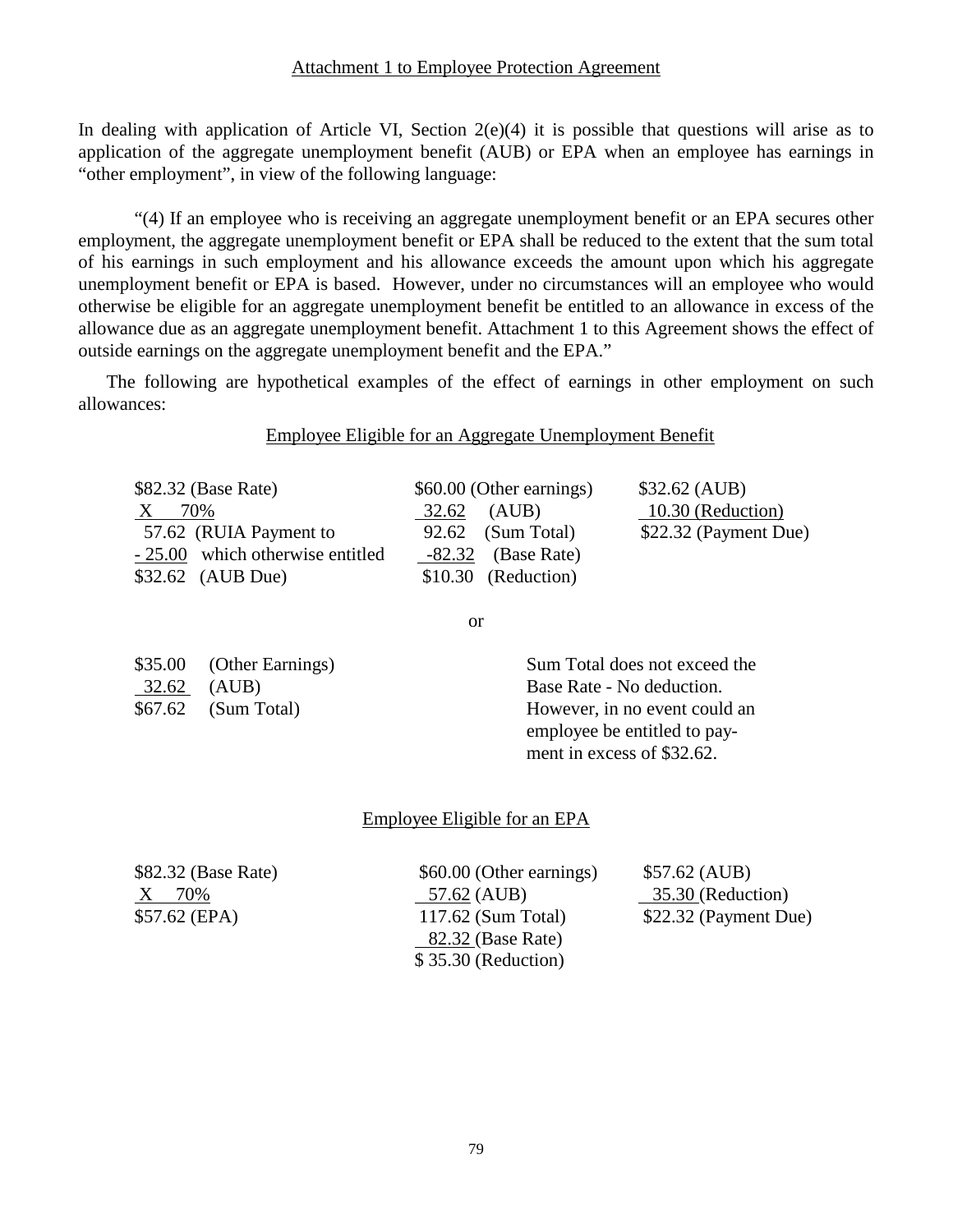#### Attachment 2 to Employee Protection Agreement

The following revisions to the EPA Agreement are equally applicable to all Machinist Craft employees receiving benefits on CSXT property:

(Rev. Eff. July 16, 1980):

*In connection therewith, it was understood that any employee receiving benefits under the provisions of this Agreement accepting employment with a Carrier in a different class or craft, in order to protect their benefits under such Agreement, who are required, as a condition of such other employment, to become and maintain membership in a different union, shall continue membership in IAMAW through the plan setforth in the Dues Deduction Agreement of October 1, 1974 on C&O, B&O and WM for the duration of the protective period provided in the Agreement referred to above. However, during such protective period the Carrier will reimburse such employee, as a business expense, those legitimate dues, fees and assessments (other than penalty fees or assessments) incurred by the employee in order to become and maintain membership in such other union.*

*Reimbursement by the Carrier for such dues, fees and assessments shall be accomplished by the Carrier upon receipt by the Carrier of valid evidence that such dues, fees and assessments were paid by the employee. Such request for reimbursement will be submitted by the employee on appropriate forms designated by the Carrier.*

(Rev. Eff. February 28, 1985):

*It is agreed that when computing the "aggregate unemployment benefit" or "employee protection allowance" described in Article VI of the Agreement for a monthly rated employee, such allowance will be subject to a maximum of 6 days per week.*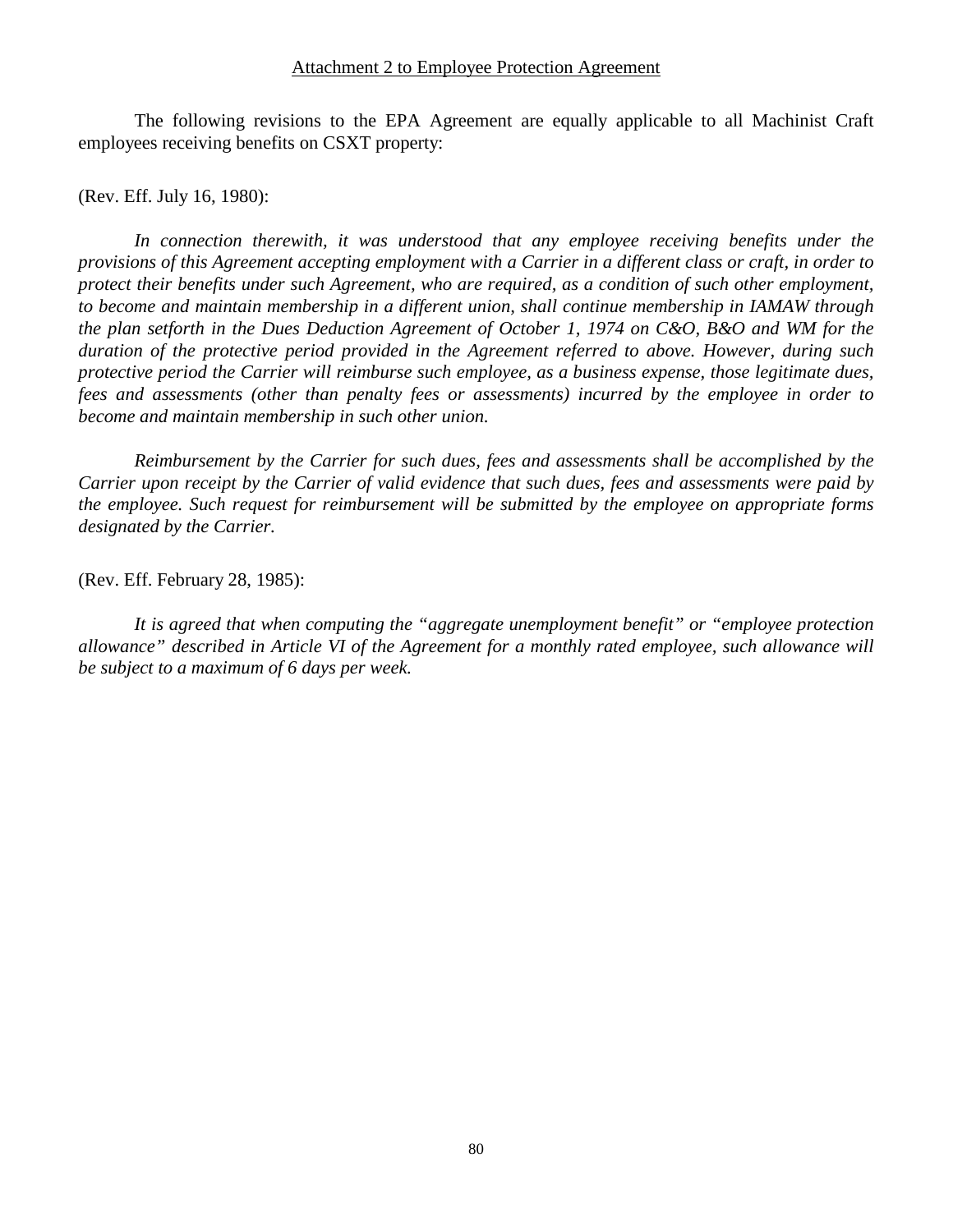#### **AGREEMENT**

# **FOR EMPLOYEE PROTECTION, BENEFITS AND OTHER CONDITIONS APPLICABLE IN COORDINATIONS INVOLVING EMPLOYEES REPRESENTED BY INTERNATIONAL ASSOCIATION OF MACHINISTS AND AEROSPACE WORKERS**

#### **AND**

#### **CSX TRANSPORTATION, INC.**

WHEREAS: CSXT and employees represented by International Association of Machinists and Aerospace Workers are desirous of reaching an agreement pursuant to Section 5 of the Washington Job Protection Agreement to be effective in the event of a coordination of operations, facilities and employees between any locations within CSXT.

#### IT IS AGREED:

#### ARTICLE I

Section 1

Affected employees of the Machinist Craft and their representatives shall be given a minimum of ninety (90) days' notice prior to the effective date of a coordination (by posting thereof on employee bulletin boards at locations affected, with a copy to the General Chairman and Local Chairmen) of any coordination of operations, facilities and employees between any two or more locations. Such notice shall contain a full and adequate statement of the proposed changes to be effected by such coordination.

The date and place of a conference between the representatives of the Carrier and the General Chairman or his representative shall be agreed upon within ten (10) days and conference shall be held within thirty (30) days for the purpose of reviewing the matters contained in the notice and questions arising in connection therewith. The Carrier may, after compliance with the requirement of notice and conference, place the contemplated coordination into effect as hereinafter provided with the understanding that the rights of any employee under the provisions of this Agreement are not adversely affected thereby.

#### ARTICLE II

#### Section 1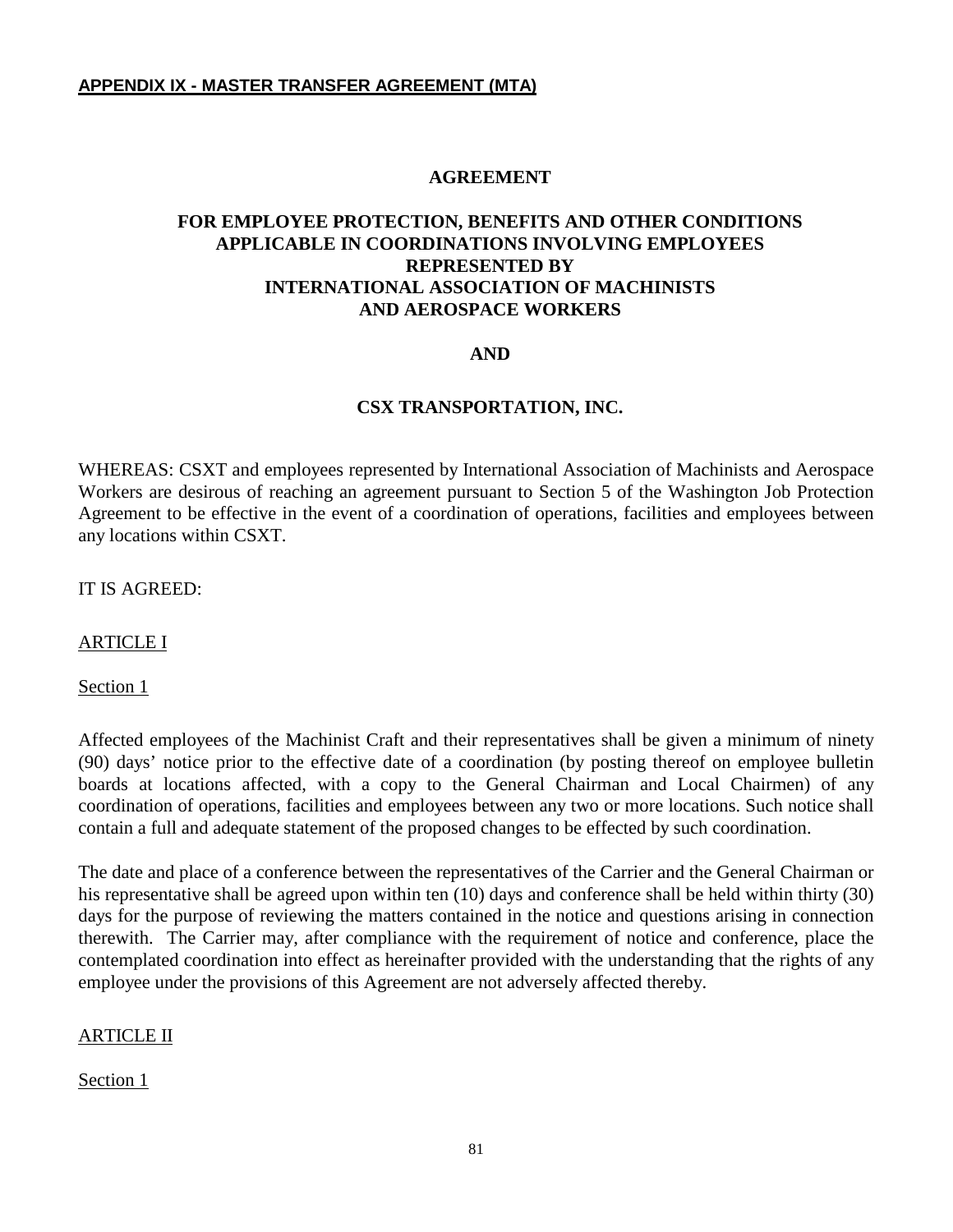Where a coordination of operations, facilities and employees results in a transfer of work and employees from one location to another, the selection of forces and assignment of employees shall be made on the following basis:

(a) Where there are no job abolishments involved in a coordination of operations and facilities specified in the ninety (90) day notice required by Article I hereof at the location to which work and employees are being transferred, additional positions established in the coordinated operation will accrue to those employees at the location from which work is to be transferred and positions are to be abolished; provided, however, that in the event the additional positions established in the coordinated operation exceed the number of positions abolished, those excess positions will accrue to employees at the location to which work is being transferred.

(b) Where job abolishments occur both at the location to which work is being transferred and at the location from which work is being transferred, because of the coordination specified in the ninety (90) day notice required by Article I hereof, employees at the location to which work is being transferred will fill the positions in the coordinated operation up to and equal to the number of positions in existence at that location at the time the ninety (90) day notice is served for the coordination. Positions established in the coordinated operation in excess of those that accrue to employees at the location to which work is being transferred will be filled by employees at the location from which work is being transferred.

(c) In the event employees at the location from which work is being transferred fail to accept positions to which they are entitled at the location to which work is being transferred, such unfilled positions shall then accrue to the employees at the latter location. Positions then unfilled will be filled by recall of furloughed employees, if any, and then by new hires.

#### Section 2

(a) Following conference as described in Article I, Section 1, notice will be posted at affected locations showing positions which are to be abolished as a result of the coordination. At the same time, positions to be established effective with the date of coordination in accordance with Article III, Section 1, will be bulletined for a period of fifteen (15) days. Successful bidders shall be entitled to the moving and real estate allowances outlined in Article IV, Section 1, where change of residence is involved as defined in Section 3 of Article IV.

(b) Where positions to be established in a coordinated operation accrue to a particular seniority roster, all employees holding assignments on that roster win be eligible to bid for the allocated positions. At the expiration of the fifteen (15) day bulletin period, determination will be made of the employees who have bid and have been awarded a position in the coordinated operation. At the same time, determination will also be made of those employees whose jobs are being abolished as a result of the coordination and who, rather than bid on a position in the coordinated operation, have elected to exercise displacement rights over junior regularly assigned employees whose positions are not being abolished. Such employees will designate the positions on which they intend to exercise seniority rights, and junior employees to be affected thereby shall make the same determination.

It is not the intent of the Carrier to abolish positions or furlough employees in anticipation of or subsequent to a coordination solely for the purpose of depriving employees of protective benefits to which they might otherwise be entitled to under the provisions of this Agreement.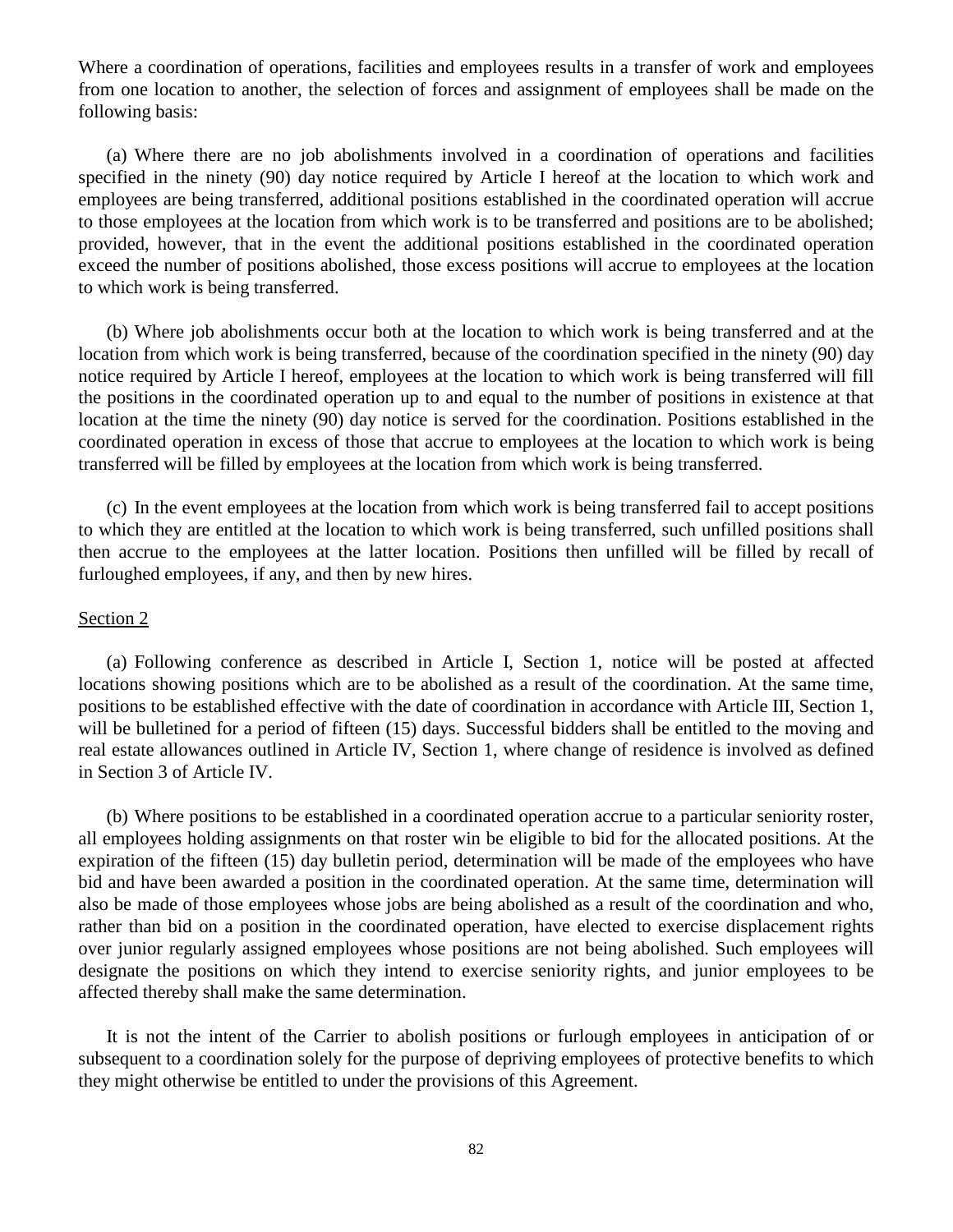(c) In the event any positions advertised in the coordinated operation are not filled in accordance with Paragraph (b), employees whose positions are to be abolished and who have not bid on advertised positions in the coordinated operation or who do not have sufficient seniority or do not elect to exercise seniority on other positions on the roster, and employees who are to be displaced through the exercise of seniority as described in Paragraph (b) and are unable or elect not to exercise seniority on other positions on the roster, will be assigned to the unfilled position(s) in the coordinated operation. Unfilled positions which accrue to employees at the location to which work is being transferred will be assigned by recognizing the principle of seniority; unfilled positions which accrue to employees at the location from which work is being transferred will be assigned in the reverse order of seniority and employees so assigned win be subject to the moving and real estate allowances outlined in Article IV, Section 1, where change of residence is involved as defined in Section 3 of Article IV. Such assignment will be by letter signed by the appropriate Carrier officer with copies to the Local Chairman and General Chairman. An employee so assigned may, if the transfer requires a change of residence as defined in this Agreement, in lieu of transferring, elect to resign subject to the separation procedures of Article IV, Section 2. This election must be exercised within twenty (20) days from the date of written notification by written reply to the Carrier officer with copies to the Local Chairman and General Chairman. An employee assigned a position who does not elect to resign shall, if he fails to report to the position on the effective date of assignment, or as otherwise arranged with the Carrier officer having jurisdiction at the location where he is to report, except under circumstances beyond his control, forfeit protection under this Agreement.

(d) Junior employee(s) at the location from which work is being transferred will be assigned in accordance with Paragraph (c) until the position(s) are either filled or until the employees described in such Paragraph (c) are exhausted.

(e) Employees on leave of absence, absent account sickness and other approved absences, and also those whose names do not appear on any seniority roster whose claims for reinstatement are pending and are ultimately sustained, who return to service subsequent to the coordination, shall be entitled to whatever rights they may have had had they been present at the time-of the coordination. When any such person described above returns to service and exercises seniority rights on a position to which he is entitled, the junior protected employee who is adversely affected on the seniority roster to which they exercise their seniority shall revert to his previous status and be afforded such protection to which he would have been entitled had the absent employee been present at the time of the coordination. The number of protected employees shall not be increased nor decreased as a result of the return of an employee under this Section except as provided for in Article III, Section 3.

#### Section 3

(a) Employees whose jobs are abolished or who are displaced as a result thereof and who have been neither assigned new positions nor offered such positions pursuant to Section 2(a) above, and whose seniority is such that they are unable to hold a position on the seniority roster on which working at the time of coordination, and who are not offered a position under Paragraph (b) hereof, will be paid a dismissal allowance pursuant to Article III, Section 2. Such an employee, may, at his option, at the time of coordination, resign and be subject to a separation allowance computed in accordance with Section 9 of the Washington Job Protection Agreement.

(b) Employees described in Paragraph (a) may, at the time of coordination or thereafter during the six (6) year period following a coordination, be offered employment in their craft at any location, or comparable employment for which they are physically and mentally qualified, and which does not require a change in residence as defined in Article IV, Section 3, if such offer of employment does not infringe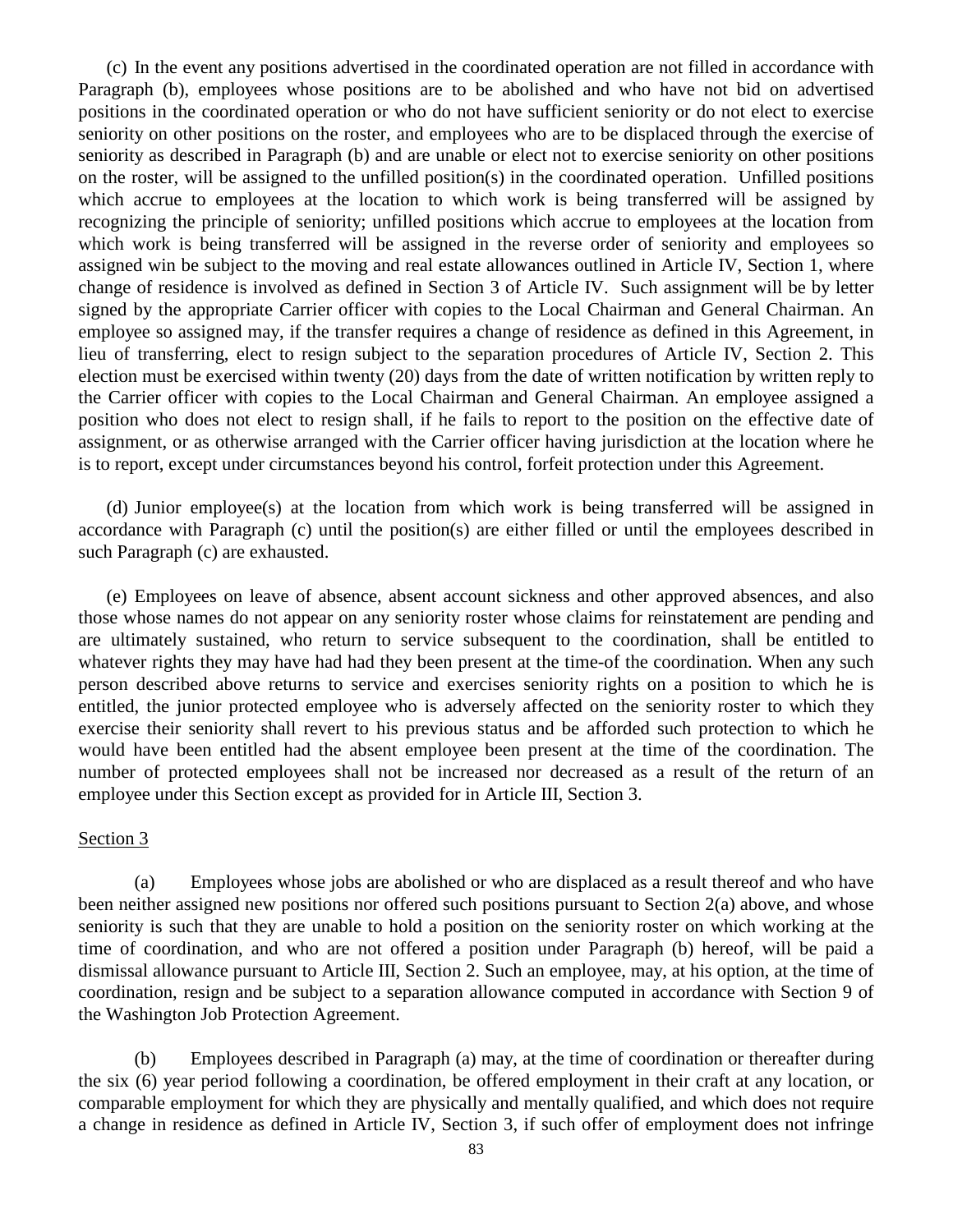upon the rights of other employees under the working agreement. If they decline such offer of employment, they shall forfeit their protection under this Agreement.

#### Section 4

(a) Employees accepting transfers pursuant to Section 2, above, will have their seniority date, as it appears on the seniority roster at the point from which being transferred, dovetailed on the appropriate roster to which transferred upon reporting for work, and their names win be removed from the roster from which transferred. Where following this procedure results in two (2) or more employees having the same seniority date on the dovetailed roster,, their respective positions on the roster will be determined by continuous service standing and then by lot.

(b) Employees transferring from one location to a coordinated operation at another location win be assigned positions at the latter location in accordance with bulletins advertising positions which accrue to such employees; thereafter, changes in the coordinated operation involving the filling of vacancies, abolishing or creating positions and reduction or restoration of force will be governed by application of the schedule agreement applicable at the location of the coordinated operation and the dovetailed seniority roster as provided for in Section 4(a), above.

(c) Employees transferred to other employment pursuant to Section 3(b) of this Article II shall establish seniority on the seniority roster to which assigned in accordance with the agreement rules covering the class of service in which employeed; such employees shall also retain seniority rights and recall rights on the roster on which working at the time of coordination. If recalled, they must accept such recall or forfeit all seniority on their previous roster and forfeit protection under this Agreement.

#### **ARTICLE III**

#### Section 1

(a) No employee involved in a particular coordination under this Agreement who is continued in service shall, for a period equal to his length of service, but not exceeding six (6) years following the effective date of such coordination, be placed, as a result of such coordination, in a worse position with respect to compensation and rules governing working conditions than he occupied at the time of such coordination so long as he is unable in the normal exercise of his seniority rights under applicable agreements, rules and practices to obtain a position producing compensation equal to or exceeding the compensation of the position held by him at the time of the particular coordination, except, however, that if he fails to exercise his seniority rights to secure another available position, which does not require a change in residence (as defined in Article IV, Section 3), to which he is entitled under the working agreement and which carries a rate of pay and compensation exceeding those of the position which he elects to retain, he shall thereafter be treated for the purposes of this section as occupying the position which he elects to decline.

(b) The protection afforded by the foregoing paragraph shall be made effective whenever appropriate through what is hereby designated as a "displacement allowance" which shall be determined in each instance in the manner hereinafter described. Any employee entitled to such an allowance is hereinafter referred to as a "displaced" employee.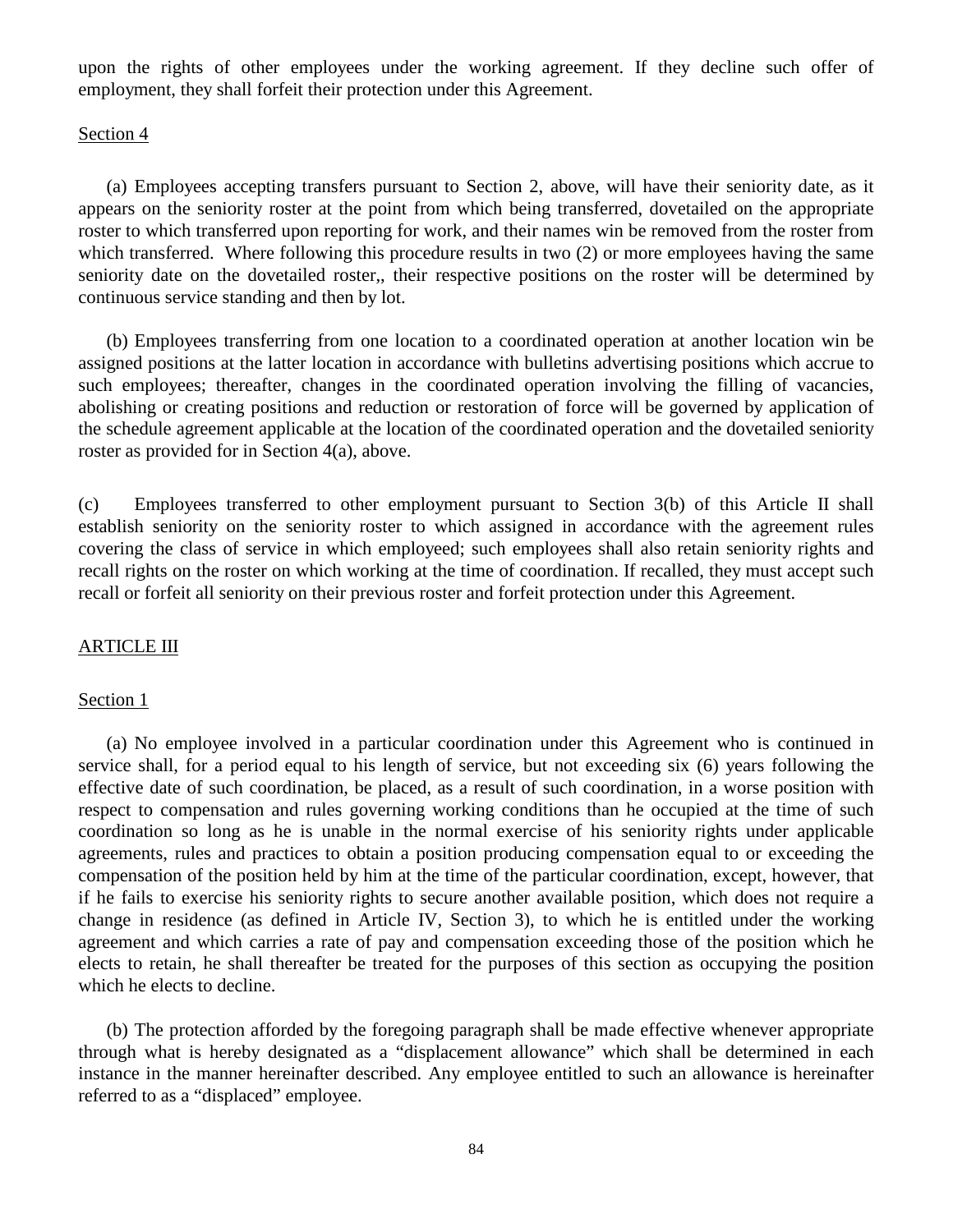(c) Each displacement allowance shall be a monthly allowance determined by computing the total compensation received by the employee during the last twelve (12) months in which he performed compensated service more than fifty (50) per centum of each of such months, based upon his normal work schedule, immediately preceding the date of his displacement (such twelve (12) months being hereinafter referred to as the "test period") and by dividing separately the total compensation and the total time paid for by twelve (12), thereby producing the average monthly compensation (adjusted to include subsequent general wage increases) and average monthly time paid for which shall be the minimum amounts used to guarantee the displaced employee, and if his compensation in his current position is less in any month in which he performs work than the aforesaid average compensation (adjusted to include subsequent general wage increases), he shall be paid the difference, less compensation for any time lost on account of voluntary absences to the extent that he is not available for service equivalent to his average monthly time during the test period, but he shall be compensated in addition thereto at the rate of the position filled for any time worked in excess of the average monthly time paid for during the test period.

#### Section 2

(a) Any employee who is deprived of employment as a result of a coordination described by this Agreement shall be referred to as a "dismissed employee" and shall be paid a monthly dismissal allowance, for a period equal to his length of service but not exceeding six (6) years following the effective date of coordination, equivalent to one-twelfth (1/12) of the compensation received by him in the last twelve (12) months of his employment in which he performed compensated service more that fifty (50) per centum of each of such months, based upon his normal work schedule, prior to the date he is first deprived of employment as a result of the coordination. Such allowance shall also be adjusted to reflect subsequent general wage increases.

(b) The dismissal allowance of any dismissed employee who returns to service shall cease upon the effective day of reemployment as set forth in the recall notice. During the time of such reemployment, he shall be entitled to protection in accordance with the provisions of Section 1 of this Article III.

(c) The dismissal allowance of any dismissed employee who is otherwise employeed shall be reduced to the extent that his combined monthly earnings in such other employment, any benefits received under any unemployment insurance law, and his dismissal allowance exceed the amount of the dismissal allowance as computed under 2(a), above.

(d) The dismissal allowance shall cease prior to the expiration of the protective period in the event of the employee's resignation, death, retirement, dismissal for justifiable cause under existing agreements, or failure to return to service after being notified in accordance with the working agreement, or failure to accept a position offered pursuant to Article II, Section 3(b).

(e) In the application of Sections 1 and 2 of this Article III, overtime refused by an employee otherwise entitled to protective benefits will be credited against the employee only to the extent of such overtime that he stands to be called for under existing overtime rules. Such employee, must, however, mark up for overtime work or he will be treated for the purpose of determining protective payments as though he had requested such overtime.

#### Section 3

(a) Where employees transfer to a new location in a coordinated operation and have their seniority dovetailed in accordance with Article 4, Section 4, resulting in a superior location on the roster to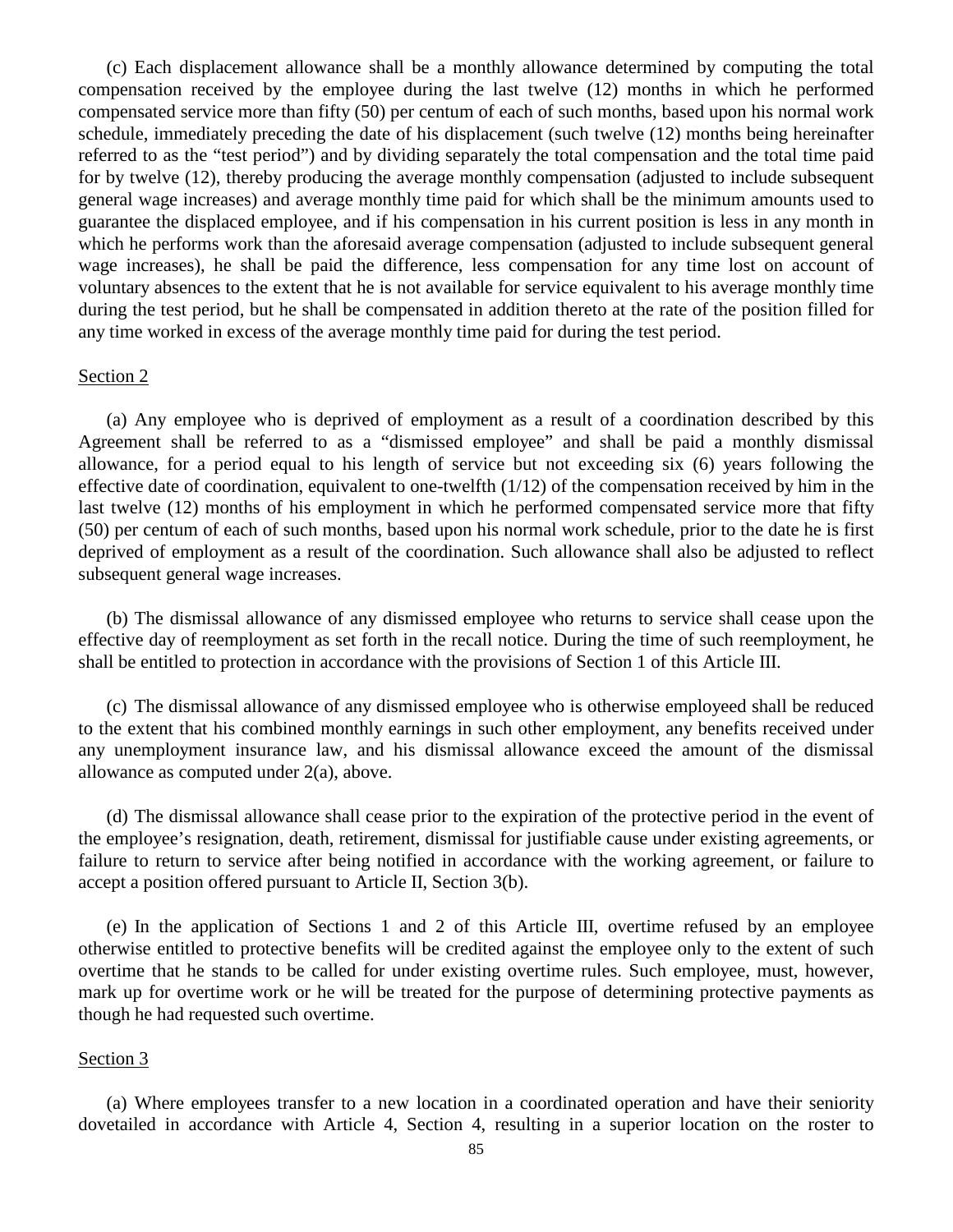employees then regularly assigned at that location, junior employees holding regular assignments at the location on the day before the coordination, corresponding to the number of senior employees transferring to the coordinated operation, will be subject to the protective benefits set forth in this Article III. Such employees will be identified within thirty (30) days of the coordination and the General Chairman notified accordingly.

(b) (1) Notwithstanding any other provisions of this Article III, employees transferring to a new location in a coordinated operation and who are furloughed for any reason during the six (6) year period starting with the effective date of coordination, except when furloughed because of conditions beyond the control of the Carrier, such as flood, snowstorm, hurricane, tornado, earthquake, fire or strike, will be entitled to the protective benefits of Section 2 of this Article III.

(2) Employees acquiring protection under the provisions of Paragraph (a) of this Section as a result of the dovetailing procedure set forth therein, and who are furloughed for any reason during the six (6) year period starting with the effective date of coordination, except when furloughed because of conditions beyond the control of the Carrier, such as flood, snowstorm, hurricane, tornado, earthquake, fire or strike, will be entitled to the protective benefits of Section 2 of this Article III, except that such protective benefits will be 60% of the dismissal allowance provided therein. The dismissal allowance of any dismissed employee under these conditions who obtains other than Railroad employment shall be reduced only to the extent that his combined monthly earnings in such other employment and his dismissal allowance exceed 100% of the dismissal allowance as computed under Section 2(a) of this Article III. Example:

An employee has a dismissal allowance under Section 2(a) of \$1,000.00 per month. Sixty percent (60%) of such allowance is \$600.00 per month. He obtains other than Railroad employment and receives \$700.000 per month. The total of 60% of his dismissal allowance (\$600.00) plus outside employment (\$700.00) is \$1,300.00 per month, or \$300.00 in excess of 100% of his dismissal allowance. His dismissal allowance, \$600.00, will be reduced by \$300.00 and he will receive \$300.00 dismissal allowance for the month.

(3) When forces have been reduced under the emergency provisions contained in (1) and (2) above and thereafter operations are restored, employees whose services have been dispensed with must be recalled upon termination of the emergency. The guaranteed rate of compensation will not apply during the period an employee is so laid off.

# Section 4

An employee affected by a coordination including any employee accepting other employment under this Agreement, will be accorded all benefits attached to his previous employment, including but not limited to free transportation, pensions, hospitalization, insurance, etc., to the same degree accorded other employees on his home road in active service except that the matter of free transportation shall be subject to applicable regulations.

Protection payments shall be subject to deduction of all applicable taxes, hospital association dues (where applicable), union dues and all other lawful deductions.

# Section 5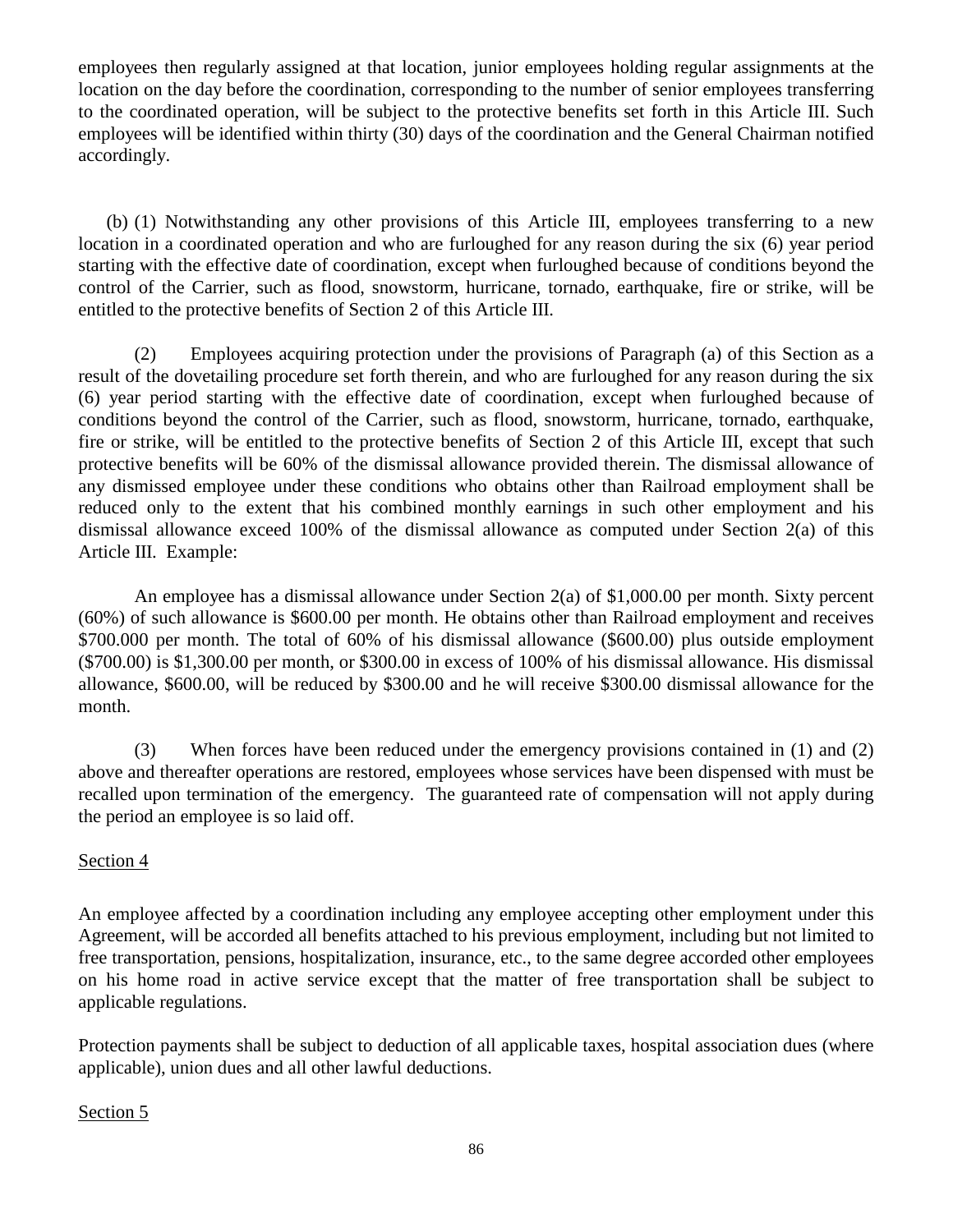An employee who is deprived of employment and is receiving a dismissal allowance under Article III, Section 2, and who has unused vacation time for which he has qualified by virtue of having performed the required number of days of compensated service will not be deprived of the unused vacation time, but vacation pay will be paid in lieu of dismissal allowance for the vacation period. Any employee receiving a dismissal allowance who returns to active service will, while he continues in active service, be credited with the period during which he received dismissal allowance as compensated service for vacation purposes.

#### Section 6

When an employee representative makes claim that an employee has been adversely affected by a coordination, Carrier shall, upon request, furnish duly authorized representative or representatives statement showing details of compensation for any period which is in question and in which the employee claims to have been adversely affected and the Carrier and such duly authorized representative or representatives will make available to each other any additional records and data bearing upon the claim.

#### ARTICLE IV

#### Section 1

(a) Employees electing to transfer to a new point of employment requiring a change of residence as a result of job offers made pursuant to Article II of this Agreement shall be subject to the benefits contained in Sections 10 and 11 of the Washington Job Protection Agreement (or as provided below) and in addition to such benefits shall receive five (5) working days instead of "two working days" provided by Section 10(a) and, shall receive an allowance for any and all other expenses in accordance with the following schedule:

- (1) Effective with the date of transfer, an allowance of \$500.00;
- (2) At the end of 30 weeks of compensated employment, a second allowance of \$500.00;
- (3) At the end of 60 weeks of compensated employment, a third allowance of \$500.00;

The initial allowance provided in (1) above will be paid promptly but in any event not to exceed thirty (30) days from date of transfer. Subsequent allowances provided in (2) and(3) will be paid within five (5) days of the expiration of the time periods specified therein.

In the event of death or permanent disability, the affected employee or his estate shall be paid as if he had completed all the prescribed work periods.

(b) Any employee involved in a coordination covered by this Agreement who is retained in service who is required to change the point of his employment as a result of such coordination and is, therefore, required to change his place of residence, may, if he so elects, accept the provisions hereinafter set forth in this Section 1 in lieu of and in full settlement of any claim arising under Section 11(a) 1 and 2, of the socalled Washington Agreement.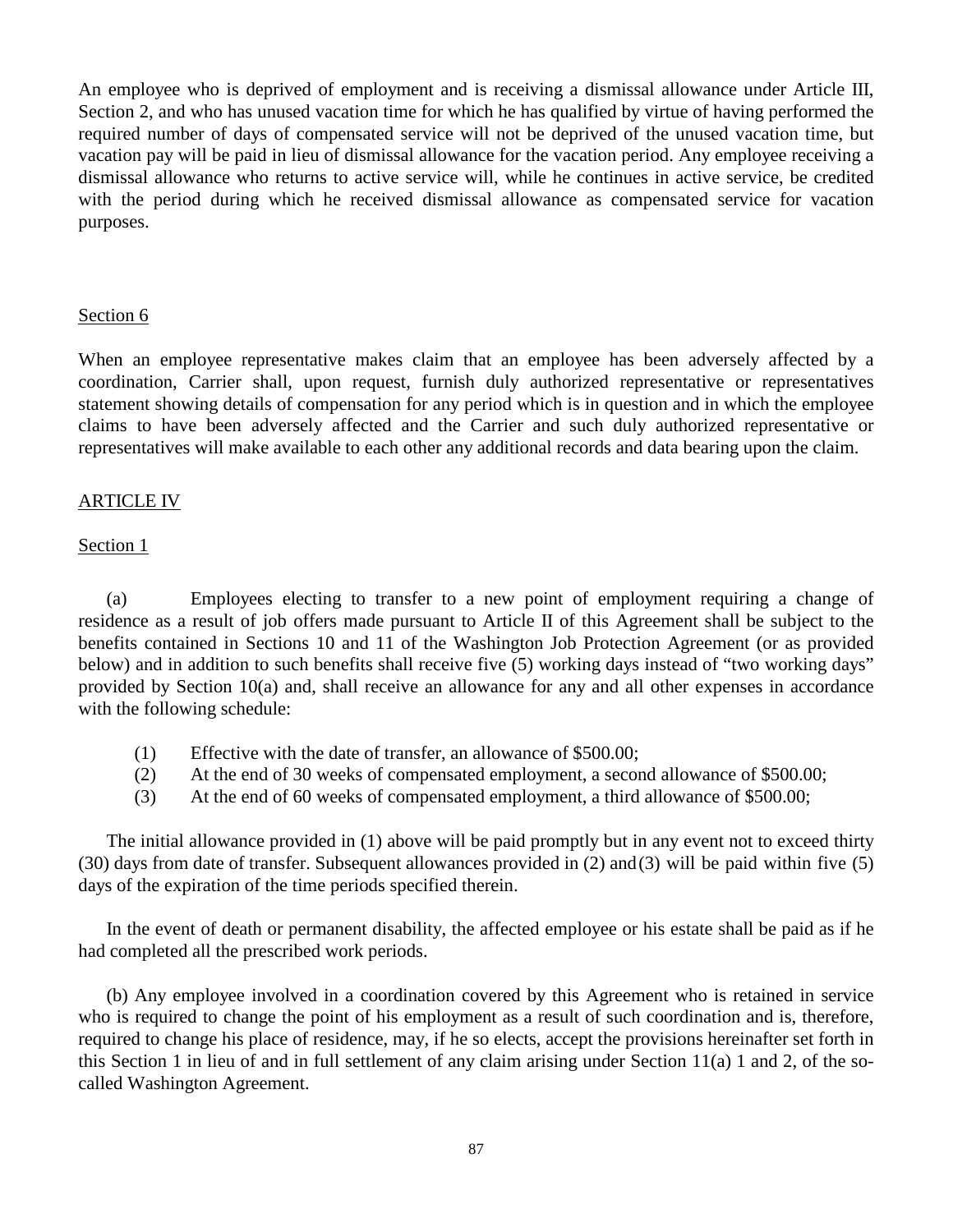(c) Upon the date of notice provided for in Article I, Section 1 hereof, if the employee owns his home or is under contract to purchase a home in the locality from which he is required to move in order to relocate in the locality to which he has been transferred, he shall be compensated by the Carrier at seven percent (7%) of the fair market value of the home in question; and, in addition thereto, ten percent (10%) of his equity of the fair market value of the home in question subject to a maximum equity of \$20,000.00 in said home. The employee's equity in his home shall be determined as of the date of notice covering transfer of work plus any increase in equity resulting from normal monthly mortgage payments made between date of notice and effective date of transfer.

(d) An employee electing to claim the provisions set forth in this Section 1 must, within three (3) years from the effective date of the coordination, so notify the Carrier and upon presentation of proper forms to the employee by the Carrier, he must thereafter execute all necessary releases as full settlement of any claim against the Carrier under the provisions of Section 11(a) I and 2, of the Washington Agreement, and of this Section 1.

(e) Should a controversy arise in respect to the fair market value of the home, it shall be decided through joint conference between the employee involved and the Carrier; and in the event they are unable to agree, the dispute may be referred by either party to a Board of three (3) competent real estate appraisers, selected in the following manner: One to be selected by the employee and one by the Carrier, and the two selected shall endeavor to agree upon the third appraiser within ten (10) days, after their appointment or selection. Then, in the event of failure to agree, the Chairman of the Local Board of Realtors shall be requested to appoint the third appraiser. A decision of the majority of the appraisers shall be required and said decision shall be final and conclusive. The salary and expenses of the third or neutral appraiser, including the expense of the Appraisal Board, if any, shall be borne equally by the employee involved and the Carrier. All other expenses shall be paid by the party incurring them (employee or Carrier) including the salary of the appraiser selected by such party.

(f) The Carrier will reimburse employees transferring to a new point of employment under this Agreement for the cost of acquiring license for one automobile, in the state in which he establishes residence incident to transfer, including the use tax and any cost of re-titling such automobile in such state.

(g) An employee transferring to a new point of employment in a coordinated operation will not be required to undergo physical examination incident to such transfer.

#### Section 2

(a) Employees declining to transfer to a new point of employment requiring a change in residence as a result of job offers made pursuant to Article II of this Agreement may terminate all seniority and employment relationships as of the effective date of the transfer or as otherwise agreed upon, and will be paid a separation allowance in accordance with the following schedule:

| Length of Service             | <b>Separation Allowance</b>                                                            |
|-------------------------------|----------------------------------------------------------------------------------------|
| Less than one year            | 5 days' pay at rate of position last occupied<br>for each month service was performed. |
| 1 year and less than 2 years  | 3 months' pay                                                                          |
| 2 years and less than 3 years | 6 months' pay                                                                          |
| 3 years and less than 5 years | 9 months' pay                                                                          |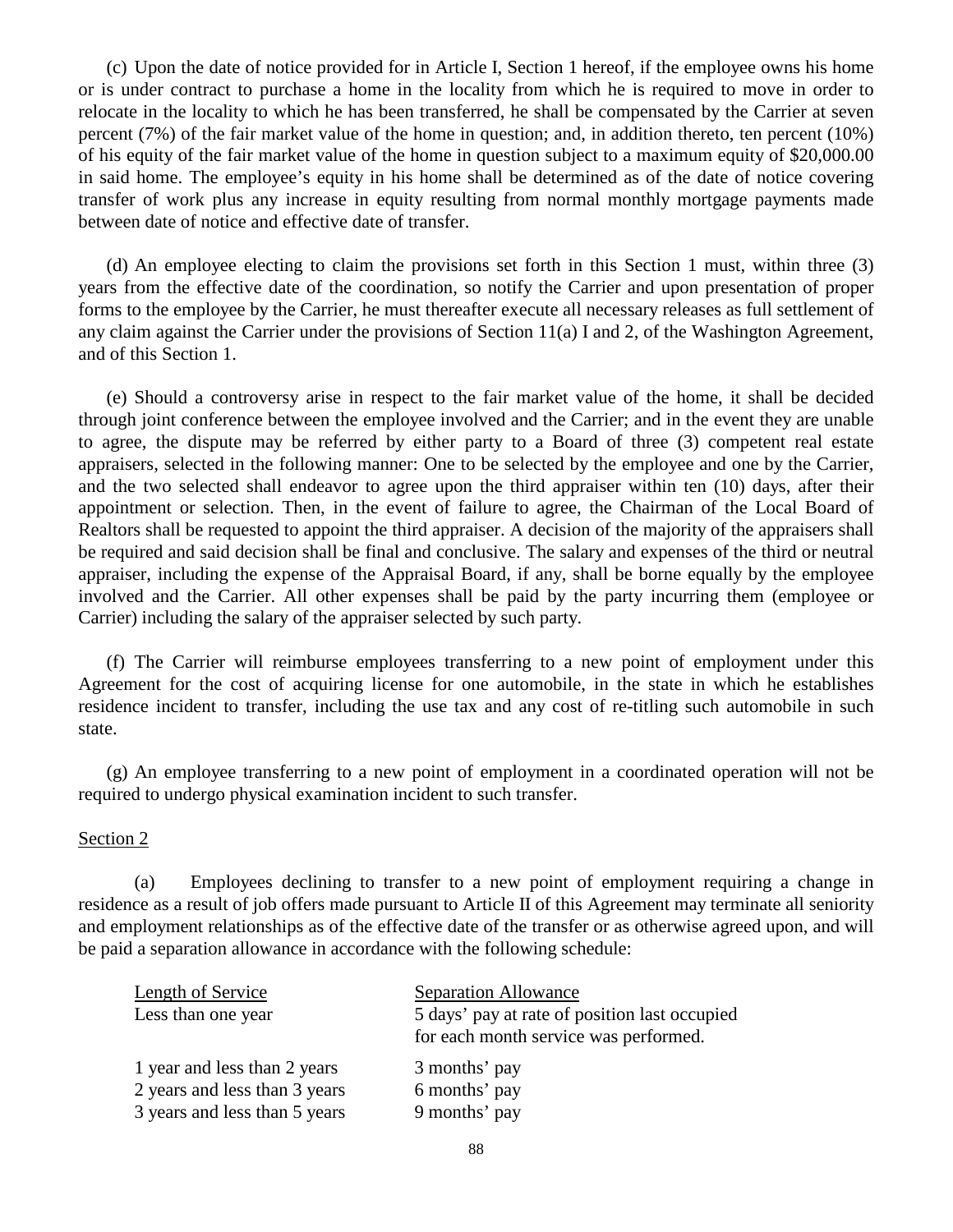(b) Length of service shall be computed as provided by Section 7 of the Washington Job Protection Agreement.

(c) In determining the above allowance, the specified number of months' pay shall correspond with the particular employee's earnings in an equal number of months immediately preceding his last date of compensated service.

(d) Employees who have attained age sixty-two (62) and who are qualified for Railroad Retirement benefits without actuarial reductions shall have any separation allowance reduced in accordance with the following schedule:

| <u>Age</u>  | Less |
|-------------|------|
| 62          | 15%  |
| 63          | 25%  |
| 64          | 50%  |
| 65 and over | 75%  |

For the purposes of this provision, ages shall be those shown in the records of the employing Carrier.

#### Section 3

In applying Sections 1 and 2 of this Article IV, as well as the other provisions of this Agreement, an employee will be considered as being required to change his residence when he is required to transfer to a new point of employment which is outside a radius of thirty (30) miles from his former work location and is also located further from his residence than is his former work location.

# ARTICLE V

For the purpose of this Agreement, Section 13 of the Washington Job Protection Agreement shall be inapplicable and the following provisions shall apply to all disputes and controversies.

In the event any dispute or controversy arises between the Carrier and any labor organization signatory to this Agreement with respect to the interpretation or application of any provisions of this Agreement or of the Washington Job Protection Agreement (except as defined in Section II(d) thereof or Article IV, Section 1, of this Agreement as the case may be) or any implementing agreement which may be entered into by the parties signatory hereto which cannot be settled by said Carrier and the labor organization, parties hereto within thirty (30) days after the dispute arises, such dispute may be referred by either party to a Public Law Board for adjudication or as otherwise agreed to by the parties. However, this is not to be construed that such dispute must be resolved before the Carrier may implement a coordination under this Agreement.

To expedite adjudication of any dispute, it is further understood that such dispute will be handled by the General Chairman and the highest designated officer of the Carrier or their duly authorized representatives without regard to the standard rules of the Agreement governing the handling of claims and grievances. It is understood, however, that unless otherwise agreed to, the handling of any dispute between the General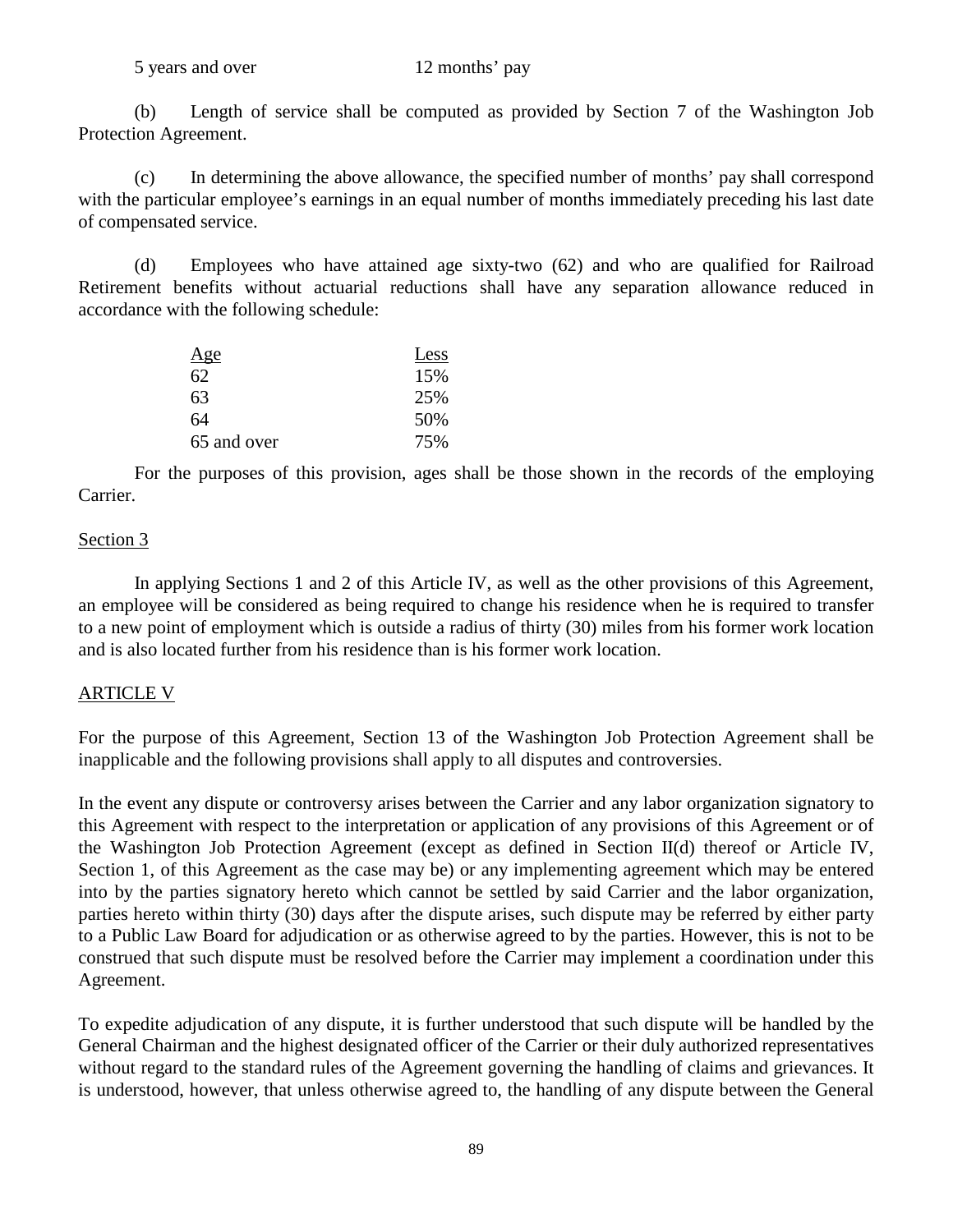Chairman and the highest designated officer of the Carrier win be in accordance with Agreement rules with respect to the time limits provided therein.

#### ARTICLE VI

There shall be no duplication of monetary benefits receivable by an employee under this Agreement and any other agreement or protective arrangement. In the event monetary benefits may be due an employee under this Agreement and other agreements or protective arrangements, such employees shall, not later than thirty (30) days after having been so notified in writing by Carrier, with a copy to the General Chairman, make an election in writing as to whether he desires to retain the monetary benefits available to him under any of the other agreements or protective arrangements or to receive the monetary benefits provided under the provisions of this Agreement. In the event the employee fails to make such election within the said 30-day period, he shall be entitled to the monetary benefits payable under the provisions of this Agreement, and the duplicating monetary benefits under any of the other agreements shall have no application to such employee. An employee eligible to receive monetary benefits under any of the other agreements shall, irrespective of the election made, be subject to and shall be governed by all of the other provisions of this Agreement.

In the event of any conflict between the provisions of this Agreement and prior employee protective agreements or protective arrangements, the provisions hereof shall govern as to all matters arising out of or incidental to coordinations of Carrier pursuant to this Agreement.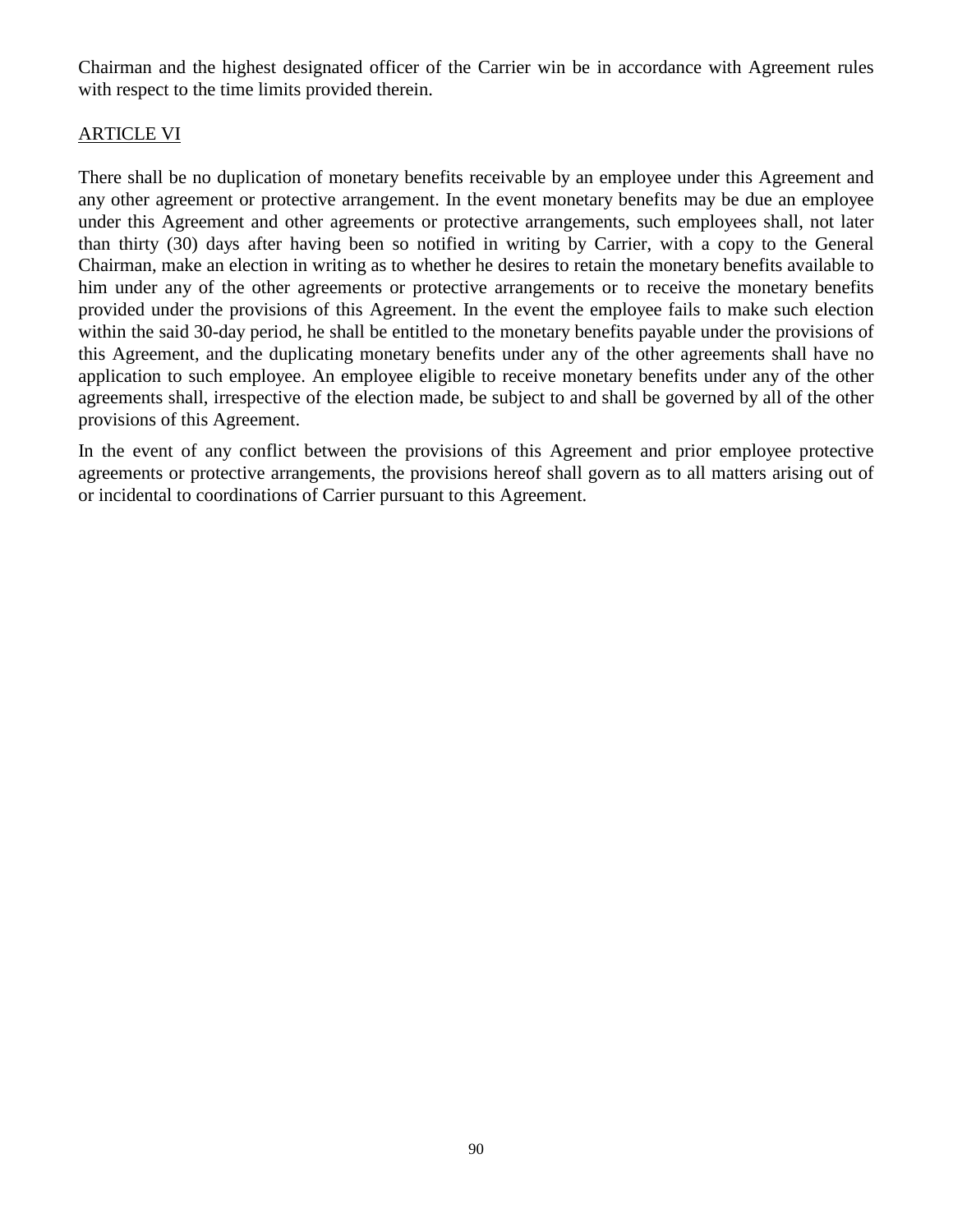#### MEMORANDUM OF UNDERSTANDING

#### RE: ARTICLE V - SECTION 1 – DISPUTES

#### **PROCEDURE**

This Memorandum of Understanding is attached to and made a part of the Agreement for Protection of Employees represented by The International Association of Machinists and Aerospace Workers in connection with coordinations.

Upon notice in writing served by one party on the other of intent by that party to refer the dispute or controversy to a Public Law Board, each party shall within ten (10) days, select a member or members of the Board; and the members thus chosen shall endeavor to select a neutral member who shall serve as Chairman, in which event the compensation and expenses of the Chairman shall be borne equally by the parties to the proceeding. All other expenses shall be borne by the party incurring them. Should the members designated by the parties be unable to agree upon the appointment of the neutral member within ten (10) days, either party may request the National Mediation Board to appoint the neutral member, whose compensation and expenses shall be paid in accordance with existing laws. All other expenses shall be borne by the party incurring them. If any party fails to select its member of the Board within the prescribed time limit, the representative of such party signatory to this agreement or his designated representative shall be deemed to be the selected member and the committee shall then function and its decision shall have the same force and effect as though all parties had selected their members. The Committee shall meet within fifteen (15) days after selection or appointment of the neutral member and shall render its decision within sixty (60) days thereafter. The decision of the majority of the Board shall be final and binding, except that in any case in which there is an unequal number of carrier and organization members of the Board, the decision of the neutral member shall be final and binding.

In the event of any dispute as to whether or not a particular employee was affected by a coordination described in this agreement, it shall be his or the General Chairman's obligation to identify the coordination and specify the pertinent facts of that coordination relied upon. It shall then be the carrier's burden to prove that factors other than a described coordination affected the employee.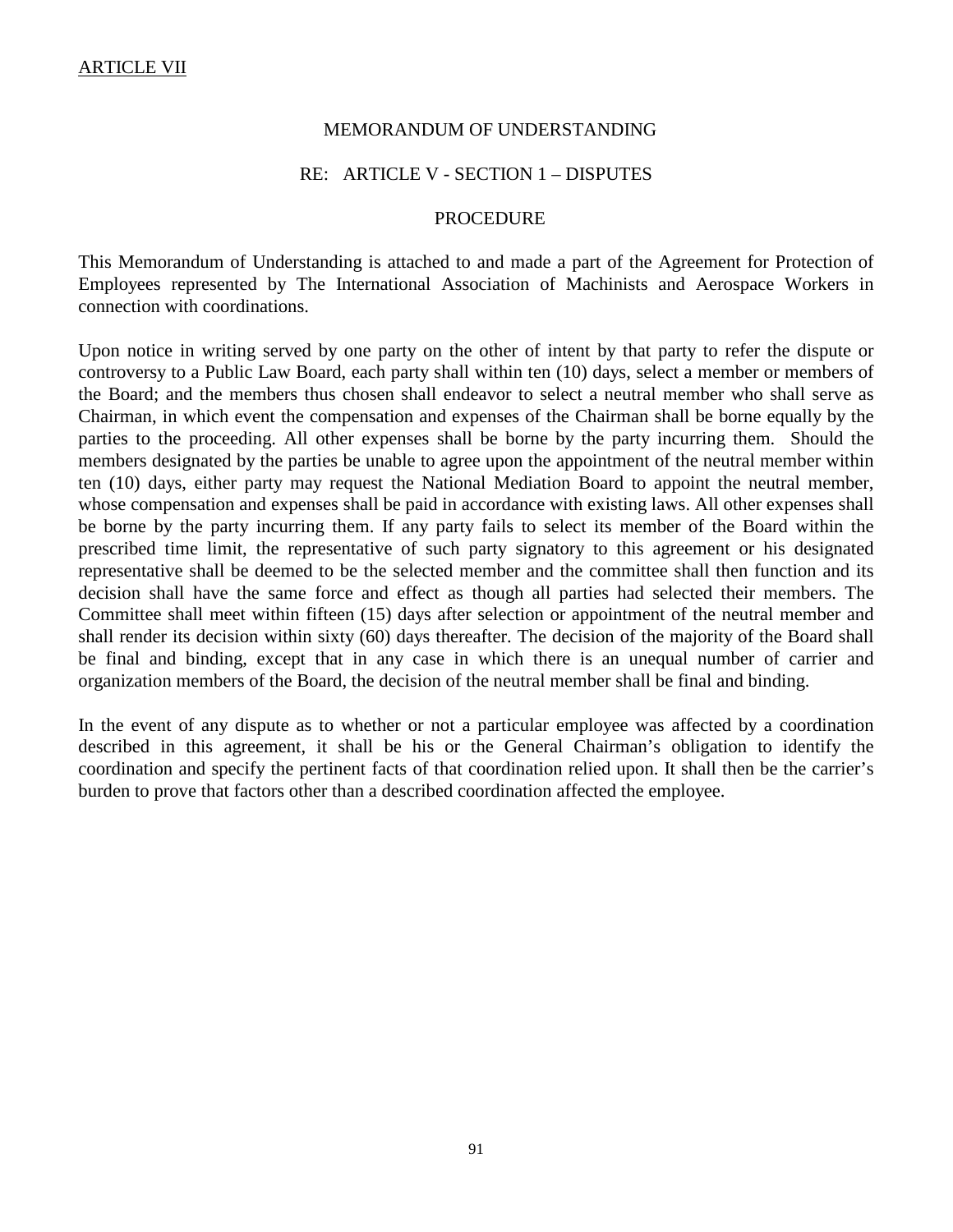#### MEMORANDUM OF UNDERSTANDING

#### RE: SUPERVISORY AND EXCEPTED PERSONNEL

This Memorandum of Understanding is attached to and made a part of the Agreement for Protection of Employees represented by the International Association of Machinists and Aerospace Workers in connection with coordinations of C&O, B&O, WM and SIRC operation, facilities and employees.

If, subsequent to the effective date of the Agreement to which this is attached, officials, supervisory or fully excepted personnel should exercise their seniority rights in a craft or class of employees protected under said Agreement, then, during the period such seniority is exercised, such officials, supervisory or fully excepted personnel shall be entitled to the same protection afforded by the said agreement to employees in the craft or class in which such seniority is exercised, and no employee subject to said Agreement shall be placed in a worse position with respect to compensation, rules, working conditions, fringe benefits, or rights and privileges pertaining thereto, by the return of the official, supervisory or fully excepted personnel to work under the schedule agreement.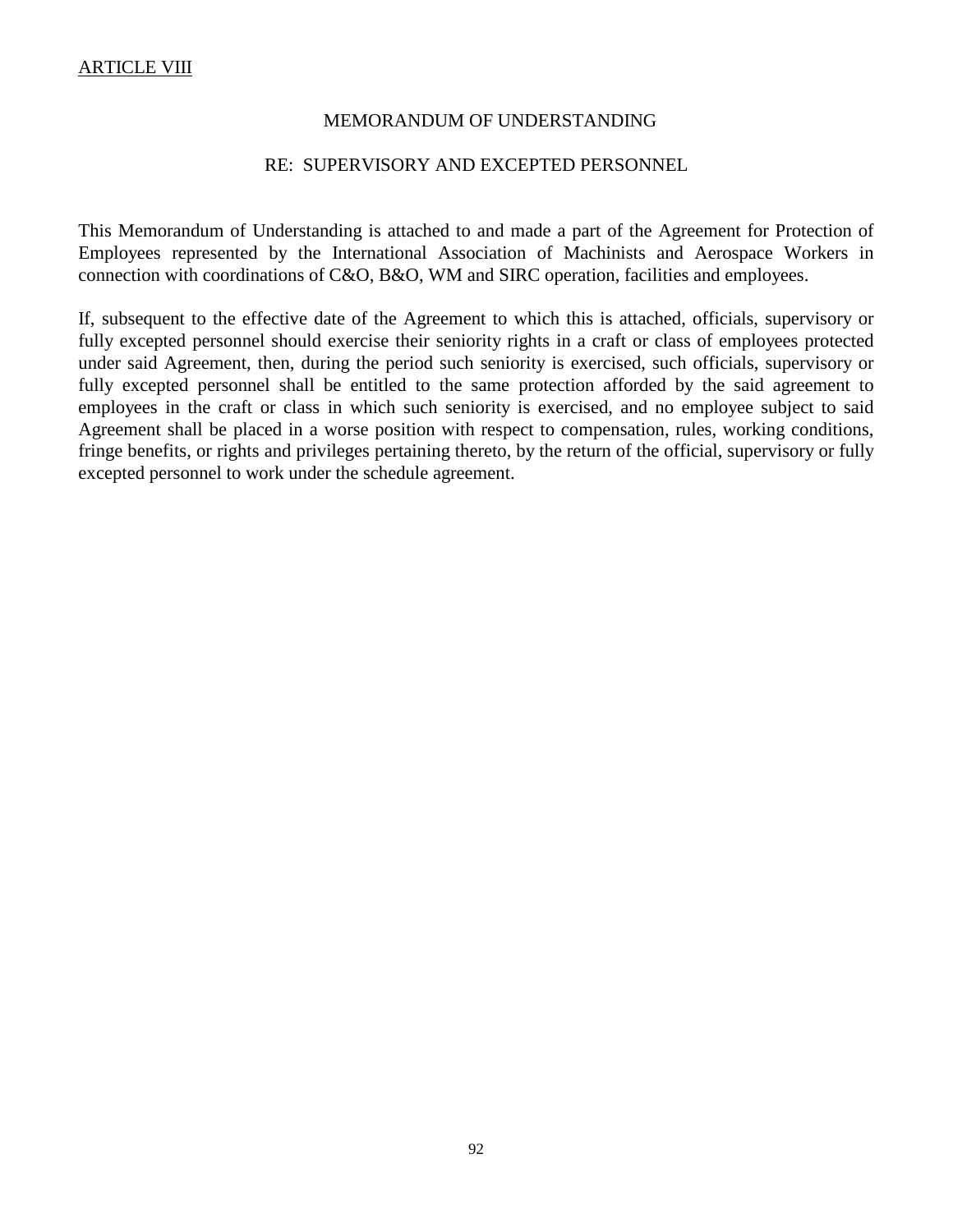**Chessie System** Baltimore, Maryland 21201 January 14, 1976 File 167-9 SC

Mr. W. D. Snell, General Chairman Intl. Assn. of Machinists & Aerospace Workers P. O. Box 12161 Columbus, Ohio 43212

#### Dear Sir:

This has reference to previous discussions between us concerning the application of Agreement for Employee Protection, Benefits and other conditions applicable in coordinations involving Employees Represented by The International Association of Machinists and Aerospace Workers and The Chesapeake and Ohio Railway, The Baltimore and Ohio Railroad Company, The Western Maryland Railway Company and The Staten Island Railroad Corporation.

Article II, Section 3(b) of such Agreement reads:

"(b) Employees described in Paragraph (a) may, at the time of co-ordination or thereafter during the six year period following a coordination, be offered employment in their craft on any of the Carriers signatory hereto, or comparable employment for which they are physically and mentally qualified on the Carrier on which employed at the time of coordination, and which does not require a change in residence as defined in Article IV, Section 3, if such offer of employment does not infringe upon the rights of other employees under the working agreement. If they decline such offer of employment, they shall forfeit their protection under this Agreement."

This will confirm our understanding that in the application of the foregoing, insofar as concerns Journeymen Machinists and/or Machinist Apprentices, such employees may, if they so desire, accept the offer of comparable employment but such election will be voluntary on their part and if they decline the offer of comparable employment, they shall not forfeit any protection under the Agreement.

This understanding shall not, however, apply to Machinist Helpers and such employees will be subject to the full application of Article II, Section 3(b) as cited hereinabove.

If this properly reflects your understanding, will you please indicate in the space provided, returning copy for our file.

Very truly yours,

ACCEPTED: /S/ D. S. Garda

/S/ W. D. Snell, General Chairman International Association of Machinists and Aerospace Workers

/S/ E. A. Fritzel, General Chairman International Association of Machinists and Aerospace Workers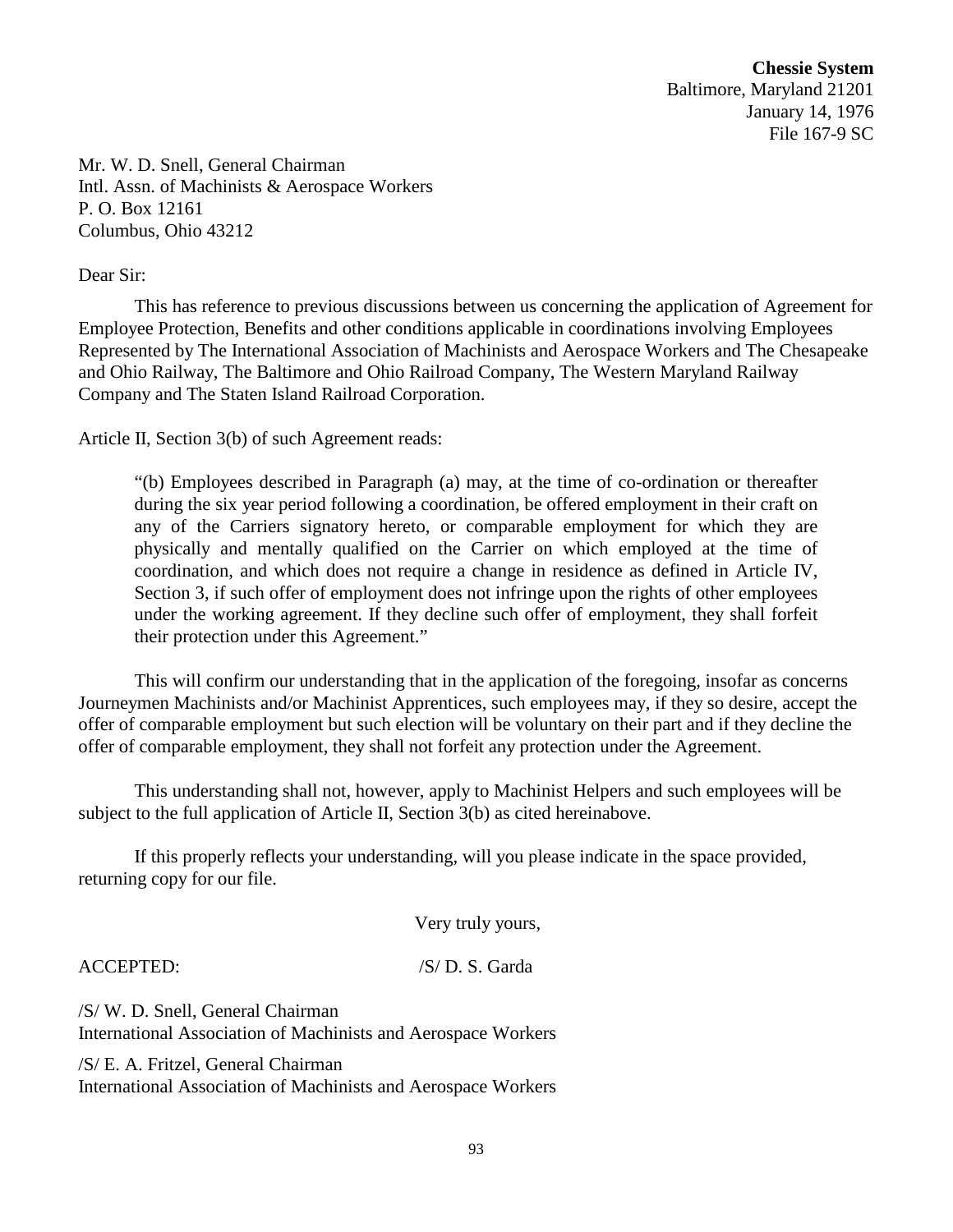#### **APPENDIX X - TRAVELING SERVICE MECHANIC AGREEMENT**

CSXT Labor Agmt. No. 16-102-91

# AGREEMENT **BETWEEN** CSX TRANSPORTATION, INC. AND ITS EMPLOYEES REPRESENTED BY THE INTERNATIONAL ASSOCIATION OF MACHINISTS AND AEROSPACE WORKERS

Section 1

A. Subject to the terms and conditions hereinafter set forth, the Carrier win establish positions known as "Traveling Service Mechanic" (TSM) for the purpose of performing line-of-road locomotive inspecting, repairing and servicing work.

TSM positions will accrue to qualified Machinists holding seniority as such on the Machinist Seniority Roster at the seniority point covering the position advertised.

B. TSM-qualified employees will be identified on the Machinist Seniority Rosters at various locations where service trucks are assigned. The locations proposed for initial assignment of service trucks are listed in Attachment "A" hereto. Such TSM qualified employees will be assigned the work of locomotive servicing, inspecting and running repairs on locomotive units on line-of-road and at other locations, such as yards, service tracks, etc.

C. Transportation will be provided between home point and work locations.

D. When not being used on the service truck, employees will perform regular duties at their home station.

Section II

A. 1. The training of TSM employees will be determined, supplied and paid for by Carrier or designated Carrier agent.

2. Trainees must be able to demonstrate competence for the position within a reasonable period of time, not to exceed thirty days, or be dropped from further training. A trainee who is dropped from the training program or voluntarily withdraws from the training program may not again apply for training for a period of sixty (60) days from the date dropped or withdrawn. The Carrier will provide training as required, including but not limited to, training in the following areas:

a. Safety/emergency procedures, including use of communications equipment.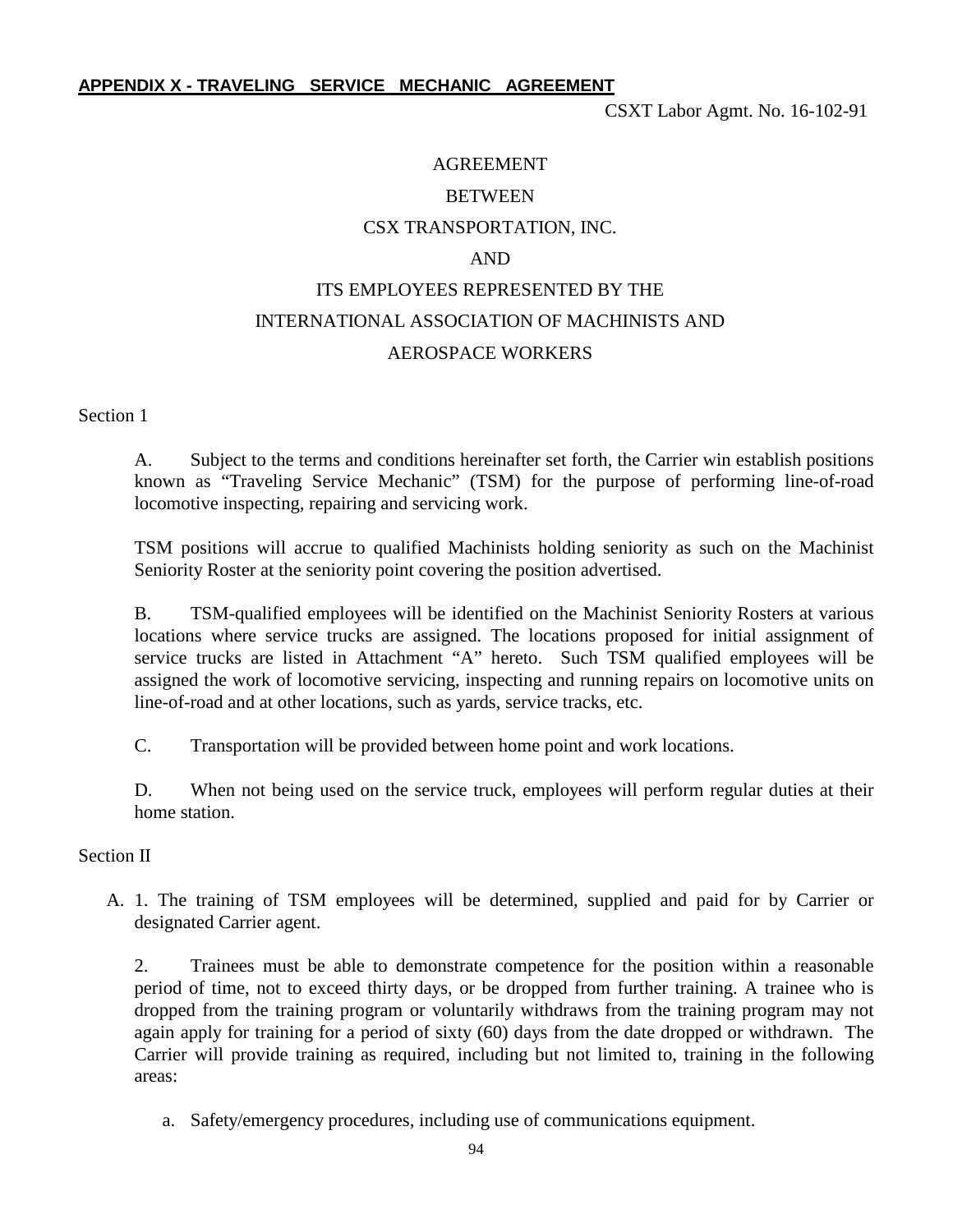- b. Service operation, which includes servicing, inspecting and running repairs.
- 3. TSM employees must possess valid driver license.
- 4. Training time, including travel time, will be compensated at the regular straight time rate of pay. If the training facility is at a location other than the trainee's home point, the Carrier will reimburse the trainee for reasonable, necessary expenses incurred including mileage if the trainee is required to use his personal automobile vehicle for travel.
- B. TSM employees will be required to comply with all applicable Federal certification/licensing requirements.
- C. Once an employee has successfully completed all job requirements specified in Paragraph A of this Section, the employee will be identified on the-applicable seniority roster as qualified for TSM position.

#### Section III

- A. Regularly established route/trip assignments will be by bulletin to qualified TSM employees. In addition to the normal bulletin information, TSM bulletins will identify geographical areas to be covered by the assignment.
	- 1. Consideration will be given to anticipated time requirements to minimize away from home rest periods.
	- 2. When route/trip is made by "off duty employees," assignment will be by call from rotating call boards so as to equalize opportunity.
	- 3. On scheduled runs, the TSM employee will be teamed up with a Traveling Service Supplyman (TSS). On unscheduled runs requiring only the recognized work of one craft, the required craft employee, TSM or TSS, will be called.
- B. TSM vacancies on regular assignments or unscheduled runs will be filled first by qualified on-duty employees from the applicable overtime board or lists, followed by calling qualified off-duty employees, in accordance with Section III A(2).
- C. Employees assigned to TSM service will be compensated as hereinafter set forth. However, all overtime service will be subject to the applicable overtime rules of the Schedule Agreement(s).
	- 1. Straight time will be allowed for all hours traveling, waiting, and for work performed during the regularly assigned shift. Overtime rate will apply for traveling, waiting, and work performed prior to or following the regularly assigned shift.
	- 2. Employees called for TSM service whose tour of duty is regular and who leave and return to home station daily, shall be paid continuous time from the time of leaving the home station to the time they return whether working, waiting or traveling, exclusive of the meal period.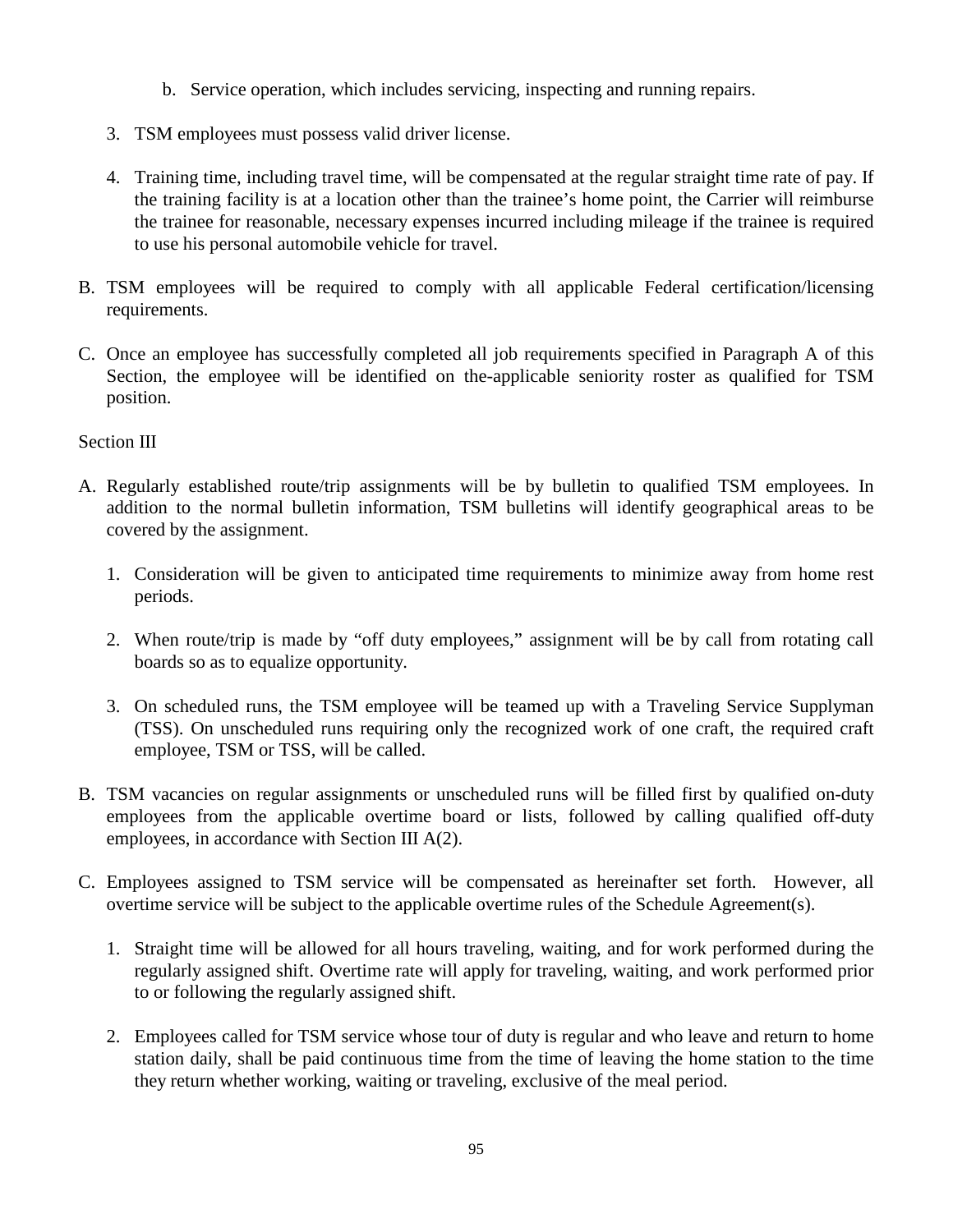- 3. No pay will be allowed for periods when employees are relieved from duty for rest in a motel or hotel and permitted to go to bed for five hours or more while away from home point.
- 4. Where employees are required to remain in the field overnight, hotel or motel lodging accommodations will be arranged and paid for by the Carrier, whenever possible. Where lodging is not provided by the company for employees required to remain in the away-from-home station overnight, actual necessary lodging expense will be allowed. Receipts will be required.
- 5. Employees required to remain away from their home point overnight will be paid a per diem allowance of \$26.00 per day for meals for each day requiring any tour of duty, assignment or call exceeding ten (10) hours but not requiring an overnight stay, the employee will be paid a \$13.00 per diem allowance. Per diem amounts will be adjusted from time to time as required to keep pace with inflation.

# Section IV

A. Notices for changes in this agreement may be filed by either party to this agreement, in accordance with Section 6 of the Railway Labor Act.

B. Claims or grievances arising out of the application of this agreement may be handled by the general chairman directly with the Carrier's highest designated officer. However, the time limits of the applicable schedule agreement will remain in effect.

Signed at Jacksonville, FL, this 20th day of February 1992.

(Signatures Omitted)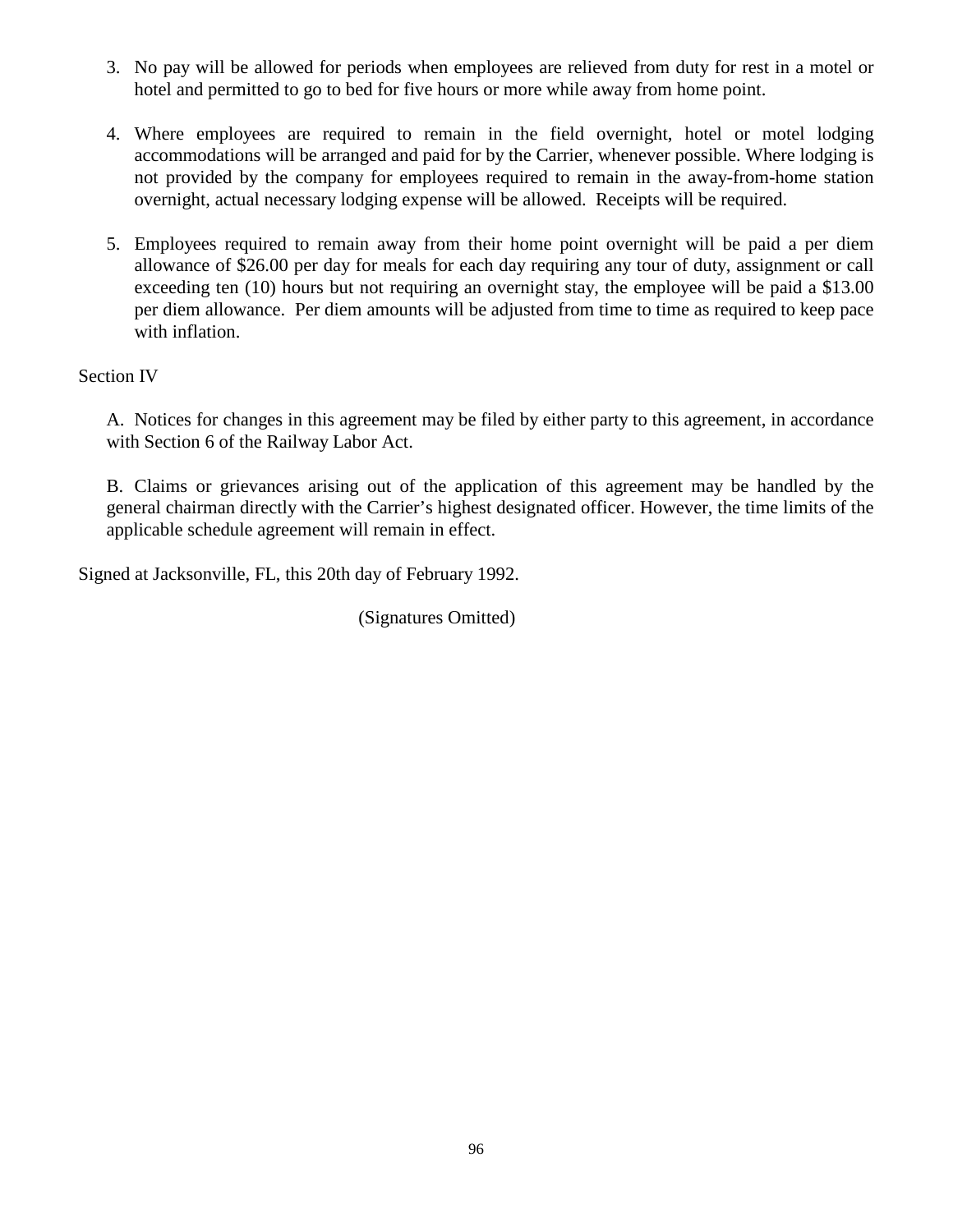# PROPOSED SERVICE TRUCK LOCATIONS AS OF JANUARY 1992

Atlanta, GA Tampa, FL Grand Rapids, MI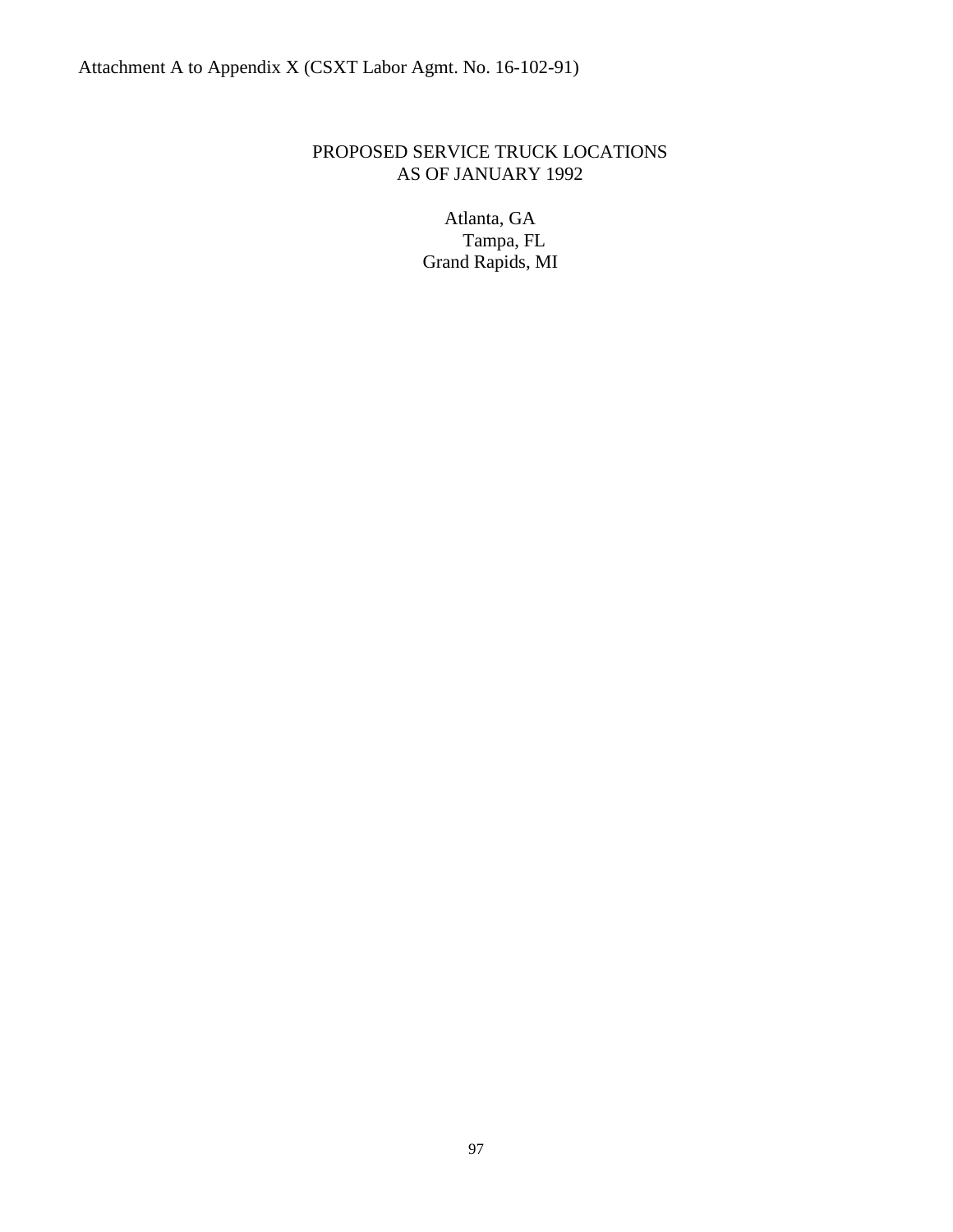# UNDERSTANDINGS TO APPENDIX X (CSXT LABOR AGMT. NO. 16-102-91)

### Side Letter No. 1

It is understood and agreed that when the need for TSM employees arises or when it is deemed desirable to train TSM employees, a notice to that effect shall be posted on the appropriate bulletin board requesting all Machinists who wish to be trained as TSM employees to make written request to the officer issuing the bulletin, with copy to the Local Chairman.

Training for TSM positions will be open to all active Machinists on the appropriate seniority rosters and selection for such training will be in seniority order, providing qualifications are sufficient.

Regularly established TSM assignments will be bulletined and assigned to qualified employees in accordance with the individual bulletin rules in the respective collective bargaining agreement at the location where the assignments are bulletined. If no requests and/or bids are received for the involved training and/or positions, a sufficient number of Machinists will be trained and when qualified, will be awarded the required positions, in reverse order of seniority.

TSM employees will not be utilized to perform work on any former CSXT property not covered by their respective schedule Agreement nor will they perform work at any outlying point or location where Machinists are presently employed and performing such work. In an emergency, such as flood, snowstorm, hurricane, tornado, earthquake, fire, etc., however, the Carrier may utilize the service truck employees at such outlying points to augment the force so long as the emergency condition exists.

TSM employees will not be held over at locations away from home point during their regularly assigned rest days nor will they be assigned to work on their rest days unless called from the overtime board in accordance with applicable overtime rules.

#### Side Letter No. 2

In connection with the aforementioned agreement, as discussed, should the number of employees assigned to a service track as of the effective day of this agreement be reduced as a result of the inception of the locomotive service truck operation, the employee(s) ultimately affected thereby will be afforded protection under the provisions of Article I of the September 25, 1964 Agreement.

#### Side Letter No. 3

In connection with the Attachment A to the aforementioned agreement, it is agreed that on the first day of each quarter, a report will be sent to the representatives signatory to this agreement, listing the primary assignments of the service trucks, as well as the locations to which each vehicle is currently assigned to provide service.

#### Side Letter No. 4

It is understood that this Agreement does not extend any rights to the CMX service truck operators to perform any recognized machinist work in the servicing, inspection or repair of locomotives.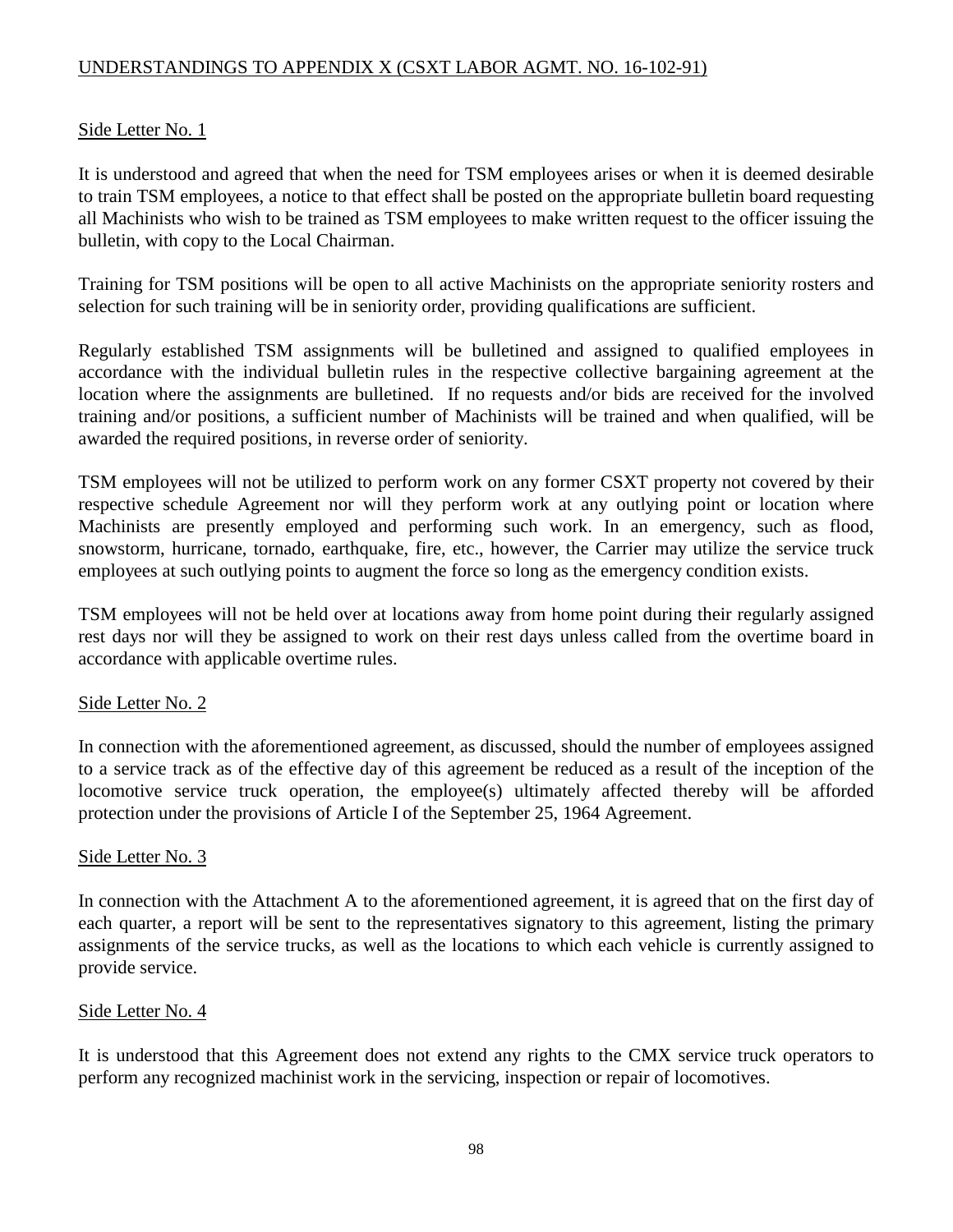#### Side Letter No. 5

This will confirm our understanding that while working TSM and TSS employees at away-from-home locations, the TSM will be primarily responsible for mechanical inspections and minor repairs and the TSS will be primarily responsible for servicing and supplying locomotives. However, the TSM and TSS will perform required work as necessary to insure the work is performed safely and expediently.

#### Side Letter No. 6

With regard to Section III, Paragraph C2, this will confirm our understanding that the designated lunch period for TSM positions will be the same as at the service track, i.e., if the employees are receiving a paid lunch period on the service track, the TSM positions will be advertised in the same manner.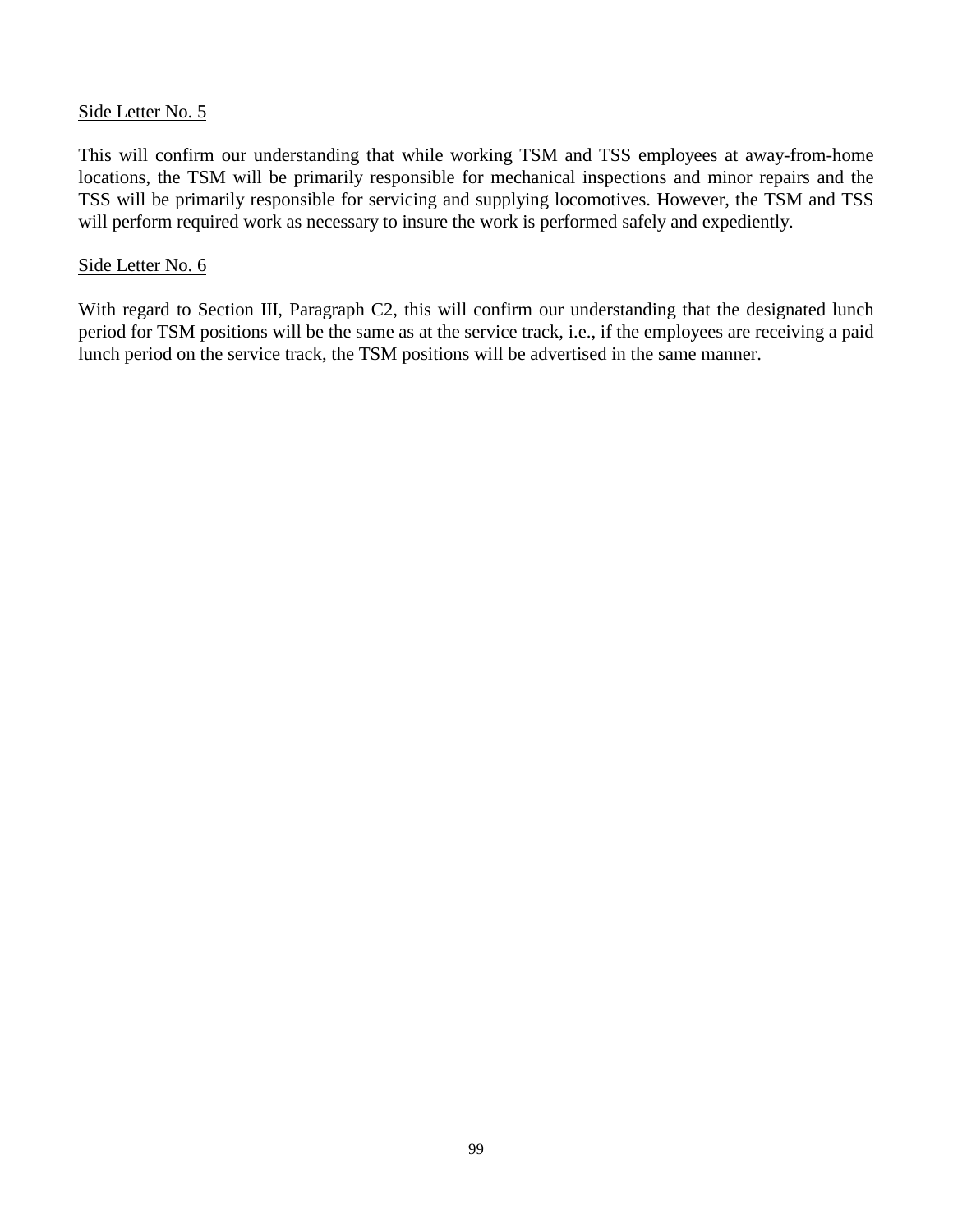# **APPENDIX XI – REDI CENTER NEW HIRE TRAINING AGREEMENT**

CSXT Labor Agmt. No. 16M-036-10

August 18, 2010

File: 5110

Mr. R. G. Fink, General Chairman Mr. J.M. Perry, General Chairman P.O. Box 279 P.O. Box 279 Petros, TN 37845 Petros, TN 37845

International Association of Machinists International Association of Machinists & Aerospace Worker & Aerospace Workers

Gentlemen:

This confirms your election to exercise the option set forth in Item 6 of the January 18, 2007 REDI Center New Hire Training Agreement to select the same level of benefits under the same conditions as those recently negotiated with the International Brotherhood of Electrical Workers (IBEW) in agreement dated July 1, 2010.

Accordingly, effective the date this agreement is executed, new hire training of successful applicants for CSXT Mechanical Department Journeyman Machinist and/or Student Mechanic positions at the Tony L. Ingram Railroad Education & Development Institute ("REDI Center") located in Atlanta, Georgia, shall be governed by the following:

- 1. All applicants are required to successfully complete the training program at the REDI Center as a condition of assignment under the applicable Collective Bargaining Agreement. The core training program at the REDI will encompass five (5) weeks.
- 2. Applicants will be notified regarding travel arrangements to and from the REDI Center. While in the training program, applicants will be provided lodging accommodations and meal allowances in accordance with established REDI Center policy. In addition, applicants (Journeyman and Student Mechanics) will be compensated at the rate payable during the first training period under the Student Mechanic Agreement of the Collective Bargaining Agreement.
- 3. Applicants are eligible for certain medical benefits on the first day of the month following the calendar month in which they complete at least one training day. Eligible dependents become covered on the same day the applicant becomes covered. Core training days at the REDI Center shall count towards meeting the eligibility requirement for vision and dental benefits.
- 4. Applicants who do not qualify as Journeyman Machinists will be subject to an additional 690 workday training program as set forth in the Student Mechanic Agreement, during which time they will be compensated in accordance with applicable agreement rules.
- 5. The probationary period (90 workdays for Journeyman Machinists and 115 regular scheduled workdays for Student Mechanics) and the Student Mechanic Program under the Collective Bargaining Agreement will not begin until applicants report and are compensated at their work location (seniority point). Seniority will be established in accordance with the current rules of the Collective Bargaining Agreement.